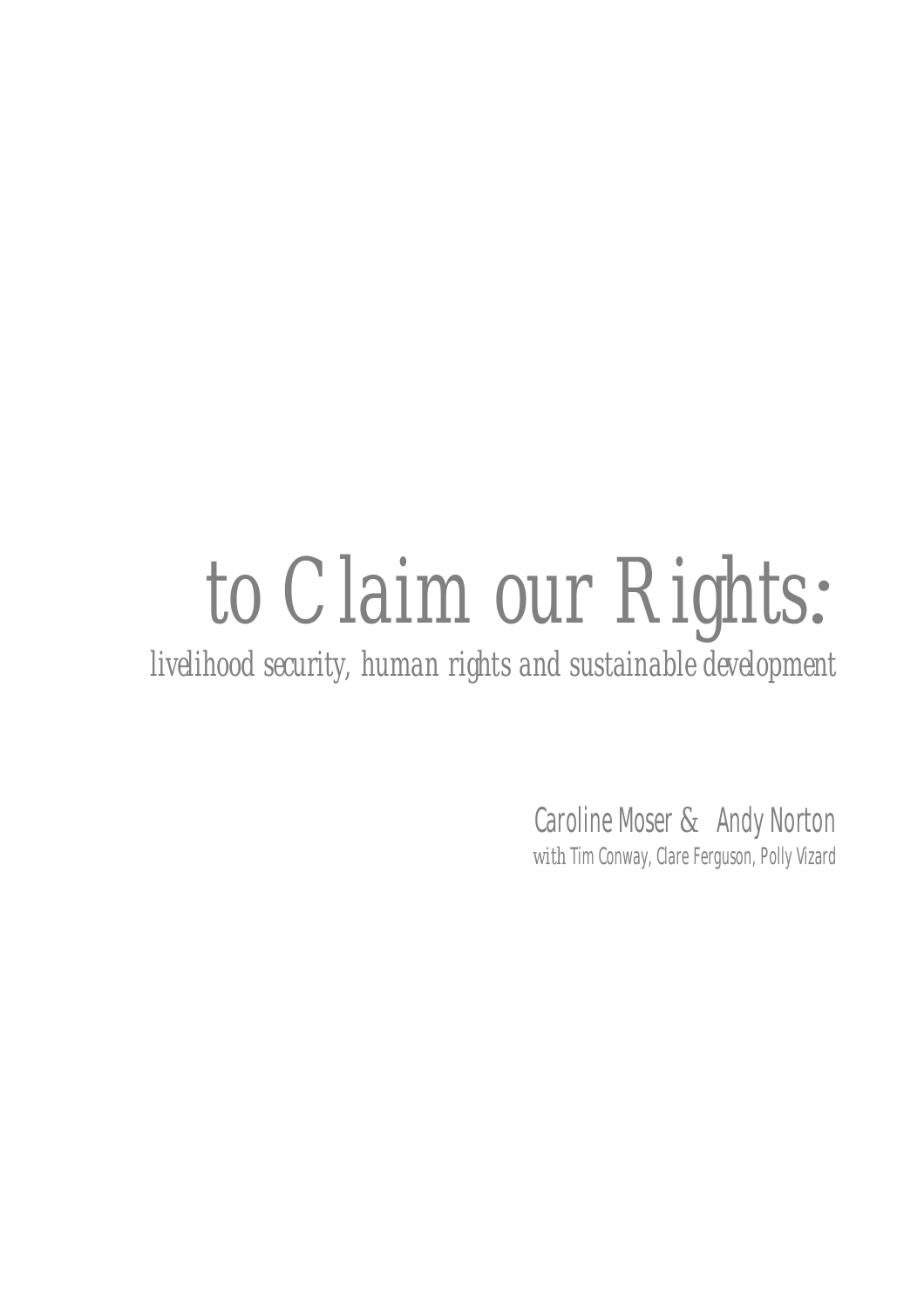ISBN 0 85003 554 6

© Overseas Development Institute 2001

All rights reserved. Readers may quote or reproduce from this publication, but as copyright holder, ODI requests due acknowledgement.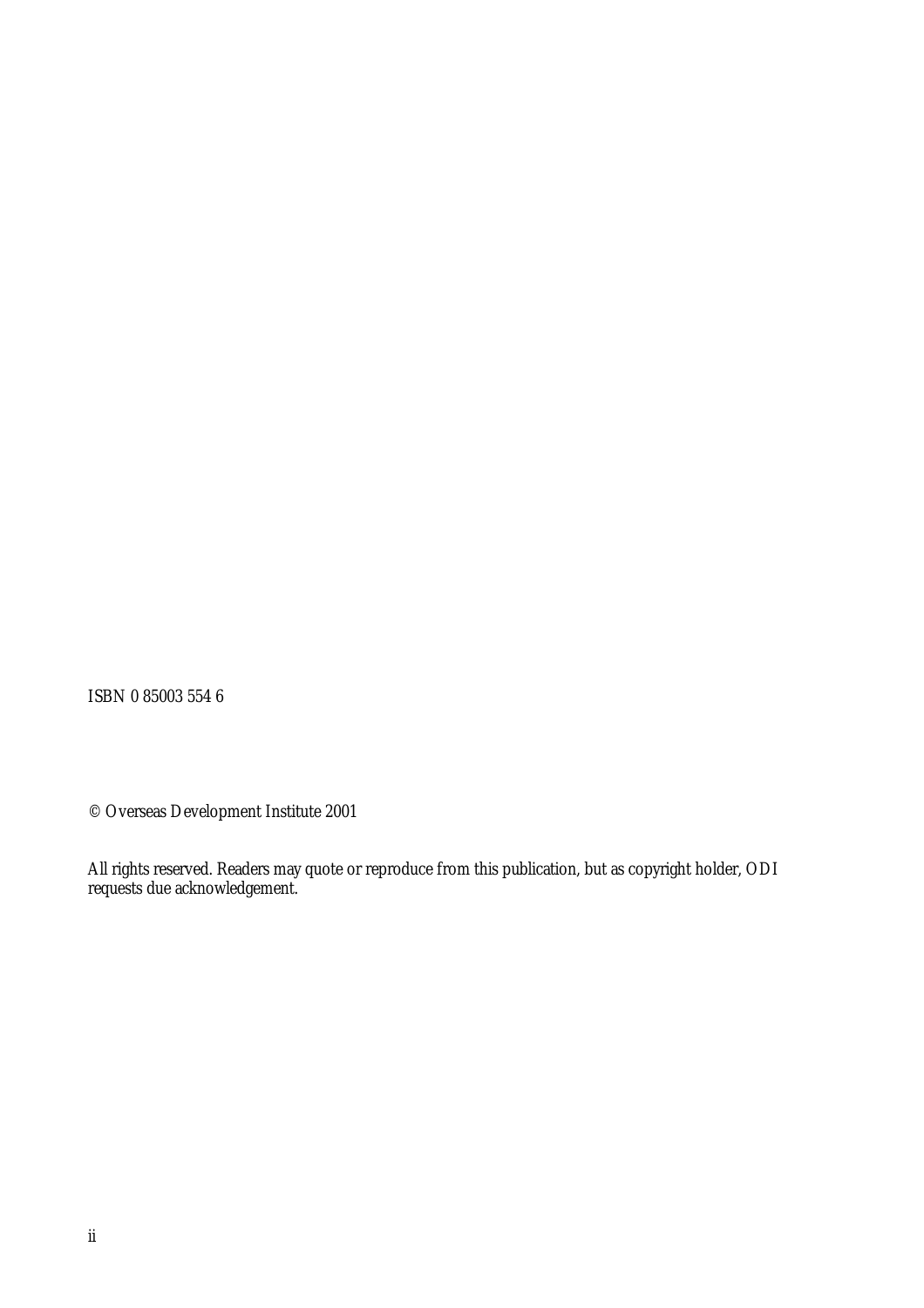# **Contents**

| Acknowledgements     |                                                                                                      |                                                                                                                                  |     |  |  |  |
|----------------------|------------------------------------------------------------------------------------------------------|----------------------------------------------------------------------------------------------------------------------------------|-----|--|--|--|
| Glossary of Acronyms |                                                                                                      |                                                                                                                                  |     |  |  |  |
| Executive summary    |                                                                                                      |                                                                                                                                  |     |  |  |  |
|                      |                                                                                                      | Background and objectives                                                                                                        | Vİ. |  |  |  |
|                      |                                                                                                      | Debates about human rights, livelihoods and sustainable development                                                              | V1  |  |  |  |
|                      |                                                                                                      | A conceptual framework for applying a rights approach to sustainable livelihoods                                                 | vii |  |  |  |
|                      | Closing the circle: linkages between human rights, livelihoods and sustainable development           |                                                                                                                                  |     |  |  |  |
|                      | Conclusion: rights make a difference                                                                 |                                                                                                                                  |     |  |  |  |
|                      |                                                                                                      | Final comment: unanswered questions?                                                                                             | xi  |  |  |  |
| 1                    | Introduction                                                                                         |                                                                                                                                  | 1   |  |  |  |
|                      | 1.1                                                                                                  | Objectives                                                                                                                       | 1   |  |  |  |
|                      | 1.2                                                                                                  | Background to the concept paper: challenges and constraints for the World Bank                                                   | 1   |  |  |  |
|                      | 1.3                                                                                                  | Guiding questions for the concept paper                                                                                          | 3   |  |  |  |
|                      | 1.4                                                                                                  | Structure of the concept paper                                                                                                   | 4   |  |  |  |
| 2                    |                                                                                                      | Contextual background: new approaches to poverty reduction                                                                       | 5   |  |  |  |
|                      | 2.1                                                                                                  | Assets and livelihoods                                                                                                           | 5   |  |  |  |
|                      | 2.2                                                                                                  | Sustainable development                                                                                                          | 8   |  |  |  |
|                      | 2.3                                                                                                  | Human rights and development                                                                                                     | 10  |  |  |  |
|                      | 2.4                                                                                                  | Requirements of an operational framework                                                                                         | 15  |  |  |  |
| 3                    |                                                                                                      | A conceptual framework for applying a rights approach to sustainable livelihoods                                                 | 16  |  |  |  |
|                      | 3.1                                                                                                  | Introducing the framework                                                                                                        | 16  |  |  |  |
|                      | 3.2                                                                                                  | Normative level: identification of human rights principles and provisions for sustainable<br>development and livelihood security | 18  |  |  |  |
|                      | 3.3                                                                                                  | Analytical level: rights regimes, institutional structures and channels for the contestation<br>of power                         | 21  |  |  |  |
|                      | 3.4                                                                                                  | Operational level: identifying entry points for a rights approach to promoting sustainable<br>livelihoods                        | 32  |  |  |  |
| $\overline{4}$       |                                                                                                      | Closing the circle – linkages between human rights, livelihoods and sustainable development                                      | 36  |  |  |  |
| 5                    |                                                                                                      | Conclusion: rights make a difference                                                                                             | 40  |  |  |  |
| 6                    |                                                                                                      | Final comment: unanswered questions?                                                                                             | 43  |  |  |  |
|                      |                                                                                                      | Annex 1 Conceptualisations of rights                                                                                             | 45  |  |  |  |
|                      |                                                                                                      | Annex 2 Status of ratifications of the principal international human rights treaties                                             | 47  |  |  |  |
|                      |                                                                                                      | Annex 3 Human rights and livelihoods – the content of the normative framework                                                    | 48  |  |  |  |
|                      |                                                                                                      | Annex 4 Empirical issues of rights and livelihoods: illustrative case studies                                                    | 49  |  |  |  |
|                      |                                                                                                      | Case study 1 Social mobilisation under Nijera Kori ('We do it ourselves') in Bangladesh                                          | 49  |  |  |  |
|                      | Case Study 2 Goats, poor women's livelihood rights and conservation policy in Andhra Pradesh         |                                                                                                                                  |     |  |  |  |
|                      | Case Study 3 Women's reproductive rights in rural Zimbabwe                                           |                                                                                                                                  |     |  |  |  |
|                      | Case Study 4 A rights approach to social protection - the Maharashtra Employment Guarantee<br>Scheme |                                                                                                                                  |     |  |  |  |
|                      |                                                                                                      | Case Study 5 Feeding local experience into global agreements – civil society advocacy for<br>homeworkers                         | 61  |  |  |  |
| Bibliography         |                                                                                                      |                                                                                                                                  |     |  |  |  |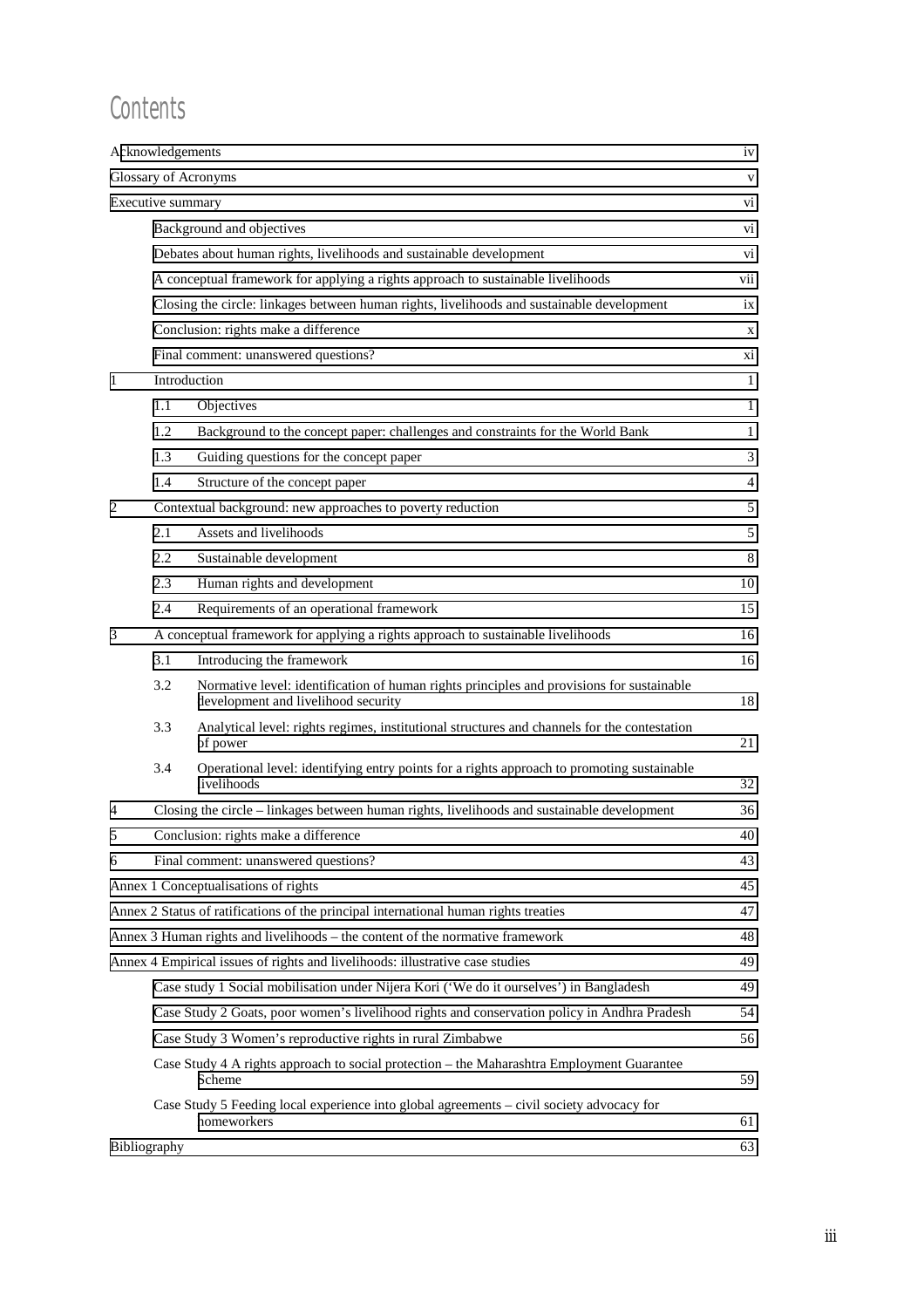#### <span id="page-3-0"></span>Acknowledgements

This concept paper was prepared as the overview document for an ODI-organised workshop on *Human Rights, Asset and Livelihood Security and Sustainable Development* held in London on the  $19<sup>th</sup>$ /20<sup>th</sup> of June 2001. It has been revised to take account of workshop discussions and those held during a follow-up visit to the World Bank in late July. The original idea for the preparation of this paper, and the workshop, came from Steen Jorgensen, Director of Social Development in the World Bank. Through this process he hoped to provide inputs for the team preparing the World Development Report 2002/3 on sustainable development. In addition, he hoped that the paper might provide some of the groundwork for the upcoming Social Development Sector Strategy to be prepared in the World Bank. We would like to acknowledge both the considerable substantive contribution that he made in setting us the intellectual challenge which this paper seeks to address, as well as his ongoing support, commentary and encouragement throughout the process.

We are indebted to both the Social Development and the Rural Livelihoods Departments of the UK Department for International Development which. Together with the World Bank, cofunded this project. We have benefited from considerable commentary, material and support from these departments. In particular we would like to thank Michael Scott (Director of RLD), Michael Schultz (Chief Social Development Adviser), Barbara Hendrie and Tamsyn Barton for leading the DFID support. The significant contribution made by Clare Ferguson of SDD to the concept paper makes it appropriate to acknowledge her as a co-author.

As part of the work process consultations were held within DFID, the World Bank and elsewhere. We should particularly thank all the participants at the June workshop for contributing to a productive and stimulating debate that gave us a rich new set of perspectives on the subject of this paper. We have tried to reflect as far as possible the new elements raised in those discussions in this final version.

Tim Conway co-ordinated the production of case studies. Polly Vizard produced a comprehensive background paper on a variety of key issues relating to human rights and development that played a significant role in shaping the material presented here.

The study has also benefited greatly from inputs at ODI from Simon Maxwell, Director, and the Rural Policy and Environment Group, led by John Farrington and Caroline Ashley. We would also like to acknowledge the people who contributed to the production of case studies and other material on which we have drawn in the process, and those who provided commentary on drafts. These include: Lynn Bennett, Desiree Bonis, Scott Braman, Robert Chambers, Martha Chen, Anis Dani, Priya Deshingkar, Rosalind Eyben, Tim Forsyth, Ashraf Ghani, Anne Marie Goetz, Arjan de Haan, Karim Hussein, Shireen Huq, Craig Johnson, Naila Kabeer, Njeri Kinyoho, Tina Liamzon, David Marsden, Richard Montgomery, Johan Roos, Giovanna Rossignotti, Parmesh Shah, Sheelagh Stewart, Jane Tate, Joyce Ubima, Patrick van Weerelt, and Zafar Shaheed.

Finally we should like to thank Tim Conway, Hanne Galteland and Jane Northey for the organisation of the workshop.

Caroline Moser and Andy Norton. August 2001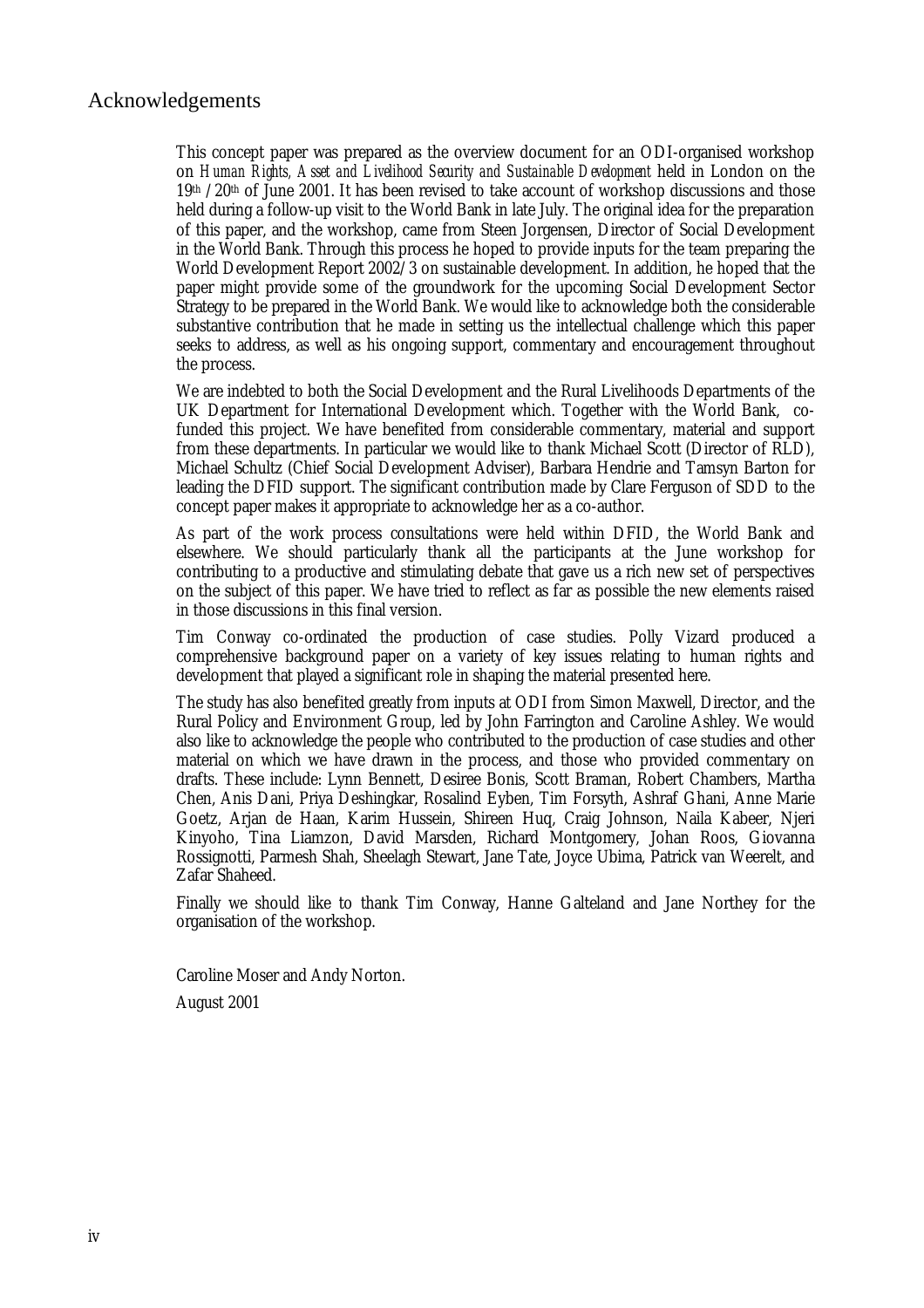# <span id="page-4-0"></span>Glossary of Acronyms

| AP                   | Andhra Pradesh (India)                                                               |
|----------------------|--------------------------------------------------------------------------------------|
| CAT                  | Convention against Torture & Other Cruel, Inhuman & Degrading Treatment of Prisoners |
| CBO                  | <b>Community-Based Organisation</b>                                                  |
| CCF                  | <b>Common Country Framework</b>                                                      |
| CEDAW                | Convention on the Elimination of All forms of Discrimination against Women           |
| CPR                  | <b>Common Property Resources</b>                                                     |
| $\operatorname{CRC}$ | Convention on the Rights of the Child                                                |
| CSO                  | <b>Community Service Organisation</b>                                                |
| DEVAW                | Declaration on the Elimination of Violence against Women                             |
| DFID                 | Department for International Development (UK)                                        |
| EAS                  | <b>Employment Assurance Scheme (India)</b>                                           |
| GOI                  | <b>Government of India</b>                                                           |
| HIPC                 | <b>Highly Indebted Poor Countries</b>                                                |
| HR                   | Human rights                                                                         |
| HUGO                 | Human rights and Governance (DFID Bangladesh project)                                |
| IBRD                 | <b>International Bank for Reconstruction and Development</b>                         |
| ICCPR                | <b>International Covenant on Civil and Political Rights</b>                          |
| ICERD                | International Convention on the Elimination of Racial Discrimination                 |
| ICESCR               | International Covenant on Economic, Social and Cultural Rights                       |
| ICJ                  | <b>International Court of Justice</b>                                                |
| IDA                  | <b>International Development Association</b>                                         |
| IDS                  | <b>Institute of Development Studies (Sussex)</b>                                     |
| <b>IDTs</b>          | <b>International Development Targets</b>                                             |
| IFAD                 | <b>International Fund for Agriculture and Development</b>                            |
| IHRIP                | <b>International Human Rights Internship Programme</b>                               |
| ILО                  | <b>International Labour Organisation</b>                                             |
| IMF                  | <b>International Monetary Fund</b>                                                   |
| IUCN                 | International Union for the Conservation of Nature                                   |
| MEGS                 | Maharashtra Employment Guarantee Scheme                                              |
| NABARD               | National Bank for Agriculture and Rural Development (Bangladesh)                     |
| NEAP                 | <b>National Environment Action Plan</b>                                              |
| NGO                  | Non-Governmental Organisation                                                        |
| NK                   | Nijera Kori (Bangladesh)                                                             |
| NRMPA                | Natural Resources Management Programme (India)                                       |
| ODI                  | <b>Overseas Development Institute (London)</b>                                       |
| OECD                 | <b>Organisation for Economic Cooperation and Development</b>                         |
| OHCHR                | Office of the High Commissioner of Human Rights                                      |
| PRSP                 | <b>Poverty Reduction Strategy Paper</b>                                              |
| SD                   | Sustainable development                                                              |
| SEWA                 | Self-Employed Women's Association (India)                                            |
| SL                   | Sustainable livelihoods                                                              |
| SWAp                 | Sector-Wide Approach                                                                 |
| UDHR                 | <b>Universal Declaration of Human Rights</b>                                         |
| UN                   | <b>United Nations</b>                                                                |
| UNDAF                | <b>United Nations Development Assistance Framework</b>                               |
| UNDP                 | <b>United Nations Development Programme</b>                                          |
| UNEP                 | <b>United Nations Environment Programme</b>                                          |
| UNICEF               | <b>United Nations Children's Fund</b>                                                |
| UNIFEM               | United Nations Development Fund for Women                                            |
| UNRISD               | United Nations Research Institute on Social Development                              |
| WCED                 | World Commission on Environment and Development (the Brundtland Commission)          |
| WDR                  | World Development Report (World Bank)                                                |
| WIEGO                |                                                                                      |
|                      | Women in Informal Employment Globalising and Organising                              |
| WTO                  | World Trade Organisation<br>Zimbabwe National Family Planning Council                |
| ZNFPC                |                                                                                      |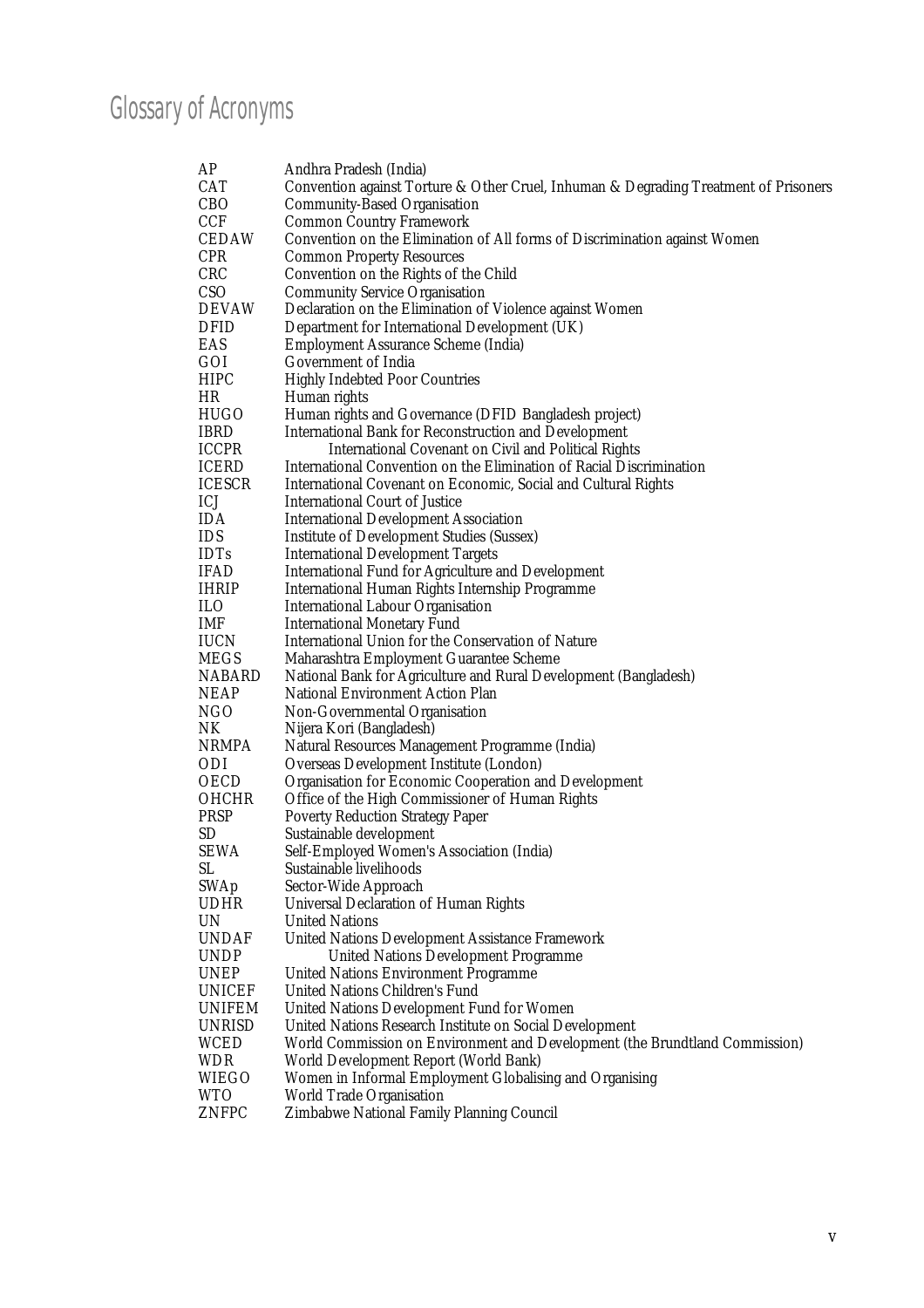# <span id="page-5-0"></span>Executive summary

# Background and objectives

The objective of this paper is to explore the potential contribution of a human rights perspective to the development of policies and programmes that strengthen the sustainability of poor people's assets and livelihood security. To achieve this it outlines a conceptual framework for addressing issues of empowerment and poverty reduction, by examining the links between human rights and asset and livelihood security as they relate to the issue of sustainable development.

The particular relevance of developing such a framework relates to the opportunity provided by the World Bank's decision to focus its 2002/3 World Development Report on the theme of sustainable development, as well as the Social Development Department's upcoming Social Development Strategy Paper. In policy terms, therefore, the main focus of the paper is on the specific context of the World Bank.

The first section outlines the objectives of the paper, and highlights the considerable challenges that this task presents.

Section two reviews key elements in human rights, livelihoods and sustainable development debates. This shows that the concepts of livelihoods and sustainable development both require a stronger analysis of power relations, institutions and politics if they are to provide a useful basis for an holistic understanding of development processes. In assessing the potential of a human rights perspective to address this missing dimension, there are a number of unresolved issues relating to the practical integration of a human rights perspective into development interventions. Nevertheless a human rights framework provides a useful entry point for the analysis of asymmetries in power and the institutions that reinforce those relations.

The third section then develops a conceptual framework for the analysis of the human rights dimensions of livelihoods, supported by case study material. This operates at three levels; normative, analytical and operational.

The final section pulls together some of the most relevant issues highlighted by the conceptual framework. It argues that a rights and livelihoods perspective provides the basis for developing a more concrete understanding of social sustainability and, concomitantly, sustainable development. It outlines two propositions for analysing social sustainability from a rights and livelihoods perspective, and identifies missing gaps in the paper that require further elaboration.

The rest of this summary highlights the key points from each section.

## Debates about human rights, livelihoods and sustainable development

#### *Assets and livelihoods*

The key features of the debates around *assets and livelihoods* are identified as:

- ! A dynamic view of well-being that takes account of the vulnerability dimension of deprivation;
- ! An emphasis on the ways in which poor people respond both to risks and to opportunities by deploying a variety of forms of capital assets (commonly categorised as natural, physical, social, human and financial capital).

Organisations such as DFID, OXFAM, and CARE have pursued more elaborate formulations of livelihoods frameworks and sought to develop these as over-arching frameworks for the design of anti-poverty interventions. Such approaches strongly emphasise principles of participation, sustainability and responsiveness, and maintain that this provides a dynamic framework for understanding poor people's context and choices.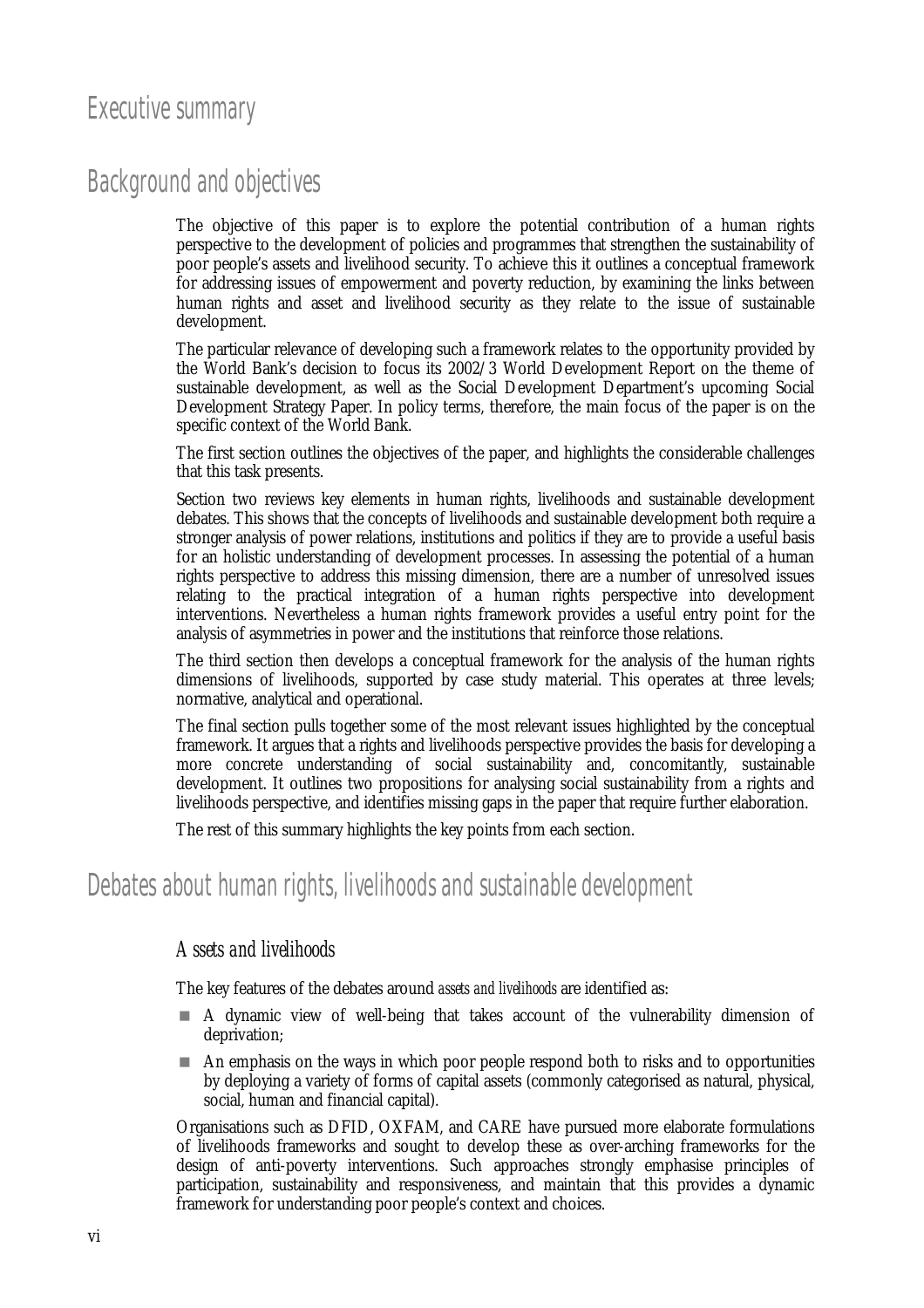#### <span id="page-6-0"></span>*Sustainable development*

The key features of the debates around *sustainable development* are identified as:

- ! A broadening definition from a concern purely with environmental/natural capital dimensions to one that incorporates the social, economic and environmental dimensions of sustainability;
- ! An increasing emphasis on formulations of sustainability that address equity between present and future generations (defined by Sen as 'development that promotes the capabilities of people in the present without compromising the capabilities of future generations').

As a concept, sustainable development has rapidly received widespread support from most governments, private businesses and NGOs. At a very fundamental level, the concept has proved invaluable in forcing stakeholders to consider the 'long term' – of particular significance for example, when the 3-year PRSP planning horizon is identified as 'medium-term'. At the same time, the all-embracing nature of the concept of sustainable development means that, beyond its narrow environmental definition, it tends to lack rigour. The fact that it means all things to all people makes it easy to claim that activities contribute to sustainability. As commonly used, social or political sustainability remain easier to define by their absence (breakdown of law and order, riots, civil war) than by their presence. In giving more substance to these concepts, a major challenge, therefore, is to develop a positive agenda for social sustainability. This needs to go beyond the absence of discord and conflict to encompass the development of social capabilities at various levels.

#### *Human rights and development*

Key features of the debates around *human rights and development* are identified as:

- **If the need for conceptual clarity in understanding what human rights are, and how they** relate to other rights regimes operating at the international, national and sub-national level
- ! The importance of understanding the nature of state obligation, especially in relation to economic and social rights. Since the fulfilment of many rights is potentially demanding on public resources, it may not be achievable in the short run. However, the state may discharge this obligation not only through direct provision, but also by adopting an enabling role. In this respect human rights are commonly characterised as giving rise to three types of obligations on the part of states – namely to respect, to protect and to fulfil. The obligation to fulfil in turn gives rise to obligations to facilitate, provide and promote.

One potential limitation of a human rights perspective for promoting policy change concerns its over-riding emphasis on state-citizen relationships as the basis for accountability and 'obligation'. For instance, recent debates argue that globalisation processes undermine the nation-state's position as the fulcrum of political accountability. Particularly in the case of socalled 'collapsing states', inter-governmental human rights frameworks would appear to have little potential to strengthen poor people's livelihoods.

However, the globalisation debate is double-edged in relation to rights. When states weaken there are compelling arguments for strengthening international social policy norms and principles to guard against new forms of vulnerability, as well as to enhance people's capacity to take up new opportunities. In this context, the 'global architecture' of UN conventions, declarations and world conference documents provides an internationally legitimised set of agreements on social, economic and political issues. Linked to this is also a significant debate concerning the extent to which non-state actors (corporations, NGOs, international bodies) also should be subject to human rights laws.

# A conceptual framework for applying a rights approach to sustainable livelihoods

The conceptual framework proposed addresses the potential contribution of a human rights approach for operational and policy frameworks aimed at strengthening the sustainability of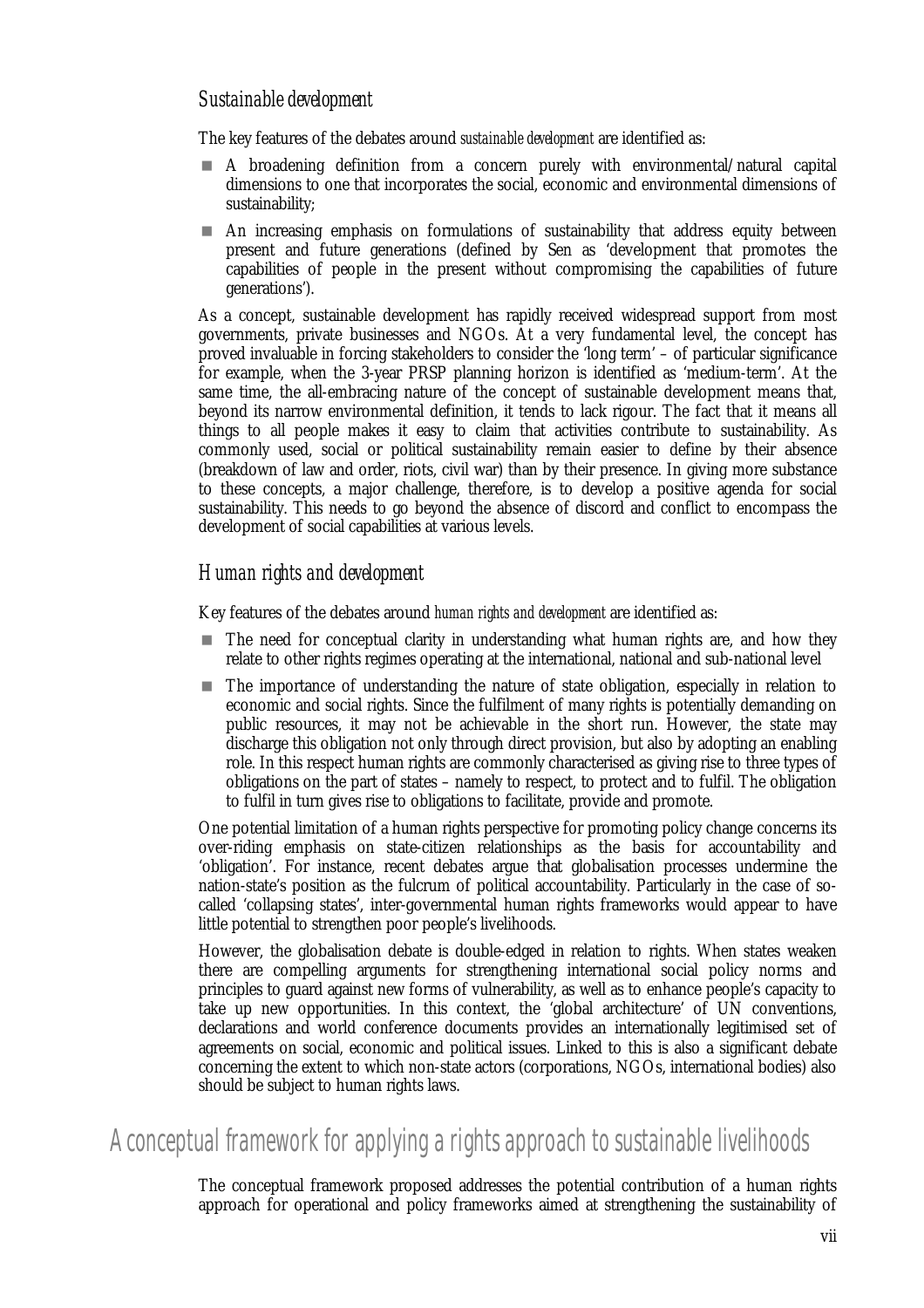poor people's livelihoods. The proposed approach operates at three levels: *normative, analytical and operational.*

#### *The normative level*

All development organisations operate within normative frameworks, either implicitly or explicitly. At the normative level, the value added of using a human rights approach for operational practice derives from the global legitimacy that human rights have acquired. This has been achieved through extensive processes of international discussion, negotiation and agreement. Originally such processes were predominantly at the inter-governmental level. However, in the 1990s they were strengthened considerably by heavy civil society involvement in the UN conferences (many of which have an obvious link to concerns of sustainable development and livelihoods). The key normative principles that can be derived from human rights, with reference to policy for promoting sustainable livelihoods, are as follows: *human freedom; universalism and equality; the multi-dimensional character of well-being; participation, transparency and empowerment; responsibility and accountability; and sustainability.*

The second crucial component at this level is the human rights texts that provide the substantive rights-based justification for people to secure an acceptable standard of livelihood – that is, one sufficient for dignified living. A human rights and livelihoods matrix identifies from the extensive range of human rights texts those rights that are of particular importance for sustainable livelihoods. The matrix categorises them according to an expanded typology of capital assets drawn from the sustainable livelihood approach (adding the political domain to the five forms of capital assets listed above).

#### *The analytical level*

The analytical level elaborates the ways in which poor people's claims are processed into outcomes through multiple structures of authority and control. This requires rigorous analysis of social and political processes that determine the likelihood of poor people's claims being reflected in the definition, interpretation or implementation of rights. It also calls for the identification of social characteristics (gender, citizenship, social status, ethnicity etc.) that empower, or disempower, people in different arenas of negotiation.

This section of the framework proposes methodologies and tools that enable a better understanding of the way that power impacts on the production and reproduction of poverty and insecurity. A rights regime analysis categorises seven different levels of rights which may apply in any given empirical situation – international human rights law, regional structures, national statutory and constitutional law, religious and customary law, and localised 'living law'. This illustrates that while rights regimes operate at different levels, the contents of rights may pass from one level to another, with different levels of authority conferring power on other levels. The analytical agenda also requires an understanding of the differing means by which rights are realised through the operation of the legal system and the allocation of resources and administration of services.

Finally, the political process of contesting claims needs to be recognised. This clarifies where, and how, people contest the definition, interpretation and implementation of rights. A 'channels of contestation' matrix identifies institutional channels, such as the political, legal, policy, administrative, social and private sector, through which claims can be made. It also identifies the types of claim relating to each institutional domain, and the methods of citizen action used to make claims. A range of empirical case studies address key questions. These include how a claim is made; who is making a claim; what is being claimed; and on whom the claim is being made, and the associated nature of the obligation.

#### *The operational level*

Providing guidance for development actors who wish to operationalise a rights agenda for sustainable development is a considerable challenge. Given different political and administrative circumstances and constraints, the entry points, or space for action, vary greatly depending not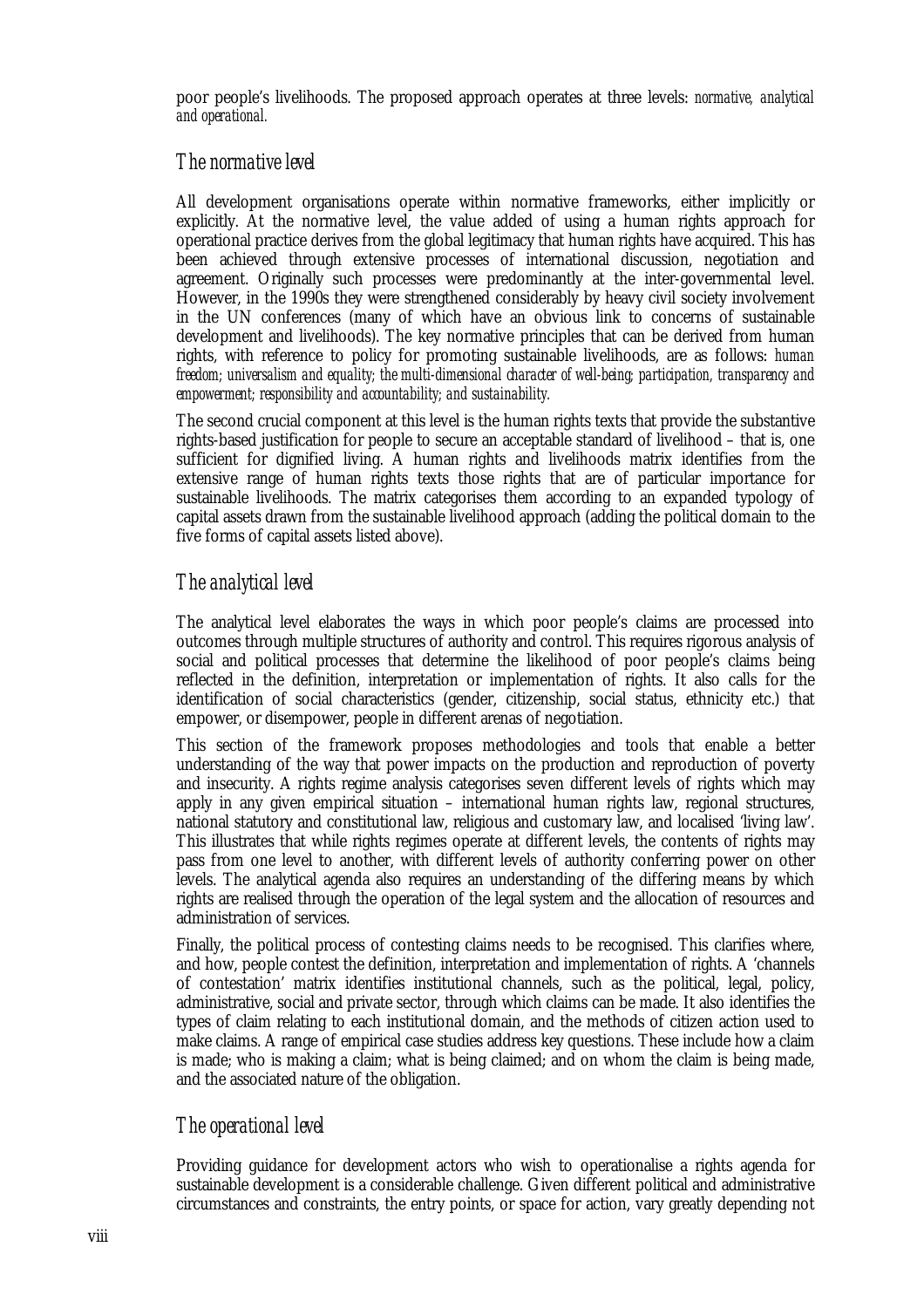<span id="page-8-0"></span>only on actors but also on the contexts. At the same time, all agencies seeking to strengthen poor people's livelihoods need to analyse different contexts with sufficient rigour if they are to identify the best opportunities, partners and strategies. A provisional checklist of entry points for the introduction of, or support to, a livelihood rights approach is classified according to levels of intervention, ranging from global intergovernmental through to national and subnational. Each level identifies a number of potential entry points with associated instruments. These include PRSPs for national policy dialogue, and SWAps for sector policy dialogue. Finally, associated with each entry point are numerous arenas for action. Case study examples illustrate how development agencies have used a rights perspective to develop strategies to strengthen poor people's key livelihood claims.

In practice, the tools proposed need to be adopted in combination with other approaches. Development actors need to make choices as to where to put their efforts, whose claims to support and how to support them. In making decisions as to which claims are most significant for strengthening the long-term capacity of people to attain a satisfactory and secure livelihood a rights analysis can help. But this requires collaboration with a range of other poverty analysis techniques (both quantitative and qualitative), participatory studies and livelihoods analysis.

# Closing the circle: linkages between human rights, livelihoods and sustainable development

On the basis of the evidence reviewed, the nexus linking rights, livelihoods and sustainable development can be characterised in terms of two different scenarios, or propositions – based on different perceptions of social sustainability, and providing different channels for a rights/livelihoods framework to enhance the sustainability of development processes.

The first 'minimum' scenario focuses on the absence of negative events, with development processes identified as socially sustainable if they do not provoke or generate destabilising levels of conflict, human insecurity or crime. Economic and social concerns are considered only when they are identified as potential 'threats' to sustainable growth – whether it be violent conflict, climate change, or natural disasters and can be summarised as follows:

#### ! *A human rights approach to public action for livelihood security will enhance sustainable development by reducing social and political risk.*

The underling logic is that a rights/livelihoods perspective enhances social justice, through the application of non-discrimination and emphasis on 'equitable accountability' of the state to all citizens. This increases social sustainability through the *reduction of social risk* which then strengthens the long-term security of livelihoods and the sustainable realisation of economic and social rights. Despite some evidence to support this proposition, it also raises problems including the fact that a rights approach does not necessarily always lessen conflict. In focusing on the negative effects of conflict it ignores the fact that conflict can also have positive outcomes – transformations of social structures are rarely achieved without some form or level of conflict.

The maximum scenario takes a broader view of social sustainability, and is concerned with people's present and future social, political and human capabilities and freedoms. This requires the strengthening of state accountability, transparency and other democratic principles. Human rights play a critical role. Implicit in a growing 'culture of rights' is a historical shift from state and subject relationships based on clientelism and patronage, to state and *citizen* relationships based on political, civil, economic, social and cultural rights – with associated sets of rules governing mutual obligations. It can be summarised as follows:

! *Strengthening the human rights content of public policy creates stronger and more equitable public, civil and community institutions, which in turn increases the capacity to prepare for, and cope with, shocks.*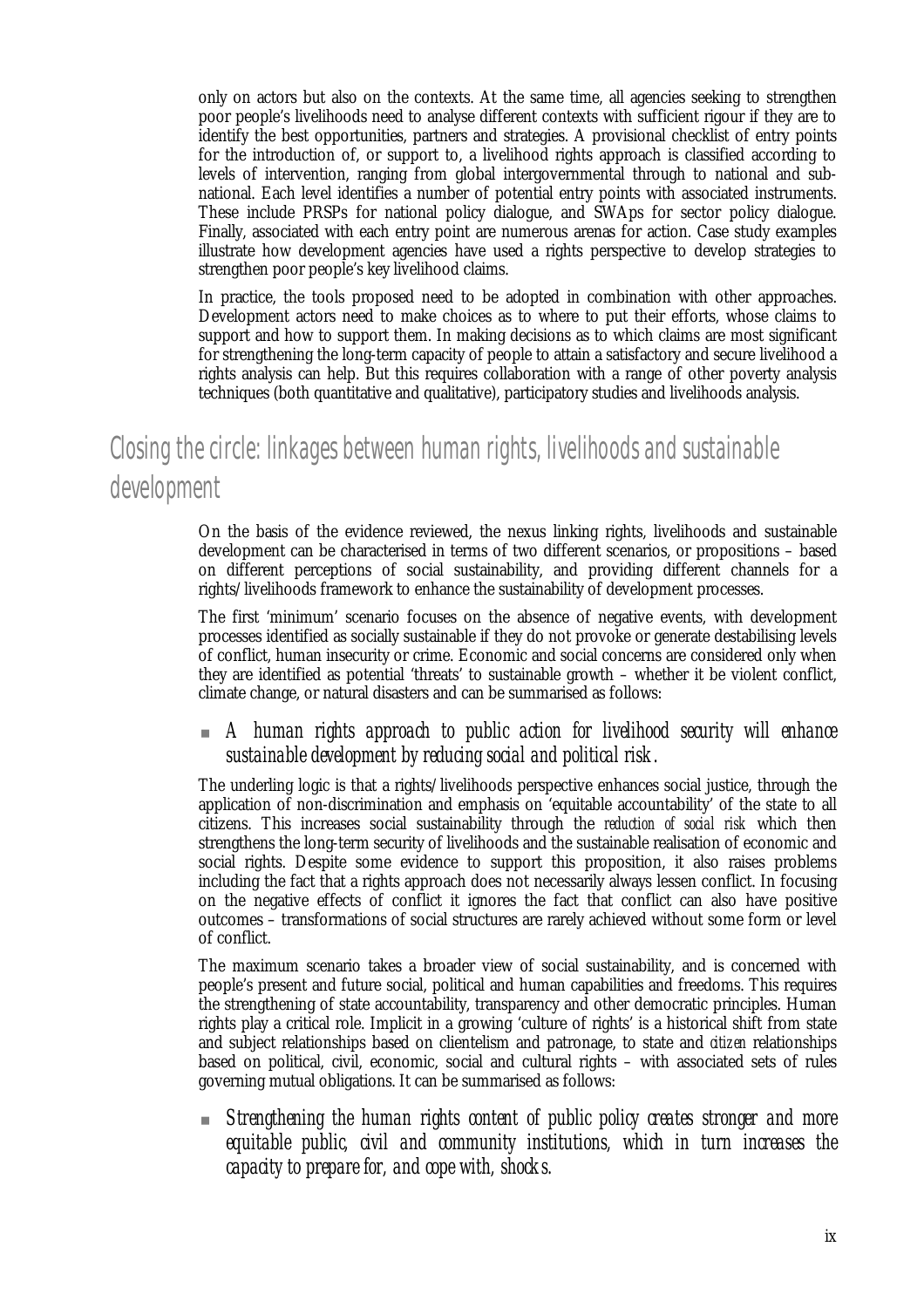<span id="page-9-0"></span>This proposition emphasises the critical importance that a human rights perspective brings to governance and the formulation of public policy, particularly in terms of openness and transparency, as well as equity and accountability. Emphasis on citizenship fosters capacity for collective action across traditional divisions of class, ethnicity and caste. This 'maximum scenario' provides the basis for a positive change agenda – rather than simply viewing social sustainability in terms of its capacity to prevent negative effects.

As with other components of the conceptual framework presented in this paper, this social sustainability 'scenario building' is no more than a preliminary first stage that highlights the importance of clarifying the concept of social sustainability.

## Conclusion: rights make a difference

Despite the limitations highlighted above, a number of important conclusions are drawn from the conceptual framework, and the case studies used to illustrate different aspects of the links between human rights, asset and livelihood security and sustainable development.

#### *Rights matter – and a framework that focuses on rights helps policymakers to understand the power dimensions of development processes*

The conceptual framework is not intended to provide an all-inclusive guide to human rightssustainable development relationships. It provides the basis for a substantive operational agenda to give meaning to the objective of empowerment, which is a major theme of recent donor policy on poverty reduction. It highlights the fact that:

- $\blacksquare$  The capacity to make claims effectively is a significant livelihood capability for most people.
- ! Changing rules at a higher level can create opportunities at the micro level.

#### *For poor people to effectively make claims requires a number of complementary strategies and elements including:*

- ! Access to information
- **Exercise Group solidarity**
- **EXECUTE:** Development of skills and capabilities: these help in making claims, especially organisational and communication skills
- ! The help of allies capable of providing advocacy at other levels and in distant institutional domains
- ! Access to a 'fair regulator' capable of assessing competing claims according to rights provisions without being captured by elite groups

#### *Civil society is critical to the success of a livelihood rights approach to sustainable development*

Without external assistance the poorest and most marginalised will generally lack the capacity to negotiate effectively for their rights. Effective pro-poor advocacy institutions tend to share key characteristics that include the following:

- ! A commitment to the empowerment of particular social groups and a capacity to listen to their views and adapt to their priorities and realities.
- ! An ability to work simultaneously on the same issue at multiple legal and institutional levels (local, national, regional, global), utilising solidarity networks.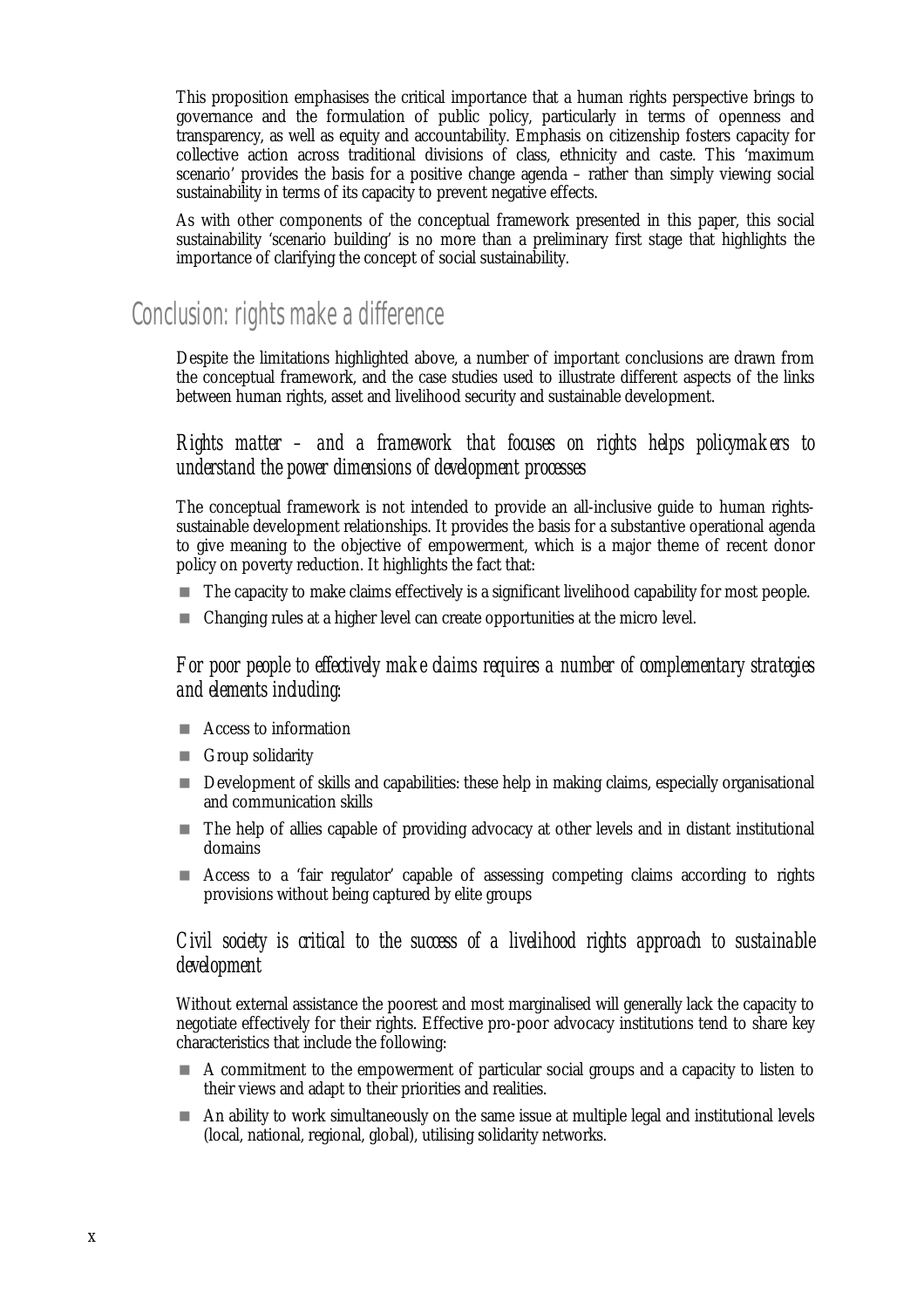#### <span id="page-10-0"></span>*The state can act as an enabler of livelihood-related human rights*

The role of the state is critical in a human rights framework:

- $\blacksquare$  It is the primary duty-bearer. This does not mean that states always have to provide free services, but are required to promote policies that promote access to these rights through the market, civil society and the state.
- ! The state can also play a critical role as an enabler of rights acting in dialogue with social movements, and civil and political society. However, these are unlikely to work to the maximum benefit of the poorest, unless they are accompanied by the state's commitment to transform norms and values of public institutions to counteract prevailing forms of oppression and discrimination.
- ! Good democratic governance is not a necessary condition for the productive application of rights perspectives. Where the state is discriminatory and non-transparent international human rights texts often provide the only framework for citizen's claims for accountability.

#### *Donor agencies can make a difference*

In the past decade several major international development organisations have shifted in their approach to use their position to introduce a rights perspectives though government bureaucracies and civil society partnership. Measures include the following:

- ! Using the leverage that their position provides with partner agencies to promote initiatives that facilitate poor people making claims.
- ! Using leverage in policy arenas to strengthen the poverty and gender aspects of legal and regulatory frameworks e.g. resource tenure.
- **EX** Promoting programmes that enhance the accessibility of the justice system and rights of recourse in the event of discriminatory practice for poor people.

## Final comment: unanswered questions?

In writing the concept paper and the subsequent discussion and consultation meetings, critical issues and gaps were raised. Further development of the framework requires additional work on a number of issues which, while listed individually, are highly interrelated. These include:

#### *Market-based freedoms and rights*

The exploration of market based rights and entitlements, and the significance of the claims for policy relating to livelihoods and poverty reduction, requires further elaboration.

#### *The potential of the state as an enabler of poor people's rights to livelihood*

Cases where the state itself takes a proactive role in processes which affirm and strengthen the rights of the disempowered and marginalised would be valuable in illustrating the conditions under which the state is likely to play an enabling role.

#### *The significance of the conceptual framework for macro policy*

Linkages between micro-economic realities and macro-economic policy require more consideration in order to identify their varying implications for the fulfilment of rights to decent and adequate livelihood for different social groups.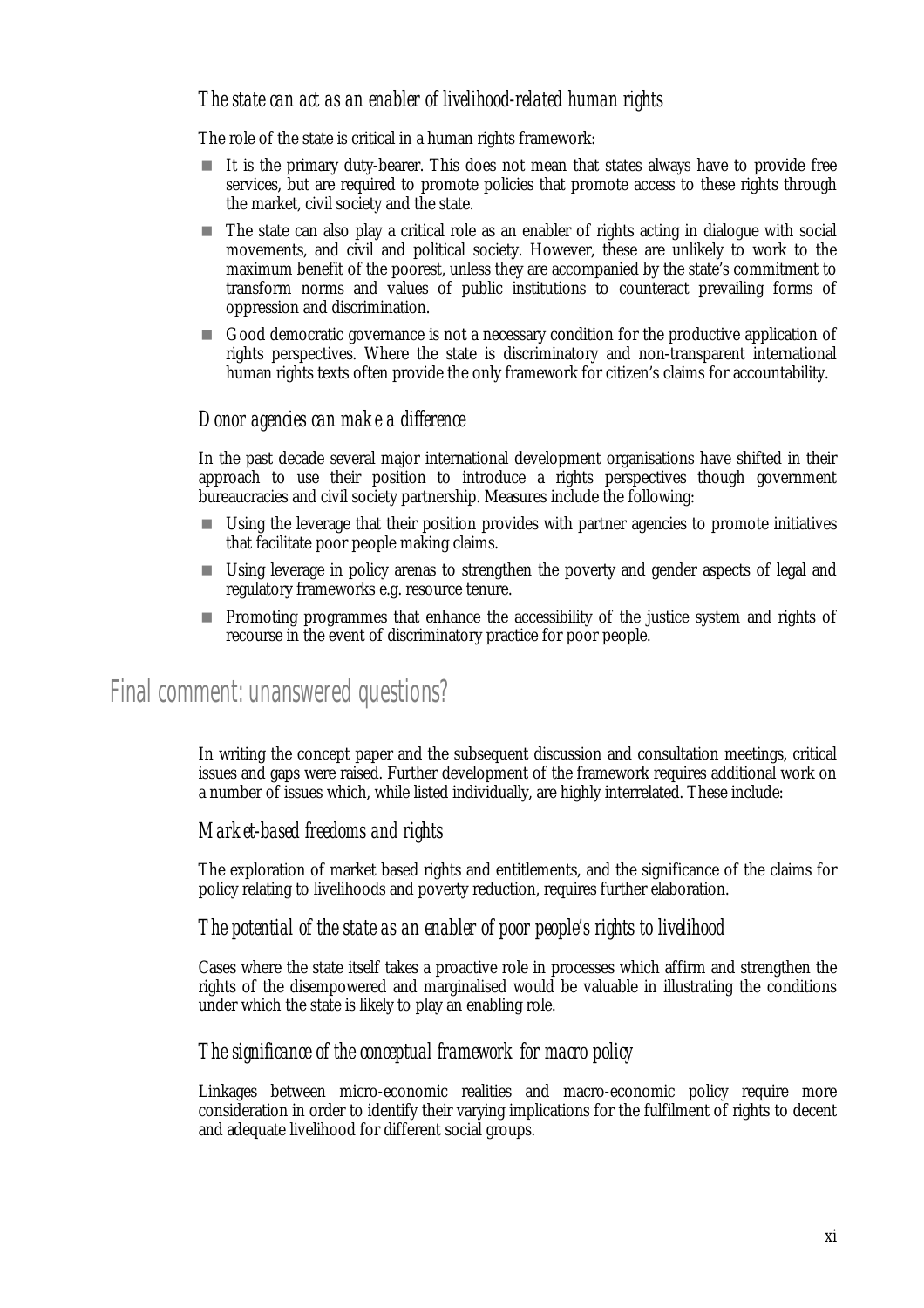#### *Social sustainablity*

The empirical testing of the relationship between the fulfilment of livelihood-related rights and the sustainability of positive processes of economic, social and political development is another area for potential further work.

#### *A new vision for sustainable livelihoods*

In order to pursue further conceptual work on the linkages between the livelihoods approach and human rights, work is needed to better incorporate political dimensions into the sustainable livelihoods framework.

#### *Operational implications for the World Bank*

While the World Bank commissioned the concept paper, independent consultants wrote it. Consequently details concerning specific implications of the framework for the Bank's mandate or structure are beyond its remit. Nevertheless it may be helpful to note the following issues:

- **EXECUTE:** Regardless of the Bank's formal governance position with regard to the international normative framework of human rights, it is increasingly drawn into partnerships with international, national and civil society organisations that operate within these norms and values. In order to form the partnerships it needs to achieve its economic objectives, the Bank will need to operate within this framework, and consequently be informed about its content and meaning.
- ! Some of the issues relating to a rights perspective are global, and refer to the institution as a whole, and therefore need to be determined through its structure of governance. At the same time there are other levels where there is considerable potential mileage for technical and operational staff to adopt a conceptual framework such as the one proposed in this paper.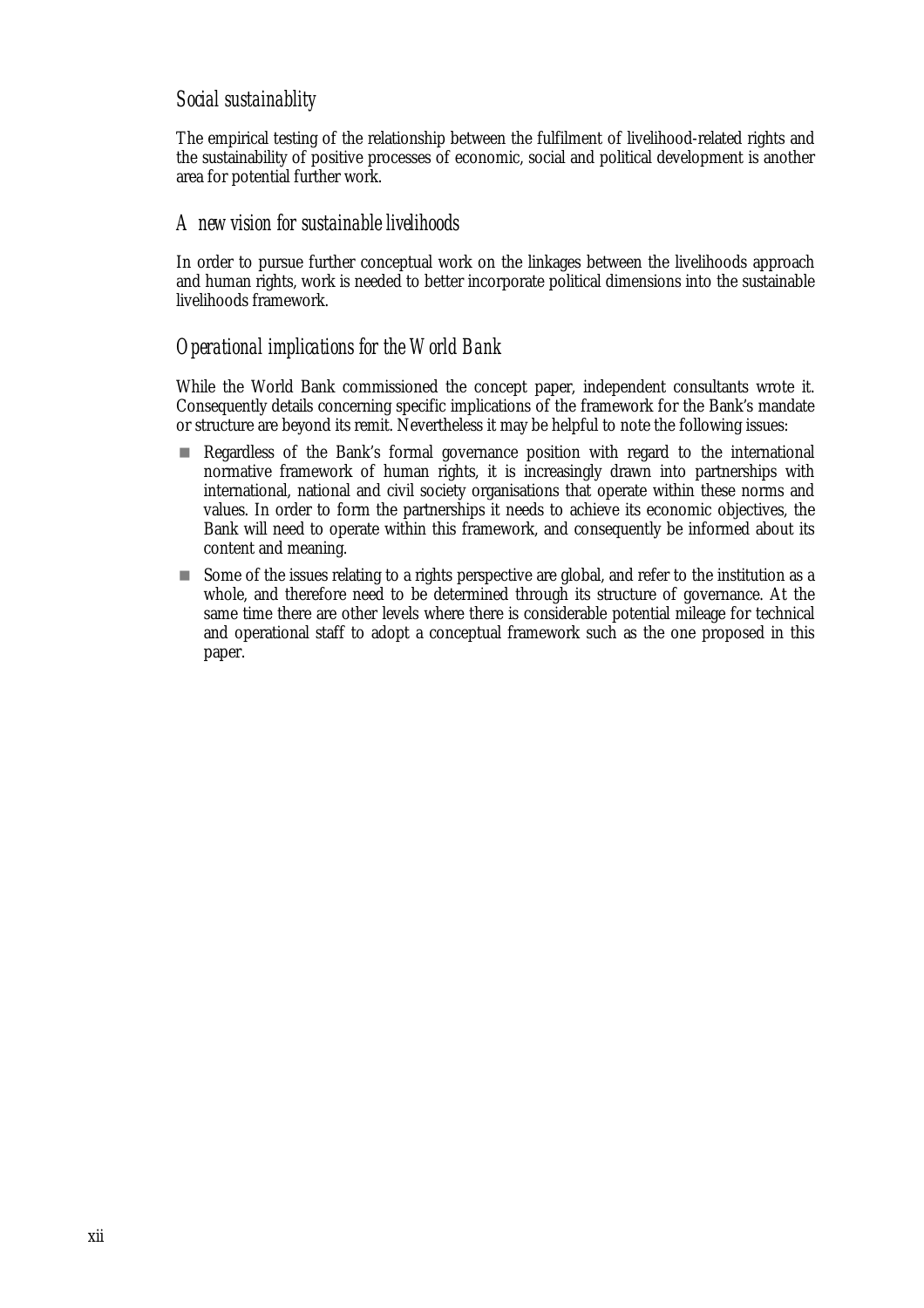# <span id="page-12-0"></span>1 Introduction

# 1.1 Objectives

l

The objective of this paper is to explore the potential contribution of a human rights perspective to the development of policies and programmes that strengthen the sustainability of poor people's assets and livelihood security. To achieve this it outlines a conceptual framework for addressing issues of empowerment and poverty reduction, by examining the links between human rights and asset and livelihood security as they relate to sustainable development.

The particular relevance of developing such a framework relates to the opportunity provided by a number of current initiatives. These include the World Bank's decision to focus its 2002/3 World Development Report (WDR) on the theme of sustainable development, as well as the Social Development Department's upcoming Social Development Strategy Paper. In addition it includes the pressing demand for operational tools and techniques to ensure that empowerment – one of three critical pillars of poverty reduction in the WDR 2000/1 (World Bank 2000) – is effectively integrated into development practice.

To develop a logically coherent, comprehensive framework that integrates three separate development domains of human rights, asset and livelihood security and sustainable development, presents tremendous challenges. Taking account of the specific institutional context of the World Bank raises further considerations. This concept paper can only be the first stage in such an endeavour. It is intended to provide the basis for debate, and the development of a further agenda to ensure a strong social development perspective informs both the 2000/1 WDR follow-up work, as well as the conceptualisation of sustainable development, and its associated operational instruments, in the WDR 2002/3.

# 1.2 Background to the concept paper: challenges and constraints for the World Bank

For the World Bank the introduction of a rights approach to development presents particular challenges relating historically to the Articles of Agreement by which it was established. These state that the World Bank must work 'with due attention to considerations of economy and efficiency and without regard to political or non-economic influences or considerations' (IBRD Articles of Agreement Article III Section 5(b)).

The Articles of both the IBRD and IDA also state that 'The Bank and its officers shall not interfere in the political affairs of any member, nor shall they be influenced in their decisions by the political character of the member or the members concerned. Only economic considerations shall be considered' (IBRD Article IV Section 10 & IDA Article V Section 6).

However, the Articles do not define what constitutes 'economic' as opposed to 'political' fields of concern. In his interpretation of the Articles, the Bank's now retired General Counsel, Ibrahim Shihata, defined a factor as 'economic' (and therefore considered to fall within the Bank's remit) if it had a 'direct and obvious' economic effect relevant to the Bank's work (Shihata 1992a, 1992b).<sup>1</sup> This interpretation offered by Shihata asserted that the Articles of Agreement prevent the World Bank from adopting a rights approach to development.<sup>2</sup>

It is important to emphasise that Shihata's writing is not critical of human rights as such – but is

<sup>1</sup> To have this 'direct and obvious' economic effect the factor would have to be i) clear and unequivocal; ii) preponderant; and – when the issue is associated with political actions or flows from political events - iii) 'of such impact and relevance as to make [it] a Bank concern'.

<sup>2</sup> Legal scholars working outside the Bank consider that, even using the Shihata test of 'direct and obvious' economic effects, the Bank's leadership has considerable discretion 'to decide what issues to treat as "political" and thus outside their jurisdiction' (Bradlow 1996: 55).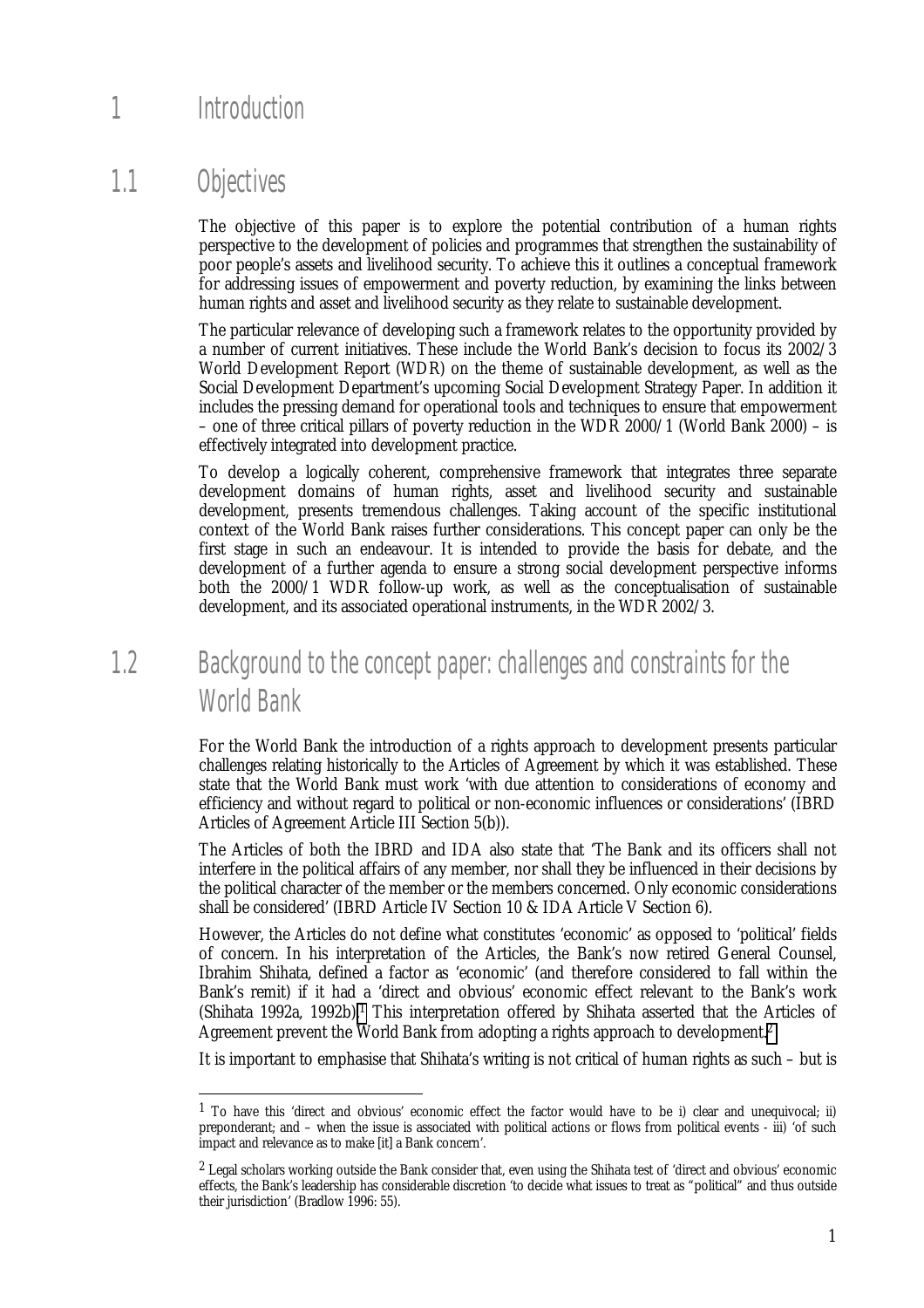largely concerned with defining the limits of the Bank's mandate. In particular, he argued that although 'there are limits on the possible extent to which the World Bank can become involved with human rights of civil and political nature, the Bank certainly can play, and has played, within the limits of its mandate, a very significant role in promoting various economic and social rights.'(1991, 109)

The World Bank in its contribution to the 50th anniversary of the UDHR reaffirmed this broad interpretation. It argued that an explicit position on human rights was unnecessary, as the Bank promotes human rights on a number of fronts and in a number of ways, without needing to be explicit in its overarching commitment to the totality of human rights principles (World Bank 1998).

- ! It promotes human rights indirectly, as economic and social rights are fulfilled through economic growth. It emphasises that while development is not possible without human rights, the converse also holds true: human rights are not possible without development. Human rights, then, are to be the ends but not the means.
- ! It promotes human rights *directly* but in discrete sectors (e.g. in its support for participation, judicial reform, accountability, gender equality, etc).

At the same time the definition as to what counts as 'directly and obviously' economic has expanded, as the Bank has moved from a narrow focus on growth, through basic needs, poverty reduction and social services, to recent concerns with environmental protection, gender issues, and civil society participation. This has the obvious potential for Bank decisions on human rights issues ' to appear to be *ad hoc* and somewhat arbitrary' (Bradlow 1996, 79).

Of particular relevance to this concept paper is the recent identification of 'facilitating *empowerment*' as one of three ways of attacking poverty in the 2000/1 WDR, and its associated recognition of the importance of *political processes* in development (Box 1).

Box 1: Facilitating empowerment and the importance of political processes (WDR 2000/1)

'The choice and implementation of public actions that are responsive to the needs of poor people depend on the interaction on political, social and other institutional processes'

'Achieving access, responsibility and accountability is intrinsically political and requires active collaboration among poor people, the middle class and other groups in society'

Other development institutions that do not face the same statutory constraints as the World Bank have also begun to adopt a rights perspective in their development policies. DFID, for instance, argue that the International Development Targets (IDTs) can only be achieved through the engagement of poor people in the development processes that affect their lives, rather than being the passive objectives of choices. DFID maintains that the human rights approach to development provides the rationale for empowering people to take their own decisions. The objective of its Human Rights Strategy is to enable people to be active citizens with rights, expectations and responsibilities – based on three cross-cutting principles of participation, inclusion and fulfilling obligation (DFID, 2000a, 7). The UNDP Human Development Report provides another example, with its identification of human freedom as the common purpose and motivation of both human rights and human development. While both discourses have distinct traditions and strategies the Report highlights the way the two can reinforce each other to expand people's capabilities and protect their rights and fundamental freedoms (UNDP, 2000, 2).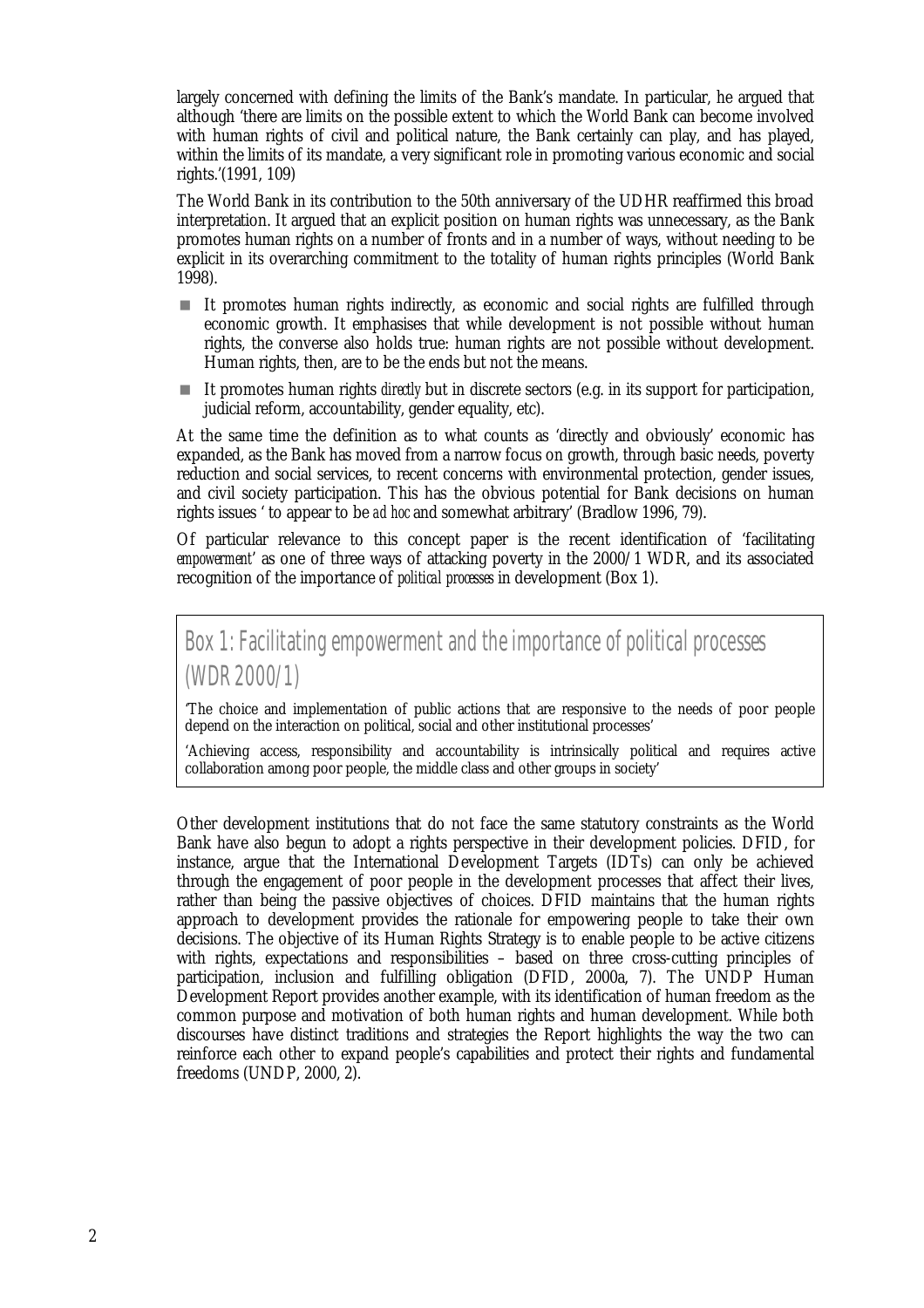# <span id="page-14-0"></span>1.3 Guiding questions for the concept paper

In the light of this complex challenge, the following fundamental questions constitute important guiding principles that have influenced the structure of this concept paper and the framework it proposes:

#### ! *Why is a rights approach to development needed?*

Since development policy and practice has achieved much success without adopting a specific rights-based approach, what is the value added of such an approach? Does it add anything new or different, and if so what is the evidence to support this view?

#### ! *Is much of current development policy and practice already implicitly, if not explicitly, based on human rights?*

Without specifically highlighting 'human rights', much of current development policy and practice implicitly, if not explicitly, adopts a rights approach in terms of is focus, emphases and objectives. Among an extensive range of examples the following are widely known. The internationally agreed IDTs, designed to provide milestones against which progress towards the goal of poverty elimination can be measured, were derived from UN inter-governmental processes related to human rights. The endorsement by Southern governments of poverty reduction measures, particularly those operating within the framework of HIPC2 debt-reduction Poverty Reduction Strategy Papers, also reflects a commitment to the principles of fulfilling economic and social rights. The range of policy and programmes initiatives in the World Bank's operational portfolio also shows considerable resonance with human rights concerns (see Box 2).

# Box 2: World Bank direct or indirect 'human rights' agendas

#### *Compliance*

- Land title issues
- **Indigenous people**
- **Executed** Gender disparity

#### *Policy agendas*

- **Exercise** Governance
- **Corruption**
- **I** Judicial reform

#### *Lending programs*

- **EXECUTE:** Adjustment lending operations: e.g. Kenya
- **Peru Social Reform Loan**

#### *Publications*

WDR 2000 /1: Focus on voice, empowerment, participation, transparency, accountability

*Source:* World Bank various documents

#### ! *Does a rights approach allow the political dimensions of development process to be placed centre stage?*

While economic approaches to development primarily emphasise 'technical' interventions, recent focus on such concerns as accountability, transparency and corruption underscore the fact that politically-related governance processes frequently determine the success of development initiatives. Rights can be understood as claims (of one person or group on another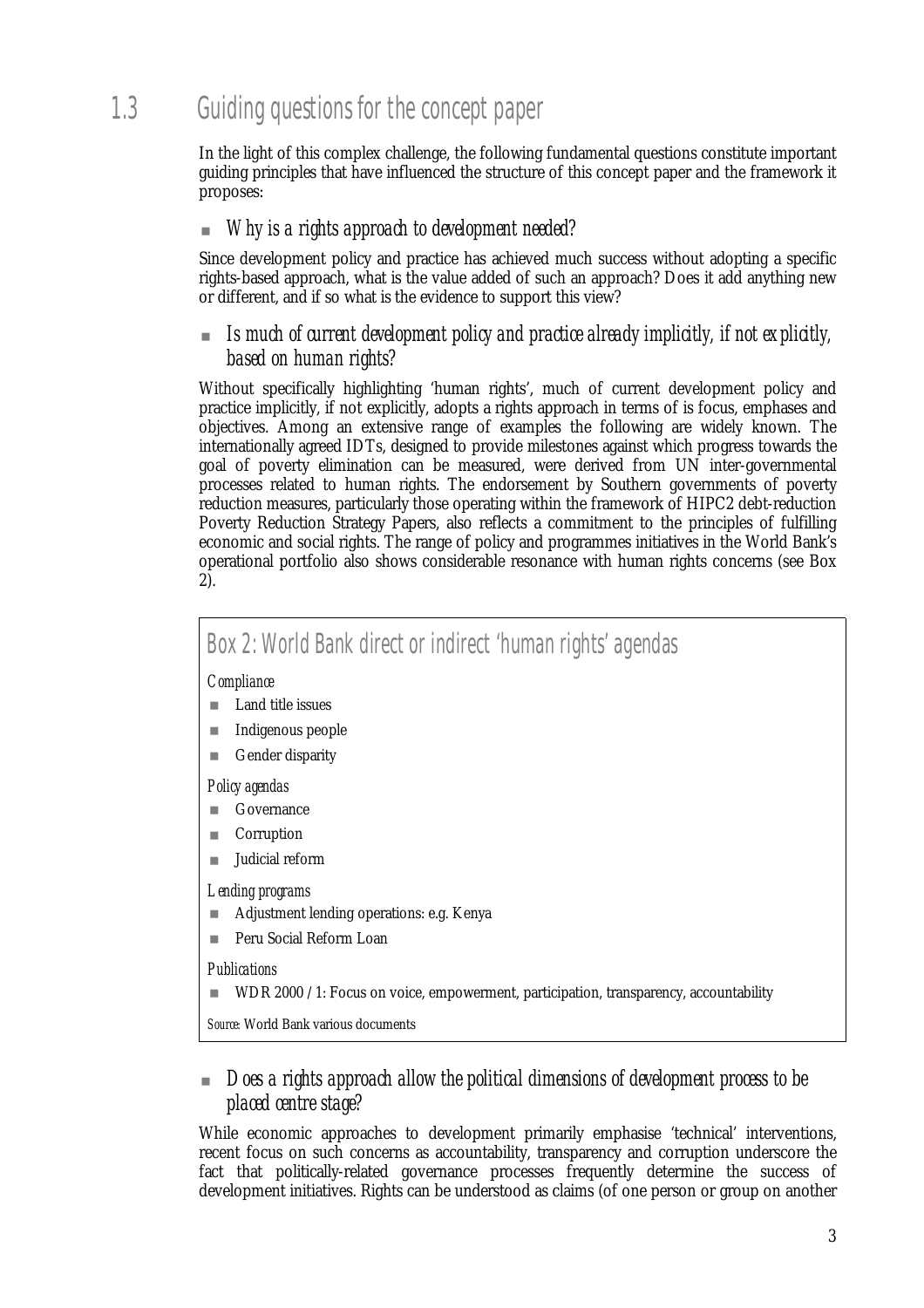<span id="page-15-0"></span>person, group or institution) that have been legitimised by social structures and norms. An analytical perspective that focuses on the processes whereby claims are made and legitimised – and the conditions under which different social actors can achieve empowerment through building claims and asserting rights – offers a perspective for analysing the power dynamics of development processes. Political decisions based on interest group power are often more critical than bureaucratic decisions based on technical information in the implementation of development initiatives.

# 1.4 Structure of the concept paper

The concept paper is divided into four parts. First, by way of background it provides a brief summary of some of the most important contextual issues relevant to each of the three development domains – asset and livelihood security, sustainable development, and rights and development. This highlights common themes, and identifies the rationale for the development of a conceptual framework linking the three together. Second, the paper outlines a conceptual framework that distinguishes between normative, analytical and operational levels. Third, as an outcome of the framework, it 'closes the circle' by illustrating the linkages between human rights, livelihoods and sustainable development. Finally, the conclusion briefly summarises the extent to which rights makes a difference, and identifies areas for potential further work.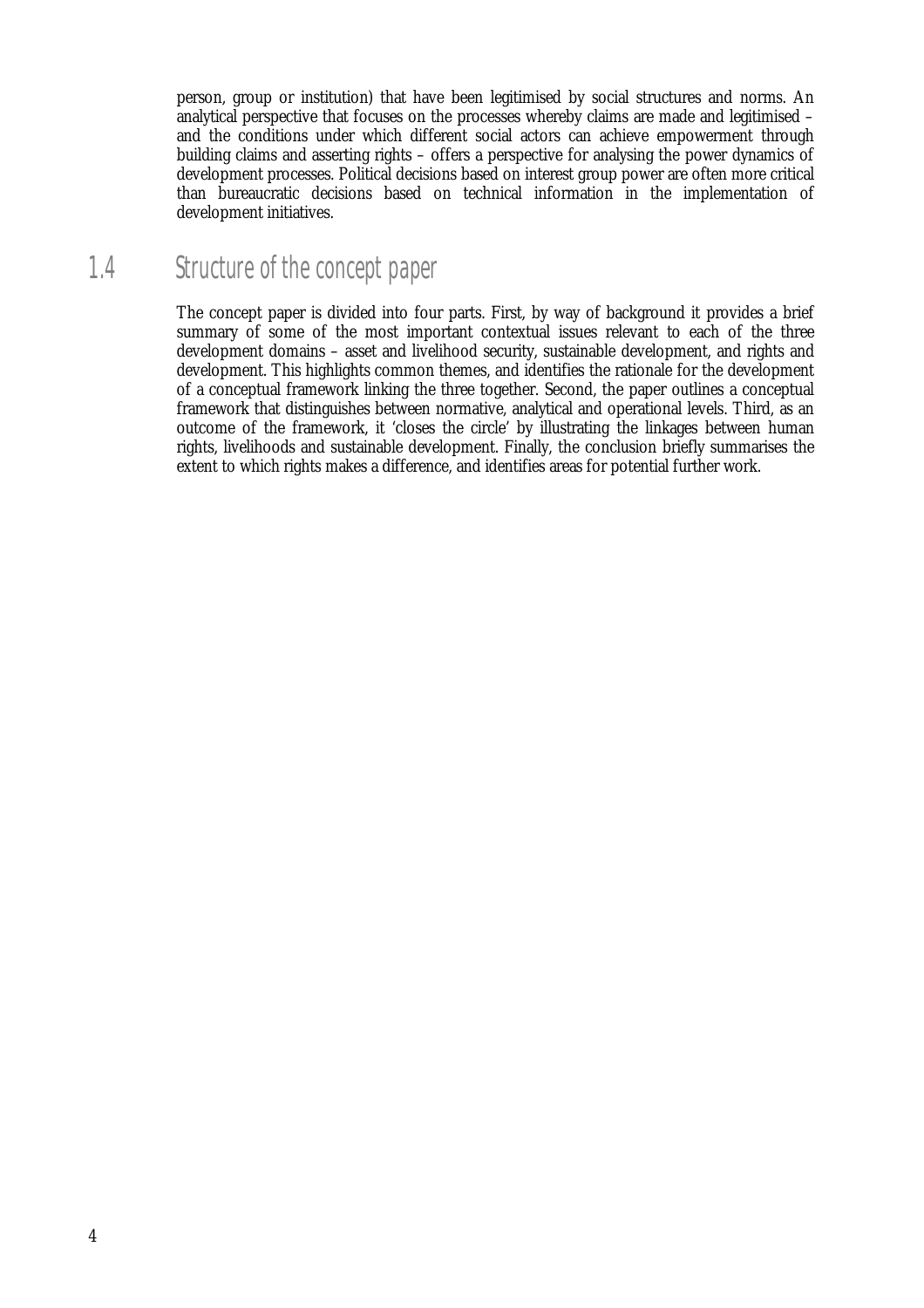# <span id="page-16-0"></span>2 Contextual background: new approaches to poverty reduction

This section provides a 'thumbnail sketch' of the three predominant domains of development theory and practice. It highlights the remarkable overlap that exists between their conceptualisations of capital assets, analytical focuses in terms of vulnerability, entitlements and claims, and overall objectives for poverty reduction associated with sustainable development. In each case, it seeks to assess the extent to which 'political' as against 'technical' processes are emphasised.

# 2.1 Assets and livelihoods

#### *Background: poverty, vulnerability, risks and assets*

In the past decade the World Bank has shifted its approach to attacking poverty from the socalled 'two and a half legs' of labour intensive growth and human capital, with safety nets as the poor relation, to the three legs of opportunity, empowerment and security – with all three deemed equally important. Drawing heavily on the extensive poverty debates of the past decade, it acknowledges the widely held distinction between poverty as a static concept, and vulnerability as a dynamic one.<sup>3</sup> The issue of risk is at the core of this poverty focus, with insecurity defined as the exposure to risk, while vulnerability is the resulting possibility, or outcome, in terms of a decline in well-being (World Bank 2001, 135).

Analysis of vulnerability involves identifying not only the risks (or threats) but also the resilience in resisting or recovering from the negative effects of a changing environment. The means of resistance are the *assets* and *entitlements* that individuals, households and communities can mobilise and manage in the face of hardship. Vulnerability is therefore closely linked to asset ownership. The more assets people have the less vulnerable they are, and the greater the erosion of people's assets, the greater their insecurity (Moser 1998, 3). From the extensive debate on capabilities, assets, entitlements and endowments, as the following sections will demonstrate, a growing consensus is emerging with regard to the identification of the important capital assets of the poor, identified in terms of five types – physical, financial, human, social and natural (see Box 3).

#### *Definition*

l

The Sustainable Livelihoods (SL) approach is a framework that incorporates concepts of assets, capabilities and entitlements in recent analytical work around this issue.4 Here livelihoods are commonly defined as comprising the capabilities, assets (including both material and social resources) and activities required for a means of living. A livelihood is identified as sustainable when it can cope with and recover from stresses and shocks and maintain or enhance capabilities and assets both now and in the future, while not undermining the natural resource base (Chambers and Conway 1992, Carney 1998). Because of its robustness as an operational tool that can assist project staff working on poverty reduction, the SL framework has gained popularity among bilaterals such as DFID and international NGOs such as CARE and OXFAM.5 As such the framework's importance relates as much to the operational processes that it proposes as to its analytical conceptualisation, as briefly summarised below:

<sup>3</sup> See, for instance, Baulch (1996), Chambers (1992), Davies (1993), Devereux (1993), Maxwell and Smith (1992) and Moser (1998).

<sup>4</sup> Along with those cited above see in particular Scoones (1998) and Carney (1998).

<sup>5</sup> For a comparison of the differences in use of livelihood approaches between DFID, CARE, Oxfam and UNDP, see Carney *et al* (1999).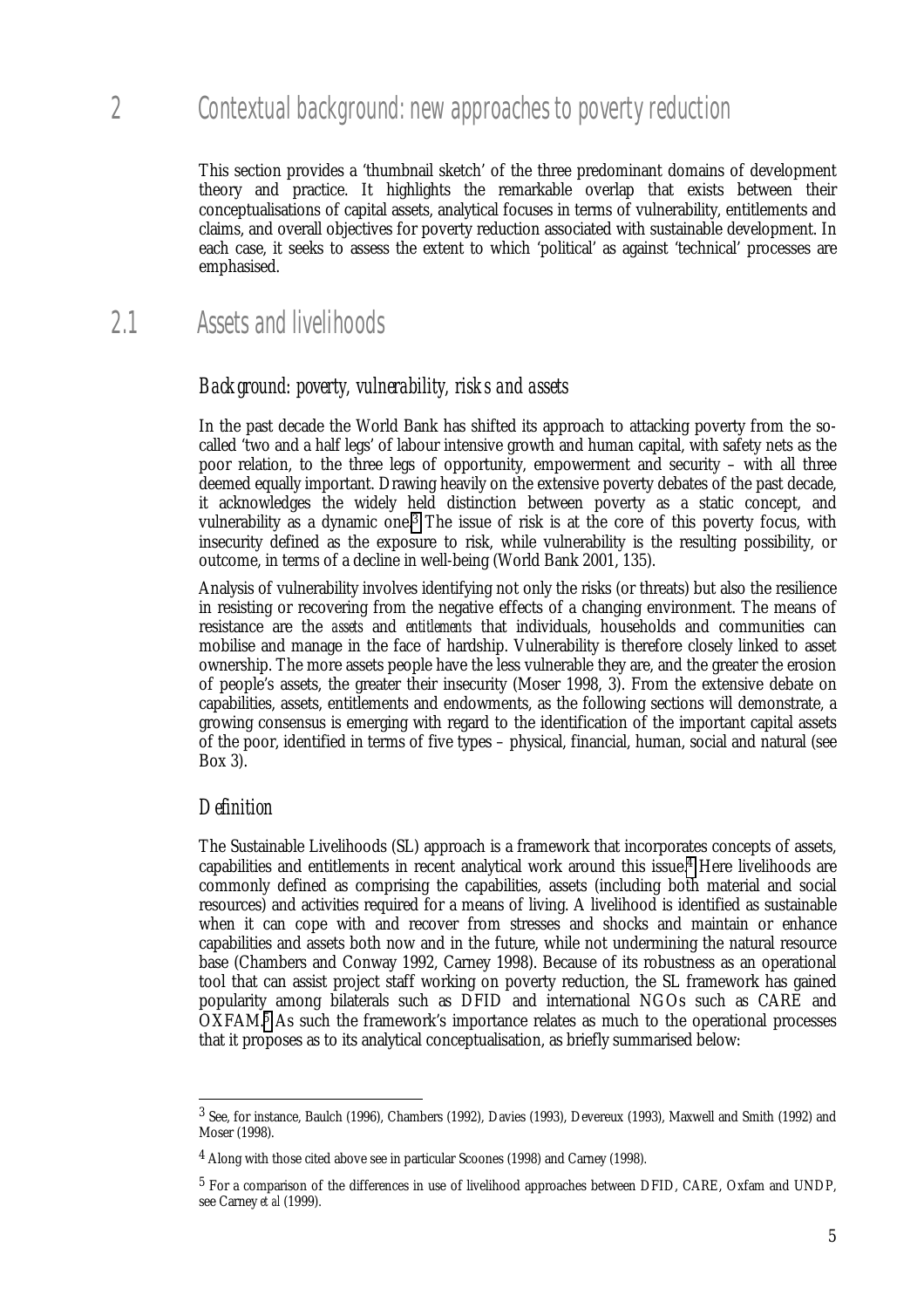Box 3: Definition of capital assets

Physical capital (also known as *produced* or *man-made capital*) comprises the stock of plant, equipment, infrastructure and other productive resources owned by individuals, the business sector or the country itself.

Financial capital: The financial resources available to people (savings, supplies of credit)

Human capital includes investments in education, health, and the nutrition of individuals. Labour is a critical asset linked to investments in human capital; health status determines people's capacity to work, and skill and education determine the returns from their labour.

Social capital is defined as the rules, norms, obligations, reciprocity, and trust embedded in social relations, social structures, and societies' institutional arrangements, which enable its members to achieve their individual and community objectives. Social capital is embedded in social institutions at the microinstitutional level – communities and households – as well as referring to the rules and regulations governing formalised institutions in the market-place, the political system, and civil society.

Natural capital includes the stocks of environmentally provided assets such as soil, atmosphere, forests, minerals, water and wetlands. In rural communities the critical productive asset for the poor is land; in urban areas it is land for shelter.

*Sources:* Carney, 1998; Moser 1998; Narayan 1997; Serageldin 1996.

#### *Key Issues*

The Sustainable Livelihood programme, as developed by DFID, contains a number of core principles that underpin the sustainable livelihood approach. These include a people-centred approach; a responsive and participatory way of working; sustainability; working at multiple levels and in partnerships; and dynamism – responding flexibly to changes in people's situation (Ashley and Carney 1999, 7).

The livelihood approach seeks to gain an accurate and realistic understanding of people's strengths (assets or capital endowments) and how they endeavour to convert these into positive livelihood outcomes. The approach is founded on a belief that people require a range of assets to achieve positive livelihood outcomes, with no single category of assets on its own sufficient to yield all the many and varied livelihood outcomes that people seek (DFID 2000b, 5). This is particularly true for poor people who have limited access to any single category of assets and therefore have to manage a complex asset portfolio (Moser 1998).

The livelihood framework identifies five core asset categories or types of capital upon which livelihoods are built (see Figure 1). In the SL framework these are presented in the shape of a pentagon – a five-axis graph on which access by different groups or households to each different types of asset can be plotted (Carney 1998).<sup>6</sup> The pentagon is identified as a useful starting point for debate about suitable entry points, how these serve the needs of different social groups, and the likely trade-offs between different assets. It forces users to think holistically rather than sectorally about the basis of livelihoods, and to start with an analysis of strengths rather than weaknesses.

While the framework is built around capital assets it also requires analysis and understanding in many other areas (see Figure 1). These include the *vulnerability context* in which assets exist (the trends, shocks, and local cultural practices which affect livelihoods), as well as the *structures* (organisations from government through to the private sector) and *processes* (police, laws, rules of the game and incentives) that define people's livelihood options. Structures and processes determine who gains access to which types of assets; markets and legal restrictions for instance have a profound influence on the extent to which one asset can be converted into another type of asset (Carney 1998, 9).

 $6$  The shape of the pentagon can be used to show schematically the variation in people's access to assets. The idea is that the centre point where the lines meet represents zero access to assets, while the outer perimeter represents maximum access to assets.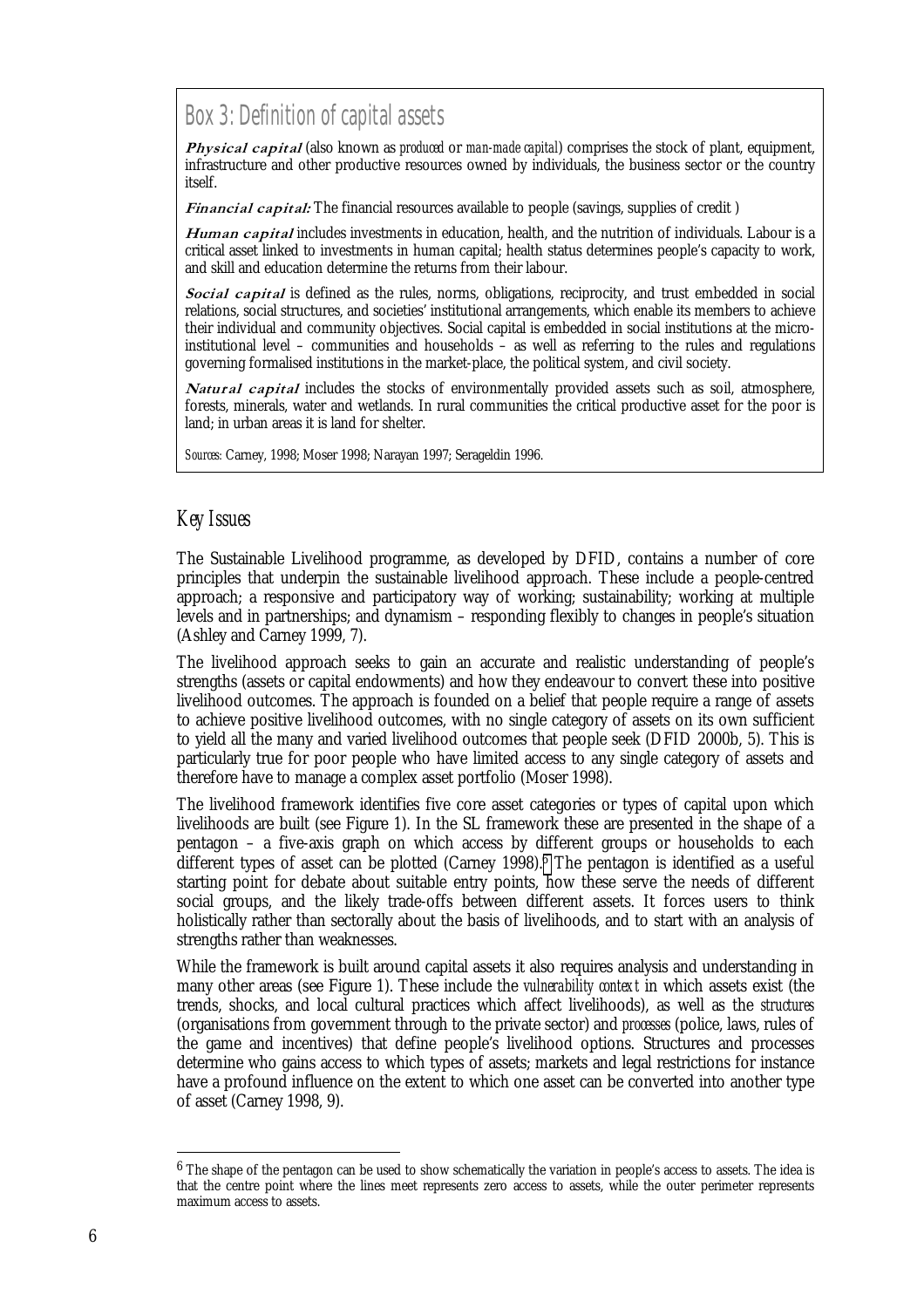Figure 1: Sustainable livelihood framework



Source: Ashley and Carney 1999, 5.

As defined above, the notion of sustainability is key to the livelihoods approach. In their *Guidance Sheets,* DFID define livelihoods to be sustainable when they are resilient in the face of external shocks and stresses; are not dependent upon external support (or if supported this should be economically and institutionally sustainable); and maintain a long-term productivity of natural resources that do not undermine the livelihood.

#### *Strengths and limitations*<sup>7</sup>

l

The strengths of the approach are that it aims to reflect the complex range of assets and activities on which people depend for their livelihoods. As such it provides a framework for addressing the whole range of policy issues relevant to the poor, not just access to health and education, but also issues of access to finance, markets, and personal security. It emphasises sustainability, and the need for a people-centred and participatory approach, responsive to changing circumstances, and capable of working at multiple levels from the national to the local, in partnership with public and private sectors.

Its limitations include the fact that it tends to be stronger on micro detail than on micro-macro policy linkages. Of particular significance for this concept paper is the criticism that it does not address issues of politics, power and authority. Despite its identification of 'structures' and 'processes', the SL framework tends to focus more on the technical nature of development. This calls for rigorous social, economic and political analysis with particular emphasis on the ways in which power relations produce and reproduce deprivation. The fact that this critical dimension is not strongly addressed in the framework significantly weakens its claim to be (on its own) a holistic analytical approach.

Since the livelihood approach is based on the premise of sustainability it is important to describe briefly the extent to which it is synonymous with the concept of sustainable development.

<sup>&</sup>lt;sup>7</sup> See Norton and Foster (2001) for further elaboration. The discussion builds heavily on the review of the experience of DFID in operationalising a livelihood framework provided by Ashley and Carney (2000).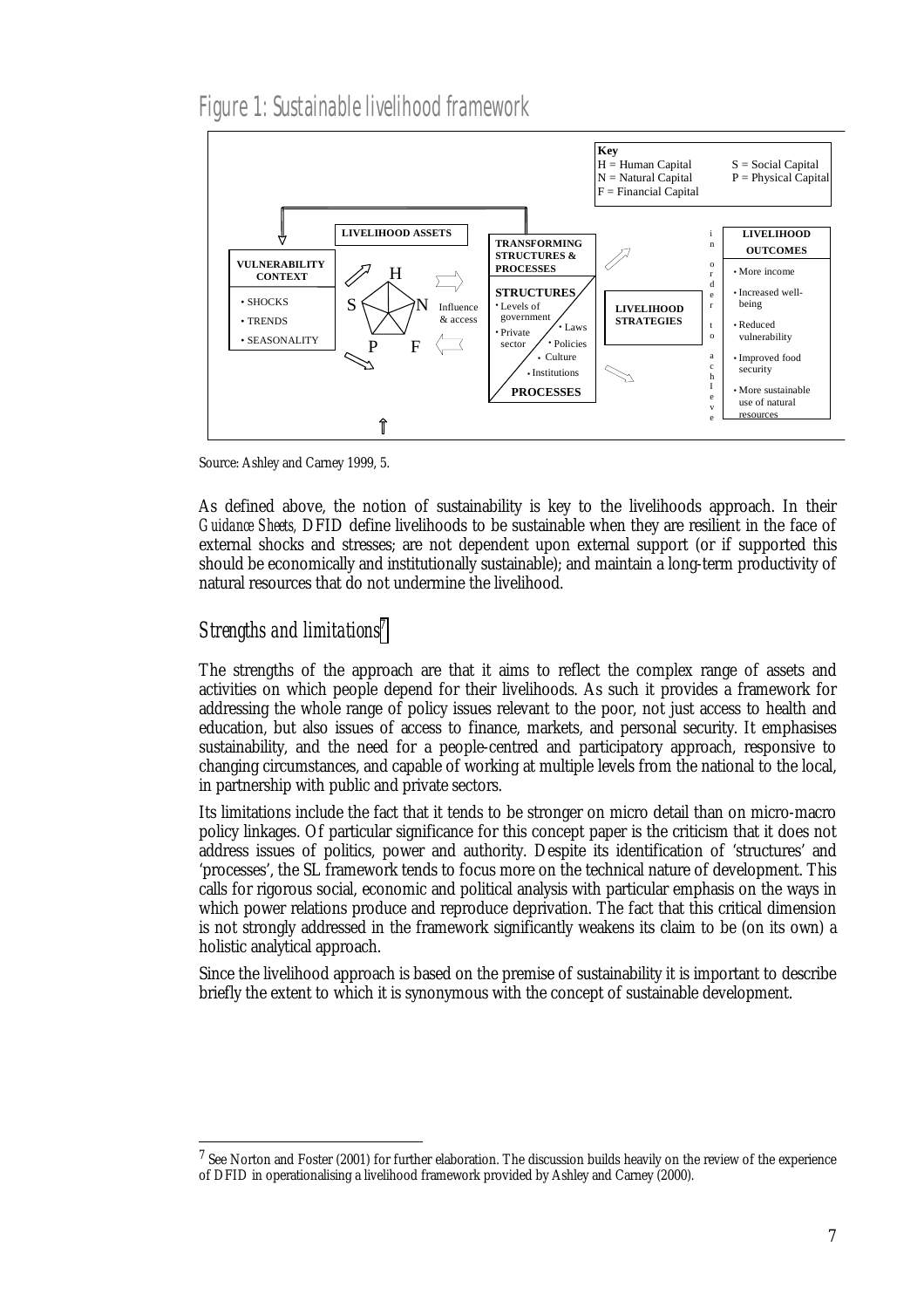#### <span id="page-19-0"></span>*Definition*

In a sense, the goal of sustainability is implicit in all development discourse, in so far as development strategies aim to deliver benefits which can be enjoyed not just for a brief period but in perpetuity. At a generic level, the concept of sustainable development implies no more than that improvements should be achieved by increasing dividends, rather than by running down capital stocks (whether that capital is natural, human, produced or social). However, sustainability has often been assumed rather than addressed explicitly.

The idea of the sustainability of natural resource use dates back to the nineteenth century, when foresters attempted to set sustainable yields of timber. Yet it was only in the 1960s and 1970s that that governments and citizens began to reassess assumptions regarding the continued availability of natural resources and the capacity of the natural environment to absorb the harmful by-products of industrial, mass-consumption society. It was found that conventional economics was rather poor at pricing finite goods or environmental externalities (e.g. the costs of pollution). Recognition of the finite nature of natural resources led to the emergence of national environmental movements and, a little later, to a more international environmentalism and a more formal conceptualisation of sustainable development. The definition of the problem of environmental sustainability has changed over time, with emphasis shifting from population growth to patterns of economic activity and levels of resource consumption. These shifts have reflected both a greater concern with the integration of environmental sustainability and social justice and, to a lesser extent, changing understandings of how natural systems work.<sup>9</sup>

This legacy can be seen in the range of recent definitions of sustainable development (see Box 4), which can be divided broadly into those that emphasise sustaining the environment, and those that look to sustain human systems as well. In an early reference, the 1980 World Conservation Strategy prepared for UNEP by the IUCN first defined conservation in terms of preserving resources for future generations (Mather & Chapman 1995). However the 1987 World Commission on Environment and Development (Brundtland) Report most famously expressed this broader definition of sustainable development. This shifted the emphasis in the definition of sustainability to include economic and social as well as environmental aspects, through the notion that the satisfaction of needs in the present should not encroach upon the ability of future generations to satisfy their needs (WCED 1987). Pearce *et al* (1989) subsequently couched their definition almost entirely in economic and social terms, with no explicit mention of the conservation of natural resources or ecosystems. Finally, Sen has recently re-defined the concept of social development in terms of capabilities.10

In addition to these explicit definitions, sustainable development has been invoked in policies and programmes from the global, through national, to the local level. Here, too, the implicit meaning of sustainability has broadened. While the term sustainable development still primarily

<sup>8</sup> This section draws on a background briefing by Wiggins and Farrington (2001).

<sup>&</sup>lt;sup>9</sup> Early writings on global environmentalism often prescribed draconian limitations on the rights of those in the developing world to pursue a standard of living equal to that enjoyed in the developed world - a position not unreasonably likened to one of the rich pulling the ladder up behind them. Recently, scientists have come to question the value of the concept of an equilibrium steady state with regard to many aspects of the natural environment (see Wiggins and Farrington 2001).

<sup>10</sup> All these definitions could be criticised for positing an idealised image of reality, in their implication that *no* future generation should suffer a standard of needs-satisfaction lower than that of the present. In practice, development for any given country, or group, proceeds through periods of improvement, alternating with periods of slowdown or reversal (Markandya 2001). A more dynamic understanding of sustainability is provided by Chambers and Conway's definition of sustainable livelihoods (cited above), which recognises that progress may not be 'monotonic'. Recognising that stresses and shocks cause setbacks along an overall upward trajectory, this sustainable livelihood approach defines sustainability in terms of not only avoiding but also recovering from such shocks. In reality, the authors of the definitions reproduced in Box 4 (with the possible exception of Pearce *et al*) were almost certainly aware of the reality of non-linear progress: the simplified comparison between 'present' and 'future' should be seen more as a heuristic devise.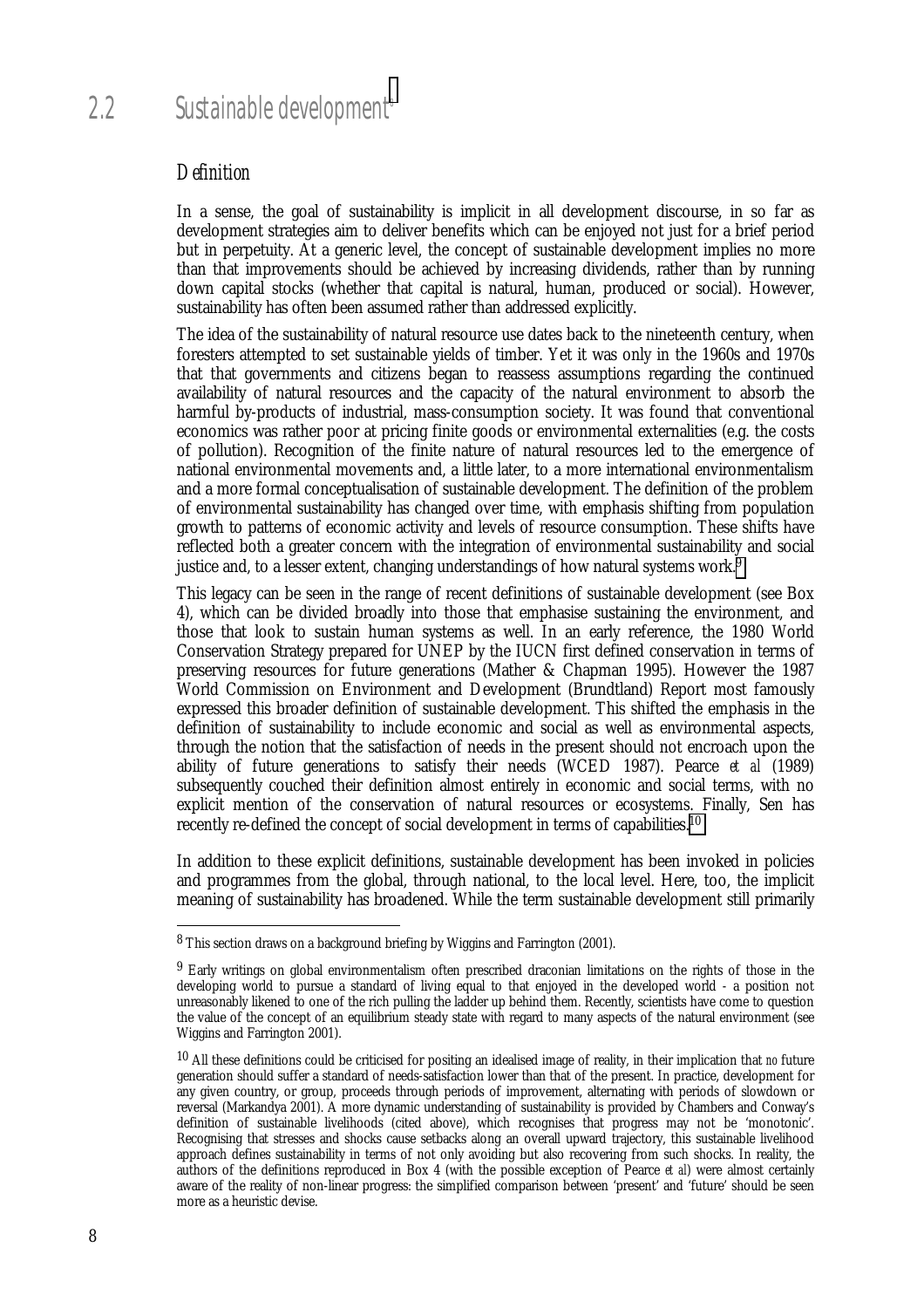encompasses a focus on the environmental dimension of sustainability (especially at the project level), other dimensions are becoming increasingly important. In the wake of the financial crises and reversal of growth-mediated gains in poverty reduction seen in Asia from 1997, concern with political, economic and social sustainability aspects of national development has grown. This has been captured in development theory by concepts such as social exclusion, social capital and marginalisation, and increased attention to the links between inequality, violence and conflict (Moser and Mcilwaine 2000).

## Box 4: Definitions of Sustainable Development

UNEP (1980) World Conservation Strategy: 'the management of human use of the biosphere so that it may yield the greatest sustainable benefit to present generations while maintaining its potential to meet the needs and aspirations of future generations' (cited in Mather and Chapman 1995)

1987 World Commission on Environment and Development (Brundtland) Report: Sustainable development is development that meets the needs of the present without compromising the ability of future generations to meet their own needs. (WCED 1987)

*Pearce, Markandya & Barbier:* 'We take development to be a vector of desirable social objectives, and elements might include: increases in real income per capita; improvements in health and nutritional status; educational achievement; access to resources; a 'fairer' distribution of income; increases in basic freedoms … Sustainable development is then a situation in which the development vector increases monotonically over time.' (1989)

Sen: Development that promotes the capabilities of people in the present without compromising the capabilities of future generations (Sen 2001)

#### *Key Issues*

A key debate relating to sustainable development concerns what is to be sustained, and why. There is agreement over the general ends of sustainability as the need to conserve and enhance a set of living standards for future generations. As Anand and Sen note*,* 'There is, in principle, no basic difficulty in broadening the concept of human development to accommodate the claims of the future generations and the urgency of environmental protection' (2000, 2030).

However, differences arise over the specific means by which to achieve this, and the degree to which different types of resource (or capital) are seen as fungible. While economists, such as Solow, maintain the importance of bequeathing a capacity to create well-being (Anand and Sen 2000), others object to the lack of specificity, arguing that there may be particular goods that need to be preserved as such (such as enough stratospheric ozone to protect life against ultraviolet radiation). While these particular aspects are usually seen in terms of environmental goods that allow ecosystems and the biosphere as a whole to function, they could be extended to embrace other items that constitute the minimum conditions for future well-being, such as certain cultural values.

The attempt to resolve this question has led to discussion of the capital stock to be bequeathed to future generations. With the same focus on capital assets as SL, sustainable development debates acknowledge the importance of natural, physical, financial, human and social capital (Munasinghe 1993, Serageldin 1996, Moser 2001). If these were perfectly substitutable, then it would only be necessary to ensure that the sum total of capital stock was not diminished. This would allow current generations the possibility to run down stocks of some capital – most notably non-renewable natural resources – in exchange for the countervailing creation of physical and human capital. This has been termed the 'weak sustainability' position.

In contrast, the 'strong sustainability' position argues that some elements of capital may reach irreducible critical levels, and that specified parts of the any given type of capital stock must be preserved if ecological systems are not to be irreversibly damaged (Pearce *et al.* 1991). Natural capital in particular is likely to be over-exploited and as a consequence irretrievably depleted. By contrast, physical and financial capital tend to be subsidised, while human capital suffers from systematic under-investment (World Bank 2000). Initiatives to measure and value stocks of natural capital and to produce national balance sheets that show how total stocks of capital,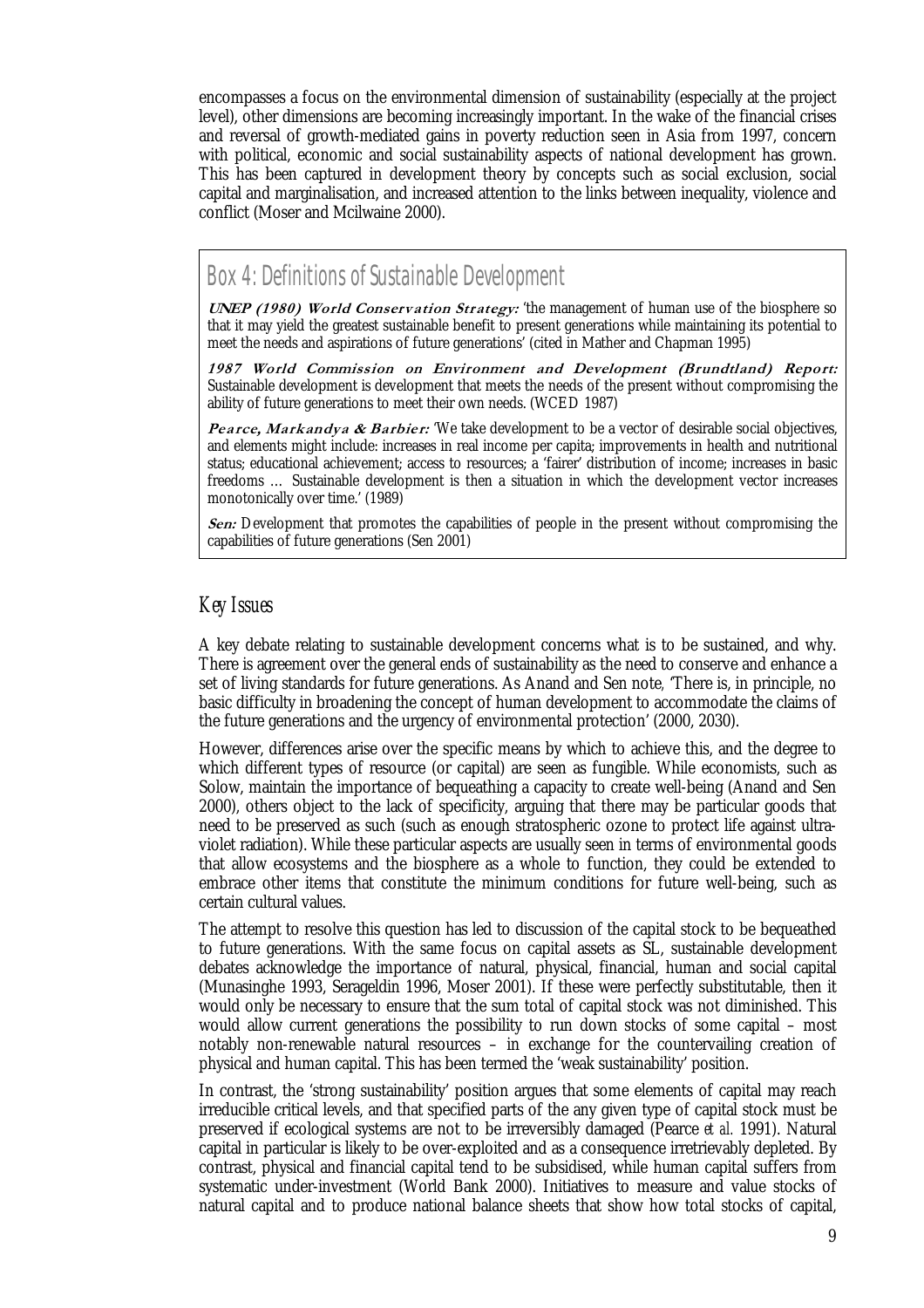<span id="page-21-0"></span>both natural and human, have changed through time, are designed to correct such imbalances (Markandya 2001).

#### *Strengths and weaknesses*

As a concept, sustainable development has rapidly received widespread support from most governments, private businesses and NGOs. In its broader definition sustainable development integrates within a holistic framework economic, social, and environmental concerns. Such an integration is also central to the concept of sustainable livelihoods, as described in the previous section. At a very fundamental level, the concept of sustainable development is invaluable in forcing stakeholders to consider the long term. This is of particular importance when, for example, the 3-year PRSP planning horizon, is identified as 'medium-term'.

At the same time, the all-embracing nature of the concept means that, beyond the narrow environmental definition, the concept tends to lack rigour. The fact that it means all things to all people makes it easy to claim that activities contribute to sustainability (McGoldrick 1996). The linkage between sustainable development indicators and those from human development seeks to address this concern, as can be seen in the set of core economic, social and environmental indicators adopted by the international community (IMF *et al.* 2000). As commonly used, social or political sustainability remain easier to define by their absence (breakdown of law and order, riots, civil war) than by their presence. A major challenge in giving more substance to these concepts is to develop a positive agenda for the social dimension of sustainability – so that it means more than the absence of discord and conflict and encompasses the development of social capabilities at various levels.

There is a significant degree of common ground between the conceptualisation of sustainable livelihoods and the social components of sustainable development. Ultimately, however, the two terms require further disaggregation. Sustainable development is more than the sum of many sustainable livelihoods. Sen's conceptualisation of sustainable development as pertaining to inter-generational equity of capabilities provides a powerful linkage with the human rights agenda. A moral argument that recognises equity between the rights of present and future generations is a powerful step towards developing an approach to development, which is sustainable in such terms.

 $2.3$  Human rights and development<sup>11</sup>

#### *Definition*

 $\overline{a}$ 

While the concept of rights has long provoked complex theoretical debates in such disciplines as ethics, law, politics, economics and anthropology, in the past decade it has also come to be included in development debates. Rights are widely characterised as legitimate claims that give rise to correlative obligations or duties.12 This suggests that to have a right is to have a legitimate claim against some person, group or organisation (e.g. a social or economic institution, a state or an international community). The latter in turn is under an obligation or a duty to ensure or to assist the rights-holder in securing the right. This can be represented according to the following formula: 'A has a right against B in relation to C', where (A) is the rights-bearer, (B) is the dutybearer and (C) is the object or end of the right.13 Critical to this formulation is the implicit requirement of some structure of power or authority that is able to confer legitimacy on the claim being made. The definition, interpretation and implementation of rights are therefore dynamic processes that are inherently political in their nature.

<sup>&</sup>lt;sup>11</sup> This section draws heavily on the background paper prepared by Vizard (2001).

<sup>&</sup>lt;sup>12</sup> Definitions of rights are given in Scruton (1983) and Waldron (1991). For a useful overview and analysis of rights based theories, see Jones (1994).

<sup>&</sup>lt;sup>13</sup> Gewirth (1978) has proposed that all rights fall within the logic of the following formula: 'A has a right to X against B in virtue of Y'.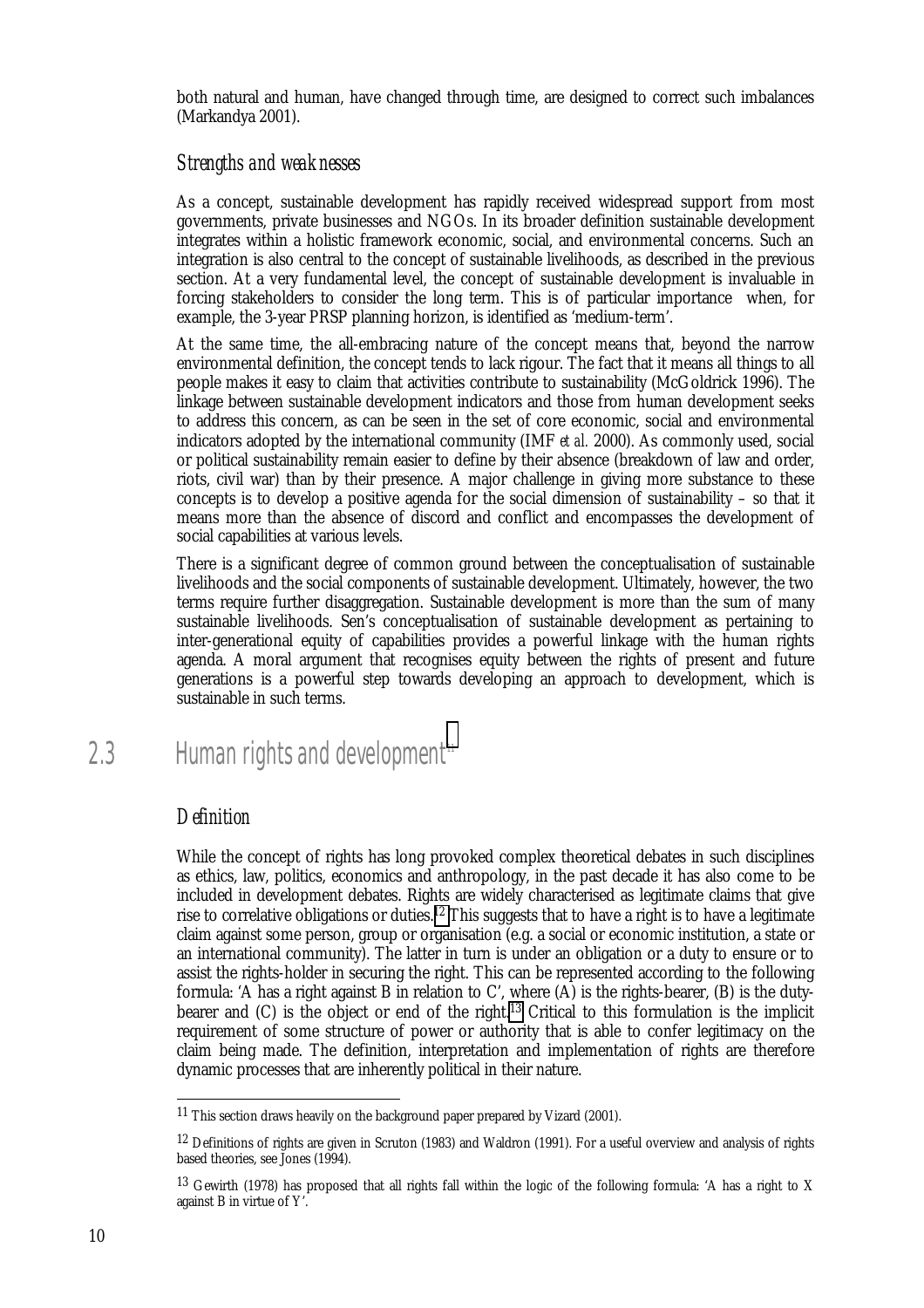To identify how rights have been incorporated into development debates, it is necessary to start by distinguishing between rights as a legitimate claim; a system of rights (or a 'rights-regime'); individual rights; and universal human rights (Box 5).14 (See Annex 1 for more detailed elaboration).

## Box 5: Conceptualisations of Rights

Right as legitimate claims: Rights are widely characterised as legitimate claims that give rise to correlative obligations or duties.

Rights regime: A rights regime is a system of rights which derive from a particular regulatory order or source of authority. In a given society several may co-exist – all with distinct normative frameworks and means of formulation and enforcement, for example customary law, religious law and statutory law.

Individual rights: These are subset of right-obligation relationships where the rights-bearer is an individual person; group rights would not fall within this subset of rights.

Universal human rights: This can be characterised as an individual right with a universal domain that is, an individual right that applies to all human beings equally, irrespective of their membership of particular families, groups, religions, communities, or societies.

#### *Background*

l

In the context of development, the United Nations system for the protection and promotion of human rights is probably the most important rights-regime. The normative basis of the UN system for the promotion and protection of human rights can be characterised in terms of:

- ! *International legal obligations*: These are a subset of international obligations within formal international law, namely international treaties, international custom and the 'general principles' of international law.*<sup>15</sup>*
- ! *International ethical/political obligations*: These are a broader set of morally binding international obligations derived from ethical and political statements, declarations, and commitments made at the UN level.

In both cases state and non-state actors have specific obligations to respect, protect and fulfil human rights as well as associated machinery for implementation and enforcement.

The background to the UN's legal competence in human rights is the UN Charter, which, as an international treaty, is legally binding on all state parties who are required to comply with its provisions in good faith.16 Among the principles and purposes of the Charter is the reaffirmation of faith in fundamental human rights, and the promotion and encouragement of respect for human rights and for fundamental freedoms for all without distinction as to race, sex, language, or religion.

However, it was the Universal Declaration on Human Rights, adopted as a resolution of the UN General Assembly in 1948, that clarified the scope and contents of human rights in the UN Charter. Its 26 Articles lay out details of its basic charter principles of equality and nondiscrimination (Articles 1–2), civil and political (CP) rights (Articles 3–21), and economic, social

<sup>&</sup>lt;sup>14</sup> The theoretical development of the idea of a 'rights-regime', and a typology of different systems of rights (formal / legal / customary / informal etc.) using legal and anthropological criteria, were developed in a background paper by Norton. The characterisations in this paragraph are summary in nature.

<sup>15</sup> International legal obligation in the field of human rights is derived from the three principal sources of international law, which are established in Article 38(1) of the Statute of the International Court of Justice (ICJ) as comprising: (1) International conventions or treaties; (2) International custom; (3) The general principles of law as recognised by civilised nations.

<sup>&</sup>lt;sup>16</sup> Article 38(1) of the Statute of the ICJ establishes that international treaties express the written consent of two or more states to be legally bound by certain rules, and constitute one of the three primary sources of international law. Under Article 26 of the Vienna Convention on the Law of Treaties, every treaty in force is binding upon the parties to it, and treaty obligations must be performed in good faith, (see Brownlie 1995).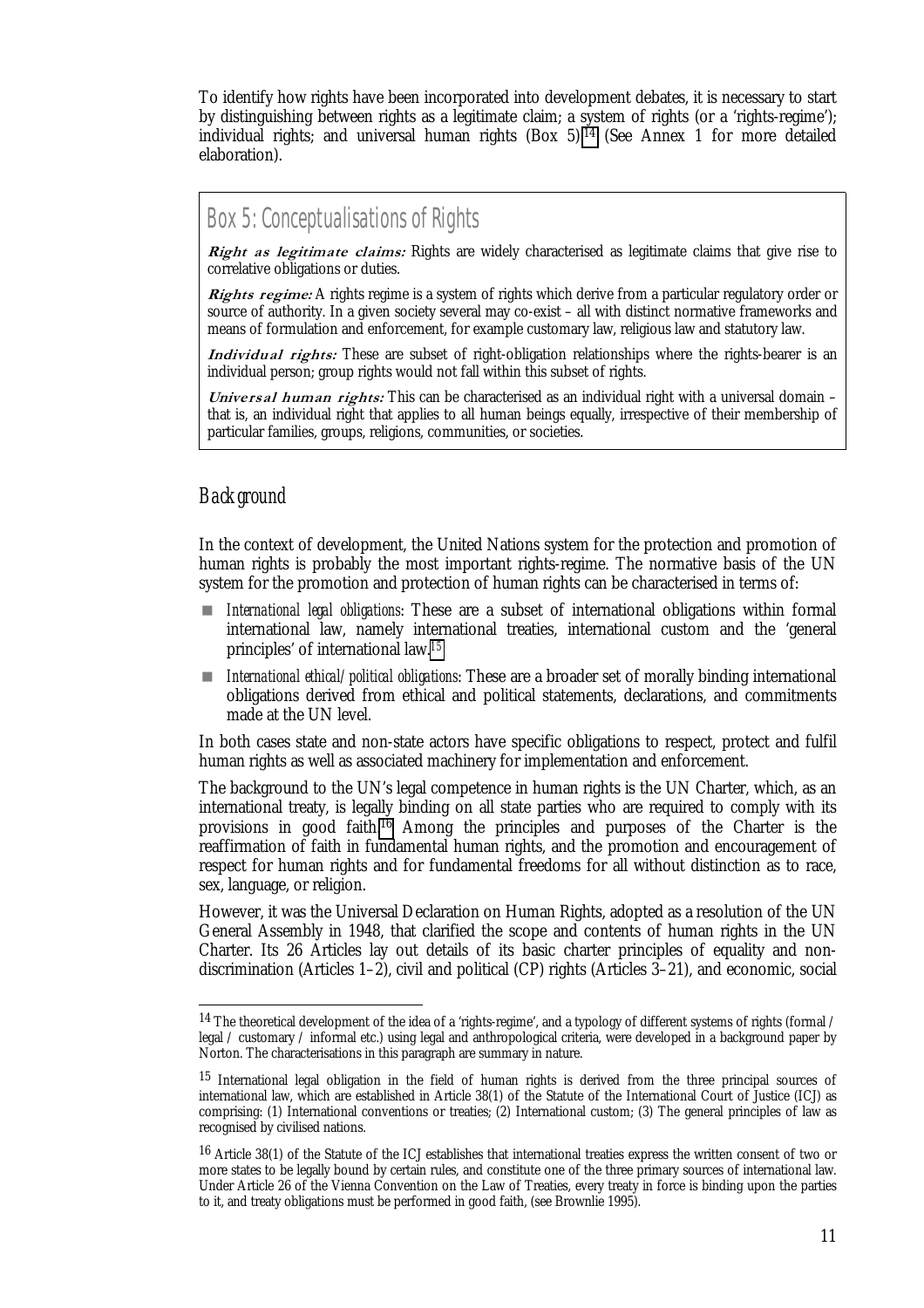and cultural (ESC) rights (Articles 22–26) (see Box 6). While the Universal Declaration possessed significant moral and political value, it did *not* establish legally binding international legal obligations upon states.

## Box 6: A summary of Human Rights

*Human rights necessary for survival and dignified living include:*

- $\blacksquare$  The rights to life and liberty
- ! The right to a standard of living adequate for health and well-being of the individual and his/her family
- The right to social protection in times of need
- **The right to the highest attainable standard of physical and mental health**
- The right to work and to just and favourable conditions of work
- $\blacksquare$  The right to food and housing
- **IF The right to privacy and family life**

*Human rights also cover those rights and freedoms for human dignity, creativity and intellectual and spiritual development, for example:*

- The right to education and access to information
- Freedom of religion, opinion, speech and expression
- **Exercise Exercise Exercise SECONDEN** Freedom of association
- $\blacksquare$  The right to participate in the political process
- **IF The right to participate in cultural life**

#### *They also include those rights necessary for liberty and physical security, for example:*

- **Example 1** Freedom from slavery and servitude
- The right to security of person (physical integrity)
- The right to be free from arbitrary arrest or imprisonment
- ! Freedom from torture and from cruel, inhuman or degrading treatment or punishment

*Sources:* ODI 1999; Hausermann 1998, 56.

The negotiation process for codifying these human rights into legally binding international treaties began in 1948. A protracted debate ensued before the International Bill on Human Rights (comprising the International Covenant on Civil and Political Rights (1966) and the International Covenant on Economic, Social and Cultural Rights (1966), were both finally achieved in 1976.17 Other key international treaties in the field of human rights then followed (see Annex 2 for ratification status of the principal international human rights treaties).

Along with these international legal obligations are the provisions adopted by large numbers of governments at international conferences. These represent important international ethical / political commitments and have contributed to human rights standard-setting in recent years. These include the principle that 'all human rights are universal, indivisible and interdependent and interrelated' adopted at the 1993 Vienna World Conference on Human Rights.18

The outputs of these international conferences have been extremely important in converting the aspirations of some of the human rights conventions into a form of strategic agendas that can

<sup>&</sup>lt;sup>17</sup> This was largely an ideological debate turning on the issue of whether there should be one convention covering all human rights, or two conventions, one for political and civil rights, and one for economic, social and cultural rights. For a general discussion, see Steiner and Alston (1996, 256-275) and Craven (1995, 16-22).

<sup>18</sup> Other relevant international conferences include the International Conference on Population and Development (Cairo 1994); World Summit for Social Development (Copenhagen 1994 and Copenhagen +5 2000); 4th World Conference on Women (1995) and Beijing +5 (2000); World Food Summit (1996); Habitat II (1996); World Conference Against Racism, Racial Discrimination, Xenophobia and Related Intolerance (2001).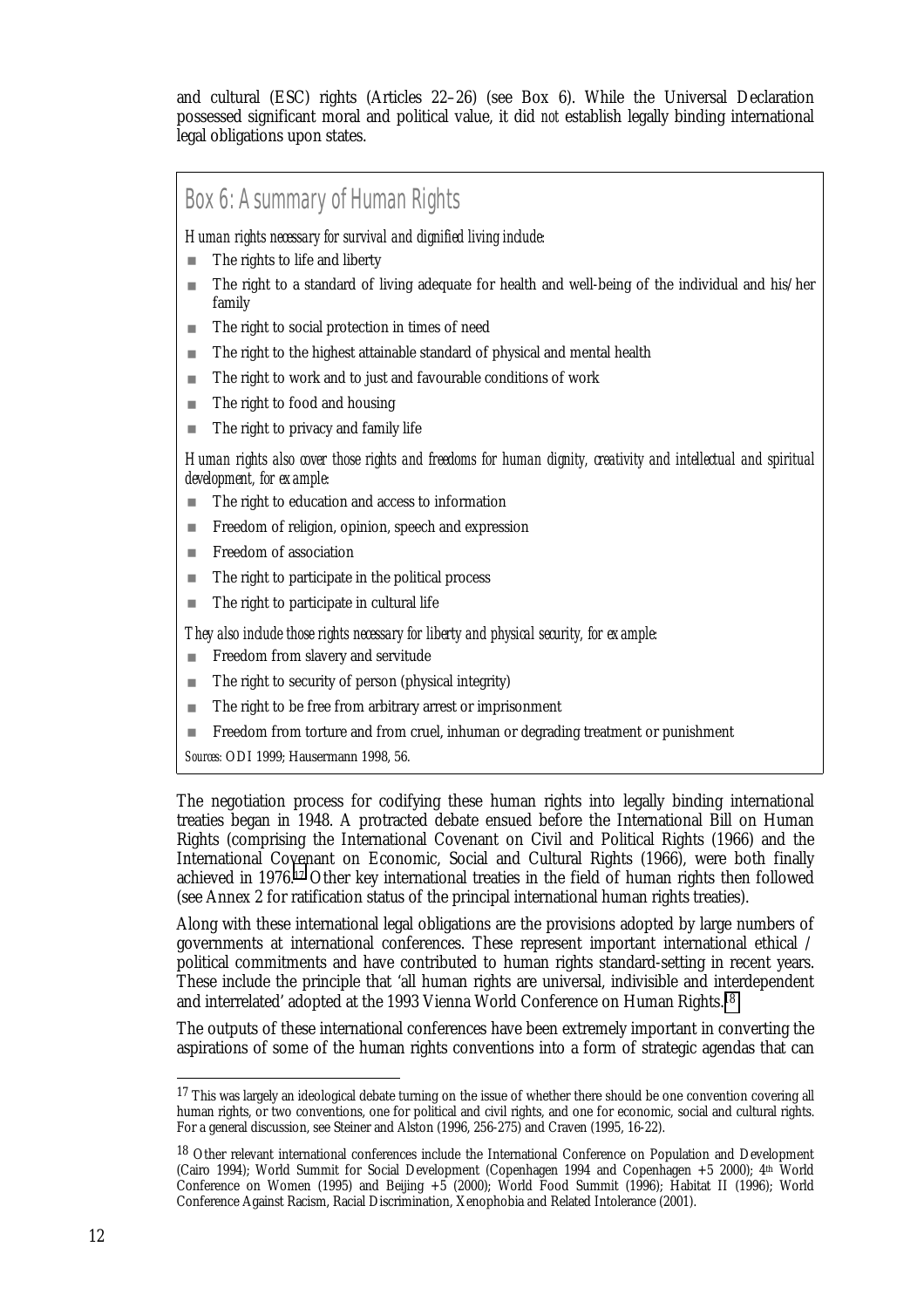be pursued by development agencies and governments. The International Development Targets are one such example of an influential initiative built on the conference agreements to develop a set of global outcome indicators against which 'progress' of international development can be measured.

#### *Key Issues*

Translating the normative structure of human rights into concrete and feasible programmes for action raises a number of key issues. Amongst the most important questions are the following:19

#### ! *Is there a hierarchy of rights?*

While Cold War era debates counter-posed civil and political (CP) against economic, social and cultural (ESC) rights, this dichotomy is less problematic today. The inseparability of the two sets of rights was agreed in Vienna in 1993, with complementarities stressed by practitioners. Thus key debates today concern entry points and sequencing relating to which rights are to be secured first, and to what degree.

#### ! *How to balance individual and collective rights (and responsibilities)?*

Rights are largely assigned to individuals, yet in exercising these rights individuals may impose costs on others. Rights have to be complemented by individual responsibility and the exercise of rights cannot be unbounded when they impose costs on others.

#### ! *Is progressive realisation of rights meaningful?*

Rights may be universal but they are also perceived as expensive. If states as the ultimate dutybearers are poor, then universal fulfilment is problematic. 'Progressive realisation' means taking deliberate, concrete, targeted and appropriate steps – but with the ensuing risk that ESC rights become largely aspirational. Increasingly, the emphasis in thinking about the fulfilment of rights is on the different forms of state obligation. It is now common to characterise all human rights as giving rise to three types or levels of obligations on states: the obligations to respect, protect and to fulfil – where the obligation to fulfil in turn gives rise to obligations to facilitate, provide and promote. In simple terms, this implies that economic and social rights do not necessarily have to be interpreted as translating into direct claims on the public budget for specific items or entitlements. If policy can more effectively, equitably and sustainably fulfil the right to housing, for example, through appropriate regulatory frameworks (facilitation) than by bankrupting the public budget through a construction programme, then this policy choice is not necessarily incompatible with a rights framework.20

#### ! *What is the role of international and non-state 'duty-bearers'?*

Most rights are expressed at national level, with the state as a prime duty-bearer. But are there also obligations internationally by foreign states to the citizens of another state? The position of NGOs, multi-national companies, and international bodies are complex and contested.

#### ! *Are performance standards necessary for accountability?*

Setting standards is difficult. When they are badly done, they can over-simplify and distort efforts towards meeting a target, without attacking the substance of the issue. A response is to formulate these locally, with participation, so that they represent local aspirations.

<sup>-</sup>19 For further elaboration of these questions, see ODI (1999).

 $20$  This typology builds on that elaborated by the UN Committee on Economic, Social and Cultural Rights in General Comment 14, 'The Right to the Highest Attainable Standard of Health', UN Doc. E/C.12/2000/4, at paragraph 33 and that developed by the UN Special Rapporteur on the Human Right to Food, whose First Report set out these three levels of obligation upon states relating to all human rights (1987).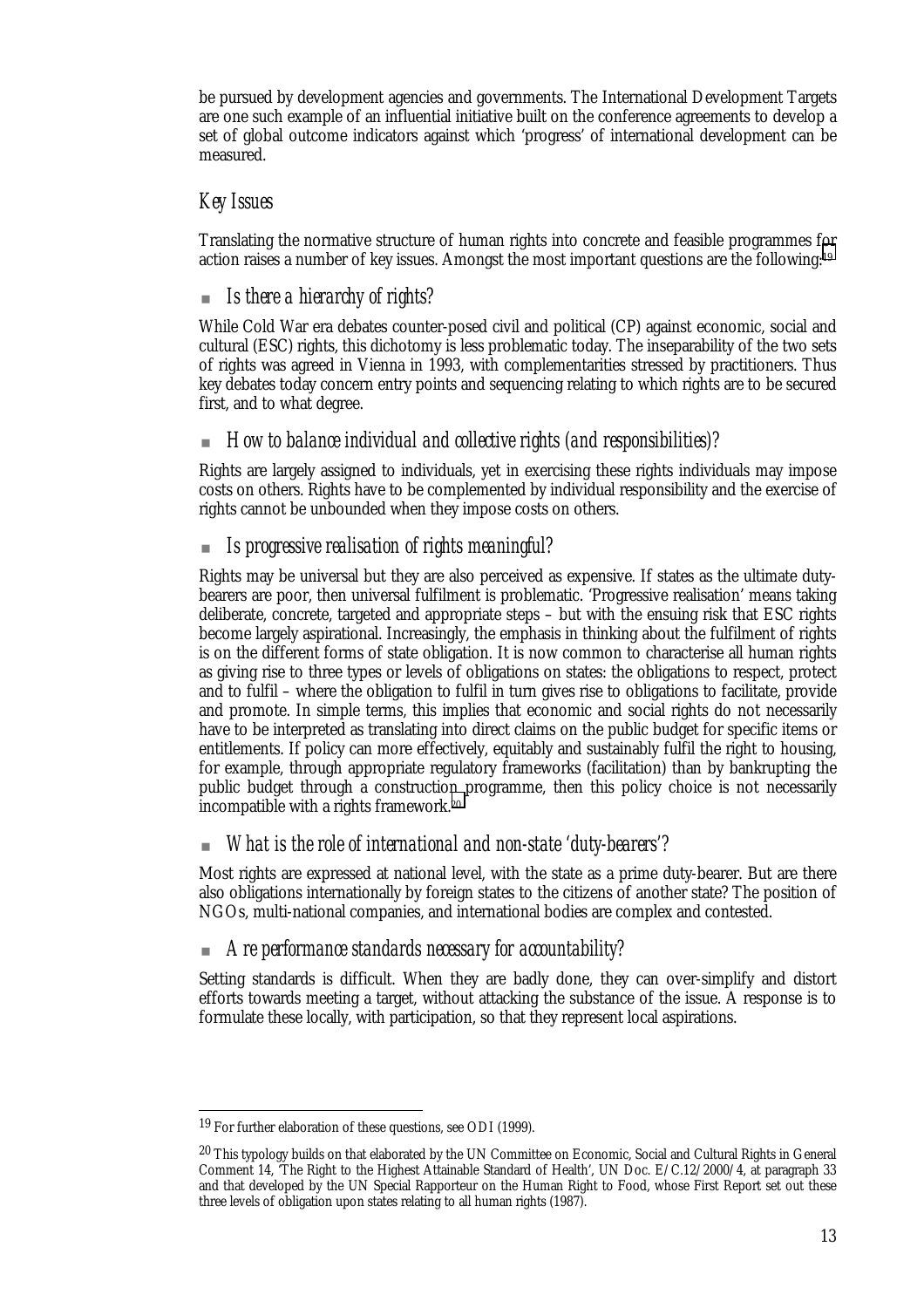#### ! *Does accountability imply legal recourse?*

Purists argue for legal frameworks, while others argue that over-reliance on law can be counterproductive. Alternatives include various forms of social action, which promote accountability of public bodies against stated obligations and policies through other means. These include scorecards, naming and shaming, as well as advocacy for policies and budget allocations, which favour the implementation of rights.

#### *Strengths and limitations*

Much of Section Three of this paper addresses the potential that a human rights approach – and a rights-based *analysis* – can offer to strengthen operational and policy frameworks that address the sustainability and security of poor people's livelihoods. Essentially this has two dimensions. First is the proposition that rights form a valuable strategic entry point to address the ways in which power imbalances deny the excluded access to the assets necessary for a secure and sustainable livelihood. The second dimension derives from the argument that the international normative framework of human rights provides a valuable framework for strengthening the accountability of institutions (especially state institutions) to deal inclusively and effectively with policy and administrative issues relevant to the livelihoods of citizens.

One potential limitation of a rights approach concerns the *prioritisation* of actions designed to promote sustainable development. The principle of indivisibility is central to human rights  $$ reflecting the fact that civil and political rights mean little without the attainment of economic, social and cultural rights, and *vice-versa.* However, from the perspective of those seeking to identify priorities for action and change, such a position – that there is no 'hierarchy' of rights – can appear unhelpful. Section Three argues that understanding the operation of rights regimes as they relate to the capacity of poor people to access opportunities and assets helps to identify and prioritise strategic entry points for action. On its own, however, this is unlikely to be enough. Complementary perspectives for analysing the capabilities needed to attain livelihood security, as in the Sustainable Livelihoods Approach, are also necessary.

Another potential limitation of a human rights perspective for promoting policy change concerns the over-riding emphasis on state-citizen relationships as the basis for accountability and 'obligation'. For instance, recent debates argue that globalisation processes undermine the nation-state's position as the fulcrum of political accountability.21 In particular, in the case of socalled 'collapsing' states, the inter-governmental framework that backs up accountability for human rights would appear to have little potential to strengthen the livelihoods of poor people. However, the globalisation debate is double-edged in relation to rights. When states weaken there are compelling arguments for strengthening international social policy norms and principles to guard against new forms of vulnerability as well as to enhance the capacity for people to take up new opportunities.22 In this context the 'global architecture' of UN conventions, declarations and world conference documents provides an internationally legitimised set of agreements on social, economic and political issues (Ferguson 1999).

#### *New perspectives on poverty, human rights and development*

The most influential recent focus on human rights and development is closely associated with work on poverty and human rights. Foremost in this field is Amartya Sen, whose work provides a human rights framework for addressing poverty, as well as highlighting the relevance of freedom and human rights to development. Sen's incorporation of the concepts of entitlements, capabilities, opportunities, freedoms and individual rights into social choice theory has contributed to a paradigm shift towards 'post-welfarist' economics. This challenges the view that poverty is irrelevant to the characterisation of fundamental freedoms and human rights. Since well-being includes living with substantial freedoms, human development is also integrally

<sup>21</sup> Held (1995), Grunberg (1998), Norton *et al* (2000).

<sup>22</sup> Brown (1998), World Bank (1999).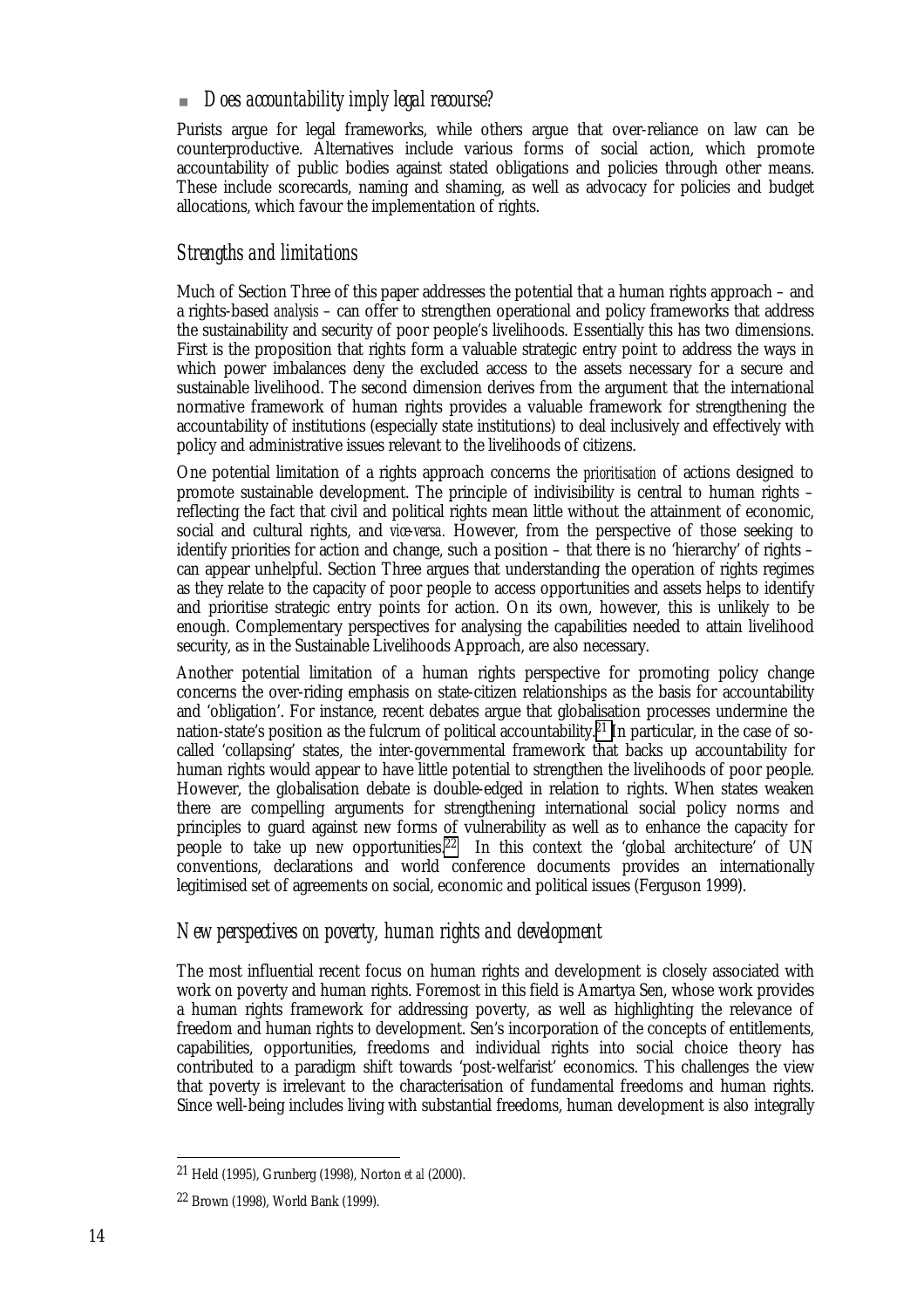<span id="page-26-0"></span>connected with enhancing certain capabilities – defined as the range of things people can do and be in leading a life (Sen 2000).

Sen spells out the added value of a rights-based approach to development in terms of claims. Examining the commonalities and differences between human development and human rights, he argues that if human development focuses on the enhancements of the capabilities and freedoms that the members of a community enjoy, human rights represent the claims that individuals have on the conduct of individual and collective agents, and on the design of social arrangements to facilitate or secure these capabilities and freedoms. To quote in some detail:

'To have a particular right is to have a claim on other people or institutions that they should help or collaborate in ensuring access to some freedom. This insistence on a claim on others takes us beyond the idea of human development. The normative connection between laudable goals and reasons for actions does not yield specific duties on the part of other individuals, collectivities or social institutions to bring about human development. This is where the human rights approach may offer an additional and very useful perspective for the analysis of human development. It links human development to the idea that others have duties to facilitate and enhance human development.' (UNDP 2000, 21)

# 2.4 Requirements of an operational framework

Debates about sustainability, livelihoods and human rights overlap in significant ways. They all have potential critical links to approaches for pursuing poverty reduction through development action – the over-riding concern of development assistance at the present time. The challenge for the operational framework developed through this paper is to find synergies and combinations that offer potential for improving the effectiveness of development processes through integrating the strengths of these three approaches.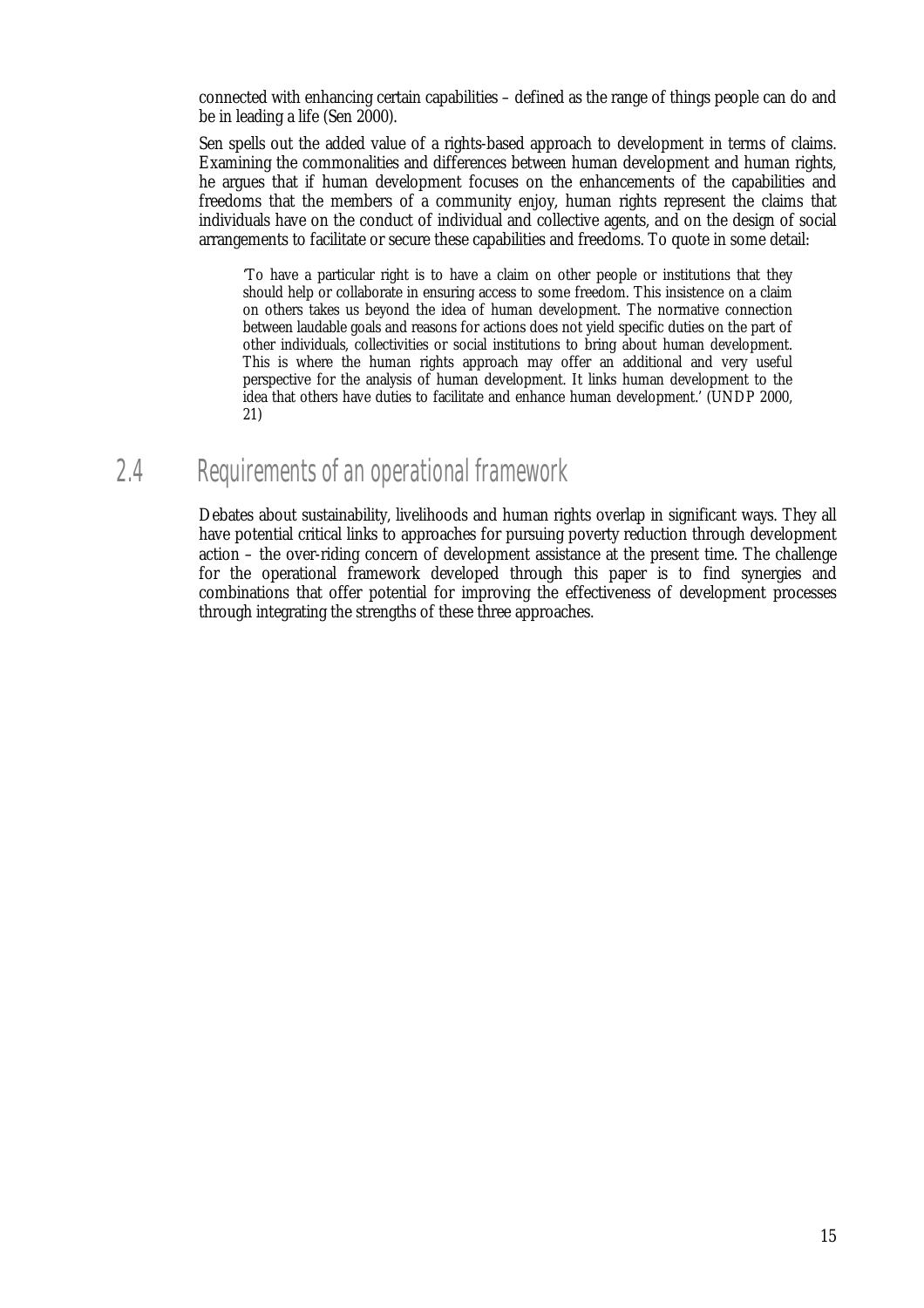# <span id="page-27-0"></span>3 A conceptual framework for applying a rights approach to sustainable **livelihoods**

## 3.1 Introducing the framework

As indicated in the previous section, the conceptual framework proposed here builds on the sustainable livelihood approach as a basis for addressing the nature and content of poor people's livelihoods. This does not necessarily assume the superiority of any particular formulation of the livelihoods approach – but refers at a general level to analytical approaches that stress certain basic features. These include the significance of vulnerability in the analysis of poverty and well-being, and the related importance of analysing the assets which are deployed by households and communities in the face of various forms of risk and deprivation.23

An SL approach is critical to the framework outlined in this section, since it defines a domain of analysis that relates to livelihoods. It also potentially provides powerful support to the analysis of policy aimed at reducing poverty and strengthening poor people's livelihoods.24 However, as previously argued, the sustainable livelihoods approach is not well adapted to the detailed analysis of the operation of power relations – and the ways in which these contribute to the production, and reproduction, of poverty.25

In contrast, a rights perspective provides a robust framework for examining some key aspects of the vertical power relations and institutions that shape people's livelihood capabilities. From a social theory perspective, the concept of power is in essence concerned with any form of asymmetry in human relations. In its traditional forms, political sociology emphasised structural power and the coercive capacity of the state.26 More recent perspectives have emphasised the ways in which power relations can be disguised and coded in most aspects of everyday life (language, bureaucratic cultures and procedures, etc.).27 According to this perspective it is important not to grant too much emphasis to rights, which are only one of many aspects of the exercise of power. As Wilson puts it:

 'Rights seek to constrain the flow of power like bottlenecks, by framing power as fixed, confinable and normative, but power leaks out, and flows around rights. Applying this to our subject, we can say that human rights therefore depend on power relations in a given context for their implantation, and accordingly alter forms of governance and the exercise of power.' (1997, 17)

Although a rights-based analysis does not constitute a comprehensive theoretical basis for analysing the dynamics of power, it provides a valuable entry point at two levels. First, negotiations over livelihood-related rights can be seen as arenas of contestation, in which the operation of structures of power and authority are manifested. Thus an analysis of the process by which claims are made and gain legitimacy assists in empirically identifying the operation of structures of power and authority. Second, such an analysis can also guide the identification of strategic operational entry points for supporting the development of secure and sustainable livelihoods for poor people. Both of these justifications for a rights-based analysis are illustrated

<sup>&</sup>lt;sup>23</sup> The analysis of issues of security in WDR 2000/01, for example, shares these basic features with other key texts (Scoones 1999, DFID 2000b, Ashley and Carney 2000).

<sup>&</sup>lt;sup>24</sup> See Norton and Foster (2001) for a discussion of the possibilities of applying a livelihood approach for policy analysis in the context of Poverty Reduction Strategies.

 $25$  In terms of the DFID formulation, presented in Figure 1, these issues are contained in the 'transforming structures and processes' box. In this context, this paper can be seen as contributing to thinking that 'unpacks' the content of this box.

<sup>&</sup>lt;sup>26</sup> A tradition associated with the work of Max Weber (1978) and in anthropology with the work of traditional 'political anthropology' as represented by Radcliffe Brown (1952). A detailed review of the literature on the concept of power, particularly from a political science perspective, while of critical importance, goes well beyond the remit of this paper.

<sup>27</sup> A perspective derived most strongly from the work of Foucault (1980).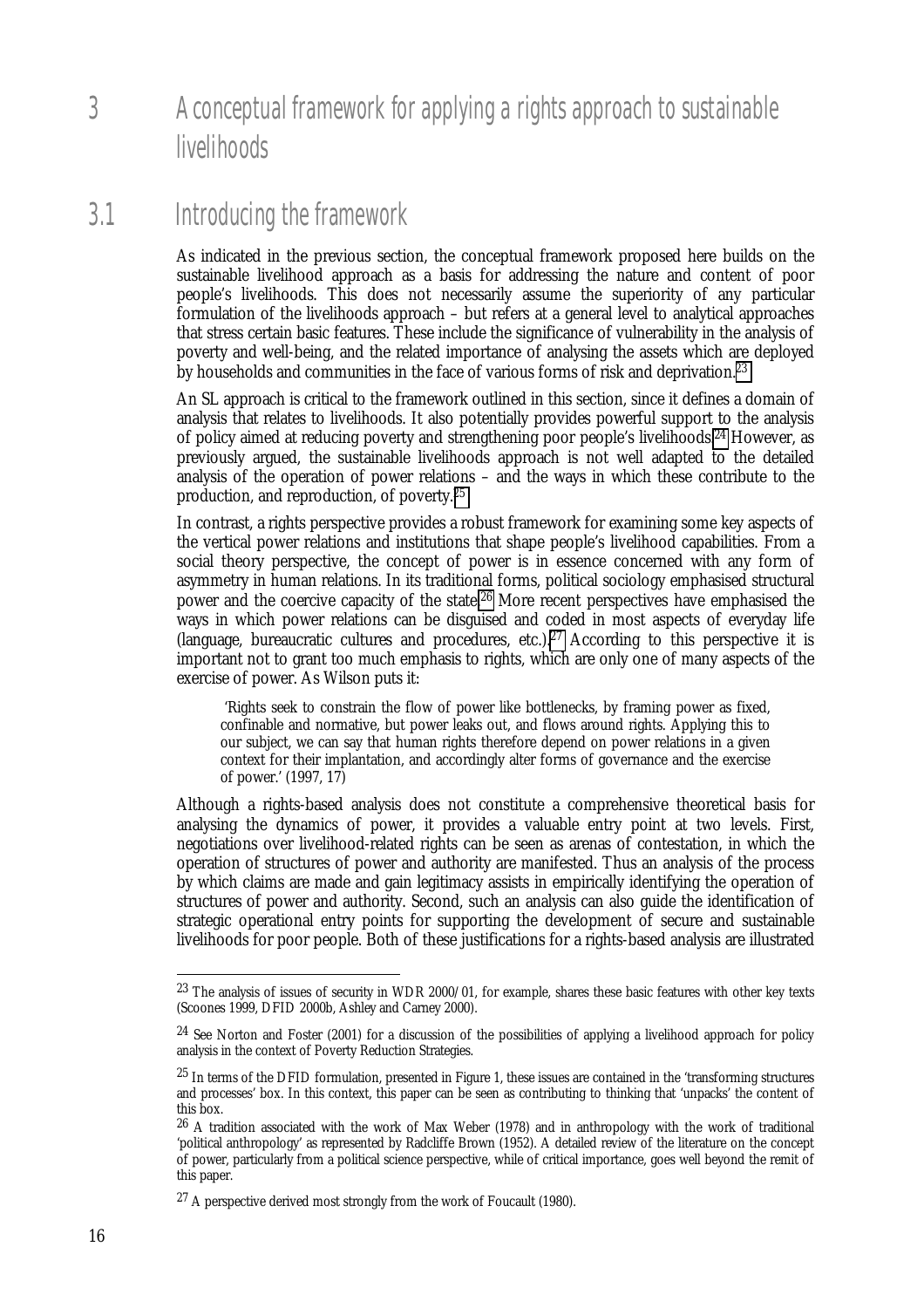below. In applying a rights perspective to the practice of development, this paper proposes an approach that operates at a number of levels, with the capacity to address the following concerns:

- ! To analyse the operation of rights at all levels from local and customary rights, validated by micro-level structures of authority, to international human rights, legitimised through inter-governmental agreements – and to assess their significance for attaining developmental outcomes;
- ! To understand the links between the operation of macro-, meso- and micro-level politicolegal structures – and how these work for and against better livelihood outcomes for poor people;
- ! To integrate an understanding of the ways in which power acts as a variable in processes of development – and particularly how the negotiating capabilities of poor people can be strengthened in the face of prevailing structures of power and authority.

These concerns are addressed within the fundamental *normative* framework of human rights. This implies a concern with values of freedom, equity and social justice. To this basic normative framework, however, a dynamic *analytical* framework must be added. This allows for the identification of the processes of political and social contestation which determine the evolution of systems of rights. It also assists in identifying the processes of *implementation* through which different legal and rights regimes (international, national, and local) translate into livelihood outcomes for poor people. Thus the proposed approach operates at three levels:

#### *A normative level*

This emphasises values of equity, transparency, inclusion and participation. All development organisations operate within normative frameworks, whether implicitly or explicitly. For instance, the normative principles underlying many recent World Bank texts (such as the WDR 2000/01 *Attacking Poverty*) do not differ greatly from the key principles of human rights texts, as described in Section Two. The value added of building explicitly on human rights, as a basis for operational practice, at the normative level derives from the global legitimacy that human rights have acquired through extensive processes of international discussion, negotiation and agreement. While such processes were originally predominantly governmental, they have been strengthened considerably by heavy civil society involvement in the big UN conferences of the '90s (including many with an obvious link to concerns of sustainable development and livelihoods).28

#### *An analytical level*

This elaborates the ways in which poor people's claims are processed into outcomes by multiple structures of authority and control that operate at different levels. This requires rigorous analysis of the associated social and political processes that determine the likelihood of poor people's claims being reflected in the definition, interpretation or implementation of rights. It also calls for the identification of the social characteristics (gender, citizenship, social status, ethnicity etc.) that empower, or disempower, people in different arenas of negotiation. Methodologies and tools that incorporate a better understanding of the way that power impacts on the production and reproduction of poverty and insecurity are necessary.

#### *An operational level*

l

This explores the ways in which the 'rights dimension' of development can be used to identify new and significant entry points for the actions of development agencies, governments and civil society actors who seek to strengthen the capacity of poor people to attain secure and sustainable livelihoods. Through the combination of the normative and analytical components, a

<sup>28</sup> One example of the value of the strategic consensus-building that can occur through such processes is the definition of the International Development Targets, widely valued as setting a framework for judging global progress on the elimination of poverty. These were built on inter-governmental agreements generated through UN processes.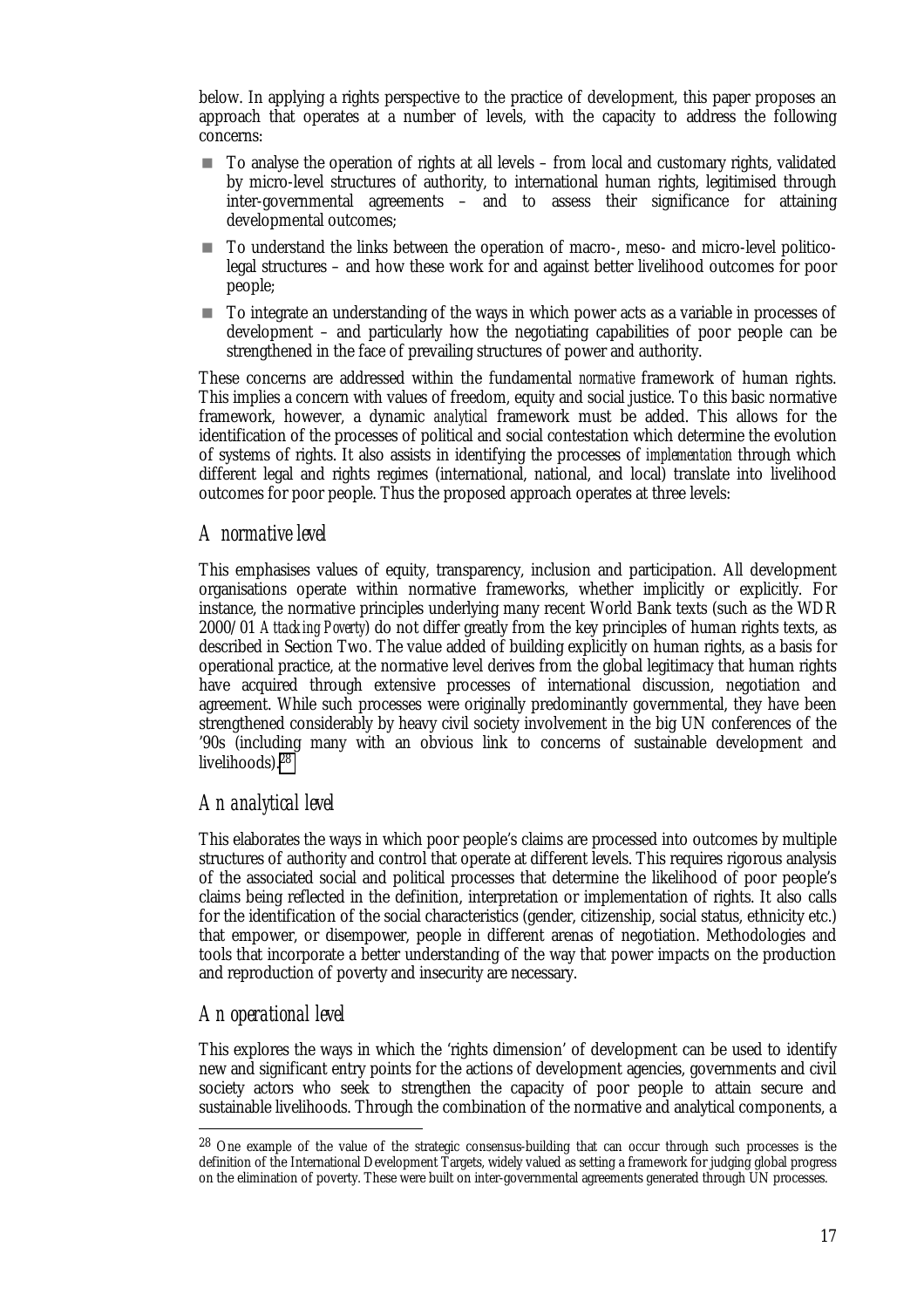<span id="page-29-0"></span>rights approach offers the potential for concretising development agencies' aspirations to incorporate empowerment goals into the mainstream of their work.

Building on this three-level distinction, the following section outlines a conceptual framework that links human rights and sustainable livelihoods. Each level, the normative, analytical and operational, includes a description of the objectives and associated tools, as summarised in Table 1. In addition, each level includes practical examples drawn from case studies, to illustrate how elements from both the normative and analytical levels have been used operationally to achieve successful sustainable livelihood outcomes (see Annex Four for detailed case study descriptions).

| Level              | <i><b>Objective</b></i>                                                                                           | <b>Tool</b> |                                      |
|--------------------|-------------------------------------------------------------------------------------------------------------------|-------------|--------------------------------------|
| Normative          | Identification of human rights principles and<br>provisions relevant to sustainable livelihoods                   |             | Human rights &<br>livelihoods matrix |
|                    | Categorising key capital assets in terms of human rights, as<br>reflected in current international HR agreements. |             |                                      |
| Analytical         | The legal structure                                                                                               | <b>STAR</b> | Rights regime<br>analysis            |
|                    | Identification of rights regimes and the associated levels at which<br>rights can be addressed.                   |             |                                      |
|                    | The political process:                                                                                            |             | Channels of<br>contestation matrix   |
|                    | Channels for contesting claims according to types of claim and<br>social actors.                                  |             |                                      |
| <b>Operational</b> | Entry points for governments, donors and civil society:                                                           |             | <b>Entry point checklist</b>         |
|                    | To support groups to make claims on key services and resources<br>needed to achieve sustainable livelihoods.      |             |                                      |

Table 1: Human rights and sustainable livelihoods conceptual framework

# 3.2 Normative level: identification of human rights principles and provisions for sustainable development and livelihood security

The normative level comprises two critically important components. First are the basic principles that underlie a human rights approach to development. These draw on the rights discussion outlined in Section Two, with six defining principles of a rights approach proposed as suitable for any organisation promoting sustainable livelihoods for poor people. As described in Box 7, these comprise human freedom; universalism and equality; the multi-dimensional character of well-being; transparency, participation and empowerment; responsibility and accountability; and sustainability. The second crucial component at the normative level is the human rights texts that provide the substantive rights-based justification for people to a secure acceptable standard of livelihood – sufficient for dignified living. A human rights and livelihoods matrix identifies from the extensive range of human rights texts those that are of particular importance for sustainable livelihoods.<sup>29</sup> All countries of the world have signed at least one of the six core human rights conventions.<sup>30</sup>

<sup>&</sup>lt;sup>29</sup> References to livelihood rights are taken from the core UN agreements, which constitute the international human rights framework. These are the Universal Declaration of Human Rights (UDHR); the International Covenant on Civil and Political Rights (ICCPR); the International Covenant on Economic, Social and Cultural Rights; the International Convention on the Elimination of All Forms of Racial Discrimination (ICERD); the Convention Against Torture and Other Cruel, Inhuman and Degrading Treatment or Punishment (CAT); the Convention on the Rights of the Child (CRC); the Convention on the Elimination of All forms of Discrimination Against Women (CEDAW) and the associated Declaration on the Elimination of Violence Against Women (DEVAW). Reference has also been made to key standards defined under the auspices of the International Labour Organisation (ILO).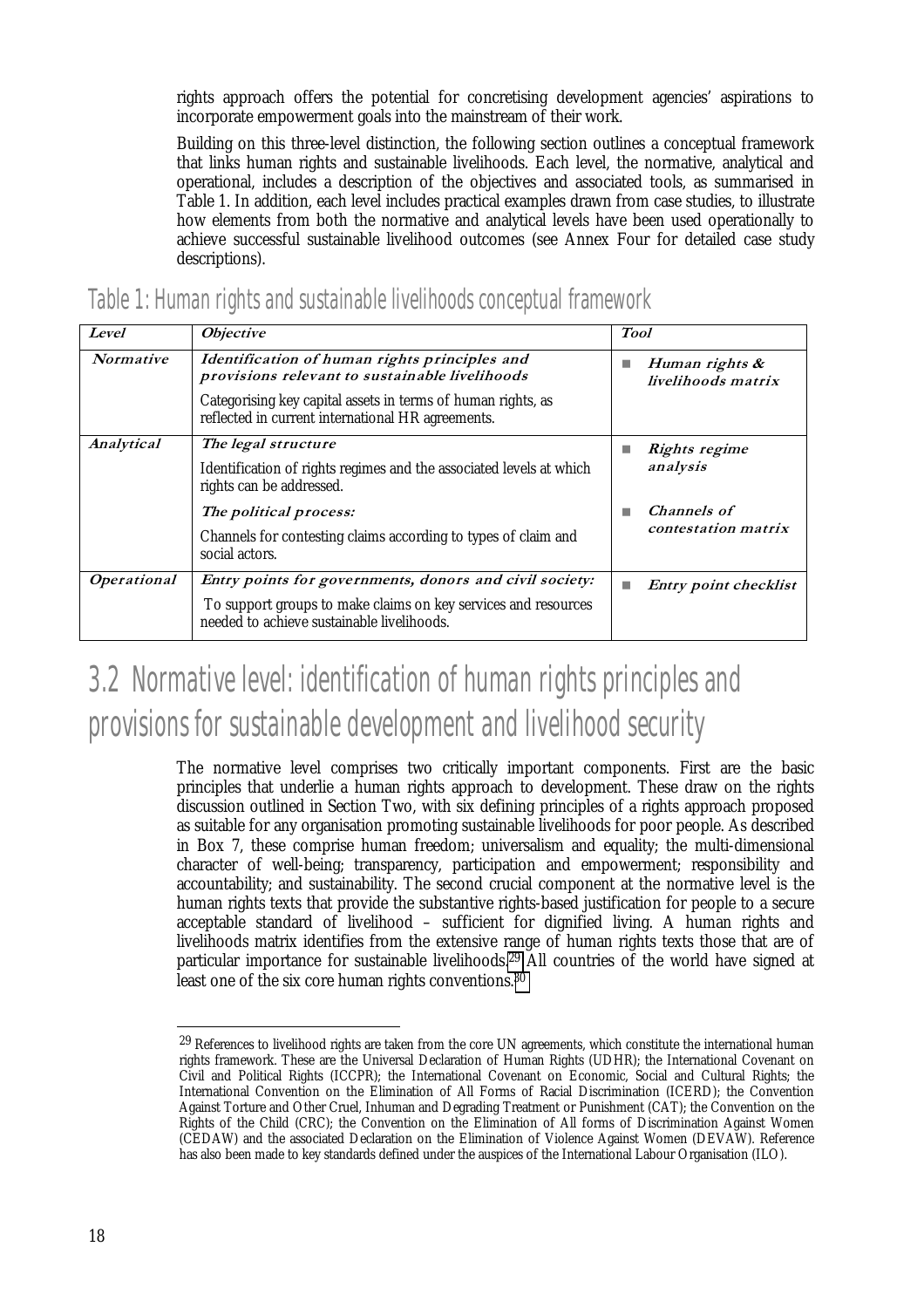Box 7: Human rights, sustainable development and livelihoods: key normative principles

Human freedom: Expanding human freedom entails expanding human liberties, opportunities and capabilities. Deprivations in human freedom relate to the inability to avoid hunger, poverty, treatable illnesses and premature mortality as well as the denial of civil and political liberties. A human rights perspective highlights the importance of processes and policies that expand human freedoms and capabilities by respecting, protecting and fulfilling individual choices and enabling people to achieve what they value.

Universalism and equality: Human rights are inclusive in character and apply to all people everywhere on an equal basis. The principle encapsulates recognition of the equal dignity and worth of all human beings. All people should be treated fairly in a consistent and/or equitable manner on the basis of non-discrimination.

The multi-dimensional character of well-being: Human rights for the life, survival, integrity and development of the human person include human rights to liberty, security and well-being. These human rights reflect the principles of interdependence and indivisibility in the sense that achievement of all human rights should be given equal priority and urgent consideration.

Transparency, participation and empowerment: In order to expand peoples' freedoms and capabilities, development processes and policies that respect people's human rights and entitlements are required. The principles of transparency, participation and empowerment can help to ensure that development institutions are responsible and accountable, and that people are fully informed and can influence and have a stake in the decision-making processes that affect their lives.

**Responsibility and accountability: Individuals, organisations and governments have** responsibilities to respect, promote and fulfil all human rights for all. Governments have particular responsibilities and are accountable for respecting, promoting and fulfilling internationally recognised obligations in the field of human rights.

Sustainability: Development processes should respect the rights of future generations as well as the present. As Sen argues sustainability means 'development that promotes the capabilities of people in the present without compromising the capabilities of future generations' (2001).

As outlined in Section Two, the three domains of sustainable livelihoods, sustainable development and human rights all share a common concern with the assets and entitlements of the poor and vulnerable, categorised in terms of five types of capital assets – human, physical, financial, social and natural. The framework developed in this concept paper seeks to integrate the synergies between these different domains. Consequently, in developing the Human Rights and Livelihoods Matrix, it categorises relevant rights in terms of the different capital assets mentioned above. In addition, it includes a further capital asset, that of political capital. These are identified in Table 2 along with details of the source agreements.

From a human rights perspective, it is important to acknowledge two constraints in the use of the sustainable livelihood asset typology. First, as mentioned above, is the inclusion of political capital. As identified in the Human Rights and Livelihoods Matrix, many of the rights to political capital, such as rights to political participation, justice and freedom of association, are pre-conditions for contesting claims relating to other assets. Second, given the highly contested nature of the concept of capital (particularly as it relates to social capital), building on Amartya Sen's important work in this area, there may be considerable advantages in categorising human, social and political capabilities rather than capital (Sen 1997a).<sup>31</sup> Both of these issues are highly complex. It is recognised that they are underdeveloped in the current concept paper, and therefore are critically important areas for further analytical work.

<sup>30</sup> Annex 2 provides information on state ratifications of each convention. Annex 3 provides an overview of state obligations, set out in the key UN conventions, to respect, protect and promote human rights.

<sup>31</sup> For a comprehensive recent critique of the concept of social capital see Fine (2001).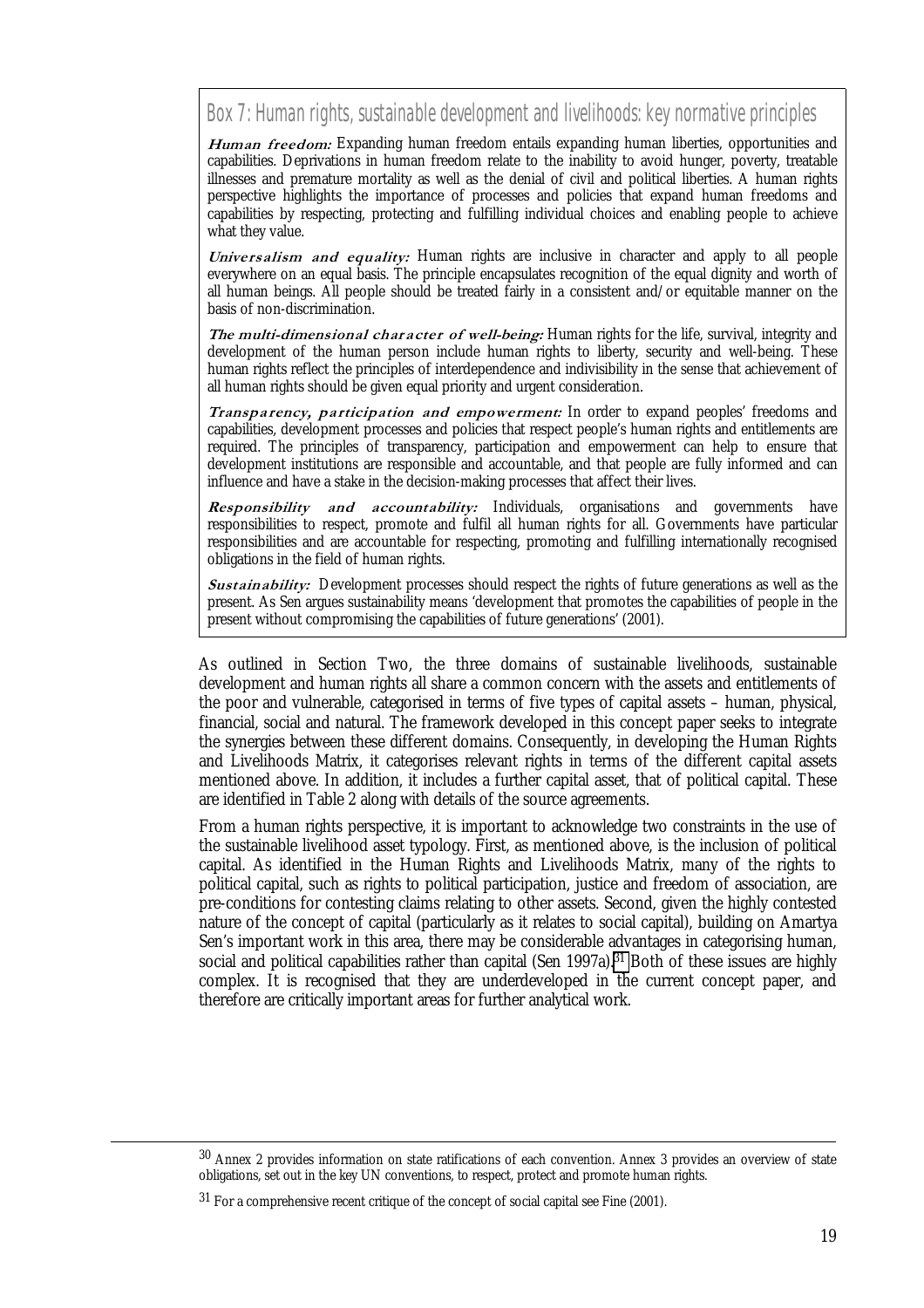| Capital                  | <b>Relevant Rights</b>                                                                   | Principal references in Human Rights                                     |  |  |
|--------------------------|------------------------------------------------------------------------------------------|--------------------------------------------------------------------------|--|--|
| Assets                   |                                                                                          | <b>Conventions</b>                                                       |  |  |
| <b>Natural</b>           | Right to a healthy environment                                                           | <b>ICESCR 12b</b>                                                        |  |  |
| capital                  | Right to safe and healthy working conditions                                             | <b>ICESCR 7b</b>                                                         |  |  |
|                          | Children's right to a healthy environment                                                | <b>CRC 24</b>                                                            |  |  |
|                          | Right to own land and other property                                                     | UDHR 17; CEDAW 16.1h; ICERD 5d, v                                        |  |  |
|                          | Land rights of Indigenous and tribal peoples                                             | ILO convention no 169                                                    |  |  |
|                          | Right of all peoples to a general satisfactory                                           | African Charter 24 (See also the 1972 Stockholm                          |  |  |
|                          | environment favourable to their development                                              | Declaration & Rio Declaration (1992))                                    |  |  |
| Physical                 | <b>Right to food</b>                                                                     | <b>ICESCR 11; CRC 24.2c</b>                                              |  |  |
| capital                  | Right to own property                                                                    | <b>UDHR17</b>                                                            |  |  |
|                          | Right to adequate housing                                                                | UDHR 25; ICESCR 11                                                       |  |  |
|                          | Women's right to own property                                                            | <b>CEDAW15</b>                                                           |  |  |
|                          | Women's right to equal treatment in agricultural<br>reform and land resettlement         | CEDAW 14                                                                 |  |  |
|                          | Right to water and sanitation                                                            | CRC 24; CEDAW 14                                                         |  |  |
| Human<br>capital         | <b>Right to education</b>                                                                | UDHR 26; ICESCR 13,14; CEDAW 10; ICERD 5<br><b>CRC 28</b>                |  |  |
|                          | Right to health                                                                          | ICESCR 12; CEDAW 12; CRC 24                                              |  |  |
|                          | Rights to reproductive health services                                                   | ICESCR 12.2a; CEDAW 12.2; CRC 24.1d,f                                    |  |  |
|                          | Right to social security                                                                 | UDHR 22; ICESCR 9; CEDAW 11; ICERD 5;<br><b>CRC 26</b>                   |  |  |
|                          | Right to freely chosen employment Labour<br>standards                                    | UDHR 23.1; ICESCR 6; CEDAW 11a; ICERD<br>5e.iv                           |  |  |
|                          | Freedom of association                                                                   | ILO 87,98                                                                |  |  |
|                          | Freedom from forced labour                                                               | ILO 29, 105                                                              |  |  |
|                          | Rights to non-discrimination in employment                                               | ILO 100, 111                                                             |  |  |
|                          | Minimum age of employment                                                                | <b>ILO 138</b>                                                           |  |  |
|                          | Protection from worst forms of child labour                                              | <b>ILO 182</b>                                                           |  |  |
|                          | Rights of home workers                                                                   | <b>ILO 177</b>                                                           |  |  |
| Financial<br>capital     | Women's right to bank loans, mortgages and<br>other forms of financial credit            | CEDAW <sub>13b</sub>                                                     |  |  |
|                          | Women's right to agricultural credit and loans and   CEDAW 14.2g<br>marketing facilities |                                                                          |  |  |
| <b>Social</b><br>capital | Right to non-discrimination                                                              | <b>UDHR 2; ICCPR 2.1; ICESCR 2.2; CRC 2;</b><br>CEDAW 1,2,3; ICERD 1,2,3 |  |  |
|                          | Right to security of person                                                              | UDHR 3; ICCPR 2.1; ICESCR 2.2; CRC 2,<br>DEVAW 3a,c                      |  |  |
|                          | Right to marry and equality within marriage                                              | UDHR 16; ICCPR 23; ICESCR 10.1; CEDAW<br>16.1a, b, c; ICERD 5d, iv       |  |  |
|                          | Freedom of association                                                                   | UDHR 20; ICCPR 21, 22; ICERD 5d, ix; CRC 15                              |  |  |
|                          | Freedom of thought, conscience and religion                                              | UDHR 18; ICCPR 18; ICERD 5d, vii; CRC 14                                 |  |  |
|                          | Right to cultural life                                                                   | UDHR 27; ICCPR 27; ICESCR 15; CEDAW 13c;<br>ICERD 5e, vi; CRC 30, 31     |  |  |
| <b>Political</b>         | Right to political participation                                                         | UDHR 21; ICCPR 25; CEDAW 7; ICERD 5c                                     |  |  |
| capital                  | Right to information and freedom of expression                                           | UDHR 19; ICCPR 19; ICERD 5d, viii; CRC<br>12,13,17                       |  |  |
|                          | Freedom of association                                                                   | UDHR 20; ICCPR 21, 22; ICERD 5d, ix; CRC 15                              |  |  |
|                          | Right to be recognised as a person before the law                                        | UDHR 6; ICCPR; 16; CEDAW 15.2,3                                          |  |  |
|                          | Right to equal treatment before the law                                                  | UDHR 7; ICCPR 14.1; CEDAW 2c; ICERD 5a                                   |  |  |

# Table 2: Human Rights and Livelihoods Matrix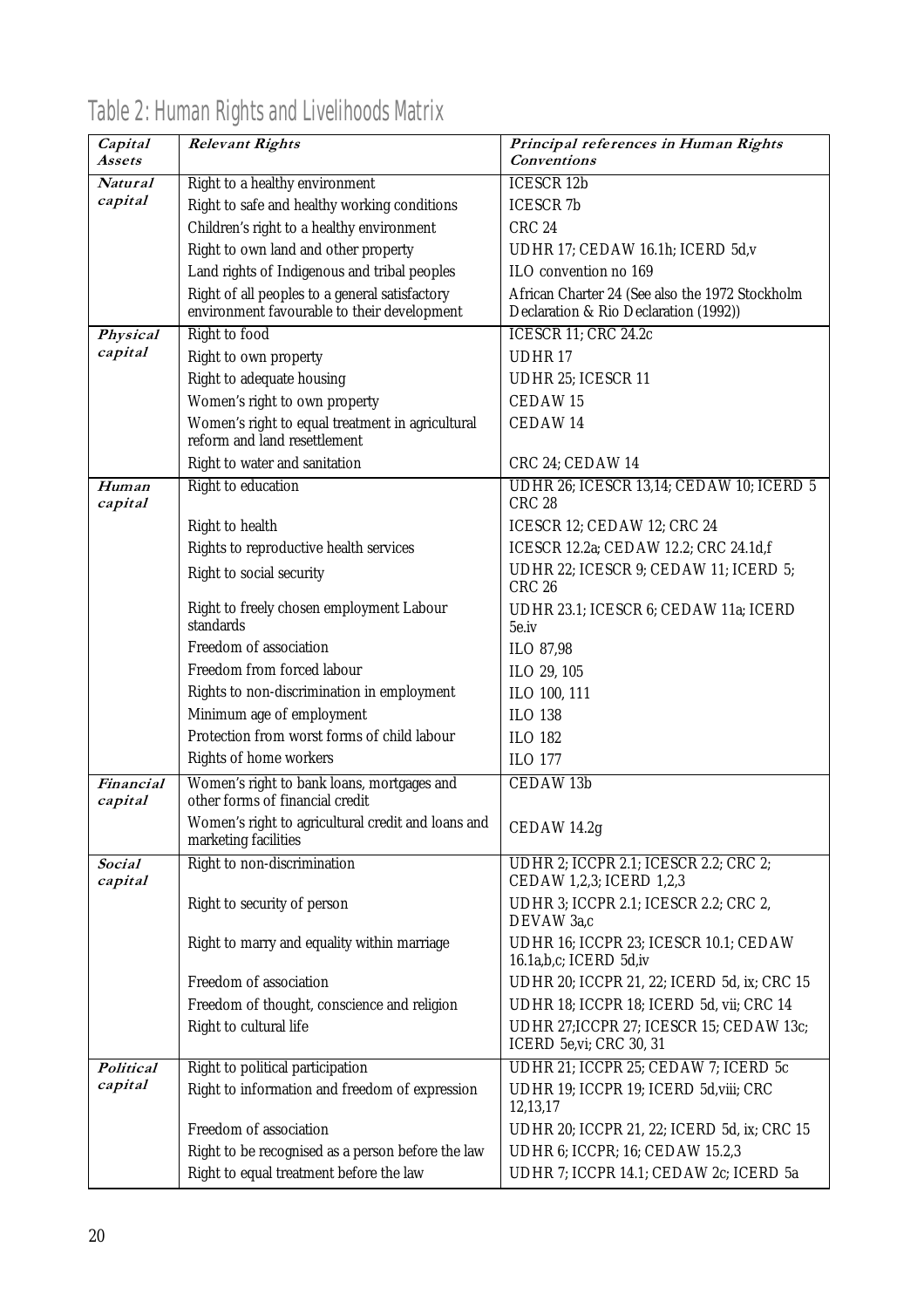# <span id="page-32-0"></span>3.3 Analytical level: rights regimes, institutional structures and channels for the contestation of power

This section demonstrates how a thorough analysis of the operation of systems of rights can strengthen our understanding of the conditions under which poor people can effectively access the means to achieve a secure and sustainable livelihood. This entails analysis of the vertical power relations and institutions that shape people's livelihood capabilities. The analysis is complementary to other approaches which seek to analyse and identify the key dimensions for promoting sustainable livelihoods for poor people, such as the SL framework outlined in section 2.1. The proposed approach is designed to emphasise one element of the overall picture, namely the operation of structures of power and authority and the influence these have on poor people's livelihood capabilities.

## 3.3.1 The legal structure: multiple levels of socio-legal authority

A focus on rights and claims means analysing the interactions between people's 'voice' and the institutional structures that enable their priorities, views and perceptions to be translated into real outcomes. First and foremost this requires clarification of conceptual definitions of 'the law'. In this paper the understanding of the 'legal' is derived from social theory – while recognising that other interpretations may be of greater relevance to other disciplines. Social theory focuses on law as 'social process' rather than solely as text or formal legal structures.32 As illustrated in Box 8, law is intrinsically about the operation of power and authority. In this context law is understood to encompass informal as well as formalised codes, to cover informal as well as formal mechanisms of dispute resolution, and to refer to the operation of a plurality of different structures of authority. Anthropologists have described this situation as 'legal pluralism'.33

# Box 8: Differing conceptions of the law

'Law in its broadest sense is more than dispute resolution; whether embedded in state or non-state institutions, it permeates everyday lives insofar as it is about the power to enforce or regulate social relationships. One of the classic anthropological definitions views law as those rules of "role relationships and obligations", which are capable of being sanctioned or enforced by "publicly acknowledged authority".' (Radcliffe Brown 1952; Popisil 1971)

'Law implies power and authority, and hence unequal relationships. And whether one attributes the quality of 'law' to non-state regulatory orders or not, it is clear that in empirical terms the modern state is a primary source of the most dominant regulatory order, since the vast majority of contemporary societies exist within a state-bounded polity.' (Crook 2001, 3)

This can best be illustrated by a regional example. In many parts of Africa there are informal local-level means of dispute settlement, including kinship mechanisms, that set primarily social norms, practices and processes. The formal legal system does not recognise these as legal. There may also be local level mechanisms, which build on subsidiary powers delegated by the state to so-called 'traditional authorities' – often referred to as 'customary law'. These structures are recognised by the central state, and delegated limited spheres of authority for specified populations, building on the 'symbolic capital' of tradition. In addition there is the formalised national legal code, encompassing both statutory and common law elements.34 To this national and sub-national legal pluralism, legal regimes operating at the global and regional levels can be

l

<sup>32</sup> See Harris (1996, 4).

<sup>&</sup>lt;sup>33</sup> See Crook (2001) and other papers in that collection for a range of positions in the debate on the nature of law and legal authority.

<sup>34</sup> See Ferguson (2001), Whitehead (2001).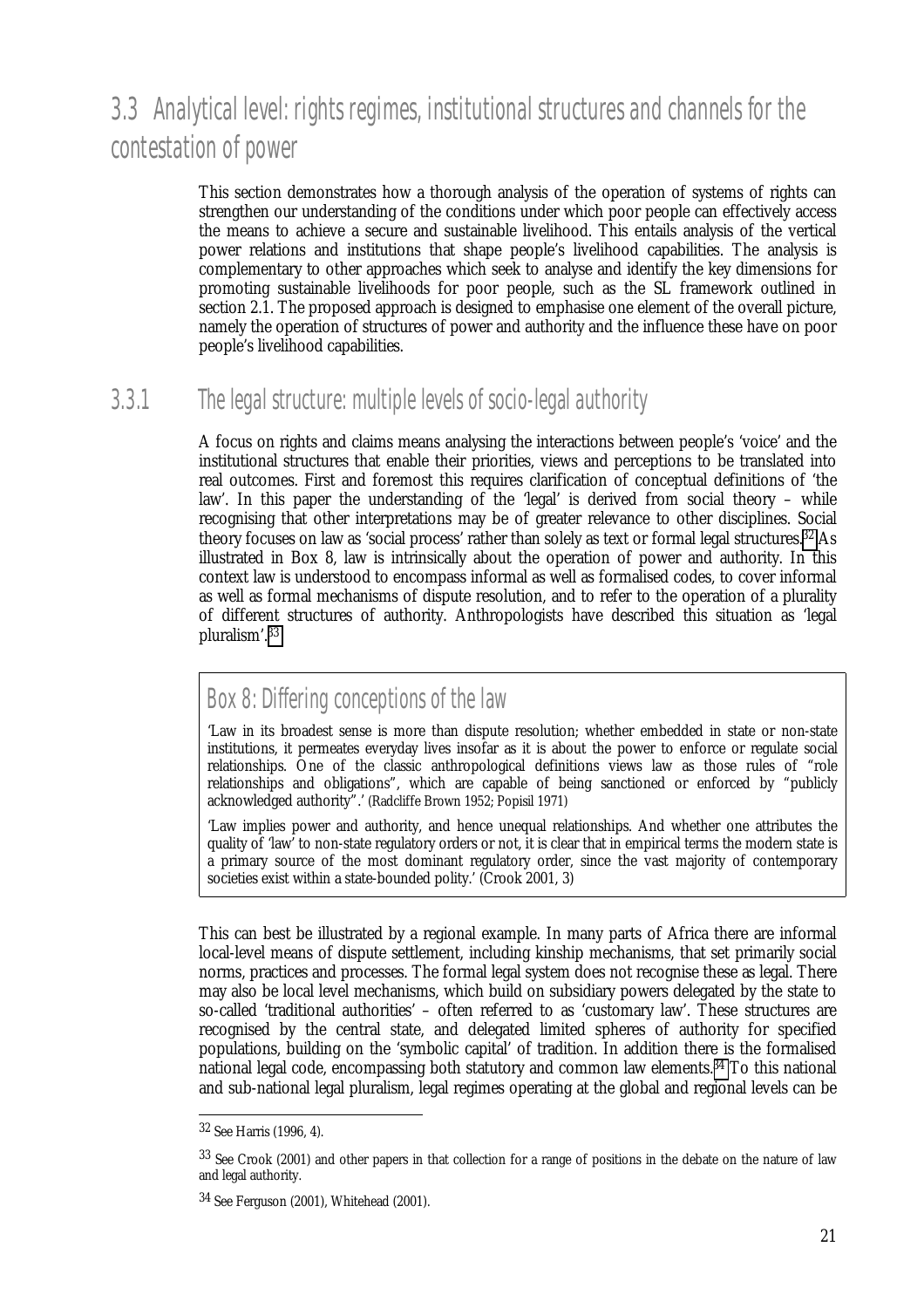added. The European Court of Human Rights, for example, increasingly imposes legal standards derived from the globally generated agreements of the major Human Rights Conventions on countries within its jurisdiction.35

#### *a. Rights, norms and claims*

Local level studies suggest that legal pluralism is a 'messy' reality, in which there are no rigid boundaries between the various legal fora, and where different principles of legitimacy, and ideas of the basis for claims, are implemented. This is compounded by the fact that different layers of legal norms and authority interact, and evolve, in a mutual process of reform and adaptation. Each layer has associated structures of social and political authority, which may not have an explicitly legal appearance or rationale (kinship elders, local elites, political leaders, etc.). In any one instance, the different operating layers of the socio-legal regime are also associated with different rights, systems for determining and interpreting those rights, and systems for making claims and resolving disputes.

According to this approach, the legal realm covers not only 'rights' but also norms – defined as explicit or implicit societal rules governing behaviour. Rights defined at one level may be denied because of rules and norms operating at another level. For instance, international human rights law and national statutory codes theoretically may give women protection against domestic violence – while the operation of institutional and societal norms and values effectively in practice denies them this right.

The channels for determining rights, making claims and ensuring the fulfilment of rights are not restricted to formal legal systems. Economic and social rights as specified by the relevant conventions illustrate this. Fulfilment of the right to education, for example, occurs primarily through the administrative functions of the state – the process of allocating resources and delivering services. Equally, part of the state's obligations includes the policy instruments that create an enabling environment for people to attain such economic and social rights as housing and livelihoods for themselves. While the recourse to effective formal legal mechanisms may be important to ensure the fulfilment of rights, the capacity of the poor and relatively disempowered to make their claims stick at higher levels may always be weak. For them the fulfilment of economic and social rights will probably occur largely through the evolution of the state's policy instruments to take account of a changing sense of obligation to its citizens.

#### *b. Categorisation of rights regimes*

This complex layering of different rights associated with different norms and claims can be categorised in terms of rights regimes. This is depicted in Table 3, which identifies rights regimes at different levels, with associated domains and operational or authority structures.

Table 3 illustrates diagrammatically a number of key points relevant to rights regimes. For instance, while rights regimes operate at different levels, these levels interact in two significant ways. First, the content of rights may pass from one level to another; second, different levels of authority may confer power on other levels – with the nation state being by far the most powerful point of articulation, conferring authority both upwards (through regional and global inter-governmental agreements) and downwards (for example on customary law systems). Each rights regime may influence outcomes at the micro level directly (e.g. the right to education – established at the international level – may lead directly to changes in the implementation of local services).

<sup>&</sup>lt;sup>35</sup> For a discussion of the operation of the Inter-American Court of Human Rights and African Human Rights mechanisms see *Interights* Bulletin 13 (2000).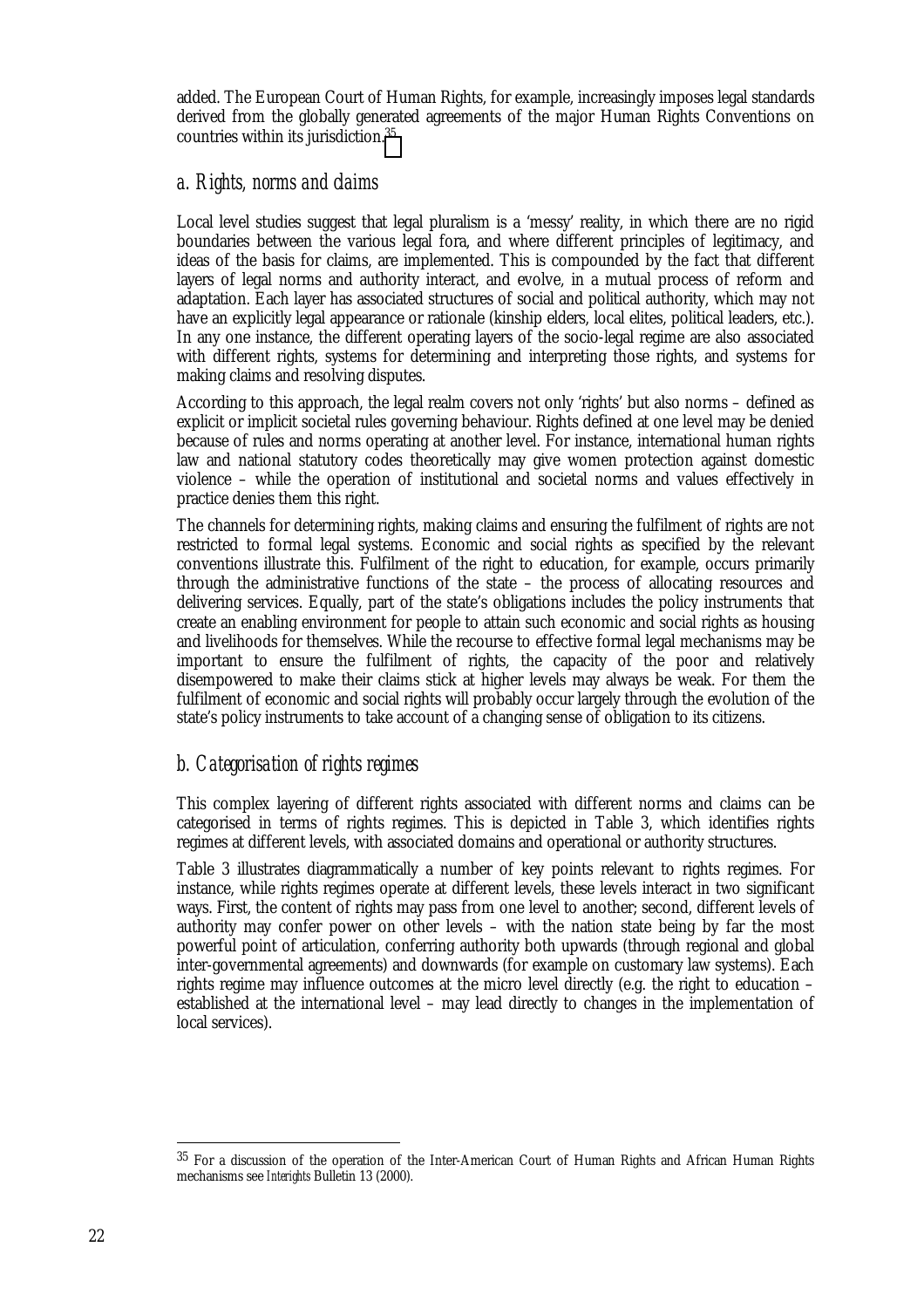# Table 3: Rights regimes analysis

| <b>Social and</b><br><b>Political</b><br><b>Contestation</b>                                                                                                                      | <b>Rights</b><br>regime              | Forms of rights and<br>domain                                                                                                                                                                | Level of operation/<br>institutional framework<br>and authority structures                                                                                                                                                                                                                                                                            | <b>Legal and</b><br><b>Administrative</b><br>Implementation            |  |
|-----------------------------------------------------------------------------------------------------------------------------------------------------------------------------------|--------------------------------------|----------------------------------------------------------------------------------------------------------------------------------------------------------------------------------------------|-------------------------------------------------------------------------------------------------------------------------------------------------------------------------------------------------------------------------------------------------------------------------------------------------------------------------------------------------------|------------------------------------------------------------------------|--|
|                                                                                                                                                                                   | International<br>human rights<br>law | <b>Human Rights</b><br>(economic, social,<br>cultural, political, legal,<br>civil, labour standards).<br>Universal application.                                                              | International, Global level.                                                                                                                                                                                                                                                                                                                          | Rights regimes                                                         |  |
|                                                                                                                                                                                   |                                      |                                                                                                                                                                                              | Implemented and<br>monitored through UN<br>inter-governmental<br>processes.                                                                                                                                                                                                                                                                           | implemented<br>through the<br>operation of the<br>legal system and the |  |
|                                                                                                                                                                                   |                                      |                                                                                                                                                                                              |                                                                                                                                                                                                                                                                                                                                                       |                                                                        |  |
|                                                                                                                                                                                   | Regional law                         | Human Rights (as<br>above).                                                                                                                                                                  | <b>International, Regional</b><br>level. Increasingly with                                                                                                                                                                                                                                                                                            | allocation of<br>resources and                                         |  |
|                                                                                                                                                                                   |                                      | Applies to regional<br>populations.                                                                                                                                                          | statutory powers of<br>enforcement - e.g.<br>European Court of Human<br>Rights.                                                                                                                                                                                                                                                                       | administration of<br>services                                          |  |
|                                                                                                                                                                                   | Constitutional<br>law                | National<br>Constitutional rights<br>(mostly civil and<br>political – starting to<br>include economic and<br>social through<br>influence of human<br>rights - e.g. South<br>Africa)          | National level. Enforced<br>through constitutional<br>courts, national legal<br>mechanisms.                                                                                                                                                                                                                                                           |                                                                        |  |
|                                                                                                                                                                                   | <b>Statutory</b> law                 | Statutory rights<br>(conferred by the<br>national framework of<br>criminal, commercial<br>and other law)                                                                                     | National or local level<br>(through devolved local<br>government enacting by-<br>laws). Enforced through<br>formal legal system                                                                                                                                                                                                                       |                                                                        |  |
|                                                                                                                                                                                   | Religious law                        | Religious rights and<br>norms (mostly<br>operating in the<br>domestic sphere -<br>under some conditions<br>considerably extended)                                                            | Religious systems of law<br>can operate at multiple<br>levels - global, regional,<br>national and local. Forms<br>of authority and<br>enforcement depend on<br>relation with the state.                                                                                                                                                               |                                                                        |  |
| Livelihood and<br>social groups<br>seeking to make<br>claims on the means<br>for sustainable<br>livelihoods.                                                                      | Customary<br>Law                     | <b>Customary Right</b><br>(mostly referring to<br>kinship and resource<br>rights)<br>Specific to localities<br>and social/ethnic                                                             | Local level (generally in<br>colonial or post-colonial<br>states only). Enforced<br>through structures of<br>customary authority (e.g.<br>chiefs).                                                                                                                                                                                                    |                                                                        |  |
| Capacity to make<br>claims and influence<br>rights regimes<br>depends on social<br>identity and the<br>authority and power<br>that this confers-<br>e.g. gender, caste,<br>class. | <b>Living Law</b>                    | groups<br>Informal right (mostly<br>kinship and resource<br>rights) and norms of<br>behaviour.<br>Applies to localities<br>through varying<br>cultures (including<br>institutional cultures) | Micro level. No formal<br>incorporation into national<br>legal systems. Nonetheless,<br>local elites may be able to<br>co-opt elements of the<br>state to help enforce<br>elements of living law.<br>Living law can also be<br>taken as describing the<br>norms of behaviour<br>operating within<br>bureaucracies<br>(governments, donor<br>agencies) |                                                                        |  |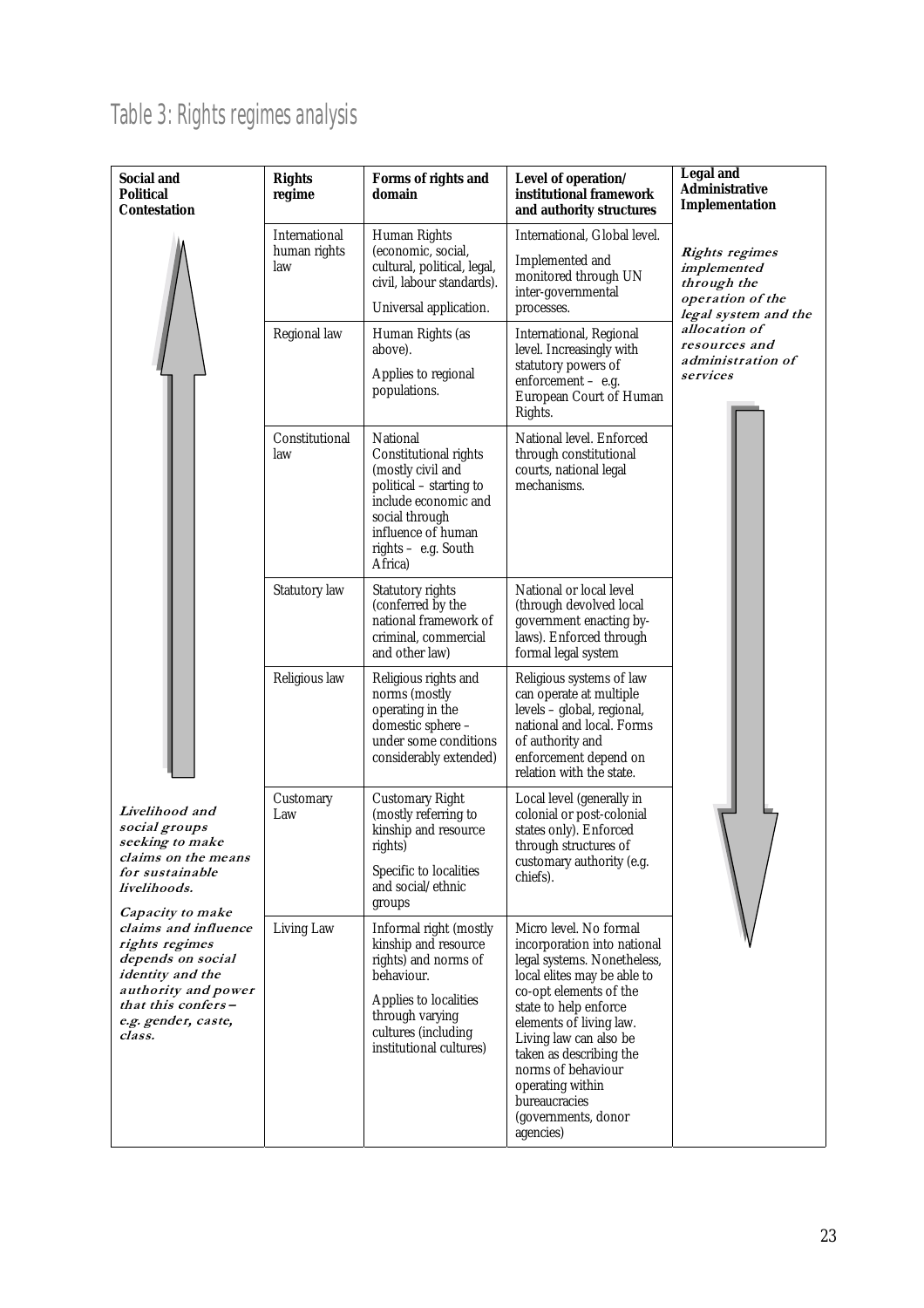Since the international human rights framework is built on principles of equality and inclusion, it provides a normative reference point for comparison with different national and local level legal systems. For example, some development agencies see customary law as a vehicle for increasing access to justice – because of apparent local level familiarity with, and acceptance of, customary legal institutions. The content of customary law, however, varies according to context, and cannot be assumed to embody values that complement inclusive development. In many Sub-Saharan African countries, the codification of customary law was one of the instruments of indirect rule by which colonial governments attempted to maintain control over rural African populations, in which case it may have institutionalised rigid inequities based on differential status and identity.<sup>36</sup> Where they are able to, those people who are disadvantaged by customary law – often rural women – draw on the values, norms and institutions of different levels of the law to strengthen and maximise their claims within local systems.<sup>37</sup>

Rather than being governed by, and identifying with, one set of values and institutions, people will utilise whichever mechanisms are most accessible and offer least ideological resistance to their interests. Strategies to engage with different levels of law are pursued by organisations, as well as individuals, seeking to establish new claims and contest existing entitlements. The advocacy of the Self-Employed Women's Association (SEWA) of India for homeworkers demonstrates how local experience can feed into global rights agreements, which in turn serve to reinforce rights at the local level.

## Box 9: SEWA's historical political struggle for homeworkers

SEWA grew out of the Women's Wing of the Textile Labour Association, India's oldest, Ghandianinspired trade union. Starting in Gujurat, SEWA focused on the particular needs of informal sector women workers, particularly on those making garments, bidi (hand-made cigarettes) and agarbatti (incense sticks). All were characterised by homework employment on piece rate terms, without employment rights.

In the case of bidi workers, existing legislation provided workers in the industry with rights to a minimum wage, to scholarships for the education of their children, and to a pension. However, employers argued that homeworkers were not employees and refused to issue them with identity cards, resulting in workers unable to claim their basic rights. The first struggle was thus to have bidi homeworkers recognised as workers and issued with ID cards.

In other industries it was first necessary to have the *industry* recognised as a significant employer, in order to establish the regulatory framework. Under Indian law, statutory minimum wage regulations do not apply automatically to all workers: each state has to create a schedule of workers to be covered, and then issue a notification of the specified minimum wage. SEWA demonstrated and lobbied for the Minimum Wage Act to be extended to and subsequently implemented for textile workers, and worked with the Labour Department to develop practical solutions to the problems of inspection in the homeworking sector. Resistance from employers (culminating in the dismissal of SEWA activists) was countered by a SEWA High Court victory, which resulted in the resumption of negotiations and an agreement on a wage increase.

Given India's federal structure, these struggles were conducted at a variety of levels: thus the case for pension rights was lost in the Gujurat courts, but won on appeal to the national courts. SEWA's history not only shows the value of campaigning simultaneously at sub-state, state and international levels, but also the importance of a multi-pronged strategy, encompassing legal, policy and collective self-help approaches.

SEWA had been involved in the struggle for homeworkers rights for over two decades (see Box 9). Consequently, it was a leading actor in a loose global coalition of NGOs, community groups and sympathetic trades unions and governments that successfully lobbied the ILO to pass the Convention on Home Work in 1996. This corrected a severe form of exclusion through which homeworkers worldwide had lacked legal recognition as workers, and were denied most of the rights of minimum pay, working conditions, and social protection. While only two countries have ratified the Convention so far, others have adopted the Convention's recommendation

<sup>36</sup> See Mamdani (1996), Chanock (1985).

<sup>37</sup> See Stewart (1996).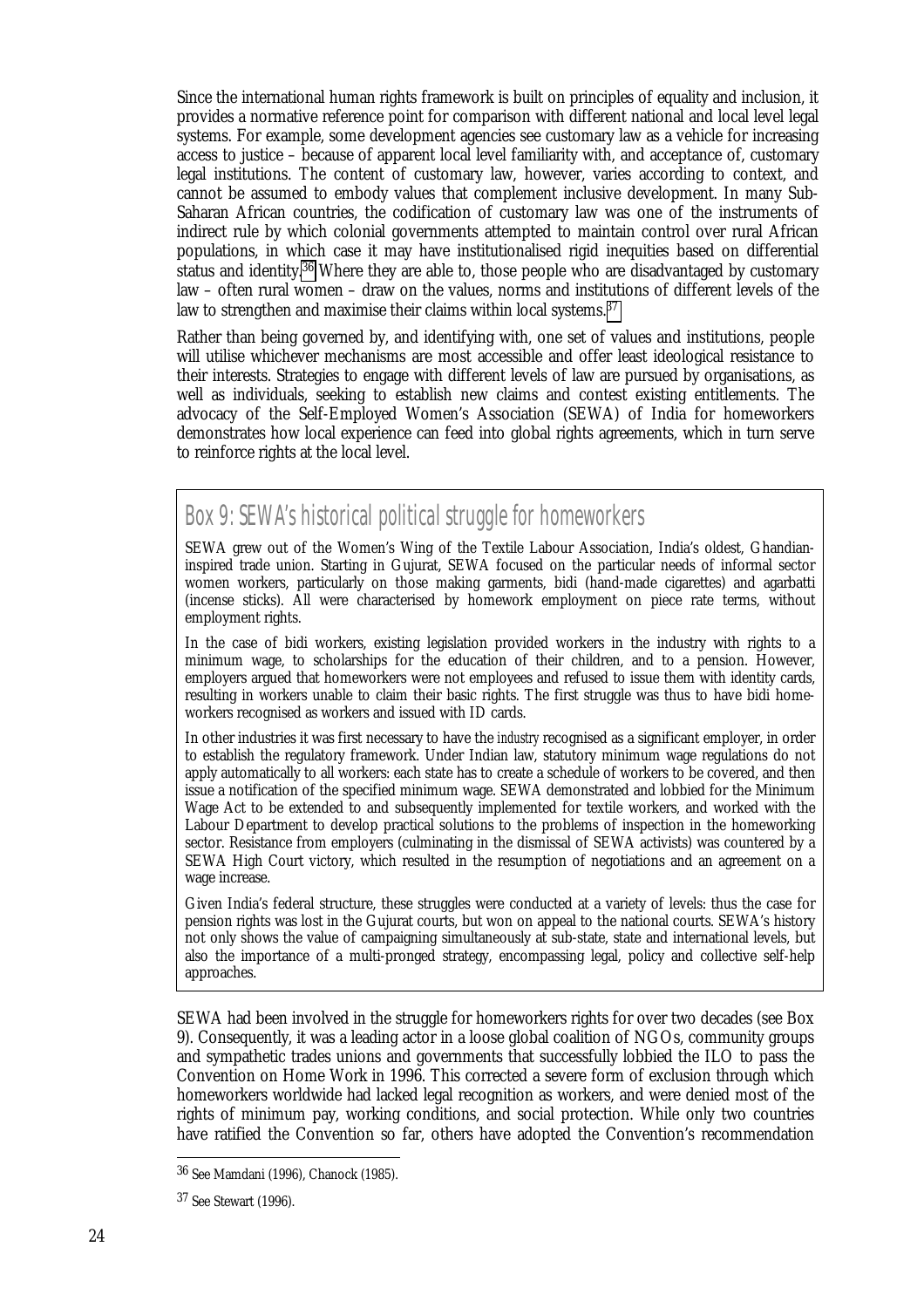regarding the formulation of a national policy on homeworking. Even where the new global normative framework has not been codified in national law, it is helping to shape discourse and policy regarding the livelihoods of a previously marginalised group. This has fundamentally assisted them in terms of poverty reduction and security – thus demonstrating how international networks and coalitions can be built to exert pressure on global rule-making bodies.

In everyday life, claims and disputes are often made and resolved through informal mechanisms within the household, kinship groups and community. As with strategies in relation to formal mechanisms, in informal negotiations people may draw on multiple sets of values, norms and local interpretations of different levels of the law. The term 'living law' has been used to describe these informal processes operating at a local level.38 This term can also provide a useful description of the ways in which norms and values operate in institutions at all levels of society, such as those which provide the structures of authority and enforcement for national law and policy (see Box 10).

#### Box 10: Reproductive rights and living law in Zimbabwe

The action of the international women's health movement during the 1990s ensured that the UN conferences at Beijing and Cairo shifted the population agenda away from fertility control towards reproductive rights and health. This new agenda was reflected in Zimbabwe's system of reproductive health services through the introduction of a charter of rights, which set out people's entitlements to certain standards of care.

Anthropological fieldwork in a village in rural Zimbabwe showed that feminist inspired ideas of women's reproductive rights conflicted with Shona 'living law' relating to patrilineal rights to women's fertility, sexuality and labour, vested in a groom's family at marriage through the payment of bridewealth. Rather than directly challenging Shona norms, women were able to use the rights conferred through the reproductive health system to increase their control over their fertility. This in turn, strengthened their claims to social and economic support within the household. Only certain groups of women, however, were able to access their rights to reproductive health services. One of reasons for this was that Community Based Distributors did not provide contraceptives to women who had not already given birth and were, therefore, unmarried according to Shona norms. The impact of the health service focus on reproductive rights was thus shaped by the actions of providers whose interpretation of the charter of client rights drew on local understandings of Shona patrilineal rights and norms. 'Living law' interpretations of women's rights influenced institutional practises as well as household negotiations.

*Source:* Ferguson (1999)

-

### 3.3.2 The institutional structure: determining the definition and implementation of rights

Table 3 provides an overview of rights regimes in a schematic manner that cannot capture in full the complexity of the processes depicted. The two arrowed columns require further clarification and elaboration. The first clarification required is the identification of the institutional structures and bureaucratic actors that participate in constructing systems of rights and entitlements and which determine both the definition and implementation of rights.

People may pursue claims through different organisations or domains – the household, political and legal systems, bureaucracies and civil society organisations. The ability to negotiate in one domain is not necessarily dependent on power and status in other domains. For instance, women may have greater capability to negotiate in local political arenas in relation to bureaucrats, than within the household in relation to their husbands. However, institutions defining women's rights and responsibilities (e.g. the national law) can sometimes shape women's capabilities to negotiate in other domains within a given society.

While legal systems define and enforce some rights, administrative structures and service deliverers are often the primary institutions through which entitlements are delivered or withheld. As the Zimbabwe case study illustrates (Box 10), the interactions between citizens and

<sup>38</sup> For a discussion of 'living law' as applied in the context of southern African households see Armstrong (1997).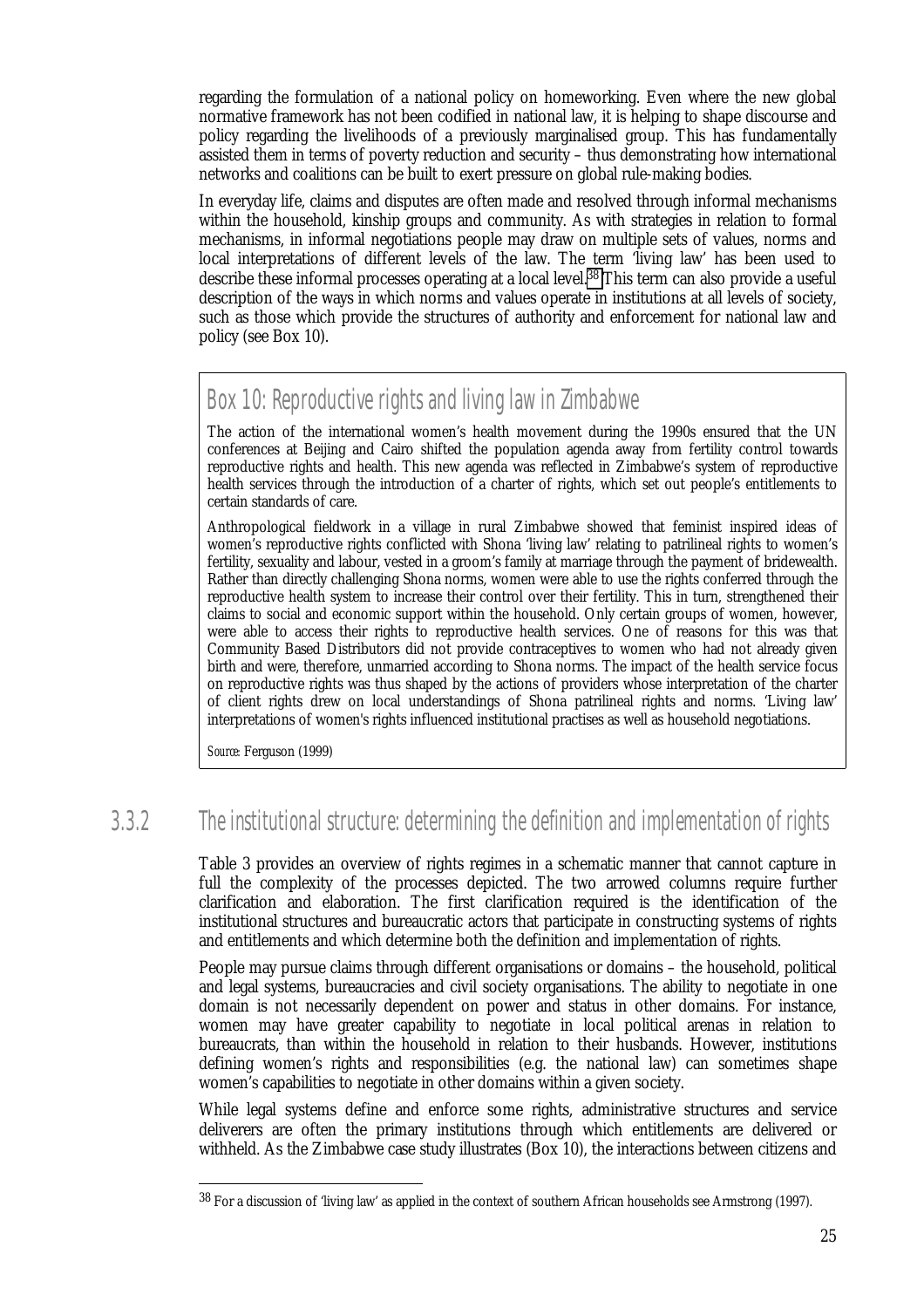'street-level bureaucrats' are central to the conversion of abstract rights into concrete reality.39 Different mechanisms have been used to clarify the levels and standards of services to which people are entitled, to increase accountability, and to empower citizens in relation to public organisations. These include the use of benchmarks, codes of conduct or citizens' charters and report cards for identifying service standards and monitoring their implementation.<sup>40</sup> Such approaches may be more effective when mechanisms for monitoring and redress are embedded in 'higher' level institutions.41

Access to information, and transparency, are both critical factors in ensuring that services are delivered and standards are met.<sup>42</sup> In individual interactions between service providers and citizens, people have to know what their entitlements are in order to be able to claim them. Equally, where service providers are aware that information about entitlements is widely available, they are more likely to feel socially and morally bound to abide by agreed provision standards. Public accountability further requires that information from monitoring systems is made widely available so that people can gauge service performance. For example, rights to information have been central to citizens' budget initiatives, which aim to influence and monitor the expenditure of public funds on services (see Box 11).43

### Box 11: Benchmarks and ESC rights – experience from South Africa

Section 27 of the South African constitution enshrines the right of access to sufficient water, demonstrating the role of the state as an enabler of rights. The Water Department introduced legislation that recognised this right, providing a more detailed definition in terms of people's entitlements. It quantified the minimum water supply at 25 litres per person per day, available within 200 meters of the dwelling, the flow rate from the outlet not less than 10 litres per minute, and the water supply providing water security for the community. A guide, developed in conjunction with the Health Department, contains minimum health-related standards for water quality assessment.

The water legislation also provides a framework for equitable and sustainable use, management and conservation of water resources. The Department has set itself a medium-term target of supplying 50–60 litres of water per capita per day. By establishing concrete benchmarks, the government of South Africa hopes to facilitate the implementation of the right to water by the South African Human Rights Commission and civil society organisations.

*Source:* IHRIP

Bureaucratic actors, representing the state's role as an enabler of rights, participate in constructing systems of rights and entitlements. However they can also impede the implementation of rights. One of the most effective mechanisms by which to ensure citizens do not claim the rights is through the restriction, or lack, of information on entitlements.

An example of the limitations and constraints in contesting claims – because of lack of adequate information and voice for the poor – is provided by a case study of very poor women in Andhra Pradesh in India. In this case the women have been denied access to a potentially powerful strategy for realising their right to a secure livelihood, namely keeping goats.44 According to the Constitution the state as an enabler of rights gives every Indian a right to a livelihood, which would

<sup>39</sup> Lipsky (1980).

<sup>&</sup>lt;sup>40</sup> A forthcoming IDS review suggests that the effectiveness of these mechanisms is dependent upon a number of conditions including the capacity of civil society to organise and engage as well as commitment and capacity within public institutions (see IDS forthcoming). UNRISD's recent review of accountability mechanisms in Africa emphasises the importance of combining approaches to increase the efficiency as well as the accountability of public service provision (see Therkildsen 2001).

<sup>41</sup> Plant (1998) makes this case in relation to the UK's citizen charter initiative.

<sup>42</sup> See DFID (2000) for a discussion of issues around the right to information.

 $43$  For examples of recent reviews of the issue of civil society engagement in budget process – public accountability, monitoring systems etc. – see UNDP (2000).

<sup>44</sup> Based on a case study by Priya Deshingkar (see annex 4).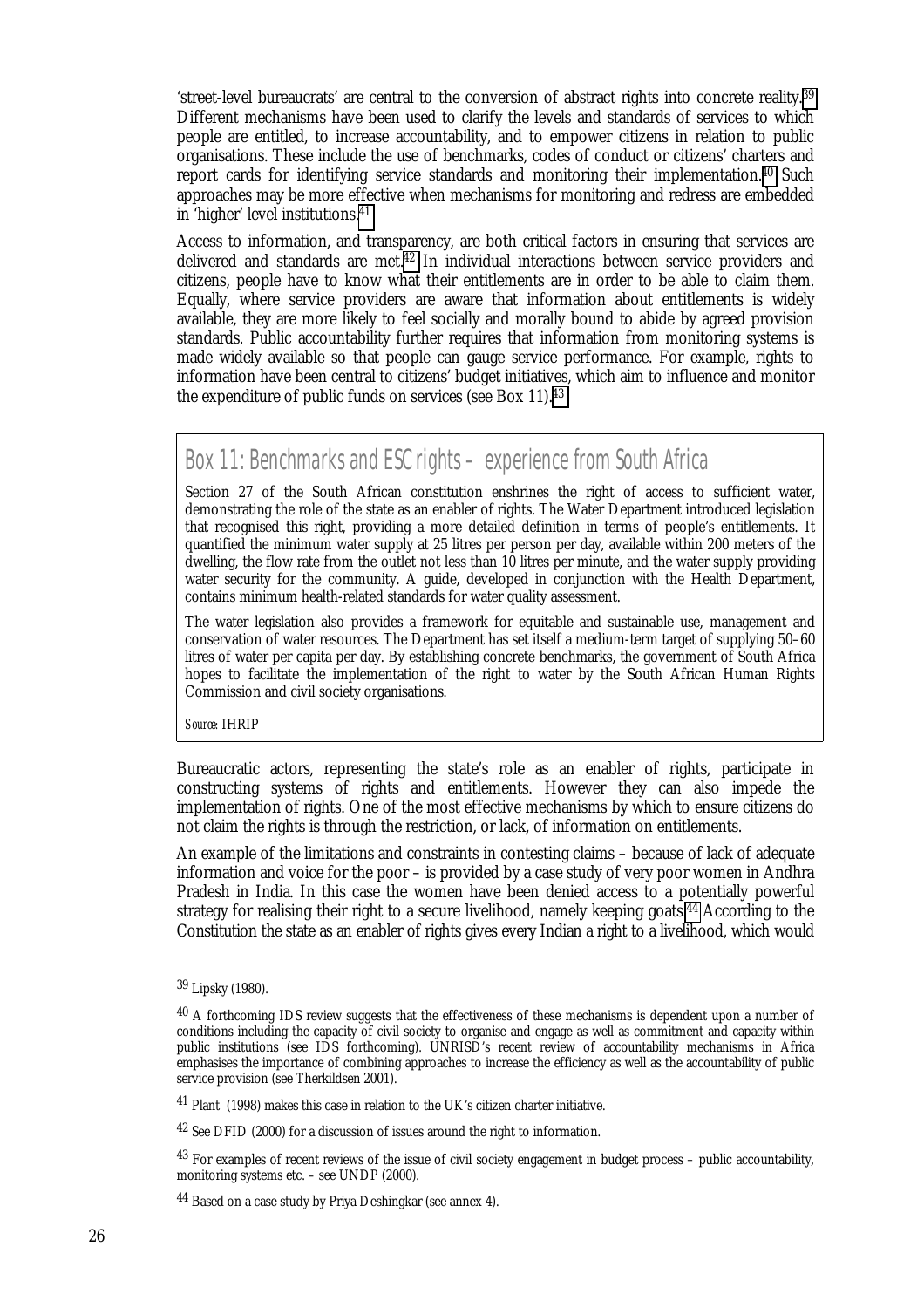include the right to keep a goat – indeed, Mahatma Gandhi promoted the goat as the poor (wo)man's cow, one that yields health-giving milk for small farming households.

However, in a context of a shrinking resource base in which the rights of goat-keepers were in conflict with the rights of other grazer communities, both traditional and new, recent governments have labelled the goat an enemy of nature, and accused it of destroying the country's forests and grazing lands. As a result, this group of poor women experienced *de facto* discrimination, in terms of low levels of state extension support and lack of access to grazing lands, through an 'antigoat' policy which effectively negatively targets them (Box 12). Although the environmental rationale for this policy was not well founded<sup>45</sup> the women lacked effective voice (either on their own or through advocates in civil society) to make the case for a more supportive state policy towards goats – even though these were the only form of livestock well adapted to the daily realities and constraints of their lives.

Box 12: Actions constraining poor women's claims on the resources necessary to keep goats in Andhra Pradesh, India

- ! High-level political statements made three years ago in which goats were singled out as destructive animals
- ! In one district, the Forestry Department organised a special high-level meeting with the National Bank for Agriculture and Rural Development (NABARD) to discourage them from providing loans to people for the purchase and rearing of goats.

At least three districts in AP have completely stopped the supply of goats through government funded channels and more are likely to follow.

As this case demonstrates, rights, which are clearly stated at the national level (as in the Indian constitution's provisions on livelihoods), mean very little unless they are backed up by intermediary structures. These enable poor people to engage meaningfully in debates about the interpretation of their obligations with intermediary institutions (such as, in this case, the Forestry Department). Without external assistance the poorest and most marginalised generally lack the capacity to negotiate effectively for their rights. Information, in combination with local organisational resources, can help them to more effectively voice claims – but their position will be further strengthened by the engagement of organisations with the technical capacity to challenge the orthodoxy where arguments ranged against them include technical dimensions.

### 3.3.3 The political process: channels for contesting claims

-

The means by which people contest rights, also identified as a single arrow in Table 3, requires further elaboration. These can vary widely. On the one hand most legal forms (particularly the nation-state) allow for formal mechanisms of voice and leverage, such as voting for legislators and joining political parties. For social groups, however, these are blunt instruments, with a range of intermediary structures therefore performing advocacy functions. At the national and sub-national level these groupings tend on the whole to work better for the powerful than for the poor or socially disadvantaged. It is particularly noticeable that many movements which have sought to 'change the balance' on the part of the less powerful have found that the global forum of international human rights law is a powerful arena in which to make claims and win arguments.

Table 5 presents a typology for examining the politics of this process. It identifies the institutional channels through which claims can be made (political, legal, policy, administrative, social and private sector), the types of claim which relate to each institutional domain, and the methods of citizen action which can be used to make those claims.

<sup>45</sup> See Acharya and Singh (1992) for a summary of the arguments on this matter. They conclude that, provided numbers are not excessive, goats are not environmentally damaging – and bring some benefits (goat browsing stimulates tillering and regeneration).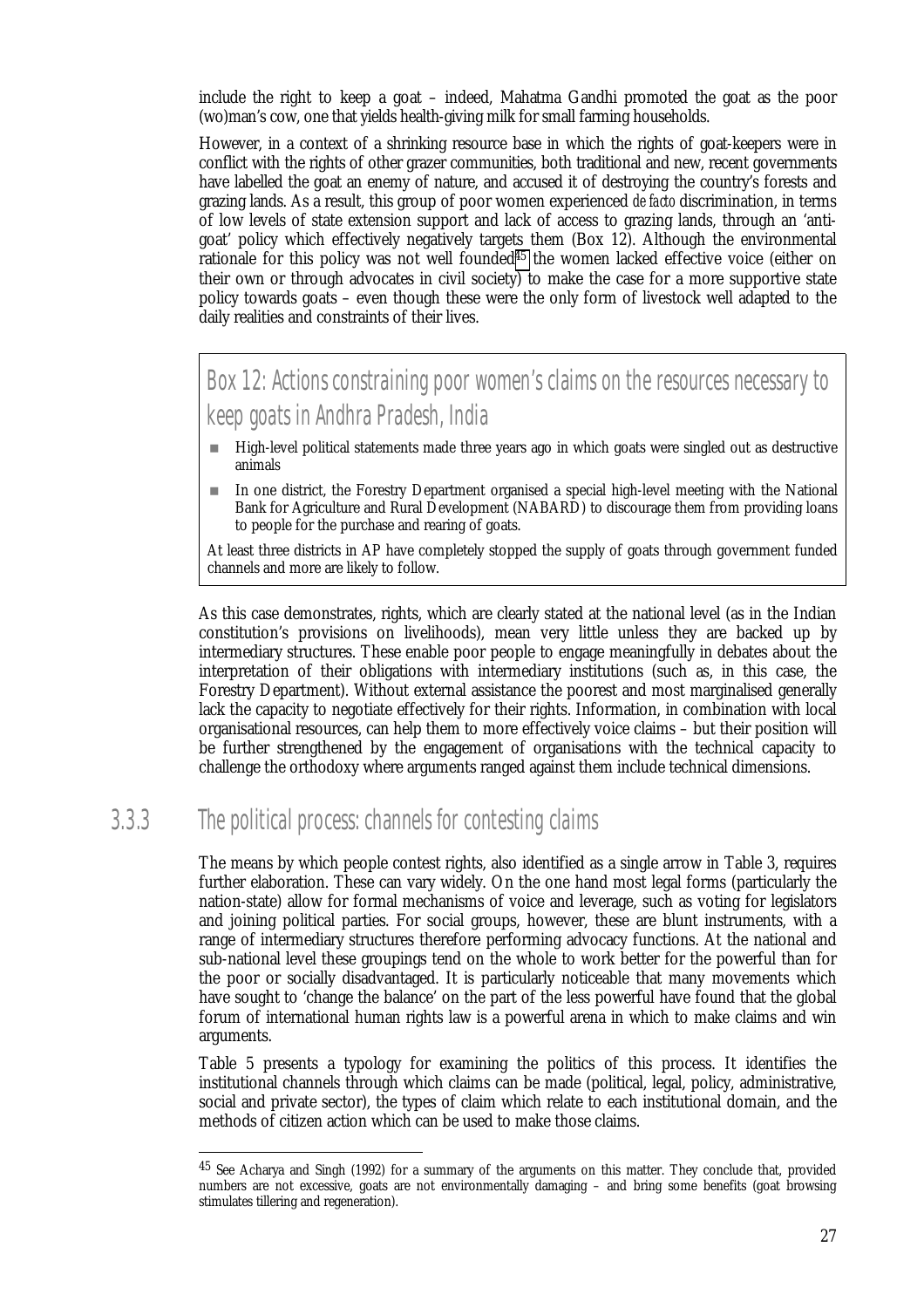The mobilisation of international networks of the women's movement around a number of the major conferences of the '90s (Beijing, Cairo etc.) provides a powerful example of the opportunities that the egalitarian and inclusive values of international human rights law can offer. Often, progress towards gender equality at the country level in legal frameworks was driven forward by international human rights law. The women's movement found that the intergovernmental level was a powerful lever of change – particularly with culturally conservative governments and regimes.

To identify the different political processes by which rights can be contested from the 'bottom up' the issue can be usefully examined in terms of the following questions.

#### *How is a claim made?*

A claim may be contested by influencing fulfilment of rights at three levels: the definition, interpretation and implementation of rights. The best entry point for action depends on context. Research on women's land rights in Uganda, for example, indicate that in some cases it may be more effective to strengthen women's voices in the processes of implementation and administration of existing legislation than to start by trying to reform the definition of women's land rights through legislative reform.<sup>46</sup>

The Maharashtra Employment Guarantee Scheme (MEGS) in India provides an interesting example of the successful use of socio-legal channels to establish livelihood rights, in this case the right to work through a public works scheme. MEGS, which originated in a rights-based relief programme during the drought of the early 1970s (Drèze 1995), was signed into law in 1978, guaranteeing unskilled rural employment to any individual over 18 years who wants it. The impact on livelihoods has been ameliorative rather than transformational, but nonetheless critical for many (Herring and Edwards 1983; UNDP 1993; Ravallion et al 1993; Dev 1996).

What is distinctive about MEGS is its statutory position underpinned by formal legal rights to employment. Public works schemes to protect livelihoods during famines have been part of the repertoire of statehood in India for centuries. The state's ability to support livelihoods through the provision of work has often become important in defining its legitimacy. Article 41 of the 1947 Constitution also includes a Directive Principle that Indian citizens should be guaranteed the right to work (although in reality unemployment and underemployment have been persistent features of the rural economy since Independence). Analysts argue that the striking longevity of the programme (running since the mid-70s) has been related to its foundation in a rights-based legislative framework, and while not an unqualified success, MEGS is considered by most to be far more successful than most programmes of comparable scale. At the same time MEGS illustrates well the political processes embedded in contestation (see Box 13), and particularly the potential for the state to take the lead role in promoting the development of a culture of rights.

### Box 13: Political processes in contestation for rights in the Maharashtra Employment Guarantee Scheme

The fact that progressive (and expensive) rights-based legislation was passed and enforced can be explained primarily by the pattern of interests and democratic political competition in Maharashtra. State boundaries re-drawn in the mid-1960s had shifted power within the state's ruling Congress Party from the Mumbai-based industrialist and commercial classes to the Marathi-speaking rural bourgeoisie, while agitations by a rural-urban coalition of Marxist organisations and movements increased pressure on political elites. The passage of the legislation that established MEGS can thus be explained in part as a fortunate coincidence of interest between the rural poor and the politically ascendant rural rich. While the EGS provides incomes for the poor, it has also provided, through taxes on the urban sector, public goods that primarily benefit the rural rich.

<sup>46</sup> Whitehead, A., personal communication 2001.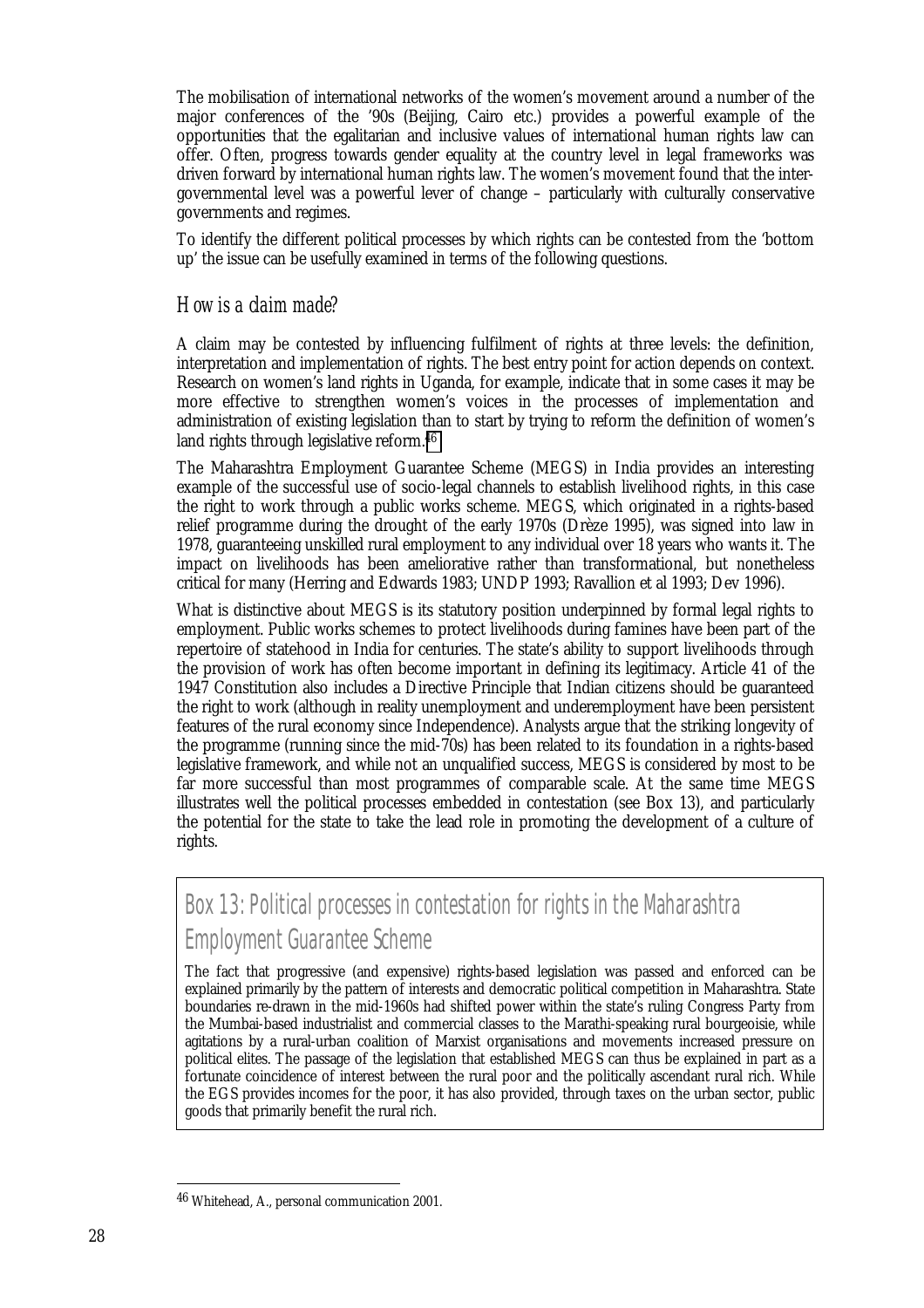### Table 5: Channels of contestation matrix: definition, interpretation & implementation of rights

| <i>Institutional</i><br><b>Channel</b> | Types of claim                                                                                                                                                                                                                                                                                                                                                                                                        | Method of citizen action                                                                                                                                                                                                                                                                                                                                                                                                                                                                                                                                                                                                                                                                                            |
|----------------------------------------|-----------------------------------------------------------------------------------------------------------------------------------------------------------------------------------------------------------------------------------------------------------------------------------------------------------------------------------------------------------------------------------------------------------------------|---------------------------------------------------------------------------------------------------------------------------------------------------------------------------------------------------------------------------------------------------------------------------------------------------------------------------------------------------------------------------------------------------------------------------------------------------------------------------------------------------------------------------------------------------------------------------------------------------------------------------------------------------------------------------------------------------------------------|
| Political<br>system                    | Processes of identifying new<br>rights and securing changes to<br>formally recognised freedoms<br>and entitlements e.g. women's<br>movement demand for<br>recognition of reproductive<br>rights<br>Negotiations over how rights<br>and entitlements should be<br>interpreted and recognised<br>Negotiations over how<br>entitlements should be<br>implemented - e.g. through<br>private or public sector<br>provision | Voting in formal elections and referenda (national and local)<br>$\mathcal{L}_{\mathcal{A}}$<br>Lobbying for change through representational system<br>H.<br>Open struggle<br>$\Box$<br>Media reporting and information provision<br>H.<br>Public hearings - e.g. South Africa, Poverty Hearings<br>H.<br>Open advocacy – intermediate groups acting on behalf of people<br>seeking to assert claims - use of media and campaigning<br>Informal and invisible advocacy through contacts e.g. interactions with<br>H.<br>sympathetic officials                                                                                                                                                                       |
| Legal system                           | Process of interpretation and<br>implementation of legally<br>recognised rights - often<br>relating to physical, natural and<br>financial assets - e.g. land, but<br>also social assets e.g.<br>discrimination and marital<br>relations and human assets -<br>e.g. education and health<br>related claims                                                                                                             | Legal action and challenge at local, national and international levels e.g.<br>$\Box$<br>claims to land rights, disputes over forced evictions, cases around<br>domestic disputes and violence, and bankruptcy.<br>Engagement with law enforcement agencies - disputes may be settled<br>$\Box$<br>through local police rather than the courts<br>Appeal to arbitration and monitoring services $-$ e.g. human rights<br>$\Box$<br>commissions, ombudspersons, industrial tribunals and arbitration<br>services, which monitor and regulate public services and private sector<br>standards.<br>Engagement in formal human rights treaty monitoring processes $-$ i.e.<br>state reports to Treaty Monitoring Bodies |
| Policy<br>channels                     | Negotiation over interpretation<br>of public provision of<br>entitlements - often most<br>directly relating to human<br>assets e.g. provision of public<br>services                                                                                                                                                                                                                                                   | Engagement in international policy processes - e.g. Rio, Beijing<br>$\mathcal{A}$<br>conferences<br>Engagement in policy and planning processes at national and local<br>$\Box$<br>levels such as PRSPs, SWAps and local governance planning often<br>about public service priorities - e.g. levels and quality of health and<br>education provision<br>Engagement in definition and monitoring of budget processes -<br>$\mathcal{L}_{\mathcal{A}}$<br>resource allocation for policy priorities e.g. participatory budgeting                                                                                                                                                                                      |
| Administrative<br>channels             | Negotiation over interpretation<br>and implementation of<br>entitlements - often relating to<br>human and social assets                                                                                                                                                                                                                                                                                               | Individual claims on resources and services - e.g. everyday interactions<br>a.<br>with health workers<br>Collective monitoring of public services and provision $-$ e.g. report<br>m.<br>cards, citizen service groups, benchmarking, monitoring codes of<br>conduct, social audits                                                                                                                                                                                                                                                                                                                                                                                                                                 |
| Social<br>channels                     | Negotiation over access to<br>natural resources (e.g. land) and<br>social resources (e.g. labour).                                                                                                                                                                                                                                                                                                                    | Informal negotiation over entitlements to resources<br>×.<br>Informal debates about gender roles and responsibilities, including the<br>$\Box$<br>evolution of the conditions of the marital contract                                                                                                                                                                                                                                                                                                                                                                                                                                                                                                               |
| Private sector<br>channels             | Negotiation over interpretation<br>and implementation of private<br>sector related entitlements -<br>often relating to human assets<br>e.g. labour rights and access to<br>financial assets                                                                                                                                                                                                                           | Union and civil society action over labour standards and collective<br>×.<br>bargaining for wages with employees<br>Engagement with banks and other organisations to ensure credit<br>$\Box$<br>provision<br>Engagement in defining and monitoring voluntary codes of conduct<br>$\Box$<br>Consumer action - e.g. boycotting products or monitoring quality of<br>services<br>Share holder action                                                                                                                                                                                                                                                                                                                   |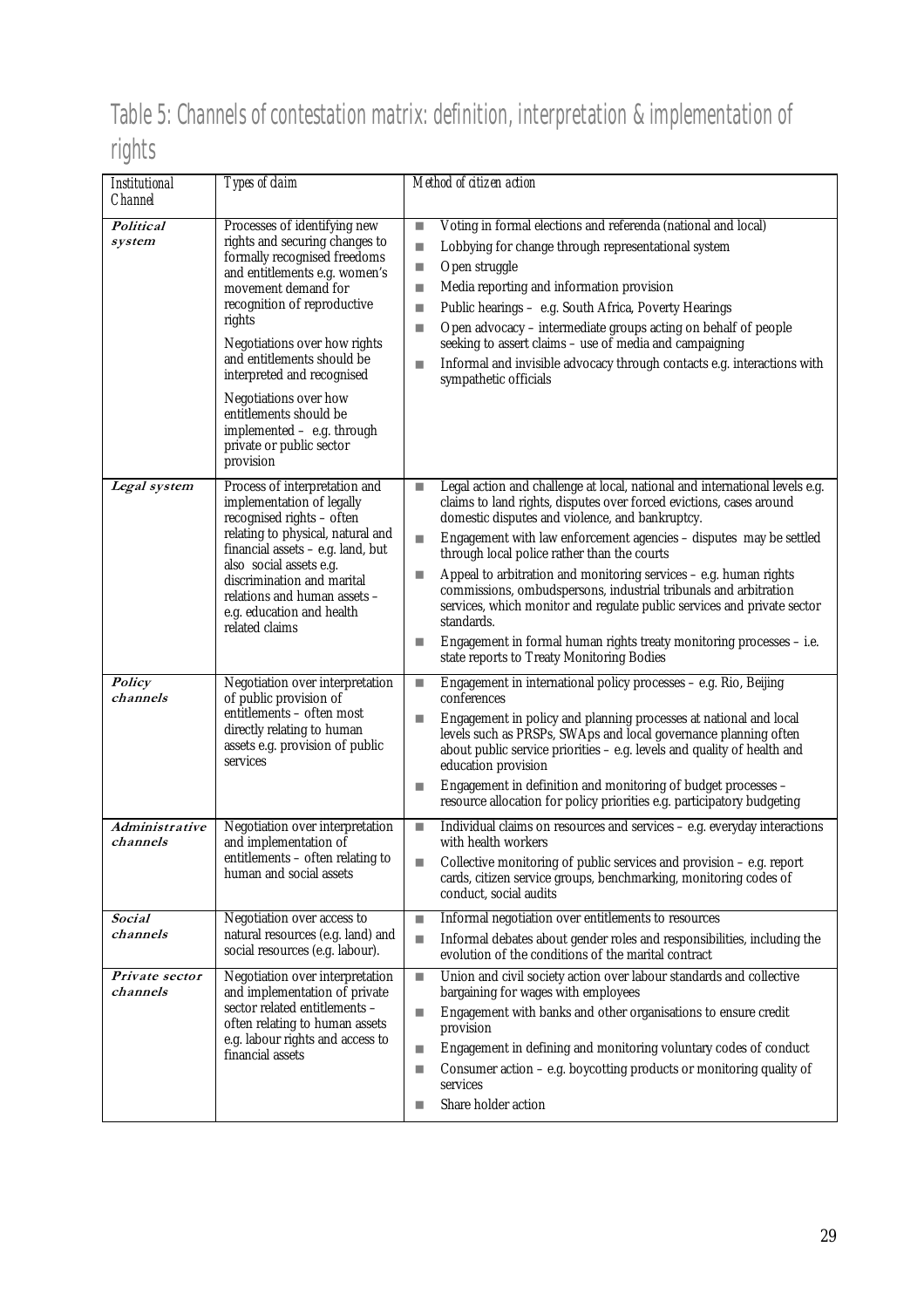#### *Who is making the claim?*

What strengths can the poor draw on in terms of their position, and the negotiating strength offered by their social position? Here the classic dimensions of social identity are highly relevant (gender, age, citizenship, ethnicity, social status, caste, class etc.) – although they may offer differing levels of purchase on negotiations at different levels.

#### *What is being claimed?*

Claims can be made relating to the extensive diversity of rights associated with livelihood wellbeing, as identified in Table 2. These include natural resources of various kinds (land, common property, forest resources, water, fisheries etc.), access to credit, better working conditions, and women's control of their own fertility. In some cases a higher order right is invoked – with varying degrees of success – to strengthen a more immediate and concrete claim.

#### *On whom is the claim being made, and what is the nature of the obligation?*

Key elements of livelihoods that require claims might include, for example, access to a market stall, the right to use and manage common property resources, or permission to use a slum dwelling as the site for a small enterprise. The means by which poor people can assert claims will depend on the type of institution on which the claim is being made. It will also depend on its potential role in facilitating access to the desired resources or services. When facing an intransigent power structure there may be few options. In many situations where claims have been successfully asserted NGOs have been critical in bridging the levels of power and helping poor people to negotiate.

The work of Nijera Kori ('We do it ourselves'), a grassroots membership organisation in rural Bangladesh, illustrates these points. Box 14, adapted from the case study, illustrates, and classifies according to capital assets, the extensive range of activities in which this organisation has engaged in order to strengthen the security and quality of its members' livelihoods.47 It also highlights the manner in which the channels of contestation employed vary, not only according to the capital assets being claimed, but also in terms of the institution to which the claim is addressed.

These two sections have summarised some of the most salient issues relevant to a conceptual framework for a rights approach to livelihood at the normative and analytical levels. The normative level identifies internationally agreed human rights norms and standards relevant to the promotion of sustainable livelihoods for poor people. The analytical level, in turn, identifies key questions concerning how poor people can best pursue claims on resources, rights and entitlements within a framework for analysing structures of authority and the normative regimes they generate. To complete the framework the final section focuses on the operational level and provides guidance for the implementation of a livelihood rights approach.

<sup>47</sup> Material for this table is drawn from Montgomery (2001) and Kabeer (2001 forthcoming) although the presentation in terms of a capital asset typology is by the authors.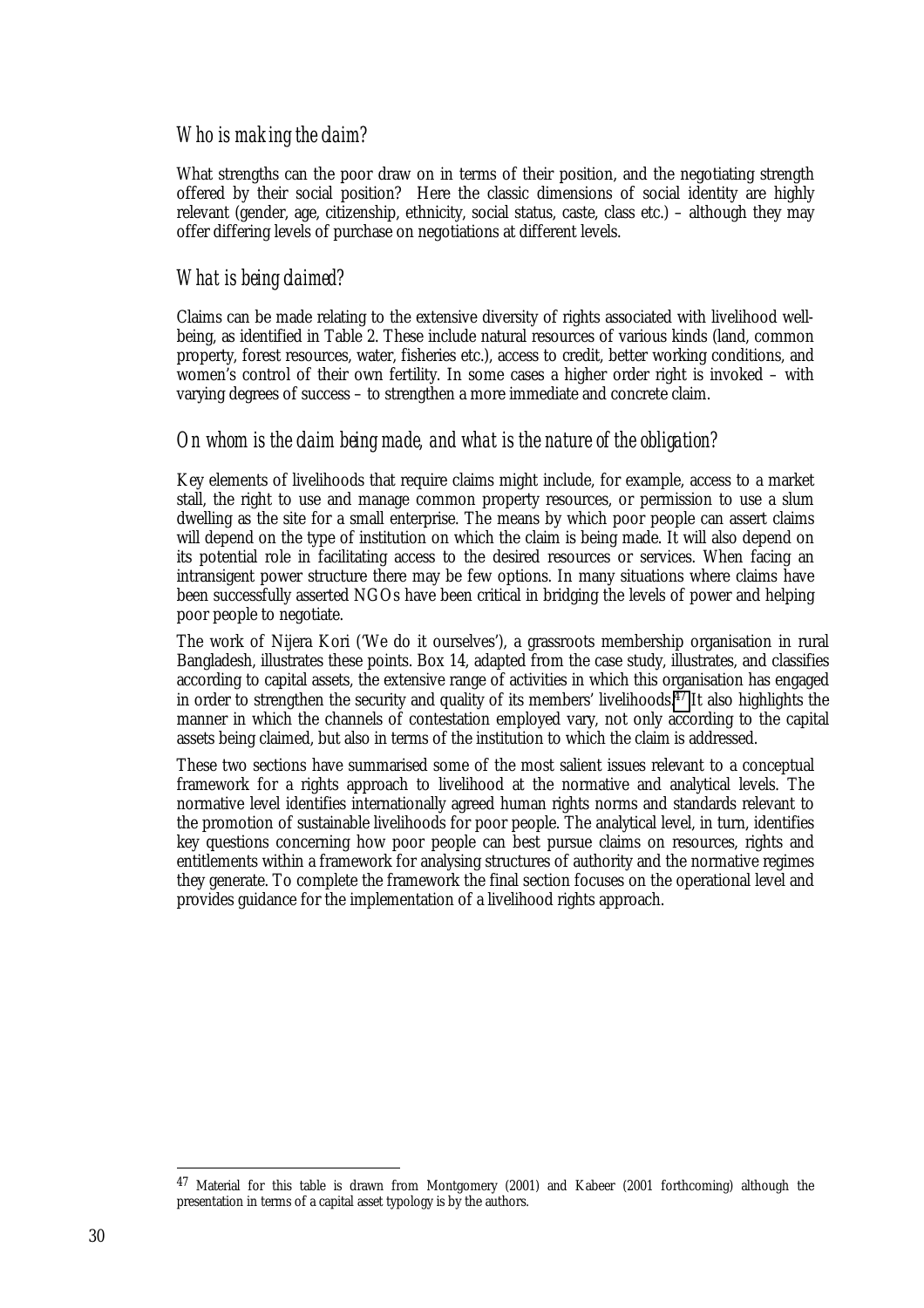### Box 14: Summary of Nijera Kori's work classified in terms of capital asset claimed and channel of contestation

| Capital asset<br>claimed                                                                                                 | <b>Channel of Contestation</b>                                                                                                                                                   | <i>Outcome</i>                                                                                                                                                                                                                                                     |  |  |
|--------------------------------------------------------------------------------------------------------------------------|----------------------------------------------------------------------------------------------------------------------------------------------------------------------------------|--------------------------------------------------------------------------------------------------------------------------------------------------------------------------------------------------------------------------------------------------------------------|--|--|
| A) Human capital                                                                                                         |                                                                                                                                                                                  |                                                                                                                                                                                                                                                                    |  |  |
| Wages on public<br>works                                                                                                 | Pressure on officials to pay full wage<br>& food entitlements on public works                                                                                                    | Direct individual benefits due to enhanced wages.                                                                                                                                                                                                                  |  |  |
| through acquiring work schedules and<br>allocations, and lobbying politicians<br>and Union Parishads.                    |                                                                                                                                                                                  | Externalities created for other poor people when incentives for<br>officials' rent-seeking in a NK areas are reduced.                                                                                                                                              |  |  |
| Wages in local<br>economy                                                                                                | Collective bargaining by NK groups<br>over daily wage rates offered by<br>individual employers.                                                                                  | Evidence of limited success $-$ i.e. only in conditions of tight<br>labour markets (areas & seasons).                                                                                                                                                              |  |  |
| <b>Improved</b><br>performance and<br>uptake of<br>government services<br>& water                                        | Mobilisation around specific services<br>(e.g. health provision; public works<br>operations; siting of services such as<br>schools, clinics etc;)                                | Teachers more likely to attend schools; NK members more likely<br>to send their children to school and use health facilities than<br>non-NK members in similar social groups. Local committees<br>more likely to hear and take into account interests of the poor. |  |  |
| <b>B</b> ) Physical capital                                                                                              |                                                                                                                                                                                  |                                                                                                                                                                                                                                                                    |  |  |
| Access to public<br>(khas) land                                                                                          | Collective bargaining over khas land<br>distribution & water leases; campaigns<br>and lobbying of local officials and<br>politicians; legal action to protect<br>rights.         | NK members more achieve <i>de jure</i> status, and more able to retain<br>khas land than non-members in the face of attempts by local<br>elites to capture khas land and water leases.                                                                             |  |  |
| C) Social capital                                                                                                        |                                                                                                                                                                                  |                                                                                                                                                                                                                                                                    |  |  |
| Reforming operation<br>of village dispute<br>resolution<br>mechanisms<br>(shalishes)                                     | Own shalishes organised by NK<br>groups, or representation for NK<br>members achieved in village wide<br>shalishes. Particular benefits for<br>women, who rarely fair treatment. | Externalities for non-members created, when more<br>representation of poor in shalishes leads to less arbitrary and<br>more equitable judgements - reducing ability of elites to use<br>shalishes as form of social control.                                       |  |  |
| D) Political capital                                                                                                     |                                                                                                                                                                                  |                                                                                                                                                                                                                                                                    |  |  |
| <b>Reduction</b> in<br>domestic violence<br>and women's<br>insecurity                                                    | Mediation by NK staff / leaders, use<br>of social ostracism and shaming in<br>favour of women facing violence, or<br>verbal divorces.                                            | Convincing data from comparison of NK and non-NK poor<br>households showing lower levels of domestic violence, lower<br>prevalence of polygamy, and less divorce in NK member<br>households.                                                                       |  |  |
| Reduction in local<br>Mobilisation around specific services<br>forms of official<br>(e.g. health provision; public works |                                                                                                                                                                                  | Reduction in levels of bribes paid for service access (treatment,<br>medicines in health centres)                                                                                                                                                                  |  |  |
| corruption                                                                                                               | operations; siting of services such as<br>schools, clinics etc;); achieving access<br>to budget information.                                                                     | Reductions in levels of illicit deductions by officials from food<br>rations and payments on public work schemes.                                                                                                                                                  |  |  |
| E) Fiscal capital                                                                                                        |                                                                                                                                                                                  |                                                                                                                                                                                                                                                                    |  |  |
| Capacity for group<br>savings enhanced                                                                                   | Facilitating access to formal financial<br>services                                                                                                                              | Finance for livelihood activities leading to enhanced incomes of<br>NK members                                                                                                                                                                                     |  |  |
| F) Natural Capital                                                                                                       |                                                                                                                                                                                  |                                                                                                                                                                                                                                                                    |  |  |
| Reduced negative                                                                                                         | National and local advocacy                                                                                                                                                      | Halting of Flood Action Plan in Tangail.                                                                                                                                                                                                                           |  |  |
| impacts on poor<br>people from                                                                                           | campaigns leading to changes in<br>resource management and allocations                                                                                                           | Sundarbans bio-diversity destruction reduced.                                                                                                                                                                                                                      |  |  |
| inappropriate<br>development<br>schemes and policies                                                                     |                                                                                                                                                                                  | Potential for major impacts from improved national<br>environmental planning (NEMAP).Reductions in destructive<br>social and environmental aspects of export shrimp production                                                                                     |  |  |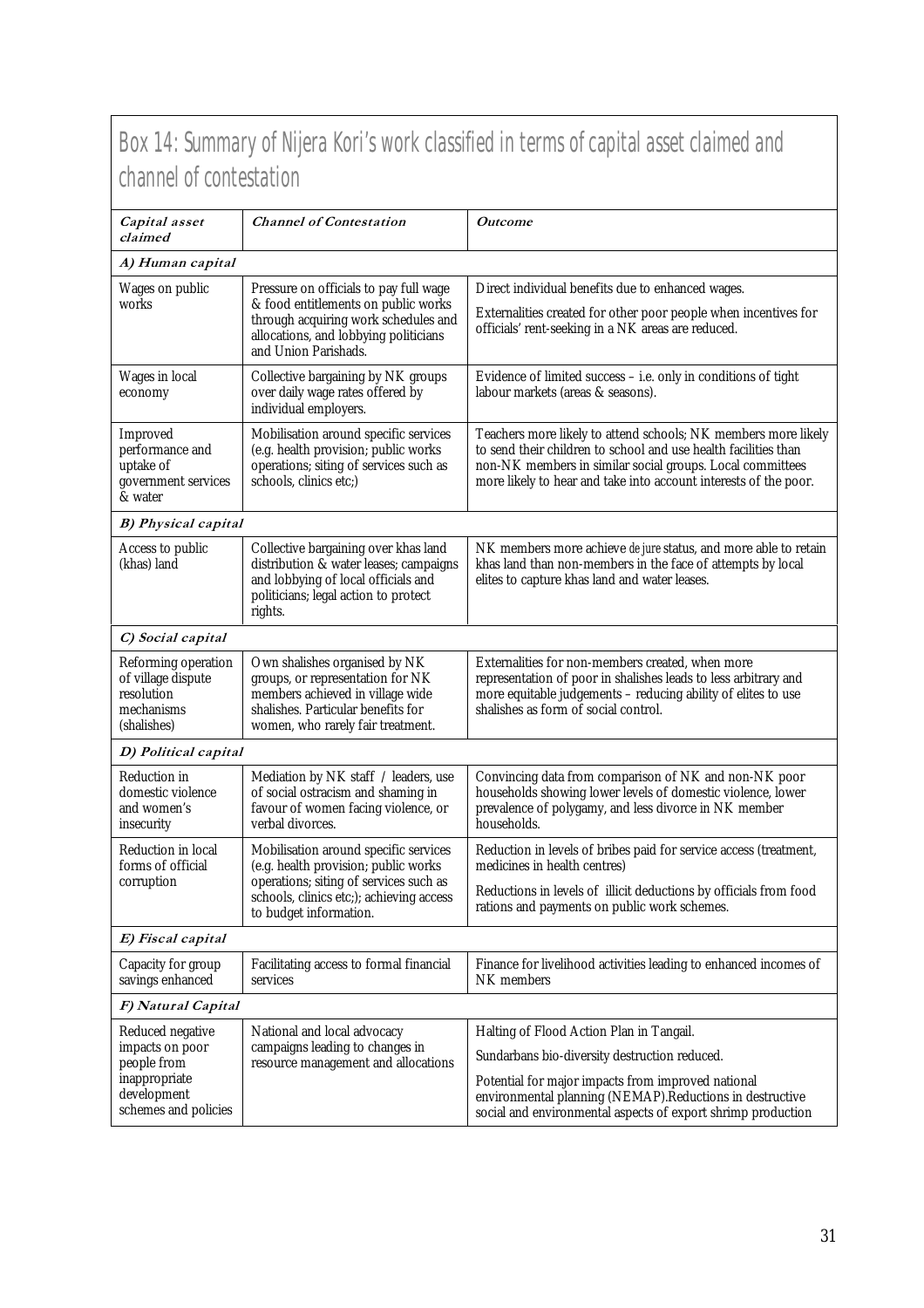### 3.4 Operational level: identifying entry points for a rights approach to promoting sustainable livelihoods

Providing guidance for development actors who wish to operationalise a livelihood rights agenda faces considerable challenges. Given different political and administrative circumstances and constraints, the entry points, or space for action, vary greatly depending not only on actors but also on the contexts. Consequently a 'one-size fits all' approach is unlikely to be applicable across the board for governments, bilaterals, UN agencies, IFIs, and civil society organisations alike.

At the same time, all agencies seeking to support effective action to strengthen poor people's livelihoods need to analyse different contexts with sufficient rigour if they are to ensure that the best opportunities, partners and strategies have been identified. Table 6 elaborates a checklist of entry points for the introduction of, or support to, a livelihood rights approach. These entry points are classified according to levels of intervention, ranging from global intergovernmental through to national and sub-national. At each level there are a number of potential entry points with associated instruments. Finally, associated with each entry point are numerous arenas for action.

Obviously governments, development agencies and civil society organisations have comparative advantages in pursuing different strategies. For example, a bilateral aid agency might seek influence in trade negotiations through contacts with other ministries. National governments are responsible for PRSP processes along with consultation from civil society – processes that provide important opportunities for rights-friendly approaches in the sense that governments are the signatories of rights treaties.

The World Bank has considerable potential to exert influence at all the levels indicated above. Obviously as an international institution, some strategies are closed to the World Bank. For example it is difficult for it to directly provide funding to international civil society networks. At the same time the Bank's considerable global influence means that the outcomes of processes at all levels are likely to be influenced by its position. Where the Bank has little formal power, as at some levels of the matrix, but can influence policy – such as inter-governmental debates on trade, resource distribution and migration – it could, potentially, play a particularly important role in calling for greater global equity.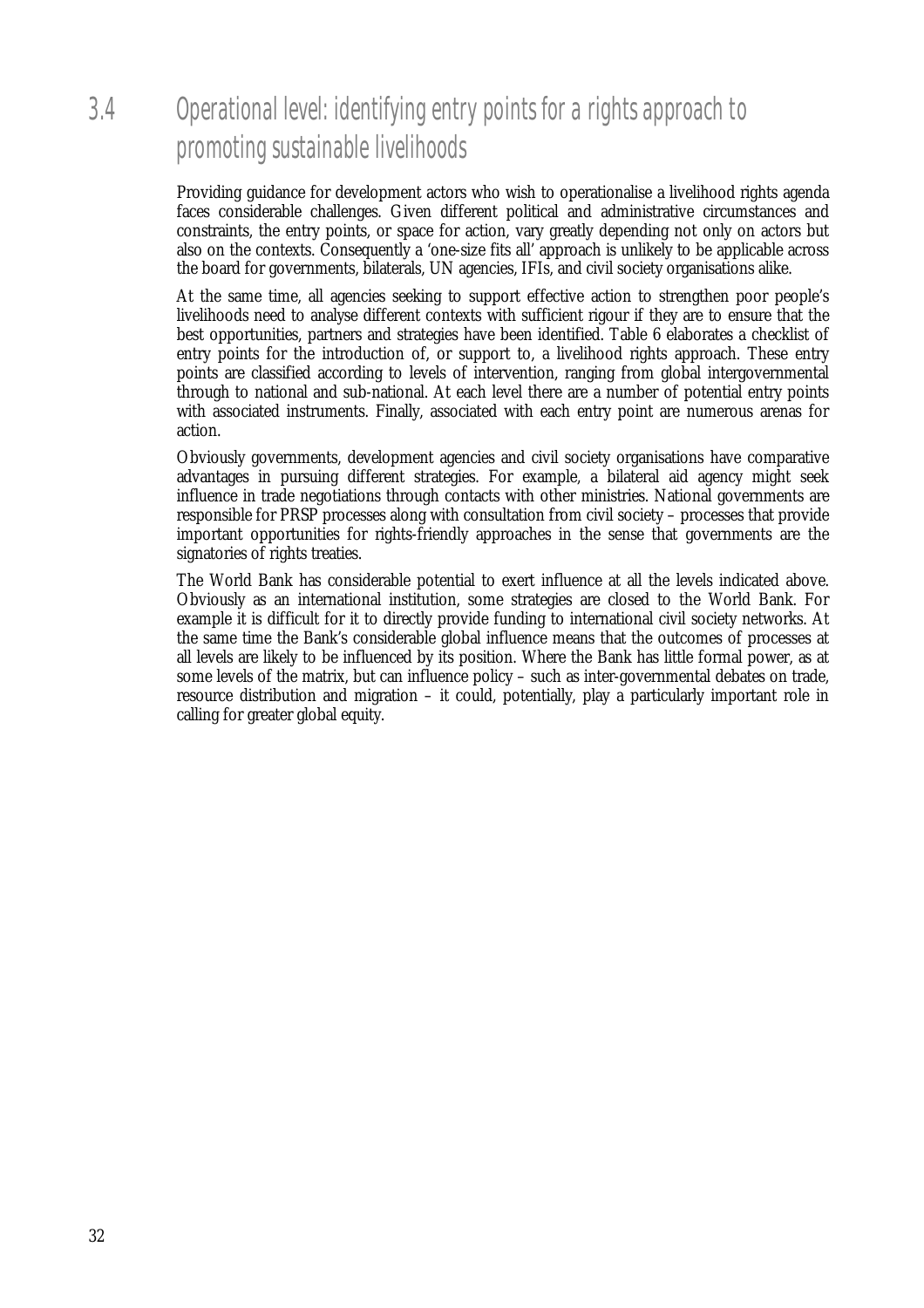| Level                                                              | <b>Operational Entry Points</b><br>and Instruments                                                                                                                                     | <b>Arenas for Action</b>                                                                                                                                                                                                                                                                                                                                                                                                                                                                                                                                                                                            |  |
|--------------------------------------------------------------------|----------------------------------------------------------------------------------------------------------------------------------------------------------------------------------------|---------------------------------------------------------------------------------------------------------------------------------------------------------------------------------------------------------------------------------------------------------------------------------------------------------------------------------------------------------------------------------------------------------------------------------------------------------------------------------------------------------------------------------------------------------------------------------------------------------------------|--|
| Global Inter-<br>governmental                                      | UN processes; Global trade<br>agreements (WTO etc.); global<br>environmental agreements;<br>international financial architecture                                                       | Endorsement of poor people's livelihood rights in agreements<br>L.<br>relating to global environmental, economic, and social governance<br>Monitoring systems for livelihood rights                                                                                                                                                                                                                                                                                                                                                                                                                                 |  |
| <b>Regional Inter-</b><br>governmental                             | Regional human rights processes<br>(Inter-American Court etc.);<br>regional trade and economic<br>agreements; regional conflict<br>handling and prevention<br>mechanisms.              | Regional HR monitoring and legal processes<br>L.<br>Inclusion of rights/livelihoods concerns in regional political,<br>u.<br>social, environmental and economic governance processes                                                                                                                                                                                                                                                                                                                                                                                                                                |  |
| Global and<br>regional civil<br>society                            | Direct support to international<br>networks for livelihood rights of<br>poor people, social groups                                                                                     | Enhancement of the capacity for cross-country organisation on<br>u.<br>specific issues (e.g. home-workers rights)                                                                                                                                                                                                                                                                                                                                                                                                                                                                                                   |  |
| National policy<br>dialogue                                        | Macro-policy dialogue in<br>economic, social, political and<br>environmental spheres.<br><b>PRSPs</b><br>п<br>UNDAF/CCF<br>п<br><b>NEAPs</b><br>Sector policy dialogue<br><b>SWAps</b> | National policy priorities & intra-sectoral budget allocations<br>×<br>Regulatory frameworks for key areas for livelihoods (land,<br>u.<br>informal sector, financial sector, labour standards etc.)<br>National governance: public sector reform, decentralisation etc.,<br>×<br>regulation of civil society organisation and social mobilisation;<br>policies on disclosure, openness and transparency of budget and<br>policy processes<br>Sector policy priorities and intra-sectoral budget allocations<br>H.<br>Service delivery standards and entitlements, and the monitoring of<br>the fulfilment of these |  |
|                                                                    |                                                                                                                                                                                        | Regulatory process at sector level (e.g. forest departments<br>П<br>regulation of access to reserves)<br>Sector governance: openness and transparency of policy process;<br>п<br>engagement of primary stakeholders in policy process                                                                                                                                                                                                                                                                                                                                                                               |  |
| National and<br>sub-national<br>project or<br>programme<br>support | Public sector                                                                                                                                                                          | Capacity building and direct project support to key activities and<br>u.<br>sectors<br>Policy development and piloting of change (e.g. land regulation)<br>u.<br>Monitoring of fulfilment of livelihood rights<br>п<br>Accessible justice<br>п<br>Dissemination of information relating to rights and entitlements                                                                                                                                                                                                                                                                                                  |  |
|                                                                    | Civil society                                                                                                                                                                          | Support to agencies supporting livelihood rights for poor people<br>through:<br>Advocacy<br>L.<br>Capacity-building<br>ш<br>Social mobilisation<br>п<br>Direct support (e.g. micro-credit)<br>$\Box$                                                                                                                                                                                                                                                                                                                                                                                                                |  |

### Table 6: Entry point checklist: operational entry points for livelihood rights

In many respects the checklist provided in Table 6 is similar to a 'poverty reduction' checklist. Nonetheless there is difference – both in the global perspective and in the way that a rights perspective illuminates the linkages between different levels of intervention. For example, a PRSP can provide the entry point to examine issues relating to access to justice for the poor in the context of budgetary allocations, as well as in terms of policy priorities, and the role of the legal system in facilitating access and secure tenure of key assets. The originality of a rights perspective is that it highlights the linkages between different arenas. In addressing the rich and diverse range of options for action presented above, development actors will need to make choices – where to put their efforts, whose claims to support and how to support them. In making these decisions a rights analysis will help, however, the entry point checklist in Table 6 will not provide a complete answer on its own. To address the question of which social groups are most vulnerable and lacking conditions for livelihood security, a range of poverty analysis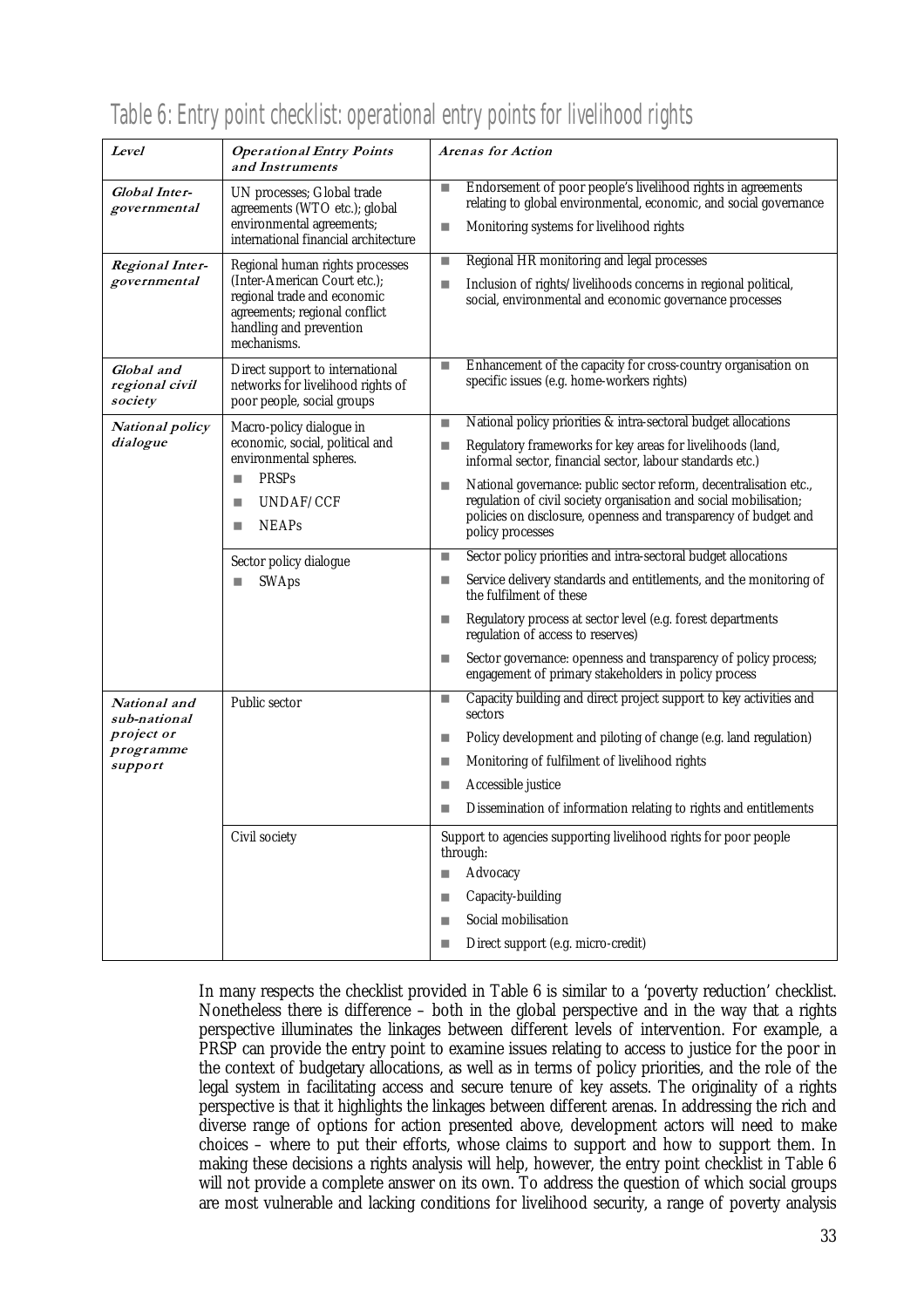techniques (quantitative and qualitative) will be important. To address the issue of which claims are most significant for strengthening the long-term capacity of people to attain a satisfactory and secure livelihood, various forms of investigation will be needed. A holistic analysis of the livelihood context (of the kind offered by the sustainable livelihoods approach) will be important. Participatory studies which build on the priorities for public action which people identify themselves are a valuable component of such an exercise.<sup>48</sup> These in turn reflect people's own analyses of the causal processes that underlie their vulnerability and poverty.

Box 15: Using a sustainable livelihoods approach to choose entry-points

The Sustainable Fisheries Livelihoods Programme (SFLP) works in 25 countries in the West African region, and is implemented though FAO, with DFID support. It was conceived as an attempt to assist national governments to develop and implement policies and plans to operationalise the international Code of Conduct for Responsible Fisheries, which was unanimously adopted at the 1995 FAO conference. The Code articulates a number of rights of access to the fisheries resource, looking at national and local levels, considering the rights of consumers, and, with its emphasis on environmental sustainability, the rights of future generations. A key paragraph provides support to the claims of poor people dependent on fishery for their livelihood:

CCRF Article 6.18: *Recognising the important contributions of artisanal and small-scale fisheries to employment, income and food security, States should appropriately protect the rights of fishers and fishworkers, particularly those engaged in subsistence, small-scale and artisanal fisheries, to a secure and just livelihood, as well as preferential access, where appropriate, to traditional fishing grounds and resources in the waters under their jurisdiction.*

SFLP, which began in late 1999, working at macro-policy and micro-levels, seeks to reduce poverty in coastal and inland communities by improving livelihoods of people dependent on fisheries and aquatic resources. Government staff are supported to carry out participatory livelihoods analysis with artisanal fishers (mostly men) and fish-traders and processors (often women) to establish an entry-point where they can work together.

In three countries so far (Ghana, Guinea and Senegal), the key issue which has emerged as a livelihood constraint for both groups is that industrial fishers are reducing access of artisanal fishers and fishworkers to the resource to which they are entitled, by illegally entering zones designated as for inshore fishing. In these countries, following successful experience in Thailand, it is intended to pilot community-based Monitoring, Control and Surveillance (MCS), using fishers to identify boats breaking the law. Community-based monitoring can substitute for expensive equipment, which is often rendered ineffective by lack of human resources anyway. However there remain challenges in ensuring a quick enough response from those in government empowered to arrest, usually the Navy.

 Box 15 illustrates the contribution of a sustainable livelihood analysis. In this case it assists in identifying the needs of West African fishing communities in terms of strengthening their capacity to assert claims on fish stocks in the face of aggressive international competition. Associated with potential entry points for intervention are the necessary mechanisms to create awareness. As with any fundamental shift in development approach, ultimately people need convincing of its importance – whether on the grounds of ideology or economic efficiency. Here civil society organisations have probably come much further in recognising the importance of working simultaneously with different techniques associated with different entry points for intervention. The example of 'Nijera Kori' illustrates that this is complex and time-consuming, involving multi-dimensional strategies (see Box 16).

<sup>48</sup> There is an extensive literature on participatory analysis for developing poverty reduction policies and priorities – see for example Narayan *et al* 2000, Norton *et al* 2001, Booth *et al* 1998.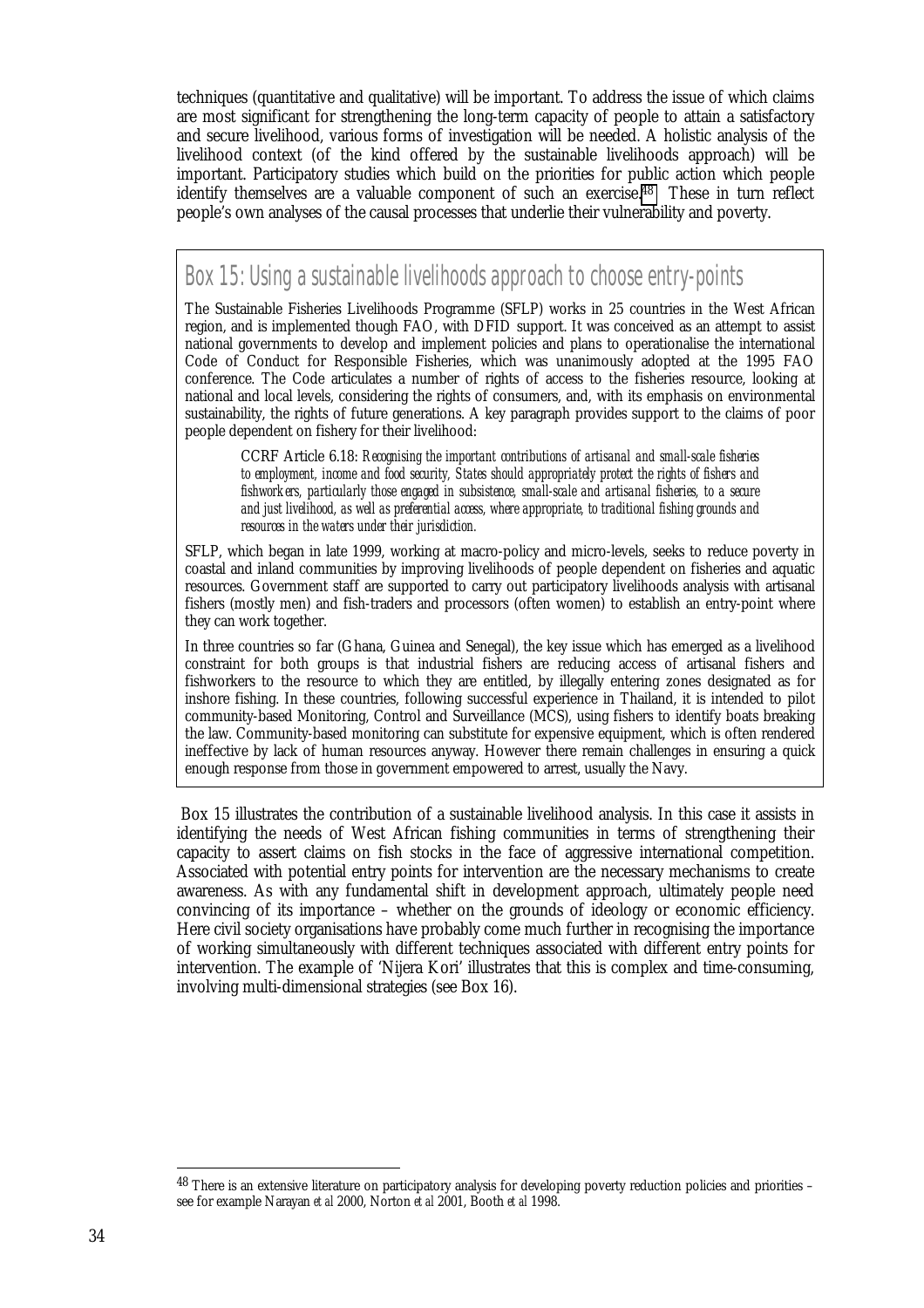Box 16: Creating rights-awareness: the work of Nijera Kori ('We do it ourselves'), Bangladesh

This is a grassroots membership-based organisation, with tiered democratic structures of both members and staff. It has approximately 190,000 members (50% women) active in 10% of the country's rural *thanas*, with a proven track record of social mobilisation. It provides no services beyond training / awareness-raising, though it does encourage group savings. It's approach, in summary, is to:

- ! Build groups and federated structures at village, Union and *thana* level;
- ! Raise member awareness of human rights, legal entitlements and government programmes;
- ! Support collective action at local and regional levels on a range of issues of importance to poor men and women;
- Contest space to influence administrative and political decisions at various levels; and
- **If Undertake coalition building and advocacy on key national policy issues.**

*Source:* Case study One; Annex 4; Montgomery 2001; Kabeer 2001 (forthcoming)

International development organisations have also developed a number of approaches to facilitate the strengthening of the livelihood rights of poor people. Some of the measures identified in the case studies include:

- ! Furthering poor people's capacity to make claims through policy dialogue (e.g. promoting transparency and the dissemination of information on entitlements and budgets; supporting rights provisions in sector or macro policy – e.g. universal primary education)
- **If** Direct intervention to advocate for livelihood rights for poor people at international, national or local level
- $\blacksquare$  Facilitating the voice and influence of poor people e.g. creating networks and arguing for 'space at the table' (e.g. in PRSP processes)
- ! Direct capacity-building in terms of developing the organisational skills and capacity for social mobilisation of the poor themselves
- ! Support to intermediary actors (capacity building, finance, advocacy etc.) effectively intervening to support poor people's livelihood rights.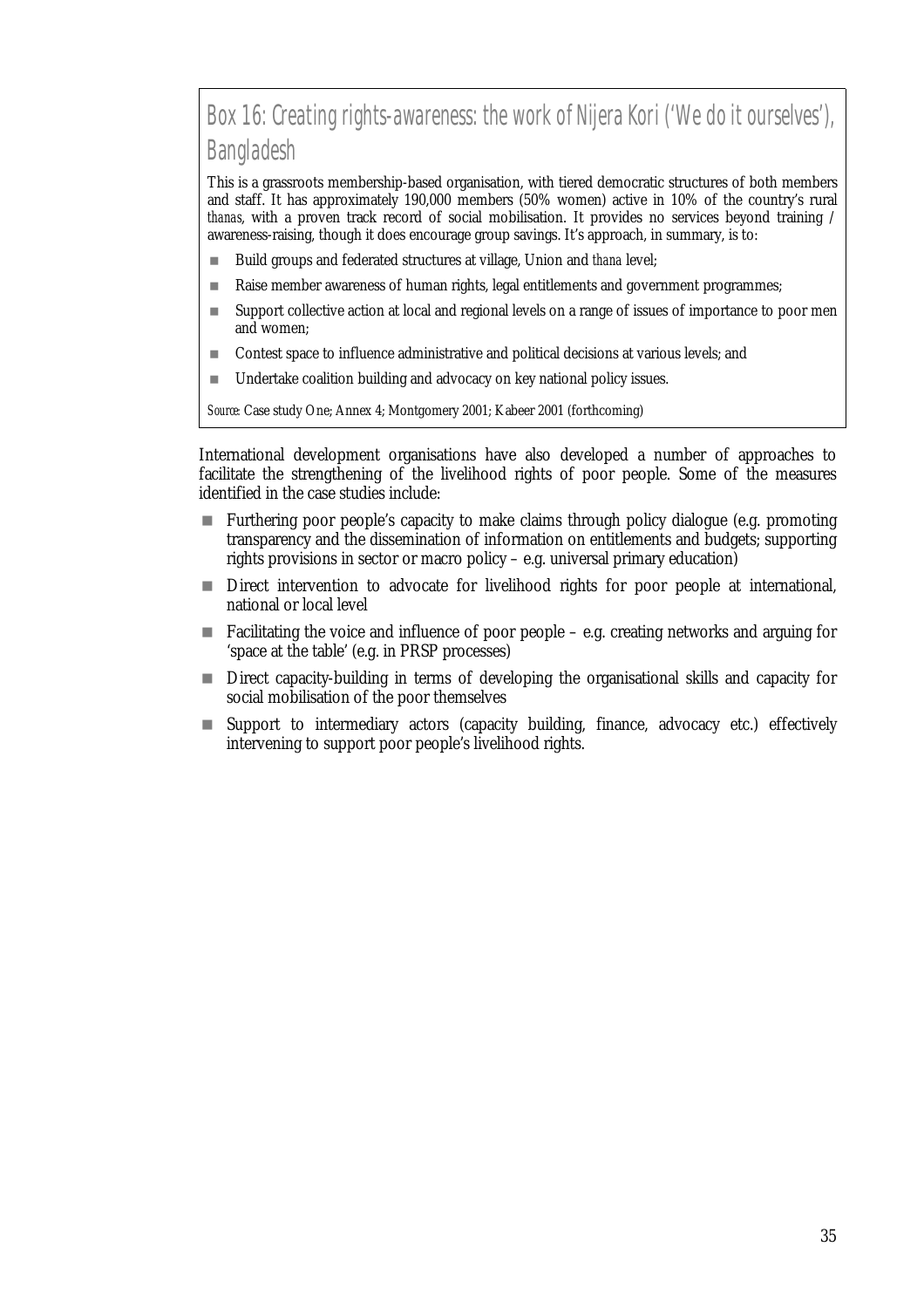### 4 Closing the circle – linkages between human rights, livelihoods and sustainable development

This paper ambitiously set out to address the linkages between three large areas, or domains, of development theory, namely:

- ! Vulnerability, assets and livelihood security (including the various approaches known under the 'sustainable livelihoods' terminology)
- **Example 3** Sustainable development
- **If Human rights and development.**

So far, however, principally it has identified how a human rights perspective strengthens actions to support sustainable livelihoods of disempowered or marginalised groups. The conceptual framework developed around this theme outlines three operational levels, each with associated tools designed to assist in operationalising such an approach.

The World Bank's decision to focus its 2002/3 World Development Report on sustainable development presents an important opportunity to 'close the circle' by identifying the causal linkages between this conceptual framework (linking two of the domains, namely rights and sustainable livelihoods) to the third domain, that of sustainable development.

#### *Inter-generational equity and sustainable development*

As mentioned above, Sen defines sustainable development as 'development that promotes the capabilities of people in the present without compromising the capabilities of future generations'. As Sen's definition implies, inter-generational social equity can be seen as the basis for sustainable development – which provides a useful link to the human rights agenda. It can be argued that to achieve sustainable development, it is critical to strengthen current rights approaches and institutions, so that they can better address the rights and livelihoods of future generations. If sustainable development is fundamentally about the rights of future generations, then there is clearly an opportunity to work to strengthen the linkages with the human rights agenda:49

- $\blacksquare$  In many cases greater equality in the fulfilment of rights in the present actually increases the likely fulfilment of the rights of future generations. For instance, the realisation of the right to health leads to transmission of better health to the next generation.
- **Potential conflicts between the interests of present and future generations relate largely to** the depletion of natural capital. This includes over-use of energy and water resources and damage done through climate change and pollution. To deal with inter-generational conflicts of this kind entails addressing present inequalities. Unless inequalities between rich and poor are dealt with today, attempts to address inter-generational inequalities are likely to exaggerate those differences – since it is the rich and powerful who have the strongest voice.
- ! The poor and powerless will be unlikely to accept restrictions on their own actions (in terms of the depletion of natural capital), unless intra-generational inequalities are addressed. A rights perspective helps to create the conditions for a constructive debate about intergenerational conflicts and the rights of future generations.

One practical implication of a concern with inter-generational sustainability and the rights of future generations is that the development community needs to 'stretch the time frame' for its planning frameworks. As long as attention is focused primarily on year-on-year economic growth objectives, with aggregate per capita GDP as the prime indicator or benchmark by

<sup>49</sup> Some work has been done in this area, e.g. 1994 Geneva Draft Declaration on Human Rights and the Environment.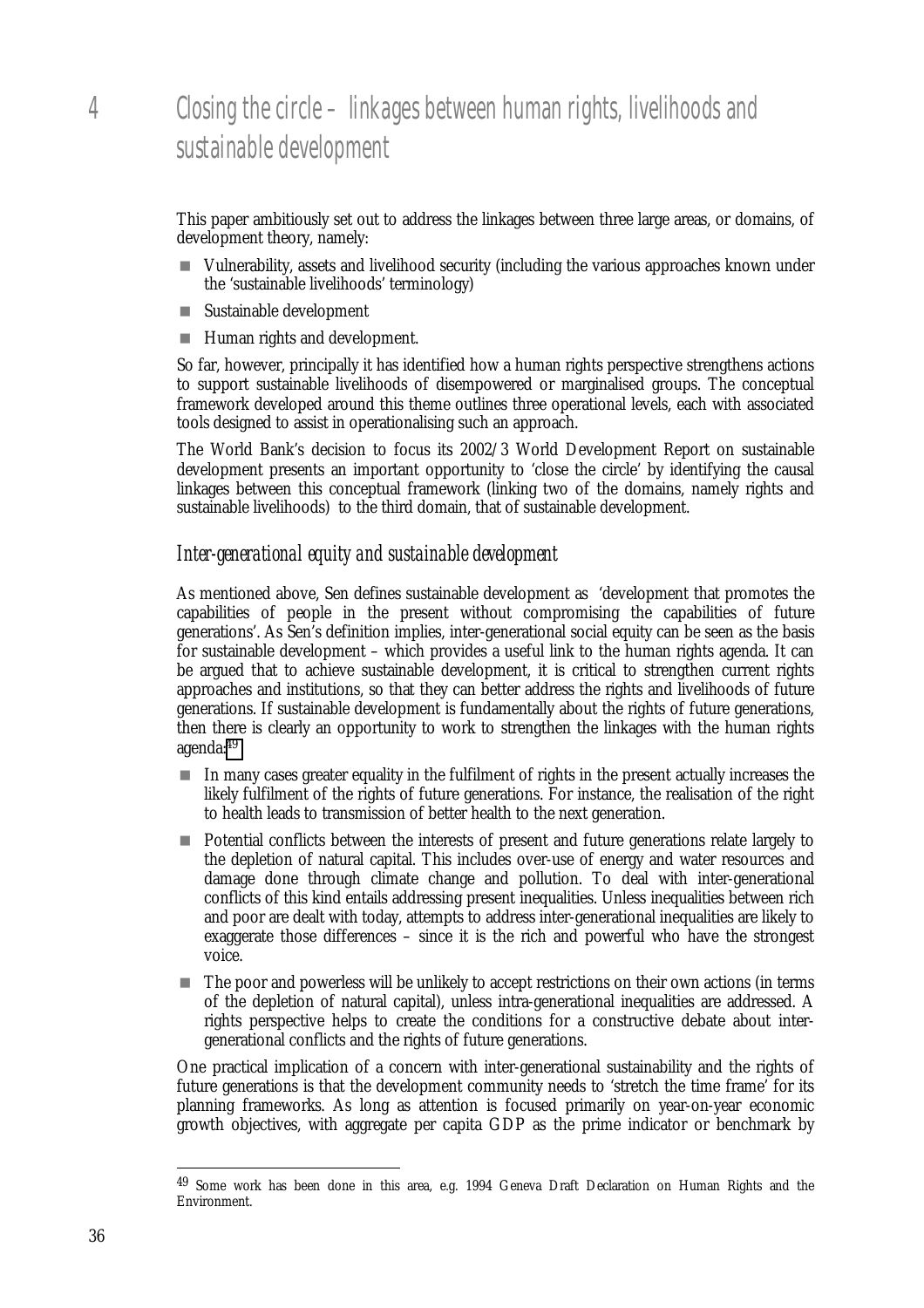which policy success is judged, it is unlikely that a long-term perspective, necessary to ensure social, economic and environmental sustainability, will be achieved.

#### *Scenario building: the nexus linking the human rights/livelihoods framework and sustainable development*

On the basis of the evidence reviewed, the nexus linking rights, livelihoods and sustainable development can be characterised in terms of two different scenarios, or propositions.<sup>50</sup> These are based on different perceptions of social sustainability (and associated dimensions of vulnerability and risk), and associated with this, provide different channels by which the application of a rights/livelihoods framework might enhance the sustainability of development processes.

The first 'minimum' scenario focuses primarily on the absence of negative events, with development processes identified as socially sustainable if they do not provoke or generate destabilising levels of conflict, human insecurity or crime. In this scenario economic and social concerns tend to be considered only when they are identified as potential 'threats' to sustainable growth – whether it be violent conflict, climate change, or natural disasters. This scenario understands social sustainability as a means to an end – such as economic growth.

In the second 'maximum' scenario social sustainability is concerned with the long-term growth of people's social, political and human capabilities and freedoms, and is closely connected with improvements in the governance of *polities* and *societies.* This requires the strengthening of accountability, transparency and other democratic principles that are functional to the state. Here human rights play a critical role. Implicit in a growing 'culture of rights' is a historical shift from state and subject relationships based on clientelism and patronage, to state and *citizen* relationships based on political, civil, economic, social and cultural rights – with associated sets of rules governing mutual obligations.

Both scenarios are concerned with the management of risk. This makes it useful to also identify how far each is positioned in terms of Holzmann and Jorgensen's (2000) recently developed risk management strategy, with it important threefold typology of risk prevention, mitigation and coping strategies.<sup>51</sup>

#### *The 'minimum' scenario:*

l

The 'minimum' scenario represented by figure 1, can be summarised as follows:

! A human rights approach to public action for livelihood security will enhance sustainable development by reducing social and political risk.

The logic of this scenario is that a rights/livelihoods perspective in policy implementation leads to enhanced social justice, through the application of the principle of non-discrimination and the emphasis on 'equitable accountability' of the state to all citizens. This in turn increases social sustainability through the *reduction of social risk* (lesser incidence of political and social risks and shocks, especially conflict). In turn this strengthens the long-term security of livelihoods (especially of poor people who are less able to avoid and cope with the impact of civil conflict), and the sustainable realisation of economic and social rights.

<sup>50</sup> At this stage, obviously, both are hypothetical, requiring empirical enquiry to test their robustness, and consequently their implications for the development of policies and programmes to enhance sustainable development.

<sup>51</sup> Prevention strategies aim to reduce the probability of a down-side risk (e.g. flood control, conflict prevention, careful management of investment capital flows); Mitigation strategies are *ex ante* actions to decrease the potential impact of a future down-side risk (such as portfolio insurance, income diversification etc.); Coping strategies aim to relieve the impact of the risk once it has occurred (for households this might include migration or stinting, for public policy, emergency assistance) (Holzmann and Jorgensen 2000).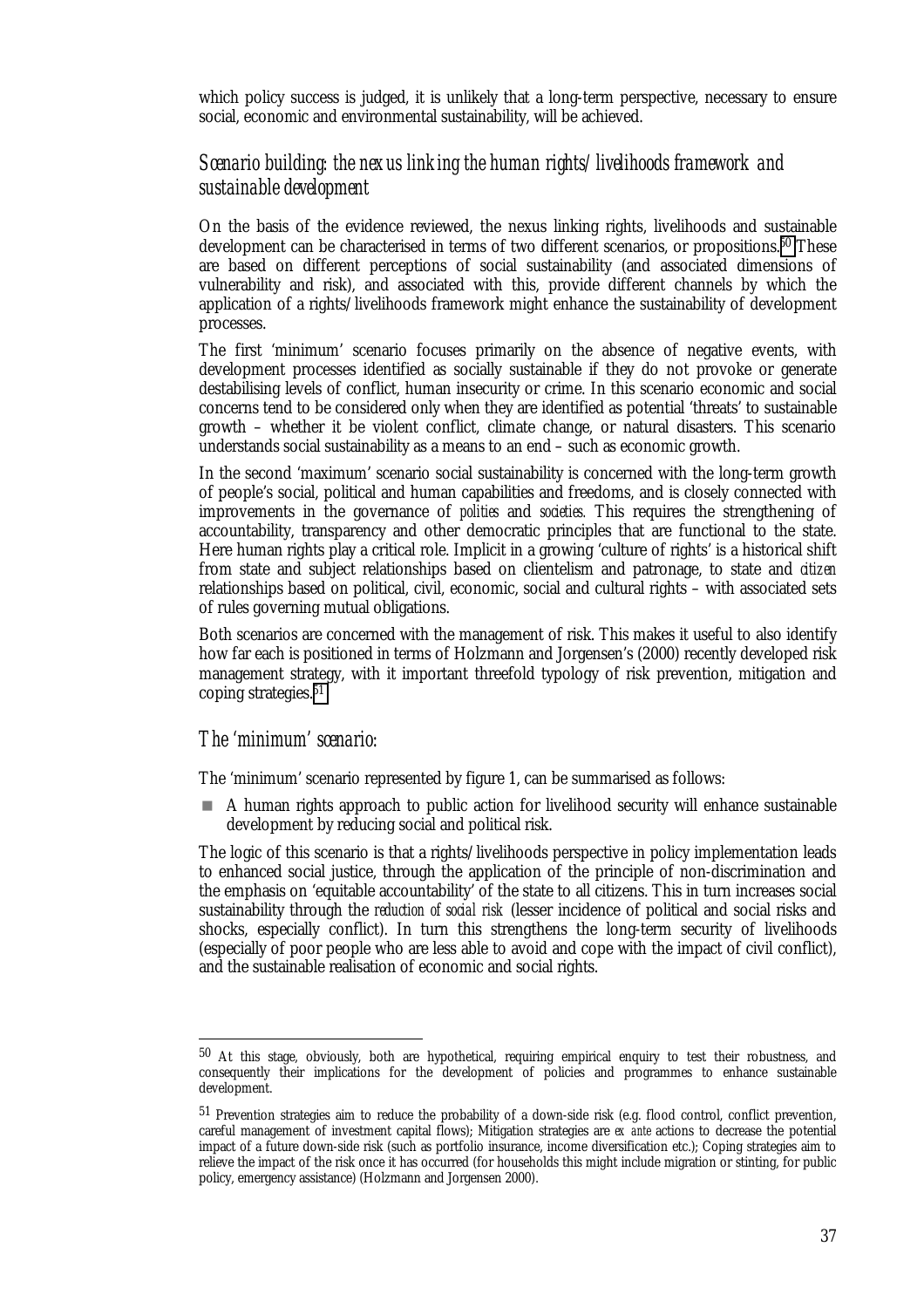Figure 2: Human rights, sustainable livelihoods and the reduction of social risk



While there is some evidence to support this proposition,<sup>52</sup> it also raises significant problems including the following:

- ! The implication that a rights approach will lessen conflict is not necessarily true in all cases, especially in the short term.
- ! The proposition contains an implicit focus on the negative effects of conflict, whereas conflict can also be seen in terms of its potential positive outcome. Historically, transformations of social structures that empower poor people are rarely achieved without some form or level of conflict. At the same time it is important to avoid repeating the type of hysteria of 'slums as hotbeds of revolution' that predominated urban development policy in the late 1960s and early  $1970s$ .<sup>53</sup>

This formulation of social sustainability casts the concept in terms of policies that lessen the likelihood of negative events. In focusing on this it emphasises the 'risk prevention' element of the threefold typology of risk proposed by Holzmann and Jorgensen (2000).

#### *ii) The 'maximum' scenario*

The 'maximum' scenario, represented in figure 2, takes a broader view of social sustainability. It refers to the enhancement of human and social capabilities of present and future generations, and deals with different risk dimensions (natural, economic, social and political shocks), as well as the various strategies to manage risk (mitigation and coping rather than only prevention). This proposition maintains that:

Strengthening the human rights content of public policy creates stronger and more equitable public, civil and community institutions, which in turn increases the capacity to prepare for, and cope with, shocks.

<sup>52</sup> Stewart (1999) argues on the basis of cross-country comparison that certain kinds of inequality (especially between regions or social groups) are strongly associated with a higher incidence of social conflict.

<sup>53</sup> This can be best illustrated by the hotly contested marginality-marginalization debate in Latin America that predominated during the 1970s (see Roberts 1978, for a succinct review).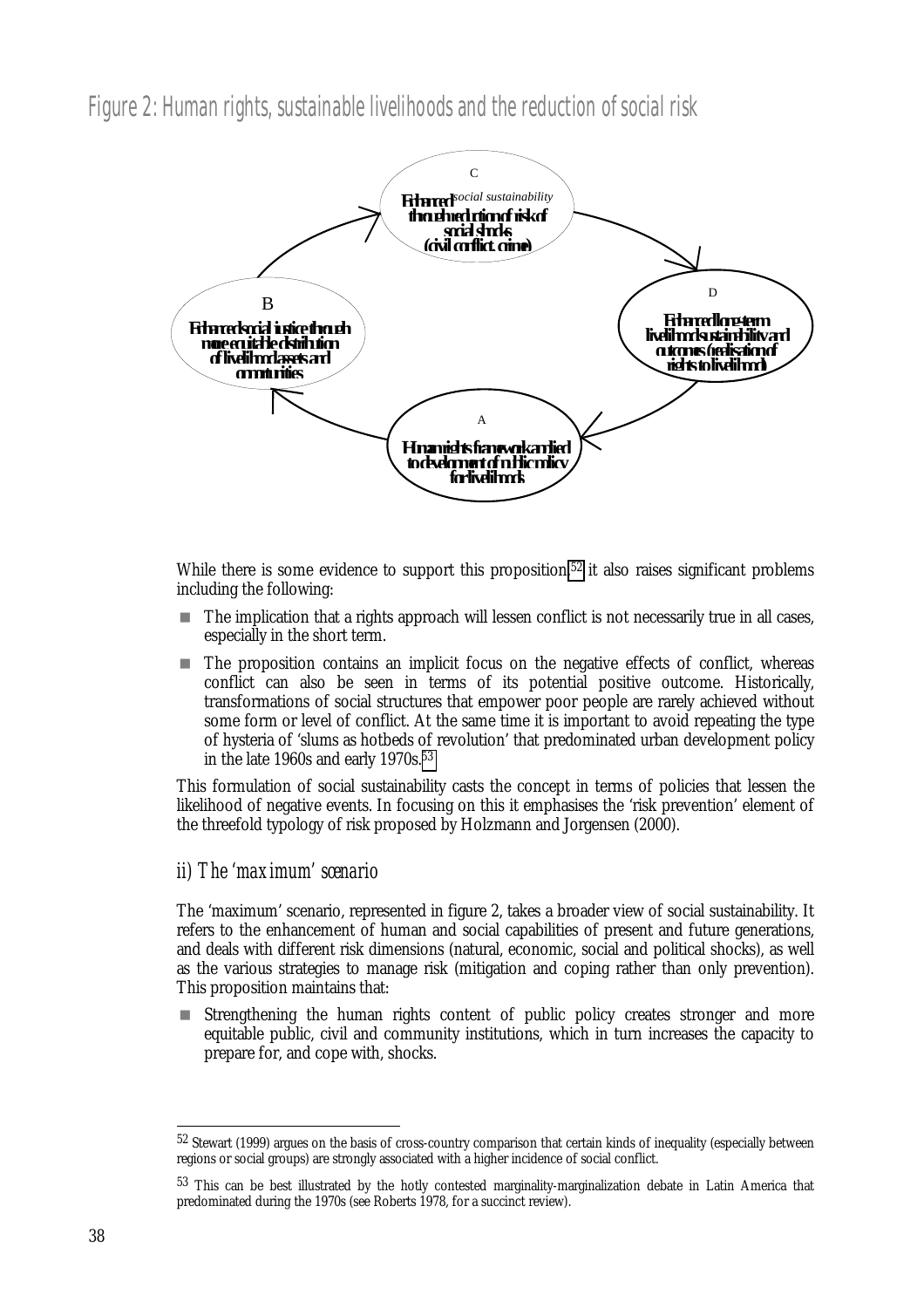This proposition emphasises the critical importance that the integration of a human rights perspective brings to governance and the formulation of public policy. This is of particular importance in terms of the following:

- **Denness and transparency:** Amartya Sen famously observed that famines do not occur in countries with strong democratic systems of governance where there is a strong observance of civil and political rights.54 This is a function of the enhanced accountability achieved through open information flows and public debate.
- **Equity and accountability:** A growing culture of rights strengthens the degree to which individuals relate to state structures as citizens with rights and responsibilities. In turn this weakens the extent to which people expect to extract benefits from the state through relations of clientelism and patronage. The citizenship model fosters the capacity for collective action across traditional divisions of class, ethnicity and caste, thereby increasing the capacity of social mobilisation to favour (or at least include) the marginalised. Bringing legal mechanisms of accountability into play can also strengthen the equity dimensions of public policy.

Figure 3: The 'culture of rights', institutional development for equitable development, and the capacity to manage diverse risks.



This 'maximum' scenario provides the basis for a positive change agenda – rather than simply viewing social sustainability in terms of its capacity to prevent negative effects. It also avoids assumptions relating to the negative character of conflict.

As with other components of the conceptual framework presented in this paper, this social sustainability 'scenario building' is no more than a preliminary first stage. If nothing else it highlights the importance of clarification in the definition of social sustainability. A great deal more work is still required, both to strengthen the analytical and operational elements that are proposed, as well as to incorporate more comprehensively the extensive case material demonstrating how a rights perspective has added value to the broader goals of sustainable development and poverty reduction.

-

<sup>54</sup> Sen (1989 ).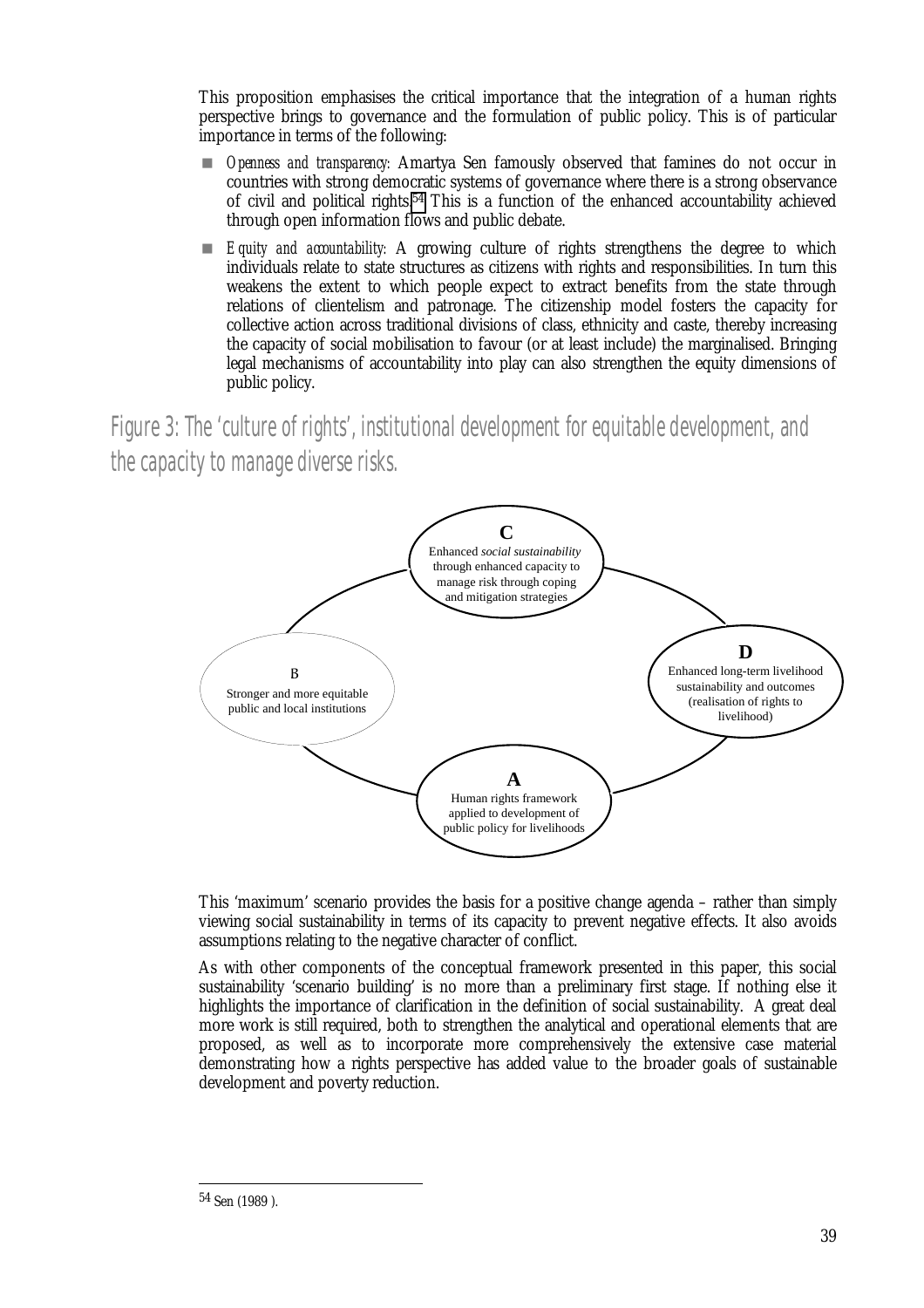Despite the limitations highlighted above, a number of important conclusions can be drawn relating to the contribution of a human rights perspective to the development of policies and programmes that strengthen the sustainability of poor people's assets and livelihood security. These conclusions are drawn from the conceptual framework, and the case studies used to illustrate different aspects of the links between human rights, asset and livelihood security and sustainable development. While the data derives mainly from qualitative studies, nevertheless, it provides an important body of evidence demonstrating the value-added of rights-based interventions to poverty reduction, sustainable livelihoods and the empowerment of the poor.

#### *Rights matter – and a framework that focuses on rights helps to understand the power dimensions of development processes*

The conceptual framework is not intended to provide an all-inclusive guide to human rightssustainable development relationships. It provides the basis for a substantive operational agenda to give meaning to the objective of empowerment, which is a major theme of recent donor policy on poverty reduction. As such it is intended to provide a set of appropriate tools, or instruments, for those seeking to operationally integrate empowerment into initiatives designed to promote poor people's sustainable livelihoods. As a consequence, it offers the potential to 'firm up' and concretise approaches that operate at the stronger end of the spectrum of participatory development – emphasising poor people's 'leverage' and agency rather than 'voice' and consultation.

The capacity to make claims effectively is a significant livelihood capability for most people. These may be on natural resources (as in the case of grazing rights in relation to women's livestock in Andhra Pradesh) or services (as the in the case of reproductive rights in Zimbabwe) or employment (as in the case of public works in Maharashtra). Analysing rights is also a useful means to highlight the operation of power relations and their significance for poor people's livelihoods. It does not describe all aspects of the operation of power processes – but provides a lens that highlights strategic entry points for addressing a very broad range of issues of power and authority.

Changing rules at a higher level can create opportunities at the micro level. The marginalised may face daunting barriers at the local level relating to centuries-old norms, laws and elite privileges that discriminate against them. Interventions at a higher level rights regime can instigate long-run processes of social change – as in changes in household gender relations associated with enhanced reproductive rights in Zimbabwe. Similarly, the Maharashtra EGS is purported to have promoted the development of a social mobilisation capability among the poor. The opportunities offered by a rights approach to social protection provided an incentive for local level organisation.

#### *For poor people to effectively make claims requires a number of complementary strategies and elements*

These include the following:

- $\blacksquare$  Access to information as illustrated negatively in the case of women goat herders in Andhra Pradesh, who lack information that would enable them to pursue claims effectively.
- $\blacksquare$  Group solidarity as illustrated in the work of Nijera Kori in Bangladesh where cooperation in one struggle forms a platform for mobilisation in other spheres.
- **EXECUTE:** Development of skills and capabilities: these help in making claims, especially organisational and communication skills.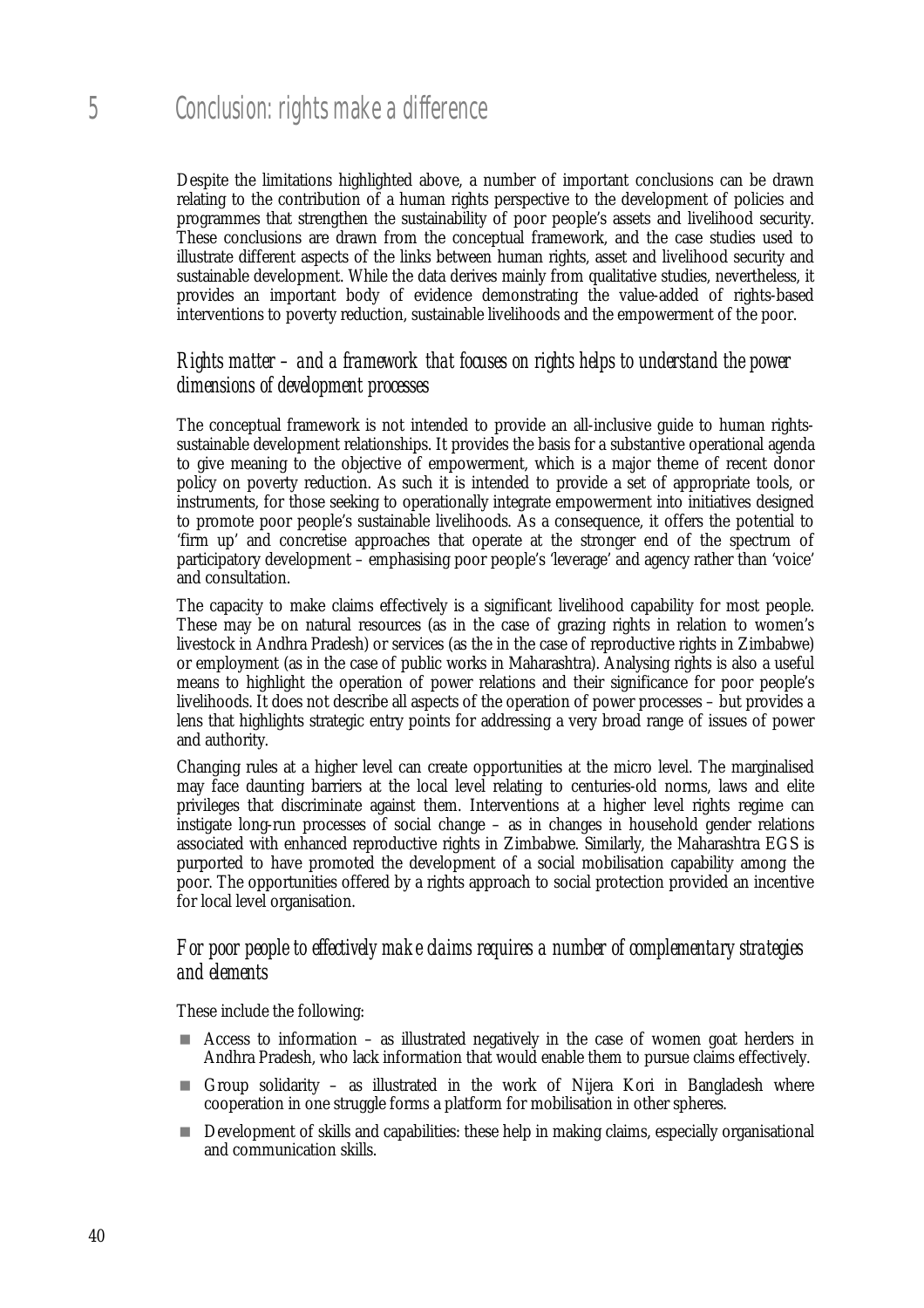- ! The help of allies capable of providing advocacy at other levels and in distant institutional domains can be critical for success – as in the case of the multiple levels of action pursued by SEWA in seeking to promote the rights of home-workers.
- **Exercise E** Access to a 'fair regulator' capable of assessing competing claims according to rights provisions without being captured by elite groups can facilitate the process – SEWA lost the case for homeworker pension rights in the Gujurat courts, but won on appeal to the national courts. By contrast the women goat keepers in conflict with the Andhra Pradesh Forestry department had no effective means of recourse.

#### *Civil society is critical to the success of a livelihood rights approach to sustainable development*

The evidence suggests that without external assistance the poorest and most marginalised will generally lack the capacity to negotiate effectively for their rights. To date the implementation of a rights based approach to sustainable livelihoods has been promoted far more by civil society organisations, than by policy technocrats in donor or government agencies for whom rights, by their nature, are not a comfortable tool. Effective pro-poor advocacy institutions tend to share key characteristics that include the following:

- ! A commitment to the empowerment of particular social groups and a capacity to listen to their views and adapt to their priorities and realities.
- $\blacksquare$  An ability to work simultaneously on the same issue at multiple legal and institutional levels (local, national, regional, global), utilising solidarity networks (e.g. supporting the claims of home-workers in the SEWA case, or the work done to further women's reproductive rights through the Cairo process).
- Communicate widely, learn and adapt, gather information and form networks.

#### *The state can act as an enabler of livelihood-related human rights*

The role of the state is critical in a human rights framework, as it is the primary duty-bearer. The obligations of the state, defined under human rights agreements, do not mean that states always have to provide free services. Governments are required to promote the social arrangements and policies that promote access to these rights through the market, civil society and the state.

At the same time the state can play a critical role as an enabler of rights. The most favourable contexts for the fulfilment of rights relating to livelihoods often occur when state acts as an enabler of poor people's rights – acting in dialogue with social movements, and civil and political society, as illustrated in the case study of the Maharashtra Employment Guarantee Scheme in Annex 4. Basic elements of sound democratic governance are obviously highly important. These include transparency, a commitment to disseminating information to citizens, an openness to dialogue, and even-handedness in the application of law and regulatory systems.

However, these are unlikely to work to the maximum benefit of the poorest, unless they are accompanied by the state's commitment to transform norms and values of public institutions so that they can recognise and counteract prevailing forms of oppression and discrimination. These are context specific and may be based on class, ethnicity, gender or other fault lines of social difference. At the same time, the empirical case study review indicates that good democratic governance is not a necessary condition for the productive application of rights perspectives. Where the state is obscure, discriminatory and non-transparent international human rights texts and institutions often provide the only effective framework for citizens to make claims for greater accountability.

#### *Donor agencies can make a difference*

In the past decade several major international development organisations have shifted in their approach and begun to use their position to facilitate the introduction of rights perspectives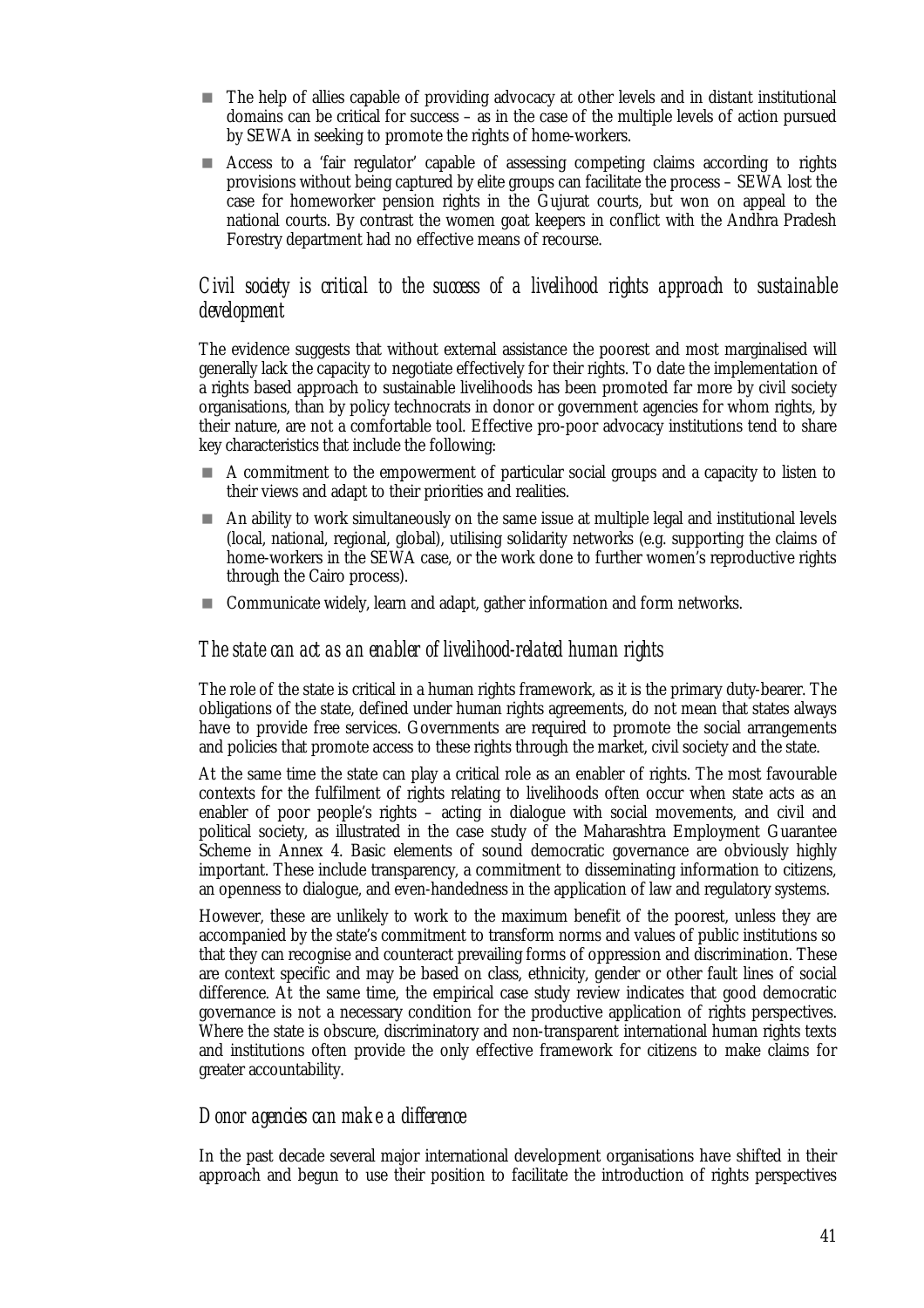though partnerships with both government bureaucracies and civil society. Some of the measures include the following:

- ! Using the leverage that their position provides with partner agencies to promote initiatives that facilitate poor people making claims. The World Bank loan in the coal sector in Russia (see Box 17) illustrates how the Bank ensured that information about entitlements reached redundant workers.
- ! Using leverage in policy arenas to strengthen the poverty and gender aspects of legal and regulatory frameworks e.g. resource tenure.
- ! Promoting programmes that enhance the accessibility of the justice system and rights of recourse in the event of discriminatory practice for poor people.
- **E** Developing new forms of accountability that enable NGOs to pursue their own objectives and work towards increasing the accountability of governments to civil society, rather than ensuring the accountability of NGOs and CSOs to donors. Such forms of accountability focus on minimum forms of financial accountability and NGO-identified indicators of process and outcomes rather than delivery of donor specified outputs.
- Supporting flexibly the agenda of key institutions that have emerged from political struggles in the countries where they work (e.g. DFID's support for Nijera Kori in Bangladesh). To do this their work needs to be based on a normative framework which guides them to supporting the claims of the poor and marginal and an analytical capability which enables them to identify the strongest entry points for their support.

### Box 17: The World Bank's assistance to the Russian coal sector

The coal sector in Russia was badly affected by the transitions that racked the country from 1991. The system for payments collapsed, with wages paid some 8–16 months late, and then often only in kind rather than cash. The provision of benefits to retrenched or disabled workers was not delivered effectively (only 35% of miners received social protection in 1996). Mine closures proceeded without legal due process, and miners and their communities were left uninformed about their entitlements. The government determined to reform the sector in preparation for privatisation. This involved, amongst other goals, closing un-viable mines in an orderly manner and ensuring that benefits were paid. The World Bank assisted in this reform process, beginning with process mapping (tracing the flows and bottlenecks with regard to money, information and policy) and organisational stakeholder mapping.

As a goal, the realisation of workers' social protection rights was clearly central to the reform of the coal sector. There were concerted efforts to involve workers as individuals, communities and unions. Two of the sector's unions were each given \$400,000 and contracted to promote worker awareness of their rights and to engage in monitoring programmes. Social impact monitoring by means of worker surveys was used to obtain direct information on key areas of concern, particularly with regard to the delivery of benefits. Pre-redundancy consultations that informed workers of their rights and entitlements enhanced accountability, while local oversight committees, containing a cross-section of stakeholders, were given the right to make decisions over the allocation of funds for local development.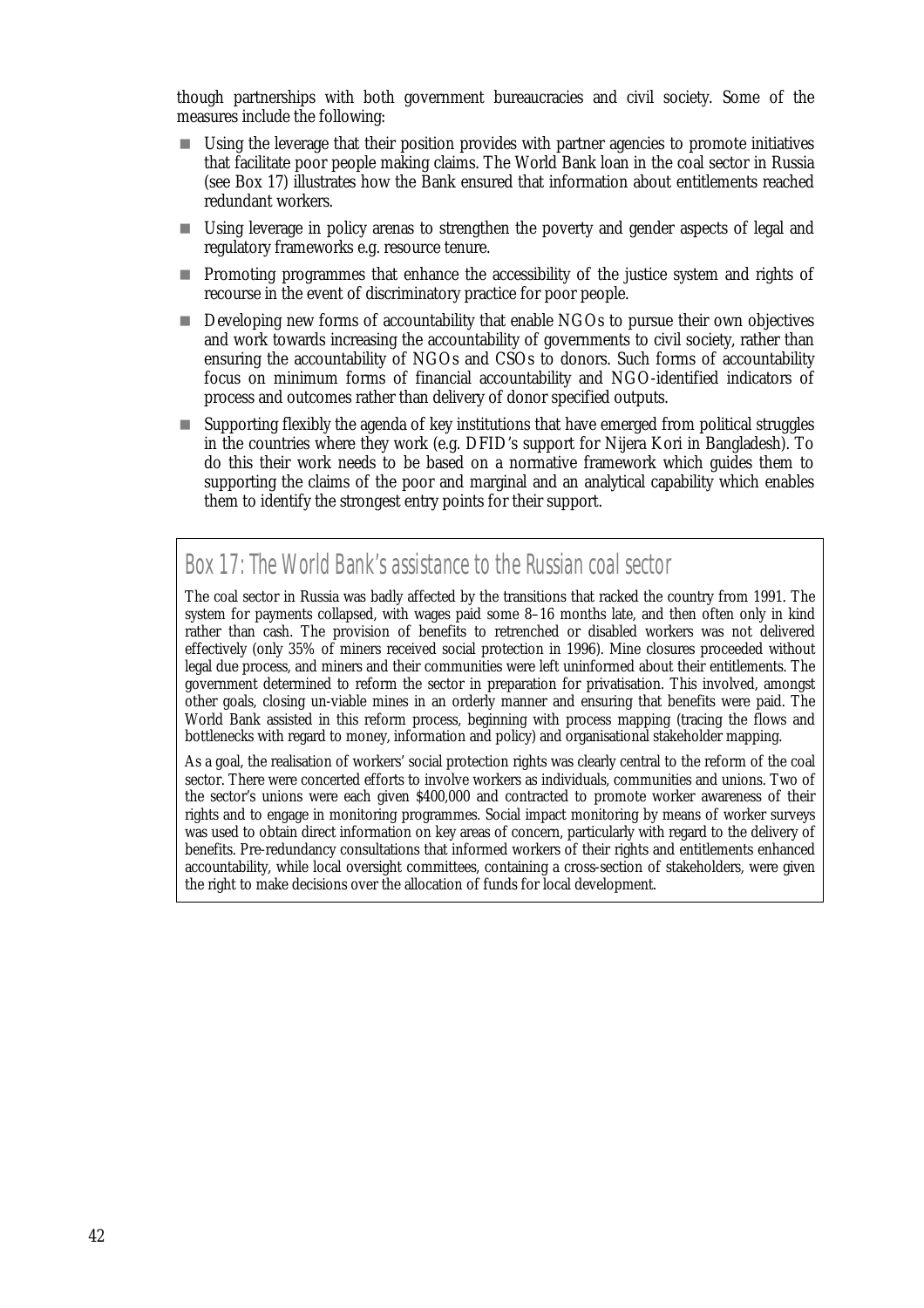### 6 Final comment: unanswered questions?

In writing this concept paper and the subsequent discussion and consultation meetings, a number of critical issues and gaps were raised. Time and space constraints have meant that many have not been addressed in this final draft. Further development of the framework requires additional work on a number of important issues. While these are listed individually the interrelationship between them is of equal importance:

#### *Market-based freedoms and rights*

Sen has argued persuasively that a key dimension of agency and rights concerns the claims people have on access to markets as a forum within which freedom and agency can be expressed.

'In recent discussions, the focus in assessing the market mechanism has tended to be on the *results* it generates, such as the incomes or utilities yielded by the market...But the more immediate case for the freedom of market transaction lies in the basic importance of that freedom itself. We have good reasons to buy and sell, to exchange and seek lives that can flourish on the basis of transactions. To deny that freedom in general would in itself be a major failing of a society. This fundamental recognition is prior to any theorem we may or may not be able to prove…in showing what the culmination outcomes of markets are in terms of incomes, utilities and so on.' (1999, p 112)

Freedom of access to markets is fundamental to many dimensions of economic rights, such as freedom from slavery and bonded labour, and the application of the principle of nondiscrimination is important in relation to all markets. The exploration of market-based rights and entitlements, and the significance of the claims for policy relating to livelihoods and poverty reduction, requires further elaboration.

#### *The potential of the state as an enabler of poor people's rights to livelihood*

Most of the case studies reviewed in this paper show complex interactions between social movements, intermediary civil society organisations, political society, the state, intergovernmental bodies and donors. They tend to emphasise the role that civil society and social movements play as catalysts in initiating processes which strengthen rights for poor people. However there are equally cases where the state itself takes a proactive role in processes which affirm and strengthen the rights of the disempowered and marginalised. Additional documentation of such cases would be valuable in illustrating the conditions under which the state is likely to play an enabling role.

#### *The significance of the conceptual framework for macro policy*

The paper has highlighted macro-micro political linkages, as has been well illustrated in the case studies. For instance, SEWA's advocacy for homeworkers extended from village-level action to the development of a new inter-governmental convention (with comparable action at the State and Federal level in India). However, macro-micro linkages in relation to economic policy require more consideration than was possible to give within the confines of the paper. Different macro-economic policy options will have varying implications for the fulfilment of rights to decent and adequate livelihood for different social groups. As already clarified in this conceptual framework, this will have implications not only for the formulation but also the implementation of macro-economic policy.

#### *Social sustainablity*

The paper concludes by proposing two alternative scenarios, based on different perceptions of social sustainability, that characterise the nexus linking rights, livelihoods and sustainable development. As mentioned in some detail earlier, the empirical testing of the relationship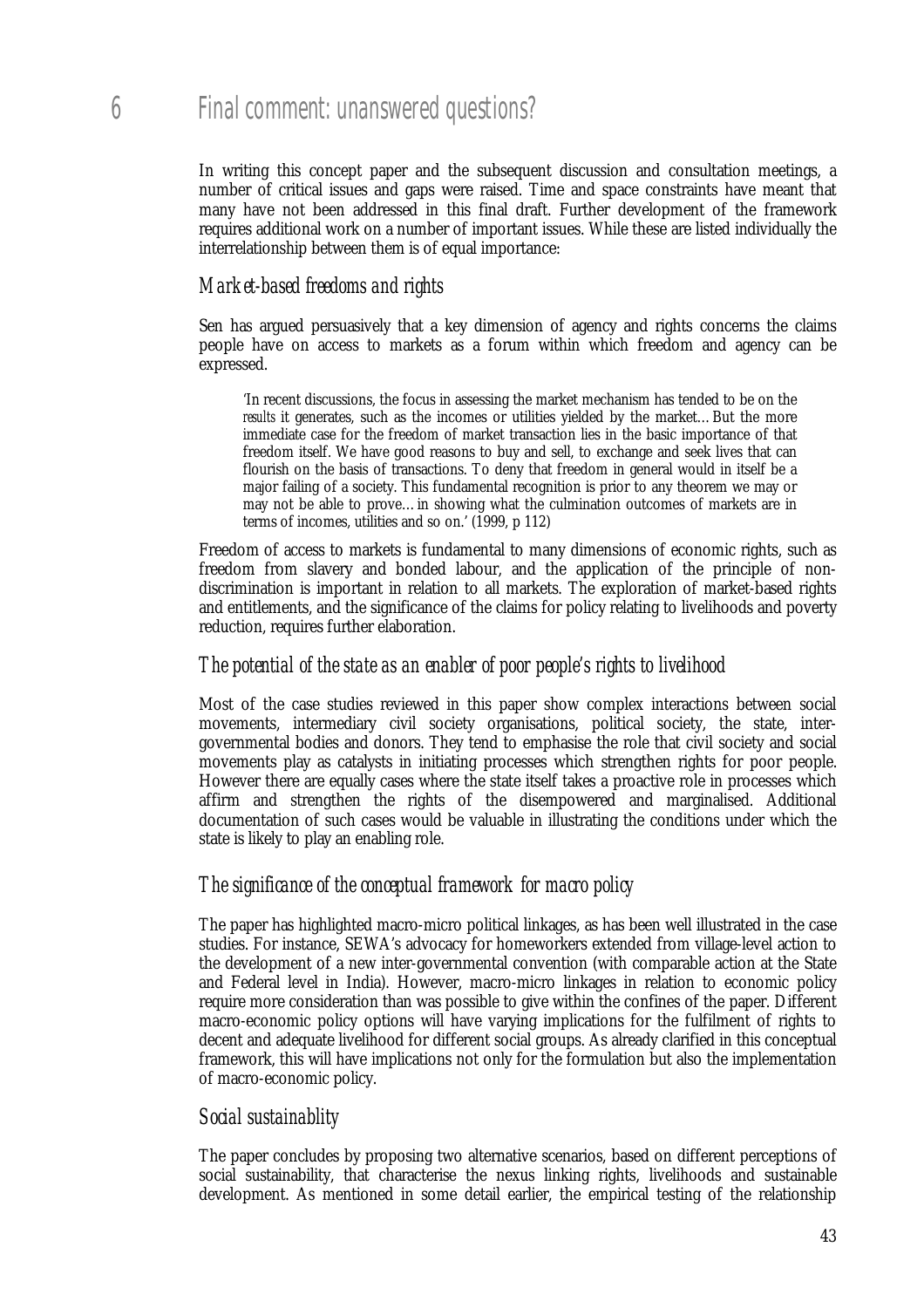between the fulfilment of livelihood-related rights and the sustainability of positive processes of economic, social and political development is another area for further work.

#### *A new vision for sustainable livelihoods*

In combining rights-based perspectives and sustainable livelihoods approaches the Sustainable Livelihoods framework has been adopted in this paper as laid out in the DFID Guidance Sheets. Yet this framework itself has severe limitations, particularly in relation to the the treatment of issues of power and authority. Further work is needed to better incorporate these political dimensions. Research on the dynamics of institutions in natural resource management (Leach *et al* 1999), as well as ongoing World Bank work that is integrating a livelihood approach into participatory living standard assessments (World Bank 2001d),<sup>55</sup> may provide important contributions. It will also be important to strengthen the tools for looking at macro-micro linkages and to develop further the important analytical distinctions between assets, capital and capabilities, which are compressed under the discussion of the five 'capitals' in the DFID formulation.

#### *Operational implications for the World Bank*

While the World Bank commissioned the concept paper, independent consultants wrote it. Consequently details concerning specific implications of the framework for the Bank's mandate or structure are beyond its remit. Nevertheless it may be helpful to note the following issues:

- ! Regardless of the Bank's formal governance position with regard to the international normative framework of human rights, it is increasingly drawn into partnerships with international, national and civil society organisations that operate within these norms and values. In order to form the partnerships it needs to achieve its economic objectives, the Bank will need to operate within this framework, and consequently be informed about its content and meaning.
- Some of the issues relating to a rights perspective are global, and refer to the institution as a whole, and therefore need to be determined through its structure of governance. At the same time there are other levels where there is considerable potential mileage for technical and operational staff to adopt a conceptual framework such as the one proposed in this paper. For example, analysis of the political processes by which poor people process their claims into outcomes can help to give a concrete framework for addressing the issues of empowerment raised in WDR 2000/01.
- ! A conceptual framework based on a rights perspective can also open up a range of new approaches and channels for addressing the promotion of equitable sustainable development. To end with just one example, the framework proposed here suggests an increased focus on legal systems as an arena for effective action to strengthen poor people's livelihoods.

<sup>55</sup> In Mongolia, managed by Robin Mearns.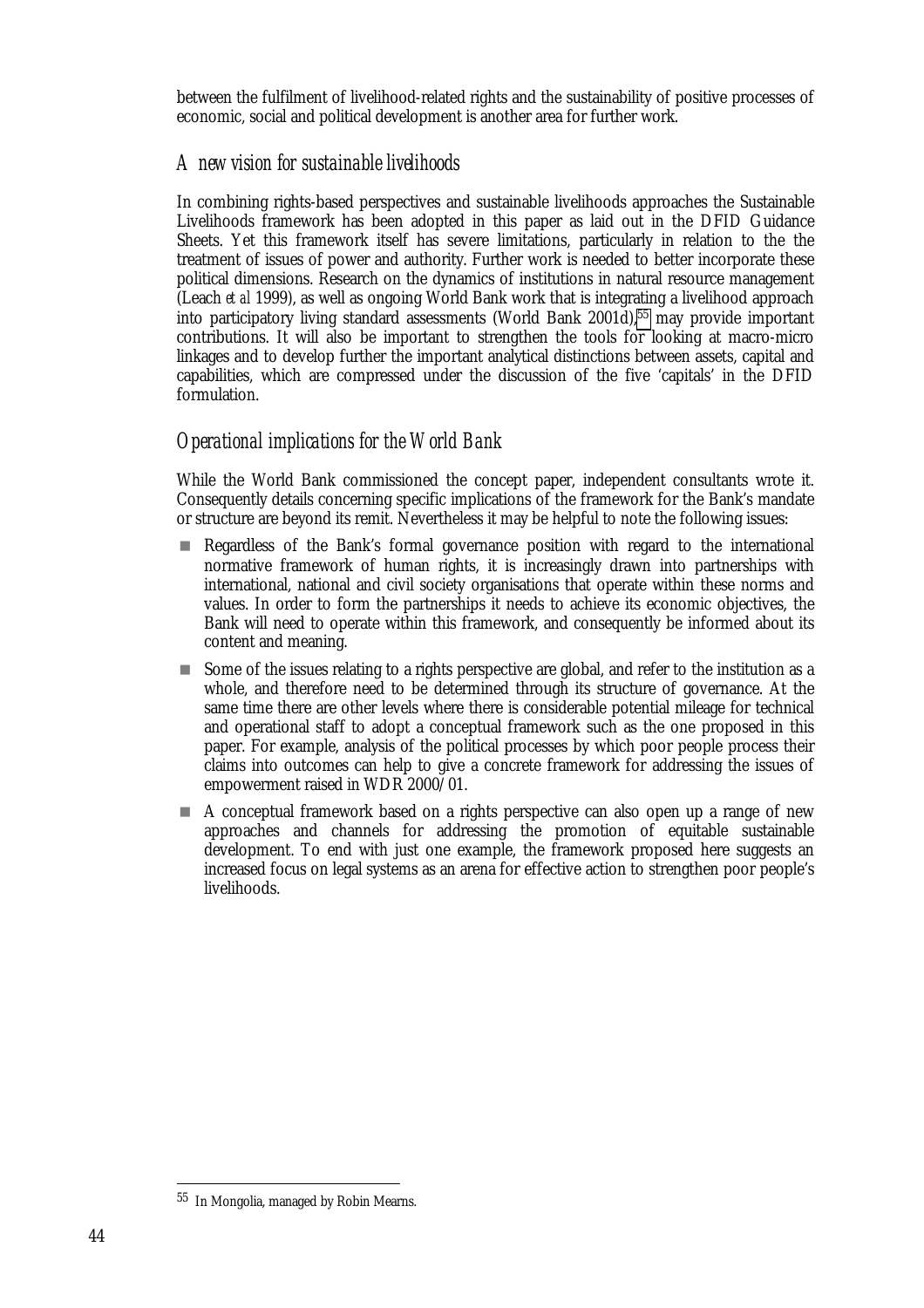### Annex 1 Conceptualisations of rights

#### *Characterisation of rights as 'legitimate claims' giving rise to correlative duties:*

Rights are widely characterised as legitimate claims that give rise to correlative obligations or duties. This characterisation suggests that to have a right is to have a legitimate claim against some person, group or organisation (e.g. a social or economic institution, a state or an international community), where the latter is in turn under an obligation or a duty to ensure or to assist the rights-holder in securing the right. Put simply, 'A has a right against B in relation to C', where (A) is the rights-bearer (B) is the duty-bearer and (C) is the object or end of the right.

#### *A system of rights (or a rights-regime):*

A rights-regime can be characterised as a normative system derived from a particular regulatory order or source of authority that functions to legitimise the claims of a person or group, in terms of the obligations or duties of some other person or group. In a given society several rights regimes may co-exist – for example, customary law, religious law and statutory law – all with distinct normative frameworks and means of formulation and enforcement. The concept of a rights-regime incorporates the diversity of interpretation and function of rights and obligations that are historically, culturally and socially specific. A rights-regime may characterise interpersonal relationships between individuals, family members, ethnic, religious or other population groups, or members of religious or other communities. At the same time the rules and norms that function to legitimise these claims may be formal or informal, and moral, cultural, social, legal or political in nature.

Rights-regimes often function to legitimise and perpetuate unequal, hierarchical and exploitative relationships.56 Any particular rights-regime can be analysed from the perspectives of (a) the psychological, sociological, ethical, legal, political and economic processes whereby a particular claim acquires the status of legitimacy; (b) the interests (class, gender, ethnic group etc.) and power base of such claims; (c) processes of challenge, contestation and change; (d) the relationship of such claims with institutions, development and growth; (e) the relationship between informal and formal rules of rights and the realisation of those rights in practice; and (f) the possibility of fuzzy, overlapping, competing and conflicting systems of rights (e.g. rights deriving from customary, national and international practices and law).

#### *Individual rights*

-

Individual rights are a subset of the right, consisting of obligation relationships in which the rights-bearer is an individual person. Groups rights would not, for example, fall within this subset of rights. The idea that the individual human person can make legitimate ethical and legal claims *qua* individual is widely associated with ideas of individual rationality, identity and autonomy that are characteristic of post-Enlightenment liberal political theory. It is often suggested that the idea of individual rights – with its emphasis on the atomistic individual as a basic unit of society – is absent from traditional societies (Wilson 1997; Pollis 1996; Cobbah 1987).

<sup>56</sup> Norms and rules characterising the relationships between free men and slaves in Ancient Greece, between men and women in 18th century Britain, and between black and white people during the Apartheid period in South Africa are all examples of rights-regimes premised upon inequalities of rights.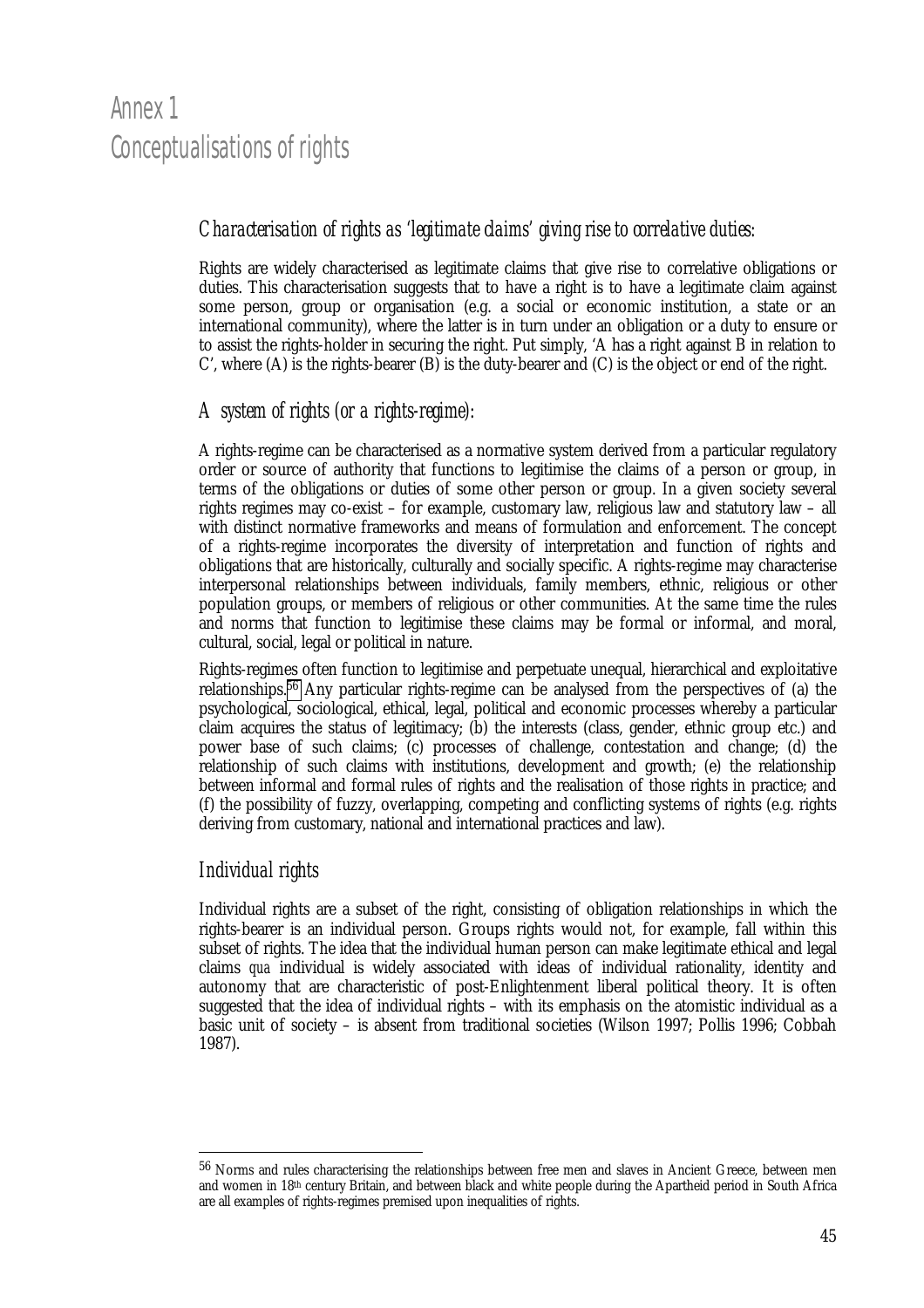#### *Universal human rights*

Universal human rights build on the idea of individual rights. A human right is an individual right with a universal domain, that is, an individual right that applies to all human beings equally, irrespective of their membership of particular families, groups, religions, communities, or societies. Universal human rights have been criticised as a Western construct that conceals underlying ideologies and power relations. Yet culture-based theories of relativism often overlook the contested and conflictual nature of culture, while failing to recognise the influential role of the idea of human rights in the contemporary world.57 In reality no culture or society can claim monopoly ownership of the idea of human rights since its antecedents also have deep roots in non-western societies.58 Traditions from which human rights have emerged are present in many non-western societies. These include traditions of universalism, tolerance and respect for human dignity and worth, of freedom, of concern for the poor, needy and exploited, and of interpersonal and governmental responsibility. This suggests that post-Enlightenment natural law and natural rights traditions in liberal political theory do not provide exclusive foundations for the idea of human rights.

<sup>57</sup> Sen (1997) has commented that it is important to avoid double standards in cross-cultural foundations of the idea of human rights. Elements that are consistent with modern ideas about human rights have co-existed in Western philosophies, cultures and societies with elements that are neither supportive nor consistent with this idea. Ideas and practices such as slavery, sexism, racism and fascism have deep historical roots in Western societies, while those of freedom, democracy and equality are located in Ancient Greece - where slavery was commonplace. Sen concludes that the presence of elements in different cultures from around the world that are not compatible with modern human rights standards - and the fact that these elements are sometimes selectively championed by leaders - ought not to be allowed to obscure the presence of other elements that *are* compatible with, and supportive of, modern ideas about human rights (1997).

<sup>58</sup> See Vizard (2000a).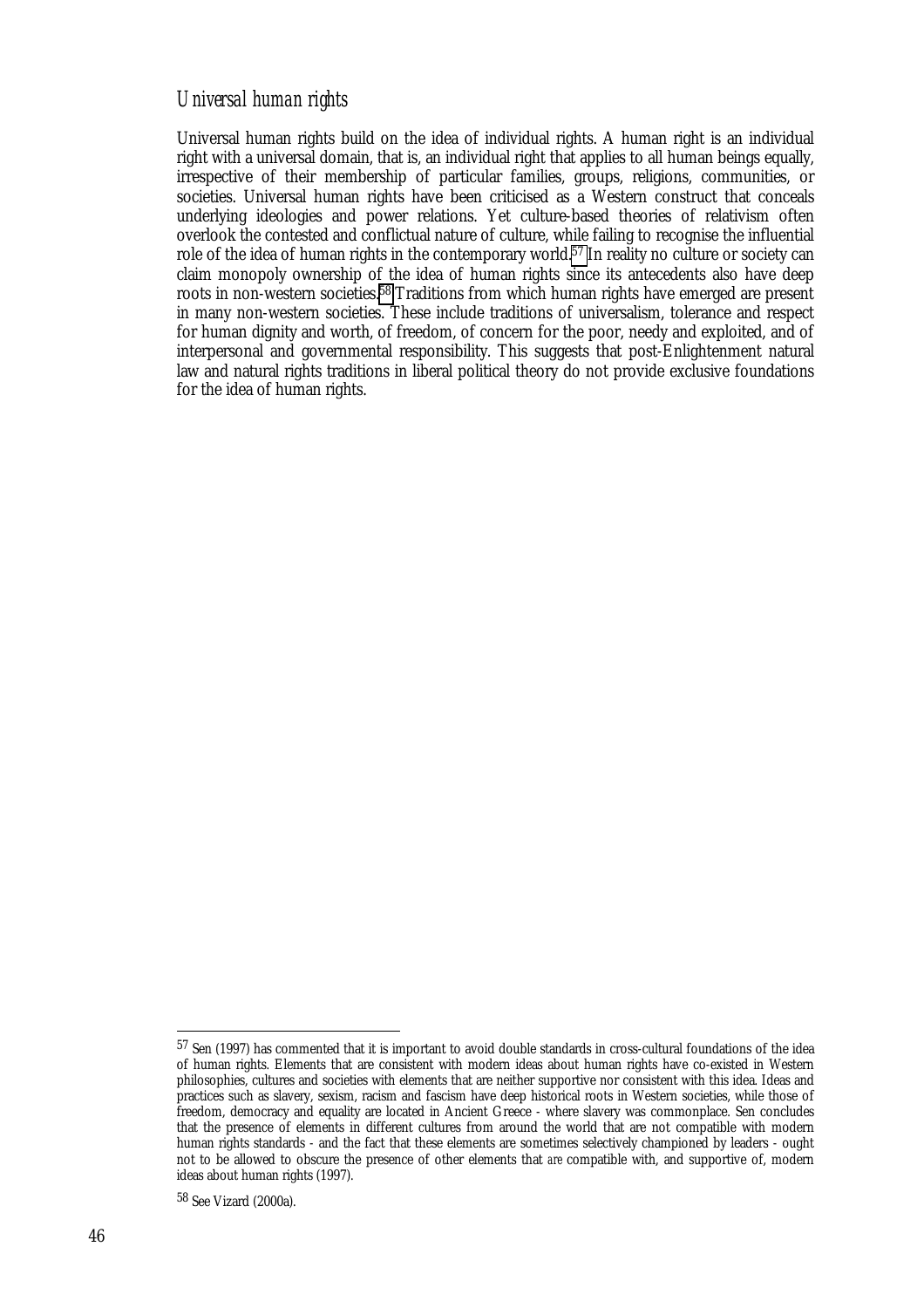## Annex 2 Status of ratifications of the principal international human rights treaties

| Treaty                                                                                                | Year | <b>Total States</b><br><b>Parties</b> | Total<br>Signatories<br>among Non-<br><b>States Parties</b> |
|-------------------------------------------------------------------------------------------------------|------|---------------------------------------|-------------------------------------------------------------|
| International Convention on the Elimination<br>of All Forms of Racial Discrimination                  | 1965 | 157                                   | 9                                                           |
| International Covenant on Civil and Political<br><b>Rights</b>                                        | 1966 | 148                                   | 6                                                           |
| <b>International Covenant on Economic, Social</b><br>and Cultural Rights                              | 1966 | 143                                   | 8                                                           |
| Convention on the Elimination of all Forms<br>of Discrimination against Women                         | 1979 | 167                                   | 3                                                           |
| Convention against Torture and other Cruel,<br><b>Inhuman or Degrading Treatment or</b><br>Punishment | 1984 | 123                                   | 11                                                          |
| Convention on the Rights of the Child                                                                 | 1989 | 191                                   |                                                             |

*Source:* Office of the United Nations High Commissioner for Human rights, as of 28th March 2001.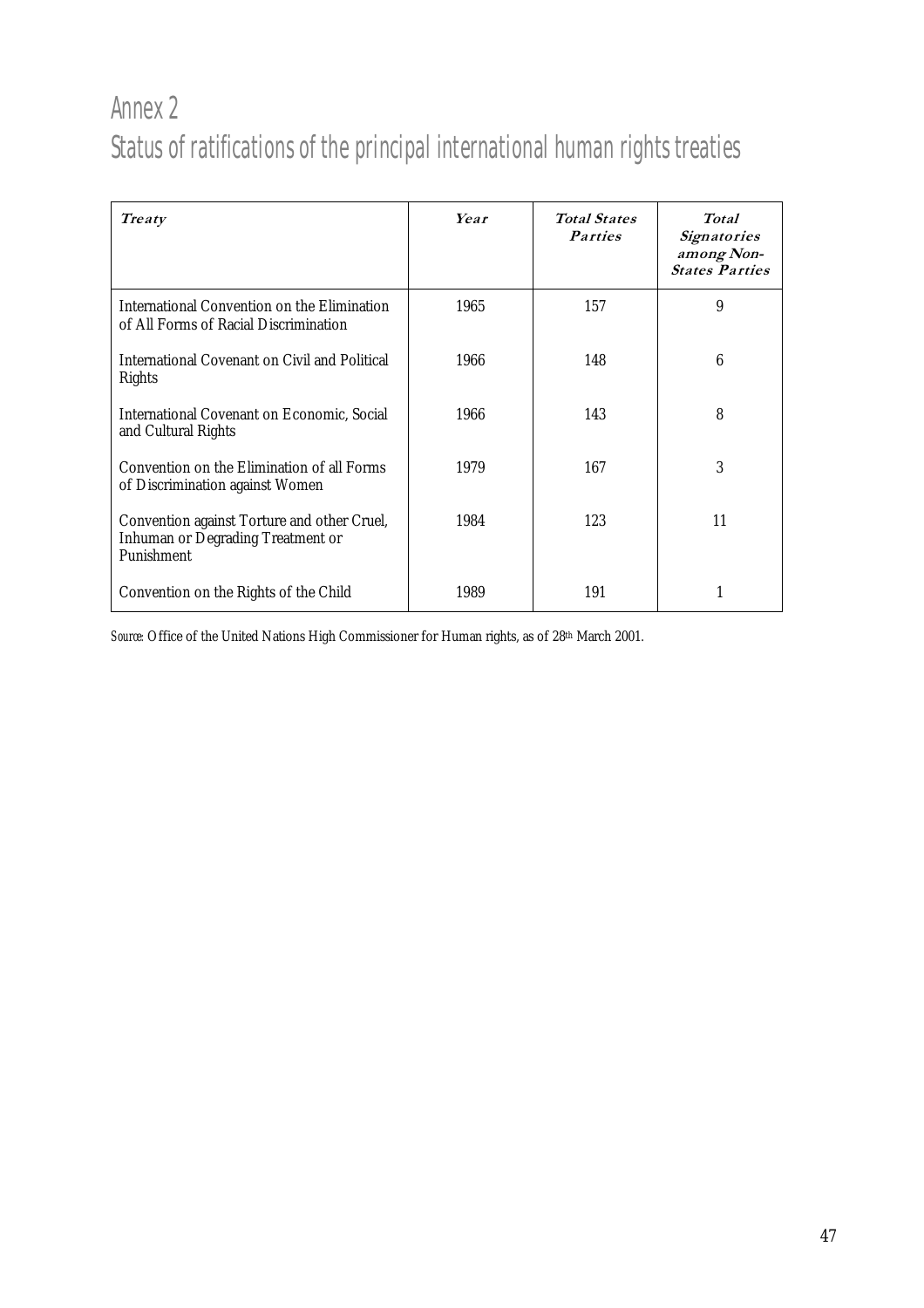### Annex 3 Human rights and livelihoods – the content of the normative framework

The framework of norms and standards embedded in the range of livelihood rights outlined in this paper provides immense scope for establishing the accountability of governments which are signatories to the conventions and agreements outlined in Annex 2 above. The framework is best understood as a tool for identifying *negotiating and advocacy possibilities.* These apply particularly strongly where the object of advocacy is a government and that government is a signatory to the treaty or convention in question.

In order to have a clear understanding of the ways in which governments have made commitments to the elements of the framework above it is important to understand the nature of the obligations which human rights agreements confer on states. The jurisprudence of the UN Committee on Economic, Social and Cultural Rights emphasises that all human rights – civil, political, economic, social and cultural – give rise to three general types or levels of obligations on states: the obligations to *respect*, *protect* and to *fulfil,* where the obligation to fulfil in turn gives rise to obligations to *facilitate*, *provide* and *promote.59*

- ! The obligation to *respect* requires states to refrain from taking actions that result in the denial of human rights. This implies an immunity from interference with the freedom of the individual. For example, states should refrain from undertaking cruel, inhuman and degrading practices such as torture.
- ! The obligation to *protect* requires states to prevent third parties from taking actions that result in the denial of human rights. This can require states to undertake positive measures needed to ensure adequate protection from violations by third parties. For example, states should take positive measures to prevent third parties from violating human rights by undertaking practices such as forced disappearances and extra-judicial killings.
- ! Finally, states have an obligation to *fulfil* human rights. This obligation can give rise to positive duties on states to take actions to *facilitate*, *provide* and *promote* the full realisation of human rights. For example, states should take measures including the adoption of appropriate legislative, administrative, budgetary, judicial, promotional and other measures resulting in promotion and full realisation of the human right to life in practice.

In applying this framework, the Committee on Economic, Social and Cultural Rights has reasoned that the human right to adequate food imposes three types or levels of obligations on States parties: the obligations to *respect*, to *protect* and to *fulfil*. In turn, the obligation to *fulfil* incorporates both an obligation to *facilitate* and an obligation to *provide.* The obligation to *respect* existing access to adequate food requires States parties not to take any measures that result in preventing such access. The obligation to *protect* requires measures by the State to ensure that enterprises or individuals do not deprive individuals of their access to adequate food. The obligation to *fulfil* (*facilitate)* means the State must pro-actively engage in activities intended to strengthen people's access to and utilisation of resources and means to ensure their livelihood, including food security. Finally, whenever an individual or group is unable, for reasons beyond their control, to enjoy the right to adequate food by the means at their disposal, States have the obligation to *fulfil (provide)* that right directly.

 $^{59}$  This typology builds on that elaborated by the UN Committee on Economic, Social and Cultural Rights in General Comment 14, 'The Right to the Highest Attainable Standard of Health', UN Doc. E/C.12/2000/4, paragraph 33, and developed by the UN Special Rapporteur on the Human Right to Food. This First Report set out *de lege ferenda* these three levels of obligation incumbent upon States relating to all human rights (UN 1989). The Special Rapportuer's scheme has subsequently been updated in Eide, 'The Right to Food in Theory and Practice', http://www.fao.org/docrep/; 'Report Updating the Study on the Right to Food prepared by Mr. A.Eide', UN Doc. E/CN.4/Sub.2/1998/ 9; and 'The Right to Adequate Food and to be Free From Hunger, Updated Report by Special Rapporteur Mr Eide', UN Doc. E/CN.4/Sub.2/1999/12, paragraphs 51-52. For the issues raised by these typologies in political theory, see Shue (1977) and Waldron (1993). The positive obligations of states in relation to the human right to life are established in the jurisprudence of the UN Human Rights Committee (see General Comment 6, The Right to Life (Article 6), Sixteenth Session, 30/7/82).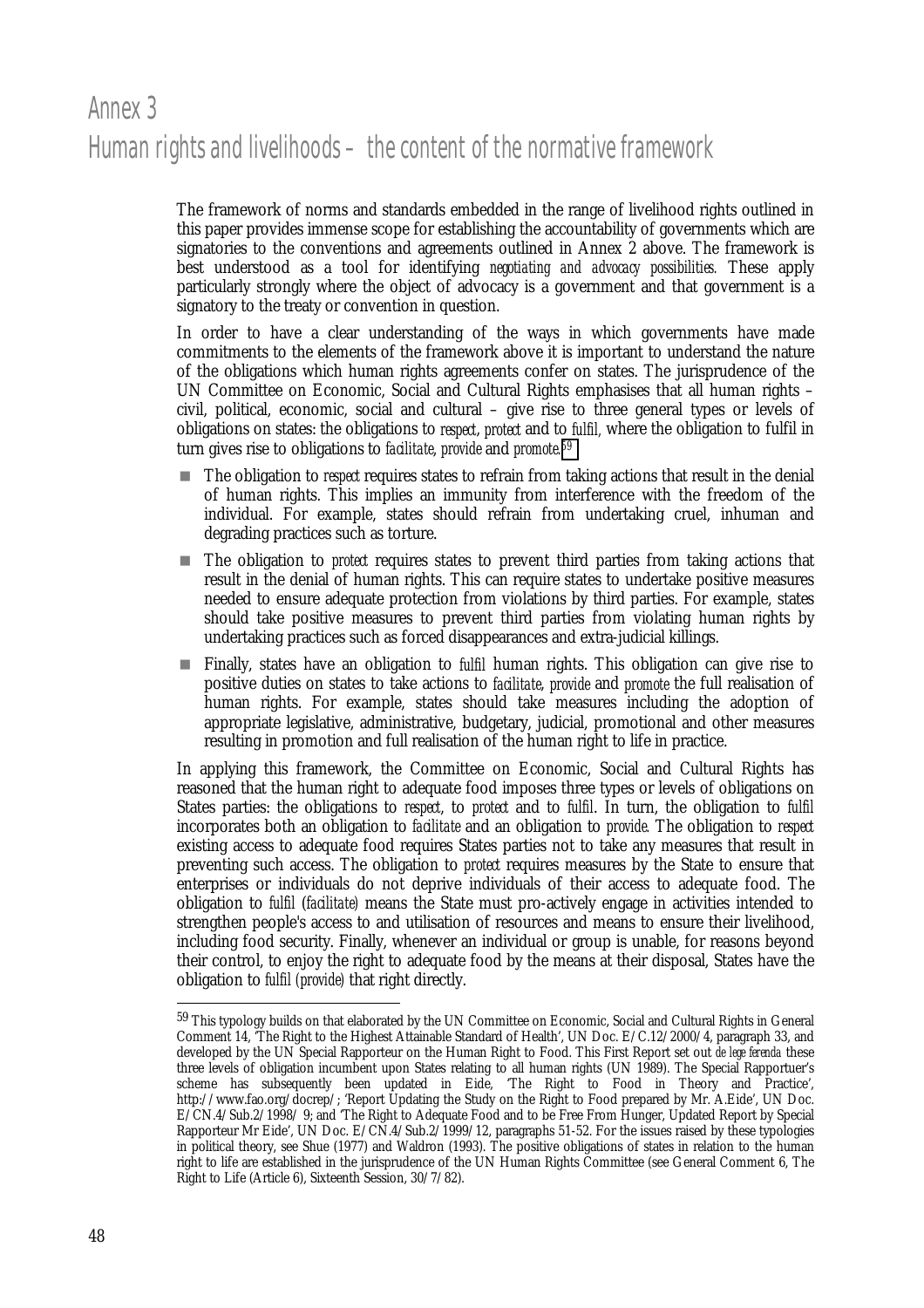### Annex 4 Empirical issues of rights and livelihoods: illustrative case studies

#### *Introduction*

The following case studies have been selected from a range of empirical material reviewed during the course of this project. They illustrate ways in which a rights framework can be used to understand and analyse the operation of power processes that affect the capacity of poor people to strengthen the security of their livelihoods. Each case study will be described briefly, then the key learning points in terms of the application of a rights framework will be drawn out.

# Case study 1

-

Social mobilisation under Nijera Kori ('We do it ourselves') in Bangladesh<sup>®</sup>

*This case study illustrates action to support poor people's capacity to claim their rights at various levels. Nijera Kori, a membership-based NGO, engages in activities across a range of fields with men and women in poor rural communities. Work on developing individual self-confidence and group solidarity and cohesion is combined with strategies to inform people of their rights and support their capacity to claim resources (e.g. land) or services (e.g. employment) which are critical to their livelihoods. Rights are pursued both in regard to the formal rights regime of state law – pursuing and defending the interests of the poor in relation to courts and police which normally serve the rich, and resisting the incorporation into state law of fundamentalist religious interpretations which serve to oppress women – and in informal rights regimes, in reforming or bypassing the elite-dominated village shalishes which adjudicate on many local conflicts. The result is a partial but significant transformation of the intermediate structures of constraint – that is, the institutional norms and behaviour which structure relationships between the sexes within the household, between rich and poor within the community, and between poor citizens and the state institutions responsible for the delivery of services and legal justice.*

In Bangladesh, there is an extensive range of formal rights reflecting a progressive liberal constitution that establishes state commitment to universal human rights. In practice, however, the ability to enjoy citizen rights depends upon who you are, what you have and who you know (Kabeer 2001a, 9): poor people in this system face extensive barriers when attempting to obtain access to services, resources and livelihood opportunities. Monopolistic state service providers, an underdeveloped private sector characterised by extensive market failure and segmentation, and pervasive patron-client relationships structure poverty and inequality along class and gender lines (see Box 17). The poor have little access to government-controlled resources, services and administrative decisions. Political parties are generally dependent more on local and national elites who mobilise their dependent clients, rather than the independent 'voting power' of poor men and women; as a result, politicians are unlikely to hold officials to account or press for propoor reform, and often have a vested interest in the accumulation of resources and power by elites. Government accountability is thus limited, and there are few incentives to address the needs and rights of poor people, let alone women. In this context, growth alone will have important but limited impact on poverty reduction.<sup>61</sup> It is essential to also address the nature and structures of inequality in power and resources.

<sup>60</sup> The material for this case study is drawn from 'Hearing Voices' – a paper by Richard Montgomery presented to DFID's Regional Livelihoods Workshop held in Bangladesh in May 2001 - and from analysis of Nijera Kori's work by Naila Kabeer of IDS.

<sup>&</sup>lt;sup>61</sup> The main linkage between growth and empowerment is through opportunities for diversification: as more economic activities become available to the rural poor they become less dependent upon traditional patrons. Credit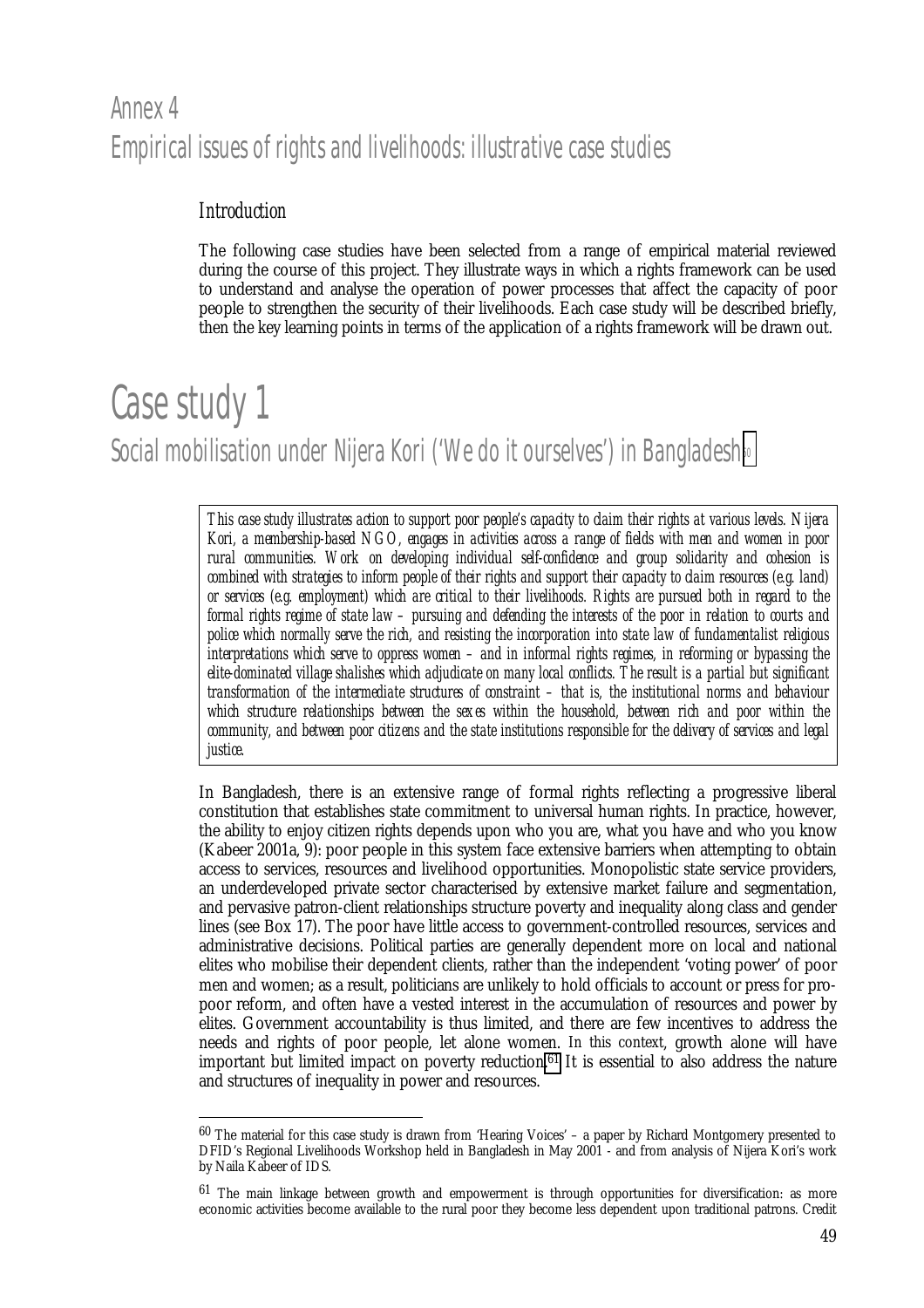The deeply hierarchical social structures and processes, which underpin poverty also, militate against effective collective action in the interests of the poor. In spite of this, effective mobilisation of the poor occurs at all levels in civil society. Bangladesh is well known for having a strong community of non-governmental organisations promoting a range of benefits for poor people. Many of these NGOs have used a rights discourse, often with a challenging and original slant. However, over time many of the radical organisations which sought in the first instance to empower the poor and transform society have become more technocratic, focusing upon service delivery or alternative finance. Nijera Kori ('We do it ourselves') remains a notable exception, eschewing service delivery and concentrating upon mobilising the poor to claim their entitlements and demand their rights. It consciously defines itself as 'an agent of social change with a mandate to work with the poor to operationalise their rights in the political, economic and social spheres' (Kabeer 2001a, 3; 2001b, 74).

Nijera Kori (NK) is a grassroots, membership-based organisation, with tiered structures of both members and staff office holders elected at different levels of the organisation, and with a continuous flow of information between staff, vertically and horizontally, relating to analysis, planning, and assessment. This member governance ensures that NK retains features of a social movement with popular legitimacy, and the capacity to reinforce local campaigns with a national voice, and vice versa. It has approximately 190,000 members (50% women) active in 10% of Bangladesh's rural *thanas*, and has a proven track record of social mobilisation. It provides no services beyond training and awareness raising (though it does encourage group savings).

The model of empowerment used by Nijera Kori addresses the distribution of various components of power (resources, agency and achievements) through different institutions (family and kinship, community and civil society; markets and state). Power in Bangladeshi society can be seen to reside at a number of different levels: in individual capacities (assets, sense of self, confidence, etc.); in deep-rooted structural processes of constraint produced and reproduced by class and gender oppression; and, between these, in a variety of intermediate structures comprised of institutional rules, norms and practices (Kabeer 2001b, 33). NK's work starts with the individual, assisting them with the information and analysis required to understand their situation, the rights to which they are entitled, and the practical means by which collective action under NK guidance can help them to claim these rights.

In practical terms, its organisational approach involves the following steps:

- ! building groups and federated structures at village, Union and Thana level;
- ! raising member awareness of human rights, legal entitlements and government programmes;
- ! supporting collective action at local and regional levels on a range of issues of importance to poor men and women;
- ! reforming the delivery of justice by local, informal institutions, using collective strength to make these bodies more responsive to the poor;
- ! contesting space to influence administrative and political decisions at various levels; and
- undertake coalition building an advocacy on key national policy issues.

A distinctive feature of Nijera Kori's mode of operation is the links that are utilised between group-based solidarity created through one means (e.g. resistance to land appropriations), and the work that the organisation carries out to strengthen people's capacity to effectively make claims in other fields. An example of the strength of both group solidarity and the power of linking this to advocacy capacities provided by the organisation itself is provided in Box 18.

#### Box 18: Solidarity in action: struggles over land

I came across an example of group solidarity in action when I attended the meeting of a male group

l

NGOs play a complementary role, breaking the monopoly hold that local patrons had upon the supply of money (Kabeer 2001b, 71). On its own, however, this aggregate empowerment of many individuals is not enough: the collective empowerment promoted by NK plays an essential function in ensuring a shift in distribution of resources and opportunities.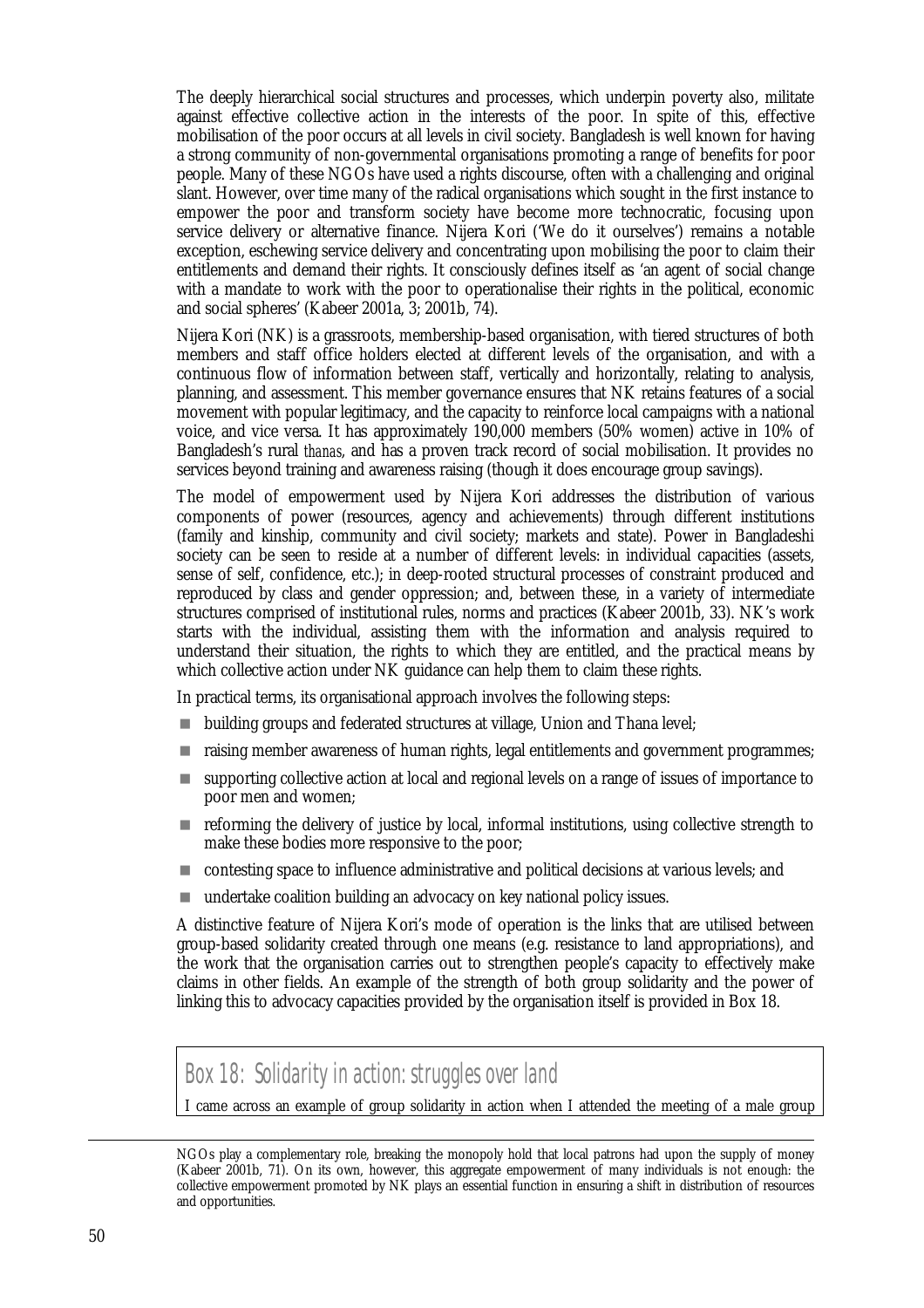Char Jabbar in Noakhali. Its members came from various neighbouring districts. They had come to the area around 8 year ago when they had lost their land and livelihoods through river erosion. They had started cultivating the newly formed char area and had put into process their application for land title about two years ago when they had joined NK. However, in the past year or so, a number of industrialists from Maijdee town had, with connivance of the local land registration officials, obtained a lease for the land despite the provision of the land distribution policy that it should go to the landless and despite the fact the process of registration had been begun. In anticipation of attacks from the industrialists, the divisional organiser of NK moved into the area to offer some protection. He was then arrested on a false case lodged by one of the industrialists as a prelude to sending in their lathials to destroy the harvest and seize the land.

NK groups, who knew which areas the industrialists were likely to go to hire lathials, pre-empted this move by contacting the lathial groups themselves and persuading them not to allow themselves to be hired to fight against their fellow landless. NK organisers also contacted one of the more influential industrialists in Maijdee town to persuade the others to avoid violence. In response to NK action, the high court issued an injunction to prevent any industrialists from entering the char in question and the district office is no longer issuing leases for shrimp farming. However it continues illegally.

*Source:* Kabeer 2001b, 42.

Much of Nijera Kori's work involves engagement with the formal legal and administrative systems. This includes contesting land claims in the courts; defending the poor against malicious lawsuits lodged by the rich who seek to appropriate their land; ensuring that safety net entitlements are paid as stipulated rather than pocketed by officials; and supporting women in using the law against verbal divorces, gendered violence (domestic violence and rape) and local *fatwas*. Much of the work, however, also involves efforts to transform informal rights regimes. Using ostracism and other social sanctions against husbands who beat their wives or invoke verbal divorces, or against families who insist on dowries for their sons, Nijera Kori leads change in what is perceived as acceptable norms of behaviour (Kabeer 2001b, 48). Similarly, while there is no legal minimum wage, there are norms and beliefs about what is just payment for work: Nijera Kori supports landless labourers in defending and raising the level of this 'just' wage. The insertion of NK representation into traditionally elite-dominated *shalishes*, or the creation by the poor of their own shalishes, is another example of change operating at the level of 'legal' institutions outside the state.

Analysis by Nijera Kori of its work to date<sup>62</sup> has confirmed a range of impacts, summarised in box 2 below. The left-hand column ('domains') provides key examples of the sorts of issues on which NK works to improve the voice of poor men and women. The second hand column ('methods') provides examples of tactics and strategies used.

Nijera Kori is also of interest in regard to the identification of entry points for donor agencies. As an organisation, which worked outside of the usual technocratic service-delivery models of NGOs role in development, NK had not considered the possibility of trying to obtain donor support. When DFID Bangladesh created the HUGO (Human Rights and Governance) project as a follow up to DFID's policy papers on Human Rights and Governance, Nijera Kori realised that they could be eligible for support.63

-

<sup>62</sup> From Montgomery (2001) assisted by N. Kabeer

<sup>63</sup> Kabeer, N., personal communication; Montgomery, R., personal communication.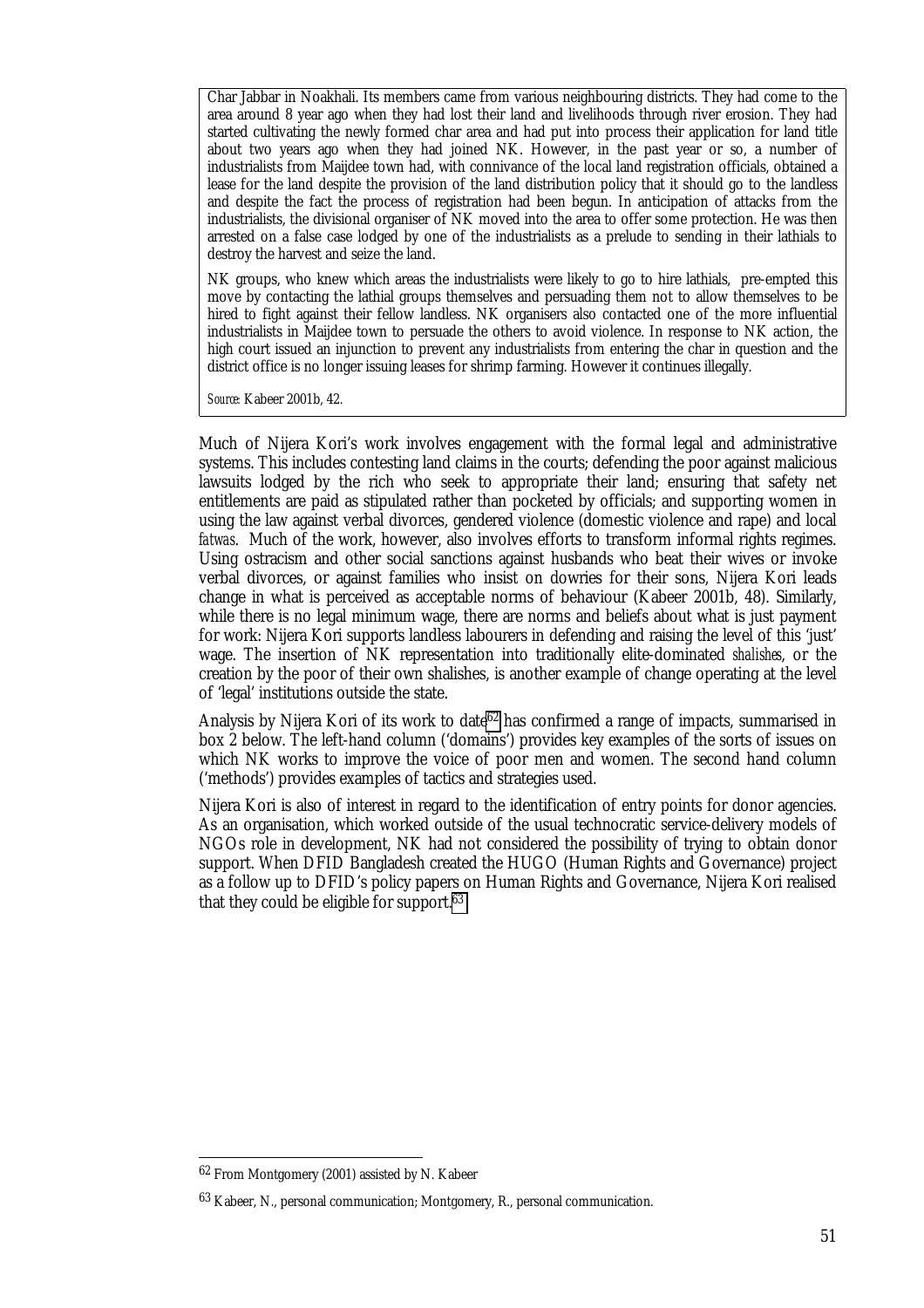| <b>Domains</b>                                                                                             | <b>Methods</b>                                                                                                                                                                              | <b>Benefits</b>                                                                                                                                                                                                                                                                  |  |  |  |
|------------------------------------------------------------------------------------------------------------|---------------------------------------------------------------------------------------------------------------------------------------------------------------------------------------------|----------------------------------------------------------------------------------------------------------------------------------------------------------------------------------------------------------------------------------------------------------------------------------|--|--|--|
| Economic                                                                                                   |                                                                                                                                                                                             |                                                                                                                                                                                                                                                                                  |  |  |  |
| Wages on public<br>works                                                                                   | Pressure on officials to pay full wage &<br>food entitlements on public works, by<br>acquiring work schedules and<br>allocations, and lobbying politicians<br>and Union Parishads.          | Direct individual benefits (enhanced wages).<br>Externalities for other poor people when<br>incentives for officials' rent-seeking in a NK areas<br>are reduced.                                                                                                                 |  |  |  |
| <b>Wages</b> in local<br>economy                                                                           | Collective bargaining over daily wage<br>rates offered by employers.                                                                                                                        | Limited success (only in areas & seasons with<br>tight labour markets).                                                                                                                                                                                                          |  |  |  |
| Access to public (khas)<br>land & water                                                                    | Collective bargaining over <i>khas</i> land<br>distribution & water leases; campaigns<br>and lobbying of local officials and<br>politicians; legal action to protect<br>rights.             | Members better able to achieve de jure status and<br>to retain khas land than non-members in the face<br>of attempts by local elites to capture khas land and<br>water leases.                                                                                                   |  |  |  |
| Social action                                                                                              |                                                                                                                                                                                             |                                                                                                                                                                                                                                                                                  |  |  |  |
| Reforming operation<br>of village dispute<br>resolution<br>mechanisms (shalishes)                          | Own shalishes organised by NK groups,<br>or representation for NK members<br>achieved in village wide shalishes.<br>Particular benefits for women, who<br>rarely fair treatment.            | Externalities for non-members as greater<br>representation of poor in shalishes leads to less<br>arbitrary and more equitable judgements, reducing<br>ability of elites to use shalishes as form of social<br>control.                                                           |  |  |  |
| <b>Reduction in domestic</b><br>violence and women's<br>insecurity                                         | Mediation by NK staff / leaders; use<br>of social ostracism and shaming in<br>favour of women facing violence, or<br>verbal divorces.                                                       | Comparison of NK and non-NK poor<br>households shows lower levels of domestic<br>violence, less polygamy, and less divorce in NK<br>member households.                                                                                                                           |  |  |  |
| Reduction in local<br>forms of official<br>corruption                                                      | Mobilisation around specific services<br>(e.g. Health provision; public works<br>operations; siting of services such as<br>schools and clinics); achieving access<br>to budget information. | Reduction in levels of bribes paid for service<br>access (treatment, medicines in health centres);<br>Reductions in level of illicit official deductions<br>from food rations and public works payments.                                                                         |  |  |  |
| Improved<br>performance and<br>uptake of government<br>services                                            | As above.<br>In addition, elections of NK members<br>to local bodies (Unions) and other<br>forums (school, health and bazaar<br>committees).                                                | Teachers more likely to attend schools; NK<br>members more likely than non-NK members in<br>similar social groups to send their children to<br>school and use health facilities. Local committees<br>more likely to hear and take into account interests<br>of the poor.         |  |  |  |
| Public policy impacts                                                                                      |                                                                                                                                                                                             |                                                                                                                                                                                                                                                                                  |  |  |  |
| Reduced negative<br>impacts on poor<br>people from<br>inappropriate<br>development schemes<br>and policies | National and local advocacy campaigns<br>leading to changes in resource<br>management and allocations                                                                                       | Halting of Flood Action Plan in Tangail.<br>Damage to sundarbans bio-diversity reduced.<br>Potential for major impacts from improved<br>national environmental planning (NEMAP).<br>Reductions in destructive social and<br>environmental aspects of export shrimp<br>production |  |  |  |

### Table 7: NK's impacts in economic, social and public policy domains

#### *Key learning points*

This study shows how a rights approach applied at different levels and by different actors creates multiple opportunities for action. Specifically it demonstrates:

 $\blacksquare$  the importance of consciousness-raising – providing individuals with information about their rights; about alternative, more egalitarian value systems and ways of looking at the world; and about the potential for collective action to realise rights and improve livelihoods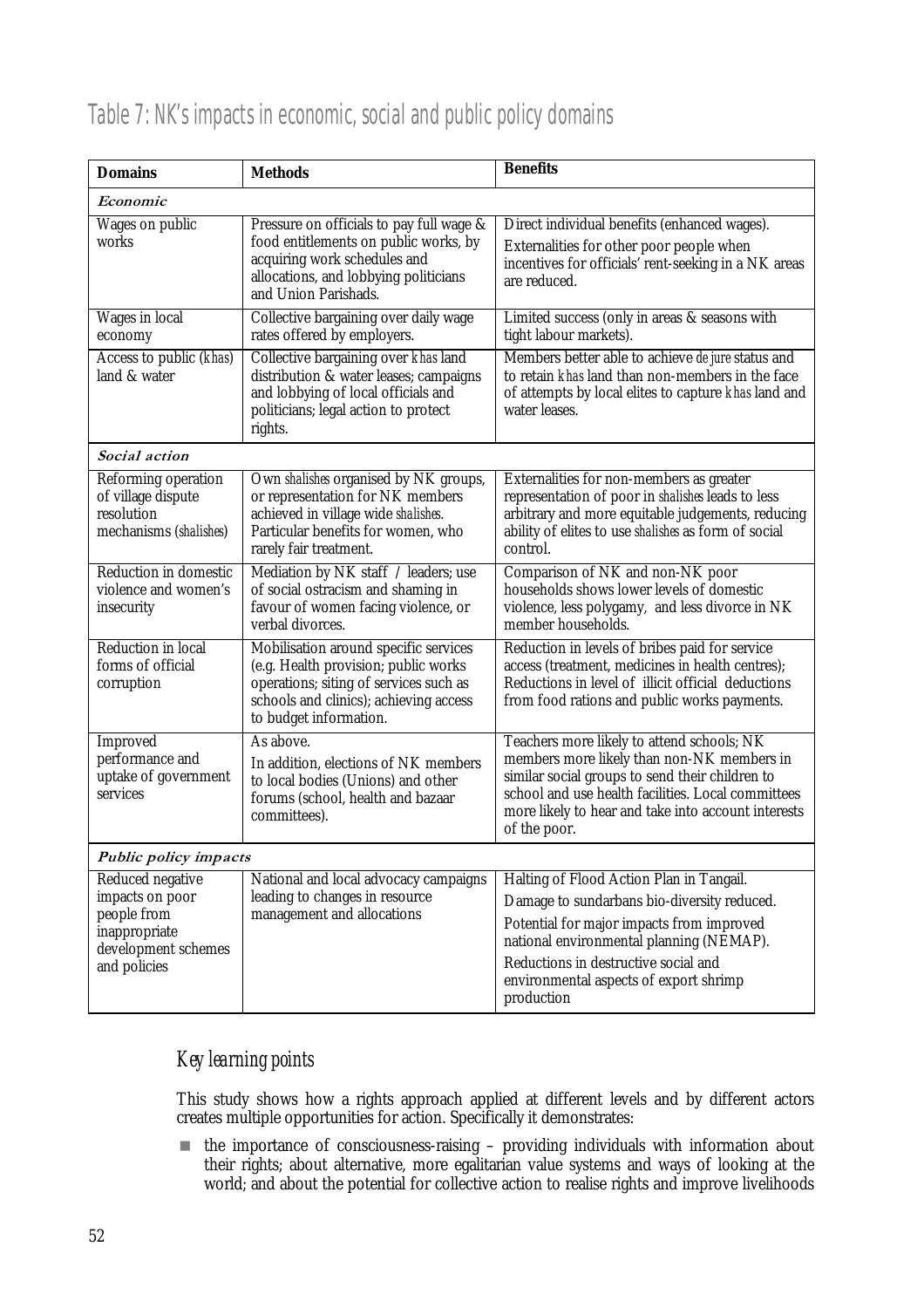– to empower the poor and enable them to mobilise in pursuit of rights which are critical to their livelihoods.

- ! how group solidarity and cohesion created through a practical response to local concerns can be utilised to strengthen people's capacity to effectively make claims and assert rights in other fields;
- ! how a flexible organisation working within a rights framework can adapt its strategies to contextual needs (by supporting claims on natural resources where the potential exists – but shifting to support worker rights where claims on land cannot be practically asserted);
- ! how the evolution of policy and practice within a donor agency created new opportunities for addressing key issues of empowerment and poverty.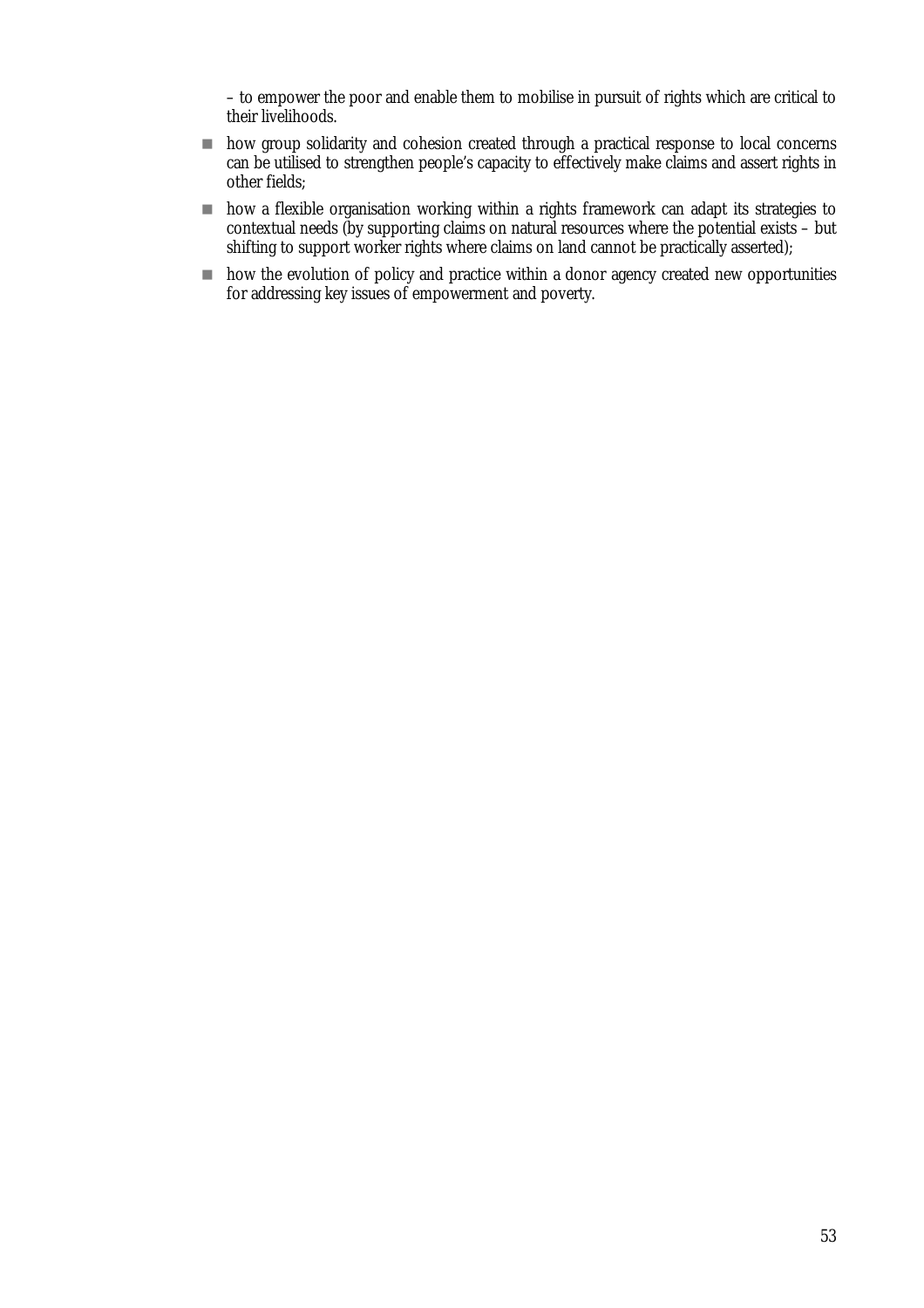# Case Study 2

### Goats, poor women's livelihood rights and conservation policy in Andhra Pradesh<sup>64</sup>

*This study illustrates how poor women in Andhra Pradesh experience discrimination in terms of low levels of state extension support and lack of access to grazing lands as a result of an 'anti-goat' policy that effectively negatively targets them. Although the environmental rationale for this policy is not well founded the women lack effective voice (either on their own or through advocates in civil society) to make the case for a more supportive state policy towards goats – which are the only form of livestock well adapted to the daily realities and constraints of their lives.*

The reputation of the goat as an ideal animal for rural subsistence livestock systems in India has suffered over time. While the Nizam of Hyderabad urged the poor to keep goats as an insurance against poverty, and Mahatma Gandhi promoted the goat as the poor (wo)man's cow that yields health giving milk for small farming households, recent governments have labelled the goat as an enemy of nature and accused it of destroying the country's forests and grazing lands. Despite this, numbers increased rapidly in the 1980s and 1990s as more and more people were forced to switch to goats from larger animals with deteriorating common property resources (CPRs). But for reasons explained in the following paragraphs, goat numbers are falling sharply in Andhra Pradesh (AP). This is a serious threat to the livelihoods of the poor, particularly poor women.

Goats offer high returns for very little investment – a kid purchased for Rs 5 can be sold for Rs 1500 or more at maturity. They are versatile eaters: goats can be stall-fed or taken out to graze. They can be fed on rice, *ganji* (the starch water that is poured out of rice) and many other leftovers. Goats are not prone to as many diseases as sheep and they are suited to semi-arid conditions. They can be milked for small quantities of milk at any time of the day, unlike cattle. It is these qualities that make goats an ideal additional source of income, meat and milk for poor women because they can be managed easily even by those who go out to work all day. Whereas the keeping of larger animals and sheep rearing is usually the business of men, goats and chickens are looked after by women in many parts of India. It should also be noted that goats are often share-reared by women, an important but under-recognised form of livestock management by the poor. The most prevalent form of this arrangement is for an employer/patron to hand over a female animal to a poor labourer. The labourer feeds the animal (sometimes on the patron's land) and gives it back with the first-born kid but has the right to keep the second born. The milk and dung of the animal are important benefits from this arrangement.

The poor arguably have a right to this traditional livelihood source but the government thinks otherwise. Nowhere is the campaign against goats more aggressive than in AP. After high-level political statements made three years ago in which goats were singled out as destructive animals, the war against the goat has gathered tremendous momentum amongst government line departments and funding bodies. In one district, the Forest Department, the key line department behind the anti-goat campaign, organised a special high level meeting with the National Bank for Agriculture and Rural Development (NABARD) to discourage them from providing loans to people for the purchase and rearing of goats. Although every Indian has a right to a livelihood according to the Constitution, the interpretation of this is very much the prerogative of government. At least three districts in AP have completely stopped the supply of goats through government funded channels and more are likely to follow.

The rationale underlying the government position is that goats are destructive browsers who eat tender leaves and shoots and do not allow saplings to survive. These arguments have acquired legitimacy due to the power wielded by officials who propagate them. But they are not always supported with scientific evidence. The mere presence of goats in degraded areas may be a consequence of the degradation process rather than a cause because they can eat many more

<sup>&</sup>lt;sup>64</sup> This is an edited text from a case study prepared by Priya Deshingkar.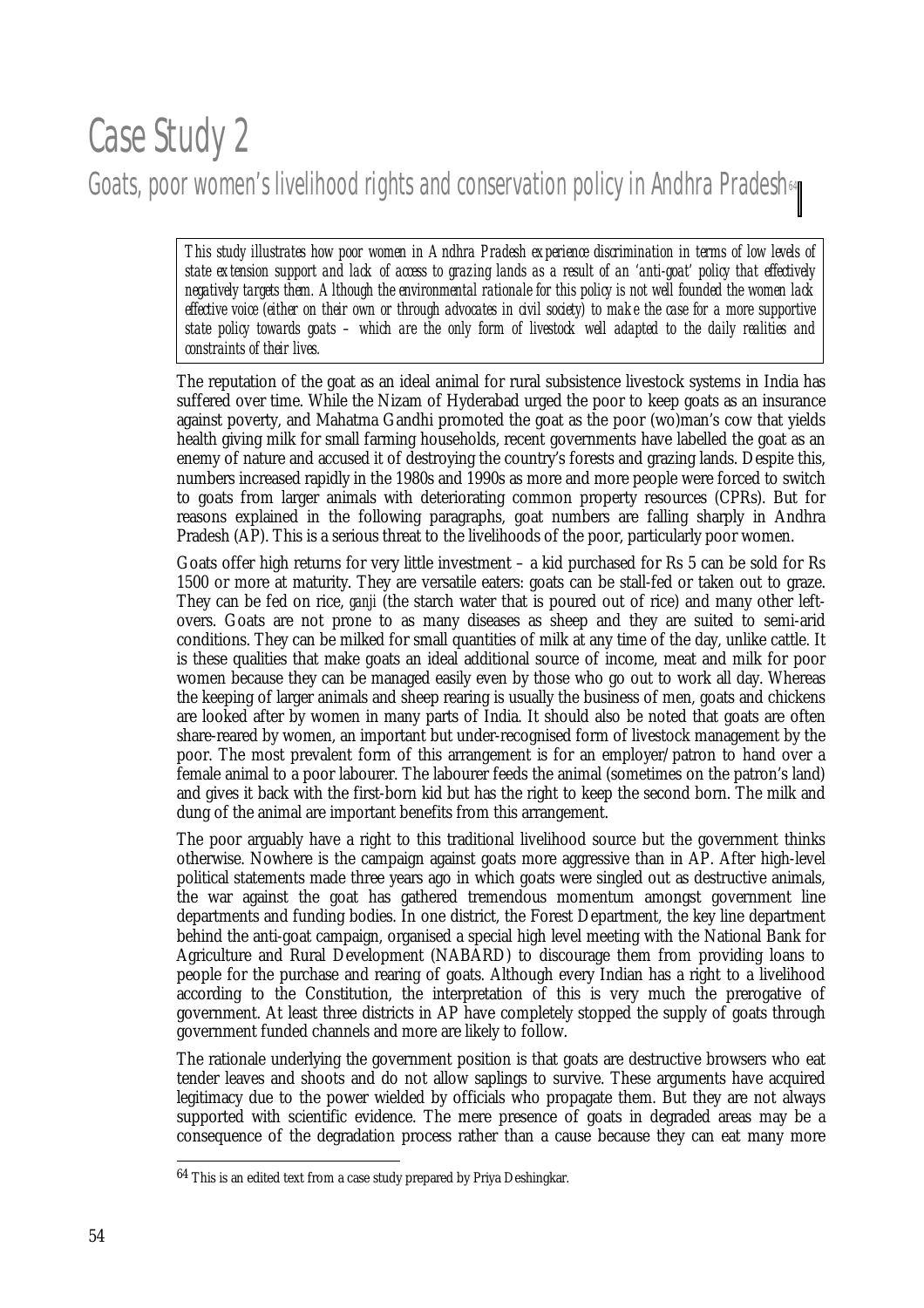species than cattle and sheep. A government task force to evaluate the impact of sheep and goat rearing in ecologically fragile zones concluded that there was no definite evidence to prove that goats pose a threat to the environment as is generally believed. [GOI 1987]. Research conducted by ANTHRA (an organisation of women veterinary scientists working on livestock development in Andhra Pradesh and Maharashtra) since 1996 has established that plants which are preferred by goats such as *Fluggea virosa, Zizyphus jujuba* and *Zizyphus oenoplia* are still abundantly available [DTE 2000]. Other studies have shown that goats act as regenerators of vegetation through dispersal of seeds in their droppings and vegetative propagation through browsing [Acharya and Singh n.d.]. Research conducted by the Central Arid Zone Research Institute have shown that goats defoliate the smallest branches of trees without damaging twigs.

The goat as a species is obviously not the problem but vast numbers of goats, like any other animal which feeds on vegetation, could pose a problem. But this hypothesis clearly does not apply to landless agricultural labourers who take one or two goats to the fields and feed them on crop residues and weeds.

A number of key issues are illustrated in the literature on this case study:65

- ! Goat keepers have little voice or capacity to make claims on either government support services or rights of access to grazing land. Unlike other key constituencies (such as local elites engaged in leading various community-level programmes such as Watersehd Development) they have little support from NGOs. The rights of goat-keepers are therefore overruled in the interests of forest and CPR protection by the government and common interest groups, which are controlled by the local elite.
- ! Given the shrinking resource base the rights of goat-keepers can be in conflict with the rights of other grazier communities, both traditional and new. Goat-keepers tend to be poor and lower caste, therefore very vulnerable to social and economic exclusion. Without some external assistance they are unlikely to prevail in competitive situations. Goat-keepers themselves are generally unaware of any legally recognised rights that they may have.
- **In District level government has the authority to allocate resources among competing users and** impose controls on goat-keepers. In practice this means that they are not bound to uphold Government Orders that grant goat-keepers any rights to forests.
- ! The anti-goat argument deflects the blame for forest and CPR destruction away from faulty forest policies, poor management by the Forest Development Corporations, illegal encroachment of CPRs and the negative impact of populist land redistribution policies.

To what extent civil society structures can pressure government into allocating grazing rights in a more pro-poor manner remains to be seen. A good start would be to understand existing and emerging patterns of small ruminant rearing through research and create awareness of the specific issues involved among those who are in control of the distribution of resources.

#### *Key Learning Points*

-

- ! Without external assistance the poorest and most marginalised will generally lack the capacity to negotiate effectively for their rights. Information and the development of local organisational resources may help them to more effectively voice claims – but their position will be further strengthened by the engagement of organisations with the technical capacity to challenge the orthodoxy where arguments ranged against them include technical dimensions.
- ! Arguments premised on an objective of enhancing environmental sustainability can be used to promote the rights and privileges of elites.

Rights which are clearly stated at the national level (as in the Indian constitution's provisions on livelihoods) may mean very little unless they are backed up by intermediary structures which enable poor people to engage meaningfully in debates about the interpretation of their obligations with intermediary institutions (such as in this case the Forestry Department).

<sup>65</sup> Acharya and Singh (1992), DTE (2000), NABARD (2001), Raut and Nadkarni (1974), Sharma (1987), SPWD (2001), Yugandhar (1996) NRMPA (2001).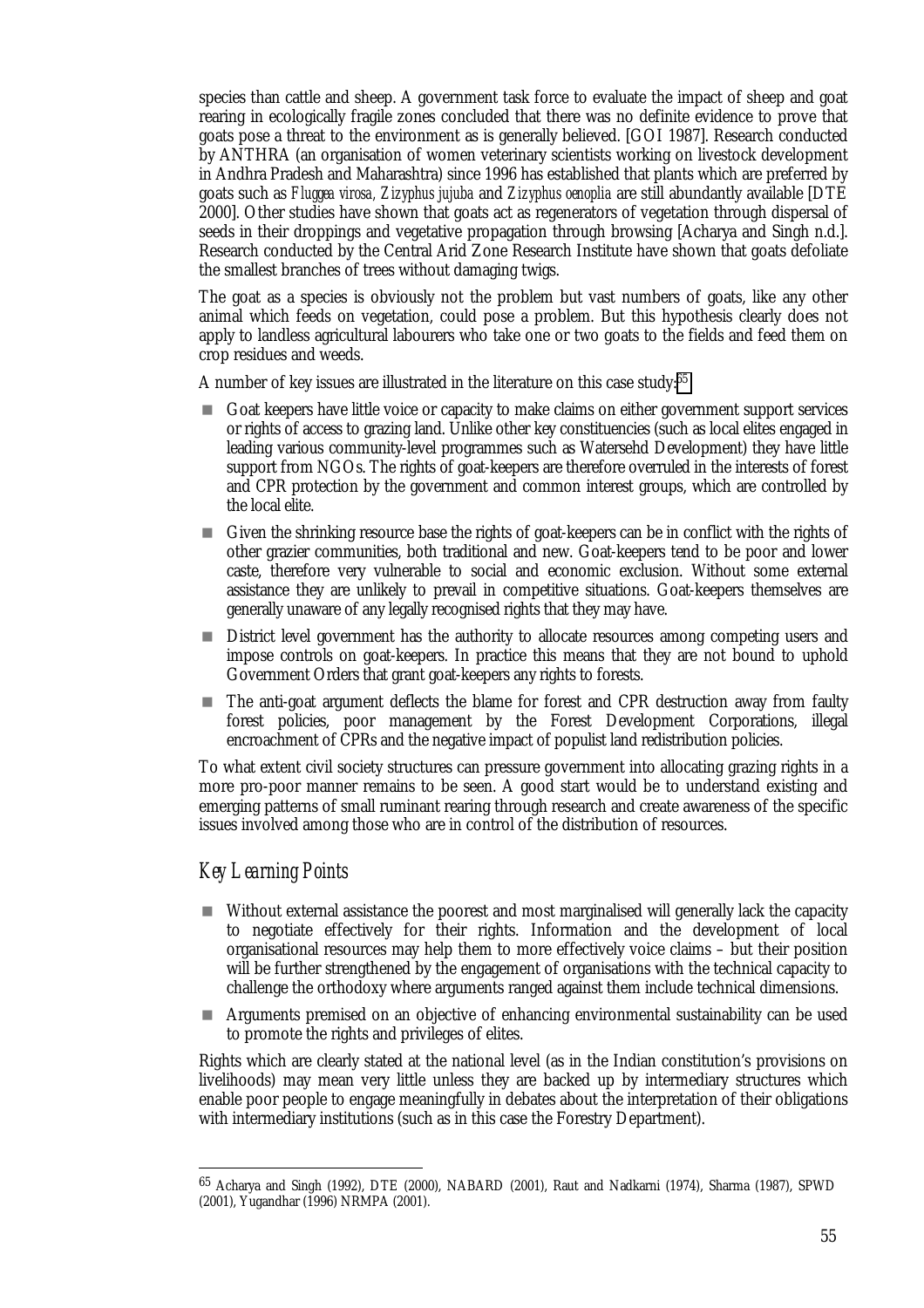# Case Study 3 Women's reproductive rights in rural Zimbabwe

*The introduction of a charter of rights in Zimbabwe's system of reproductive health services was inspired by the ways in which feminist advocacy groups managed to shift the agenda in major international conferences on gender and reproductive rights during the 1990s. Anthropological fieldwork in a village in rural Zimbabwe showed that the results of this chain of interactions reached into the power relations inside the local households. The fact that many women were more able to regulate their fertility enabled them to strengthen their claims on the socio-economic resources of their in-laws. This study illustrates that when international human rights processes reflect the realities of the powerless, they can in turn create powerful levers for supporting the claims of the disadvantaged. The role of global networks in this process is essential.*

The introduction of a charter of rights in Zimbabwe's system of reproductive health services was inspired by the ways in which feminist advocacy groups managed to shift the agenda in major international conferences on gender and reproductive rights during the 1990s. Anthropological fieldwork in a village in rural Zimbabwe showed that the results of this chain of interactions reached into the power relations inside the local households. The fact that many women were more able to regulate their fertility enabled them to strengthen their claims on the socio-economic resources of their in-laws. This study illustrates that when international human rights processes reflect the realities of the powerless, they can in turn create powerful levers for supporting the claims of the disadvantaged. The role of global networks in this process is essential*.*

The international women's health movement emerged in the late 70s in response to top down family planning provision and reported coercion of women to use contraceptives. This movement comprised diverse participants ranging from radical feminists to community groups involved in consciousness raising projects and health-care provision issue.66 Women's groups chose to focus on action at the international level to challenge the prevailing consensus that limiting family size was a societal responsibility that took precedence over individual well-being and rights. Consensus around the goal of fertility reduction was seen as being legitimised in the Final Act of the 1968 Teheran conference which defined reproductive services in terms of coverage rather than the type and quality of care to which people were entitled. Interpreted in the context of its time, the Teheran document was understood as a 'statement of the international community designed to pressure less developed states that had resisted the spread of contraception within their borders'.67 The international women's health movement wanted to replace this definition with an understanding of reproductive rights based on ideas of women's self determination, autonomy and bodily integrity.

The efforts of women's health movement ensured that the agreements produced by the Cairo and Beijing conferences of 1994 and 1995 contained feminist inspired definitions of reproductive rights.68 The Cairo Programme for Action sets out the criteria for the realisation of reproductive rights in family planning service provision. It is recommended that all family planning programmes should: ensure free and informed choice of methods; ensure safe, affordable and convenient service for the user; ensure privacy and confidentiality; ensure a continuous supply of high-quality contraceptives and ensure adequate follow up care. The Beijing Platform for Action reaffirms the Cairo definition of reproductive rights but further recognises that the realisation of those rights is dependent upon equality in private sphere relations as well as on women's rights to service provision.

Since the Beijing and Cairo conferences, women's organisations have focused on ensuring that international agreements are translated into national policy and local delivery. The case of

<sup>66</sup> Hardon and Hayes 1997.

<sup>67</sup> Freedman and Isaacs 1993.

<sup>68</sup> Cook and Fathalla 1996.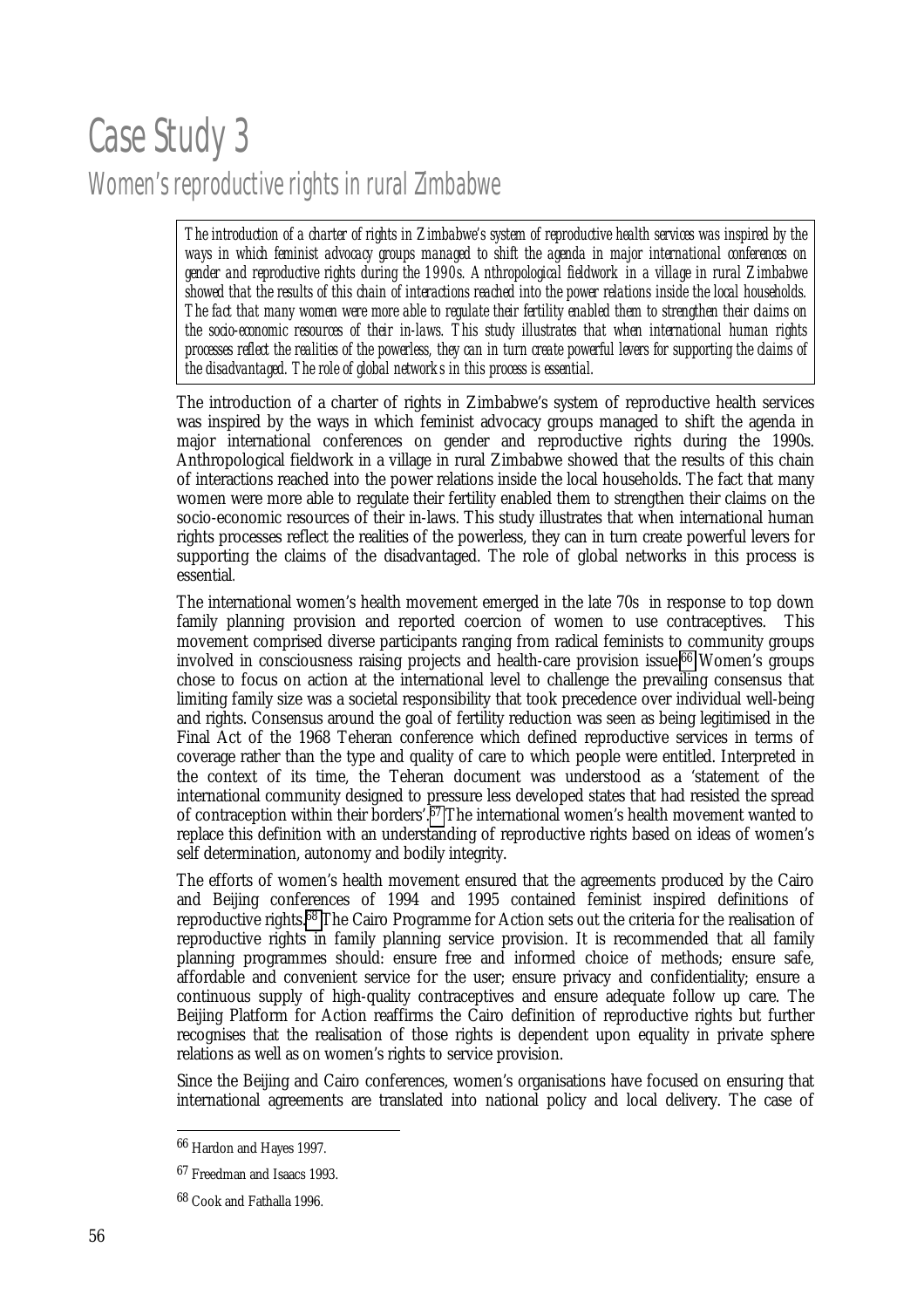Zimbabwe's National Family Planning Council illustrates how international agreements may provide a useful framework for national level policy change, even in a difficult environment. In post Independence Zimbabwe, gender equality and women's rights have been an easy sacrifice in the context of dissatisfaction among the rural male population with the government's policies and performance. However Zimbabwe's policy on reproductive health provision has remained progressive despite the opposition of chiefs and elders to the idea of women's control over their own fertility through access to contraception.

The ZNFPC's policies and programmes are based on the principle that couples have the basic human rights to decide on the number and spacing of their children and are entitled to adequate information to enable them to discharge this responsibility effectively in the interest of the well being and families in which they live. This principle is elaborated through the identification of a number of client rights which echo the standards of service provision set out in Cairo: Services shall be completely voluntary; no coercion whatsoever shall be used to enforce acceptance of family planning; the choice of family planning method shall be according to the client's preferences, within medically safe parameters; the client shall be treated with dignity and respect; the client shall be afforded privacy; the client's medical records and the data systems shall be kept confidentially; the client shall receive care, regardless of financial or social status; the client shall receive high quality services. These 'client rights' are displayed on posters in ZNFPC and Ministry of Health clinics where services are provided.

Anthropological field work in the Eastern Highlands area of Zimbabwe in 1996 highlighted the importance to rural Shona women of control over their fertility. In rural Zimbabwe, local understandings of the terms of the 'conjugal contract' mean that bridewealth payments vest the groom's family with rights over a bride's fertility, sexuality and labour. As women were unable to access land in their own right and had few opportunities to earn income through employment, rural women believed that they had to get married in order to survive. Strong pronatal Shona norms meant that, once they had found a husband, women had to produce children in order to maintain the marriage. Moreover, children provided a justification for women's claims for socio-economic support from their in-laws.

In this context, women's control over the number and timing of children were central to their socio-economic well-being. Interviews with women in the village of Mabika indicated that quality of family planning services was a critical element in whether or not women were able to pursue a successful reproductive strategy. Thus, the ZNFPC's charter of 'client rights' marked a shift in the balance of power from service provider to client that strengthened women's autonomy and negotiating position within the household. Where the provision of services met the ZNFPC's service standards, women felt comfortable to ask for information about appropriate contraceptives, how to use them properly and their side effects. This, in turn, meant that they were more likely to be able to use contraceptives consistently and without problems. These women were more able to regulate their fertility in a way that enabled them to strengthen their claims on the socio-economic resources of their in-laws.

The 'client rights' set out in the ZNFPC's charter, however, were not consistently applied at local level. Community Based Distributors, who were able to provide some forms of contraception to women for a nominal fee, were generally perceived to respect the ZNFPC's standards. But the provision of services at the local clinic, where contraceptives were free, did not always match these standards. Supply of contraceptives was rarely carried out in private and the health workers were perceived to be unhelpful, rude and, in some cases, forceful, particularly with younger women and the less well-off. Those women who did not receive good quality services were less likely to use contraceptives correctly or consistently and were more likely to stop using contraceptives altogether if they experienced side effects, rather than returning for advice from the health workers. These women were less able to pursue reproductive strategies, which ensured continuing socio-economic support for themselves or their children. There were, for example, a number of young, single mothers in the village who had conceived before a marriage agreement had been finalised. These women then found themselves struggling to support their offspring without access to land for subsistence crops or means of earning an income.

Women's own views of their ' client rights' in Mabika were that they met their main concerns in terms of the type and quality of services that they thought that they should receive. They had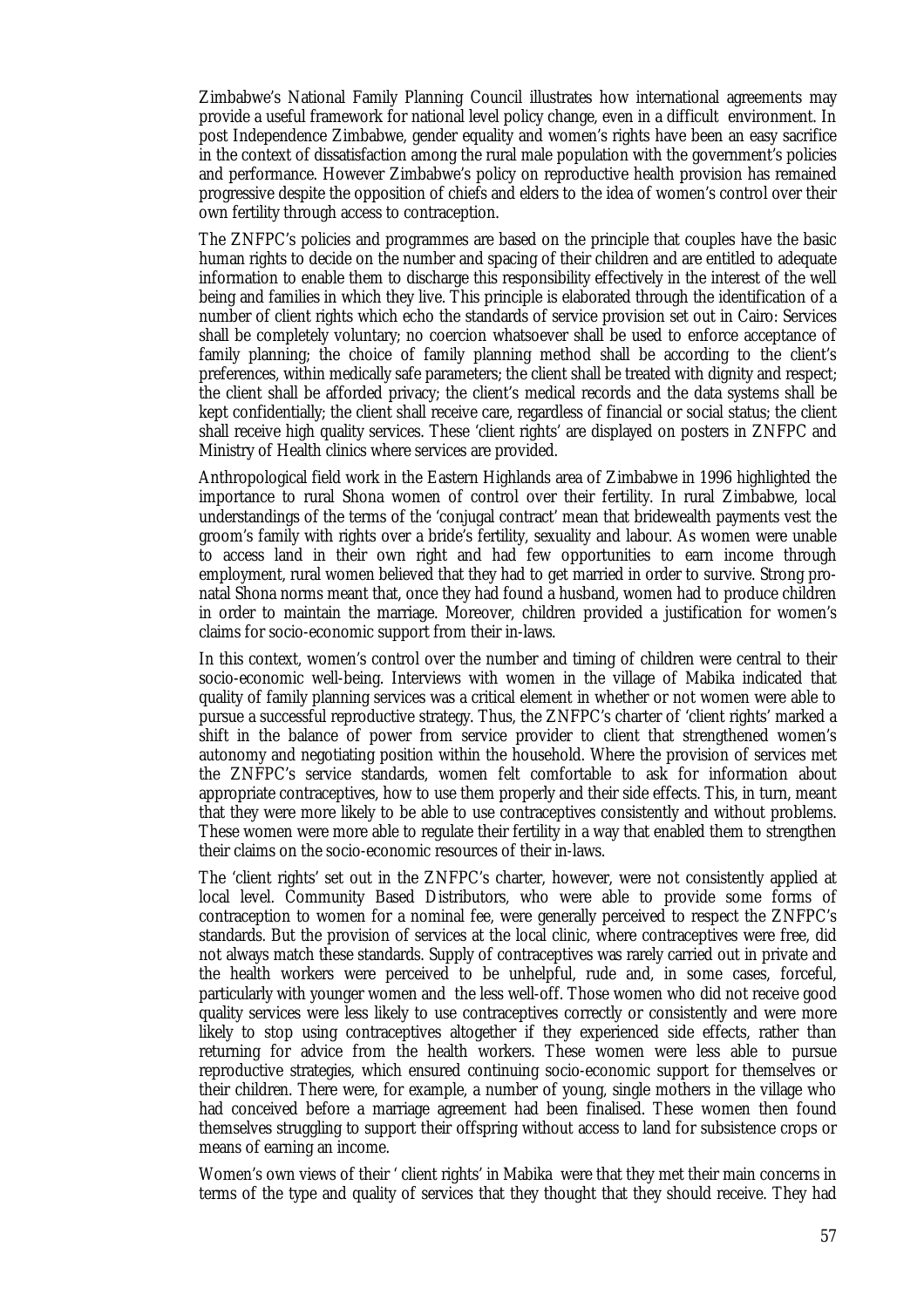their own interpretation, however, of what these standards should mean in practice. So, for example, a number of women observed that the crucial aspect of privacy when accessing services, was that women should be able to discuss their reproductive health needs in the absence of any male presence. Where these standards were delivered, they marked a positive shift in the provision of family planning and a concrete improvement in the lives and status of rural Zimbabwean women. But, the lack of local accountability mechanisms meant that there was no way women could claim their rights if they were not voluntarily delivered by service providers. The absence of structures for monitoring the implementation of standards, and ensuring action when they were breached, underpinned the lack of consistency in the delivery of women's entitlements to quality family planning services.

#### *Lessons learned*

- ! At international level, on-going input from NGOs and CBOs is required to ensure that the definition and interpretation of human rights continues to reflect the views of disadvantaged people in developing countries. Conversely, in domains where there are strong international networks of committed NGOs, the international level may provide a critical entry point for changing prevalent norms and standards at the micro level.
- ! As the shifts in Zimbabwe's family planning policy illustrate, international agreements and programmes may provide a useful framework for engaging with national policy processes even in difficult policy environments.
- ! The consistent implementation of standards requires mechanisms and structures for monitoring and accountability.
- ! Local participation and consultation is necessary to ensure that standards are implemented in a way that is appropriate to local contexts and concerns.
- ! Empowering women in relation to service providers may provide a better entry point into gender relations within the household than direct action to redress power imbalances in the private sphere.
- ! Analysis from a rights perspective may highlight unexpected issues of power, such as control over fertility, which are relevant to an understanding of livelihood strategies.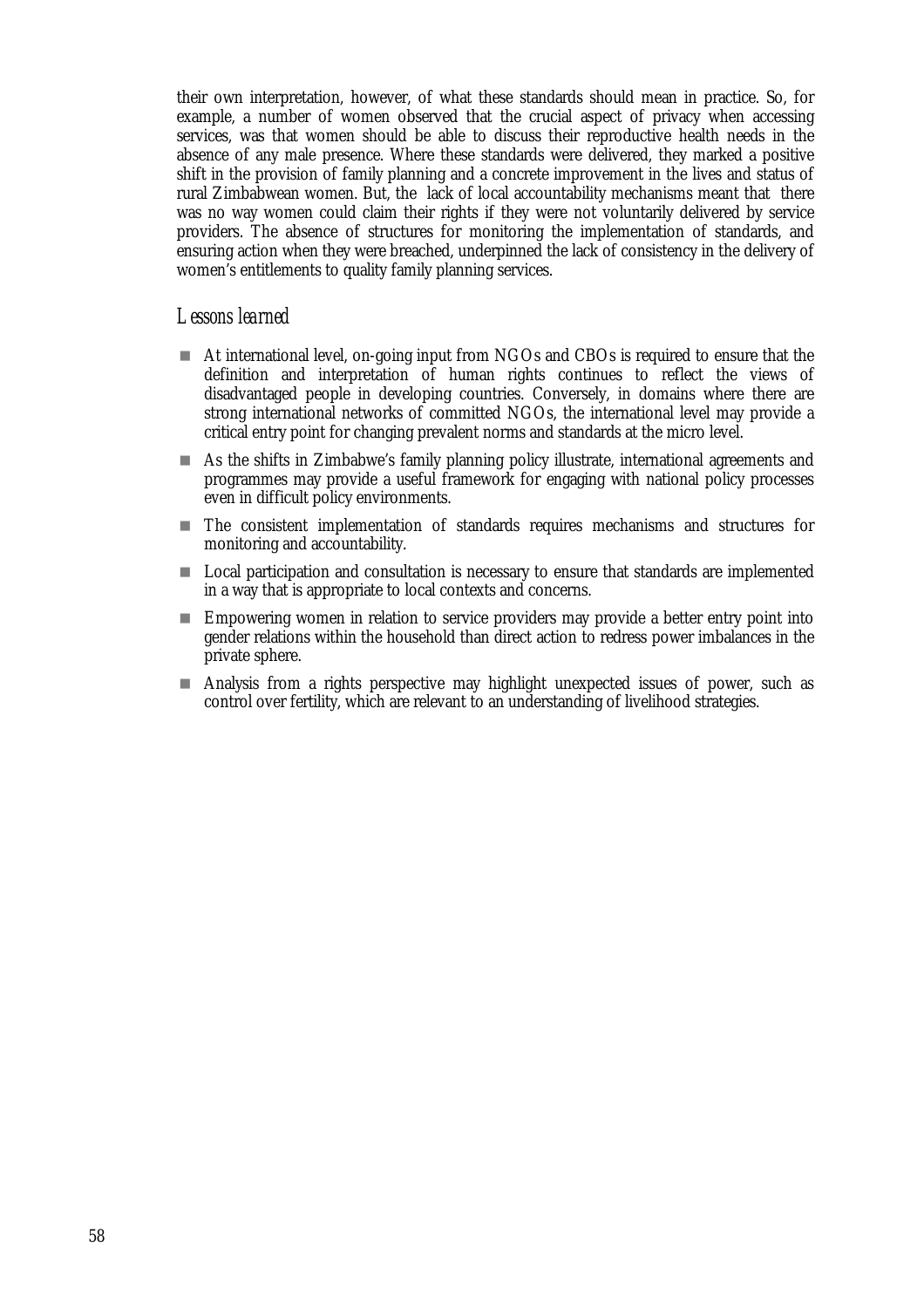## Case Study 4 A rights approach to social protection – the Maharashtra Employment Guarantee Scheme

*The MEGS has become widely known for taking a rights based approach to the provision of employment through a public works scheme. Analysts have argued that the striking longevity of the programme (running since the mid-70s) has been related to its foundation in a rights-based legislative framework. There is evidence that the process of mobilising to make claims on the benefits afforded by the scheme has also produced broader benefits in terms of stimulating the organisational capabilities of the poor.*

The best-known attempt to provide operational content to the right to work as specified in various human rights texts is the Maharashtra Employment Guarantee Scheme (EGS) in India. Since the mid-1970s the EGS has guaranteed unskilled rural employment to any individual over 18 years that wants it. The impact on livelihoods has been ameliorative rather than transformational, but nonetheless critical for many (Herring and Edwards 1983; UNDP 1993; Ravallion et al 1993; Dev 1996). While not an unqualified success, the Maharashtra EGS is considered by most to be far more successful than most programmes of comparable scale. While the longevity of MEGS, and its statutory position underpinned by a formal, legal right to employment, make it unique, it is important to recognise that the EGS did not emerge from a vacuum. Public works schemes to protect livelihoods during famines have been part of the repertoire of statehood in India for centuries. The state's ability to support livelihoods through the provision of work has often become important in defining its legitimacy. Article 41 of the 1947 Constitution also includes a Directive Principle that Indian citizens should be guaranteed the right to work (although in reality unemployment and underemployment have been persistent features of the rural economy since Independence).

The Maharashtra Scheme, which originated in a rights-based relief programme during the drought of the early 1970s (Drèze 1995), was signed into law in 1978. Equally important was the State Tax of 1975 which taxes the urban sector to provide a revenue stream exclusively for the EGS (Herring and Edwards 1983). That such progressive (and expensive) rights-based legislation was passed and enforced can be explained primarily by the pattern of interests and democratic political competition in Maharashtra. State boundaries re-drawn in the mid-1960s had shifted power within the state's ruling Congress Party from the Mumbai-based industrialist and commercial classes to the Marathi-speaking rural bourgeoisie, while agitation by a ruralurban coalition of Marxist organisations and movements increased pressure on political elites. While the EGS provides incomes for the poor, it has also provided, through taxes on the urban sector, public goods, which primarily benefit the rural rich. This, indeed, has been one of the criticisms of the EGS. However, it also undeniably helps to explain its creation and subsequent sustainability.

Having been created, the EGS has now become institutionalised as part of the political landscape of Maharashtra. Some of the institutional arrangements which create space for abuse are also, ironically, central to explaining the overall effectiveness of the EGS, as they ensure a degree of mutual distrust which promotes keen scrutiny and accountability. The mobilisation of the Maharashtran poor to realise their right to work is also not straightforward (Joshi and Moore 2000), but does occur: marches, sit-ins and blockades of government offices are frequent, and unions and social activists have on several occasions taken the Government of Maharashtra to court over EGS issues. Joshi and Moore make the critical connection between the creation of a legal right and the remarkable sustainability of the Scheme (now over 25 years old).

 'Were the EGS a normal programme, it would probably have disappeared long ago. The most evident reason that it has not been victim of bureaucratic foot-dragging lies in its statutory nature. Politicians and activist organisations demand EGS because it is a *right*; they have a morally compelling case, and recourse to law.' (Joshi and Moore 2000, 45)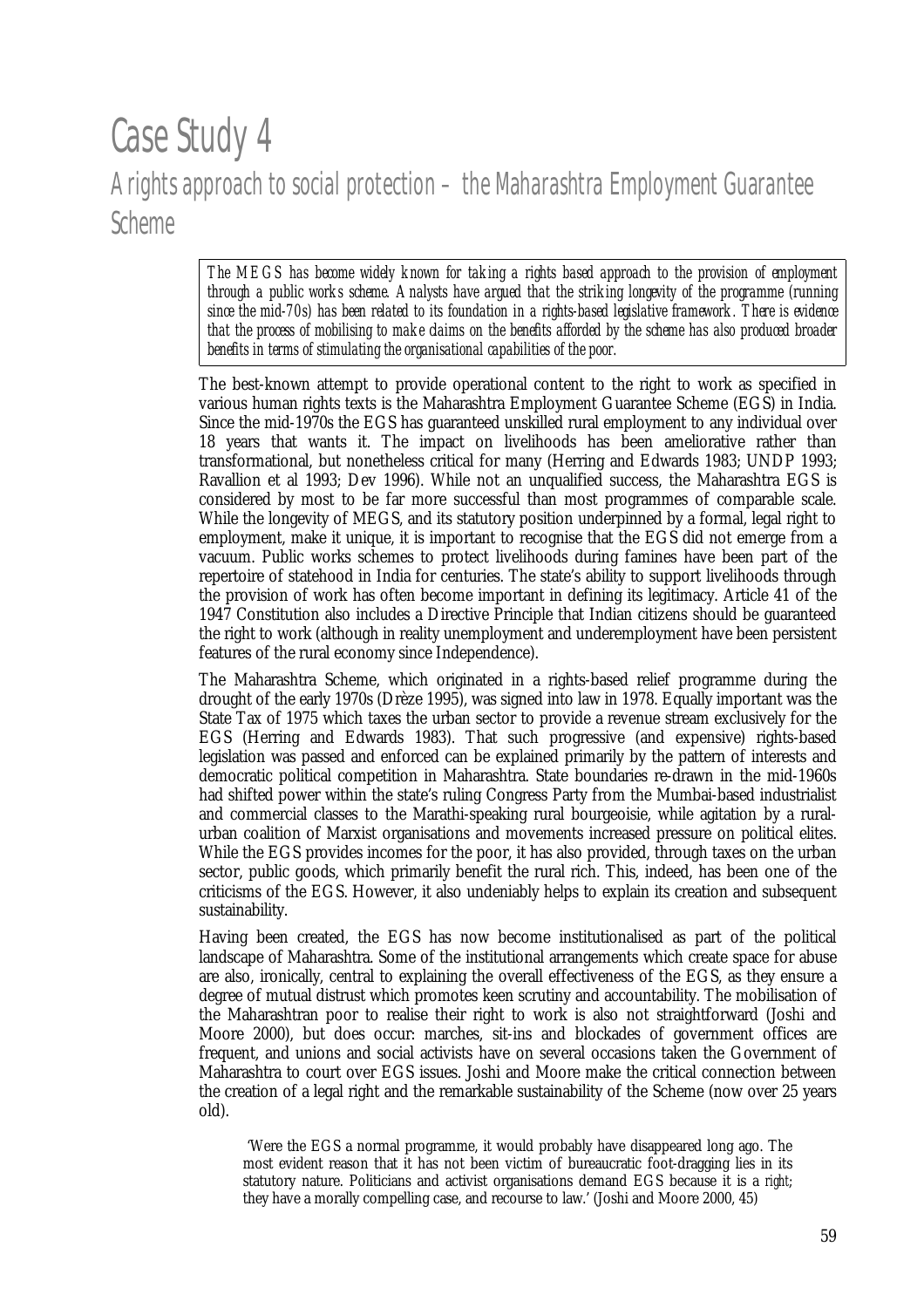The importance of the rights basis is brought out when the relative success of the EGS is compared to the relative failure of the all-India Employment Assurance Scheme (EAS), initiated in 1994 and modelled on the EGS *apart from* the guarantee of work. In the latter,

 'There is no client mobilisation around EAS because the lever of *rights* is missing. It is the entitlement to employment that limits bureaucratic discretion and ensures that, to a substantial degree, EGS opportunities really are self-targeted on the poor.' (ibid., 45)

#### *Learning points*

- ! While the Scheme may be very hard to replicate in any straightforward manner in other contexts, it does demonstrate the potential value, in terms of greater political sustainability, of predicating support to livelihoods on the basis of an instrumental legal right.
- ! The definition of a *right* may produce positive unforeseen benefits in terms of providing an incentive and framework, which encourages local level mobilisation and empowerment.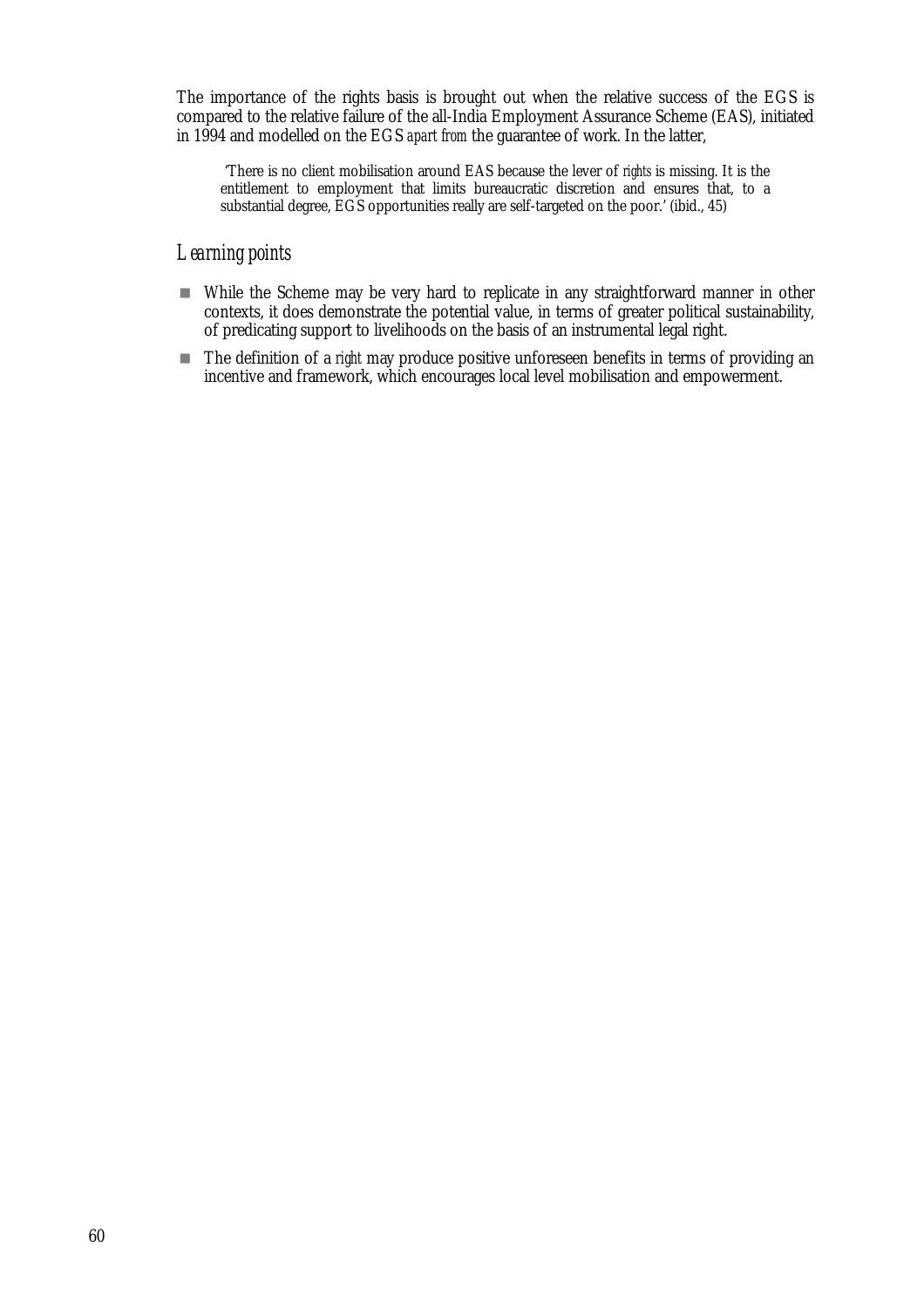## Case Study 5 Feeding local experience into global agreements – civil society advocacy for homeworkers

 *In June 1996 the ILO passed a Convention on Home Work. This rectified a situation in which homeworkers worldwide had lacked legal recognition as workers and were excluded from most if not all of the rights – minimum pay, working conditions, and social protection – which are extended to waged workers employed on their employers' premises. The achievement of the Convention was a major victory for a loose global coalition of NGOs, community groups and sympathetic trades unions and governments. One of the leading actors in this international movement, the Self-Employed Women's Association (SEWA) of India, had been involved in this struggle for homeworkers rights for over two decades*

Homeworking – wage labour in which the employee works in her or his home, rather than at a site owned by the employer – was long considered to be characteristic of the early stages of capitalism, and assumed to die out over time. However, research in the 1990s has demonstrated that homeworking not only persists but, in many countries, is increasing in importance. Despite this, homeworkers suffer from official invisibility, un- or under-reported in social and economic statistics. The fact that homeworkers enjoyed fewer rights than other workers – and that what rights they do hold under law are harder to enforce – is both cause and consequence of their statistical invisibility.

SEWA grew out of the Women's Wing of the Textile Labour Association, India's oldest, Ghandian-inspired trade union. SEWA sought to address the particular needs of women workers in the informal sector, staring in Gujurat. Among it's members, three groups in particular – those involved in making garments, *bidi* (hand-made cigarettes) and *agarbatti* (incense sticks) – were characterised by homework employment on piece rate terms. In the case of *bidi* workers, existing legislation provided workers in the industry with rights to a minimum wage, to scholarships for the education of their children, and to a pension. However, employers argued that homeworkers were not employees and refused to issue them with identity cards, with the result that the workers were unable to claim their basic rights. The first struggle was thus to have *bidi* homeworkers recognised as workers and issued with ID cards.

In other industries it was first necessary to have the *industry* recognised as a significant employer, in order to establish the regulatory framework for that sector of the economy. Under Indian law, statutory minimum wage regulations do not apply automatically to all workers: each state has to create a schedule of workers to be covered, and then issue a notification of the specified minimum wage. SEWA demonstrated and lobbied for the Minimum Wage Act to be extended to and subsequently implemented for textile workers, and worked with the Labour Department to develop practical solutions to the problems of inspection in the homeworking sector. Resistance from employers (culminating in the dismissal of SEWA activists) was countered by a SEWA High Court victory, which resulted in the resumption of negotiations and an agreement on a wage increase. At the same time, SEWA also encouraged and assisted members in establishing workers' cooperatives and savings and credit unions in order to reduce dependence on low wage piece work and usurious loans.

Given India's federal structure, these struggles had to be conducted at a variety of levels: thus the case for pension rights was lost in the Gujurat courts, but won on appeal to the national courts. Over time, SEWA also developed an international strategy for the recognition and realisation of homeworkers' rights. The ILO was identified as the key rule-making body at this level. In building an international constituency, SEWA and its partners:

■ Concentrated upon first convincing and then collaborating with unions worldwide. Trade union attitudes to homeworking have traditionally been ambiguous. The International Union of Food and Allied Workers' Associations supported SEWA's case within the International Confederation of Free Trade Unions during the 1980s.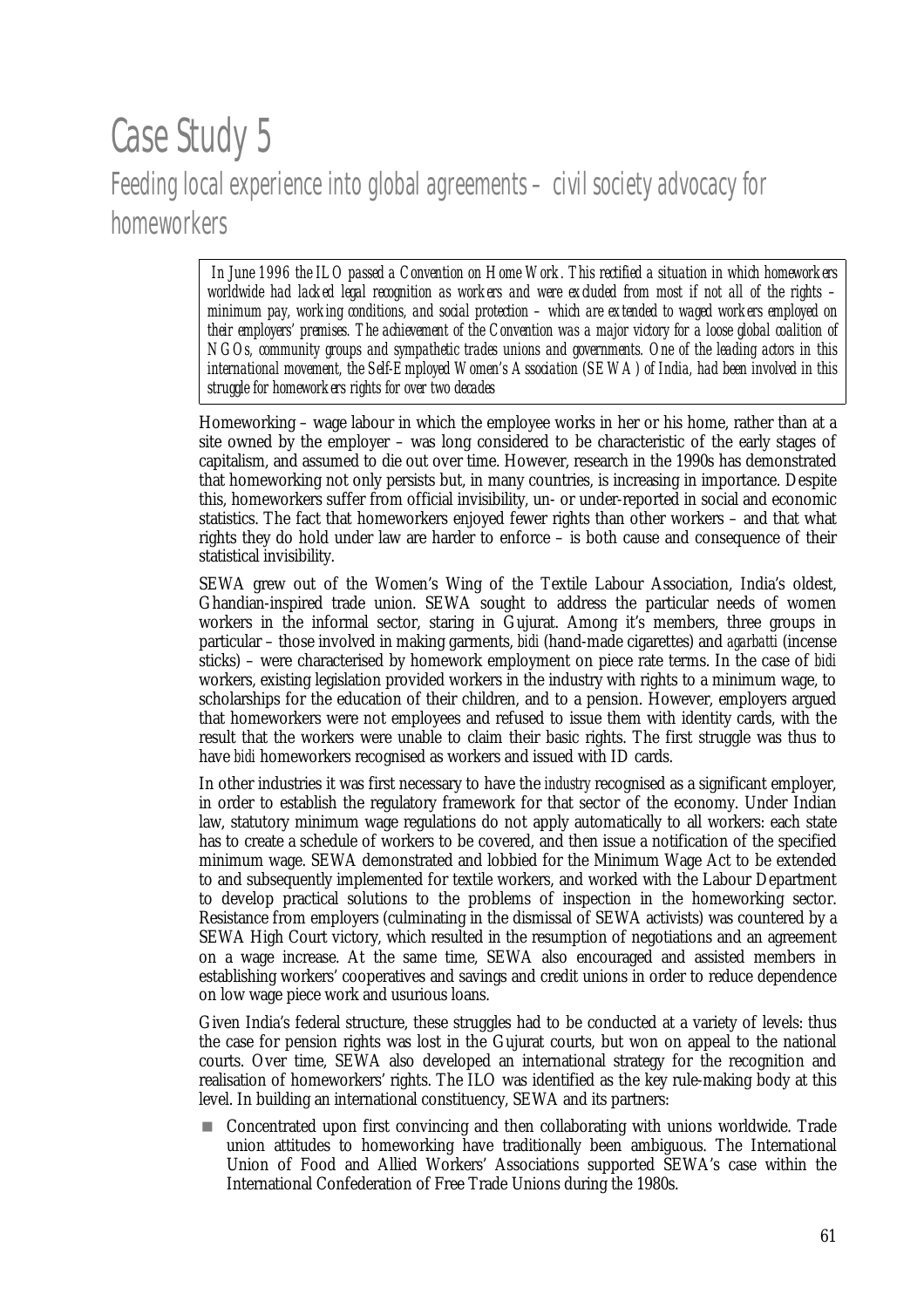- ! Worked to reduce the invisibility of homeworkers. SEWA and its partners supplemented statistical evidence with photographic exhibitions and personal accounts.
- ! Created networks (e.g. Homenet) of organisations dedicated to the rights of home-based workers.
- **If** Drew on support from similar organisations in the North, which drew attention to the growing prevalence of homework, and the problems associated with it, in the developed as well as the developing world. This solidarity helped to undercut the argument, put forward by employers' federations, that homeworker legislation was feasible for the developed world but not for the developing world.

With support from the international labour movement, and a number of research and pilot projects conducted by the ILO, the issue of homeworker rights finally moved onto the agenda of the annual meeting of the ILO in 1993, resulting in the Convention three years later. SEWA and Homenet are now spearheading both a national and an international campaign for the ratification and implementation of the ILO Convention. This has involved further coalitionbuilding. In 1997 SEWA, along with the Harvard Institute of International Development and UNIFEM, founded a new organisation, Women in Informal Employment Globalising and Organising (WIEGO), to provide a focus for this effort. While the Convention has only been ratified by two countries so far, others have adopted the Convention's recommendation regarding the formulation of a national policy on homeworking. Even where the new global normative framework has not been codified in national law, it is helping to shape discourse and policy in regard to the livelihoods of a previously marginalised group.

## *Learning Points*

The story of the process leading to the Convention, and SEWAs role in it, illustrates:

- ! How groups which tend to be dispersed and do not have a natural focus for organising, can mobilise for their rights.
- ! The value of campaigning simultaneously at sub-state, state and international levels.
- ! The importance of a multi-pronged strategy, encompassing legal, policy and collective selfhelp approaches.

The ways in which international networks and coalitions can be built to exert pressure on global rule-making bodies.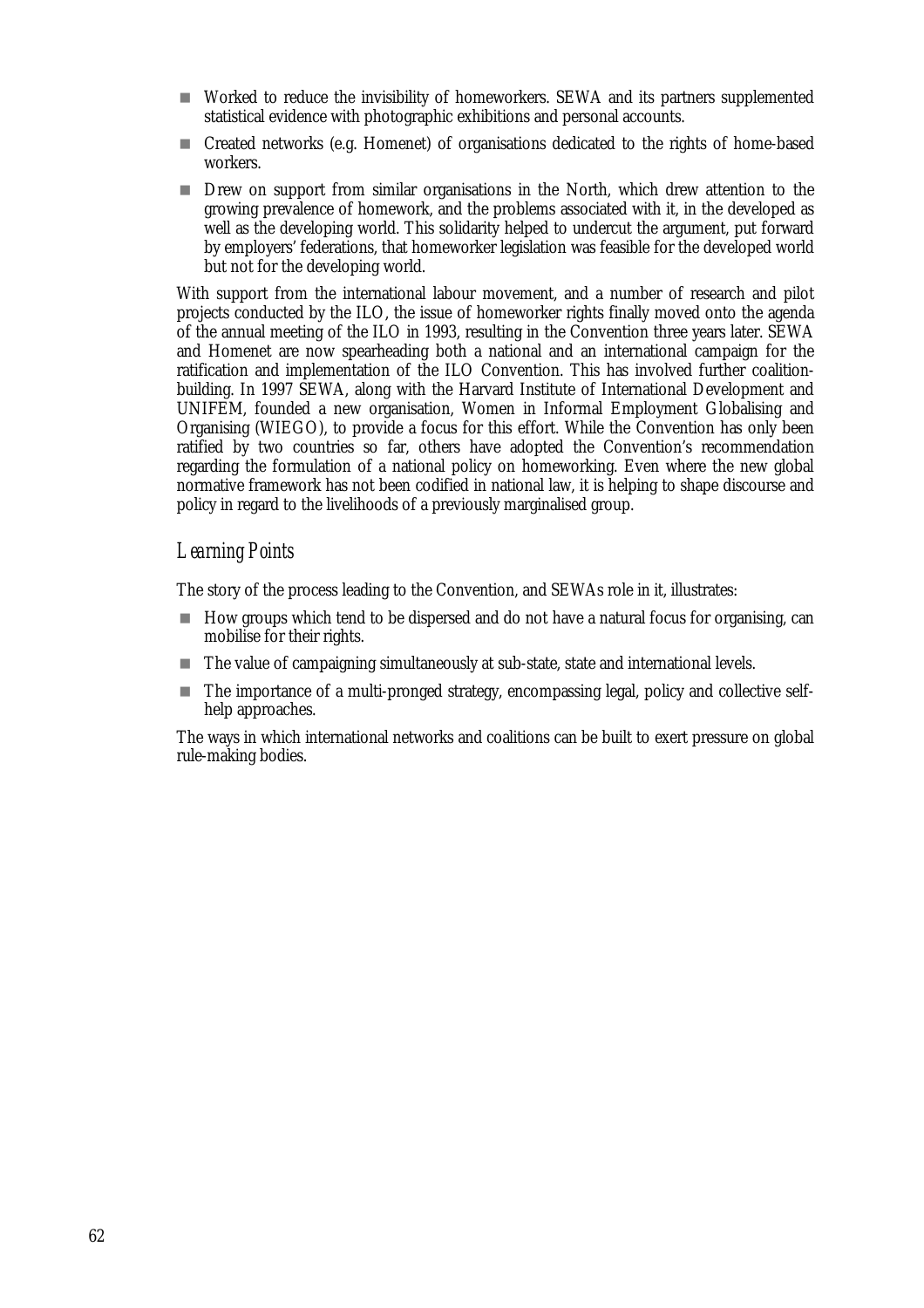## Bibliography

Acharya, R.M. and N.P. Singh 1992 'The role of the goat in conservation ecology and livelihood security.' Proceedings of the Fifth International Conference on Goats.

Adepoju, A.(ed.) 1997 *Family, population and development in Africa.* Zed Books: London.

Anand, S. and A.K. Sen 1994 *Sustainable human development: concepts and priorities*. UNDP Occasional Paper No 8: UNDP HDRO: New York.

Anand, S. and A.K. Sen 2000 'Human development and economic sustainability.' *World Development* Vol. 28 No. 12 pp. 2029–2049.

Armstrong, A.1997 'Law and the family in Southern Africa.' in Adepoju (ed.) 1997.

Ashley, C. and D. Carney 1999 *Sustainable livelihoods: lessons from early experience*. Department for International Development: London.

Ashley, C. 2001 *How rights over land and wildlife have dramatically affected the sustainability of alternative land uses in southern Africa.* ODI background paper.

Baulch, R. 1996 'Editorial: The new poverty agency: a disputed consensus.' *Institute of Development Studies Bulletin* Vol. 27 No. 1 pp. 1–10.

Bebbington, A. 1999 'Capitals and capabilities: a framework for analysing peasant vulnerability, rural livelihoods and poverty.' *World Development* Vol. 27 No. 12 pp. 2021–2044.

Booth, D., J. Hentschel, J. Holland, P. Lanjouw and A. Herbert 1998 *Participation and combined methods in African poverty assessment: renewing the agenda* UK Department for International Development: London.

Boris, E. and E. Prügl 1996 *Homeworkers in global perspective: invisible no more.* Routledge: New York, London.

Bradlow, D. 1996 'The World Bank, the IMF, and human rights.' *Transnational Law and Contemporary Problems* Vol. 47 No. 6 pp. 47–90.

Braman, S. 2001 *Ecuador eco-tourism.* ODI background paper.

Brownlie, I. 1995 *Basic documents in international law.* Oxford University Press: Oxford.

Brown, G. 1998 'Rediscovering Public Purpose in the Global Economy', lecture at the Kennedy School, Harvard University, 15 December 1998

Brownlie, I. 1998 *Principles of public international law.* Oxford University Press: New York.

Carney, D. 1998 'Implementing the Sustainable Rural Livelihood Approach.' in Carney, D. (ed.) 1998 *Sustainable Rural Livelihoods. What contribution can we make?* Department for International Development: London pp 3–23.

Carney, D. with M. Drinkwater, T. Rusinow, K. Neefjes, S. Wanmali and N. Singh 1999 *Livelihood approaches compared. A brief comparison of the livelihoods approaches of the UK Department for International Development (DFID), CARE, Oxfam and the United Nations Development Programme (UNDP).* DFID: http://www.livelihoods.org/info/docs/lacv3.pdf

Chambers, R. 1992 *Poverty and livelihoods: whose reality counts?* Institute of Development Studies: Brighton: Discussion Paper No. 347.

Chambers, R. and G. Conway 1992 Sustainable rural livelihoods: practical concepts for the 21<sup>st</sup> Century. Institute of Development Studies: Brighton: Discussion Paper 296.

Chanock, M. 1985 *Law, custom and social order.* Cambridge University Press: Cambridge.

Cobbah, J.A.M. 1987 'African values and the human rights debate: an African perspective.' *Human Rights Quarterly* Vol. 9 No. 3 pp. 309–331.

Cook, R. and M.F. Fathalla 1996 'Advancing reproductive rights beyond Cairo and Beijing.' *International Family Planning Perspectives* Vol. 22 No. 3 pp. 73–86.

Cousins, B. 1997 'How do rights become real? Formal and informal institutions in South Africa's land reform.' *IDS Bulletin* Vol. 28 No. 4 pp. 59–68.

Craven, M.C.R. 1995 *The International Covenant on Economic, Social and Cultural Rights.* Clarendon Press: Oxford.

Crook, R. 2001 'Making law matter: rules, rights and security in the lives of the poor – editorial introduction.' *Institute of Development Studies Bulletin* Vol. 32 No. 1 pp. 1–7.

Davies, S. 1993 'Are coping strategies a cop out?' *Institute of Development Studies Bulletin* Vol. 24 No. 4 pp. 60–72.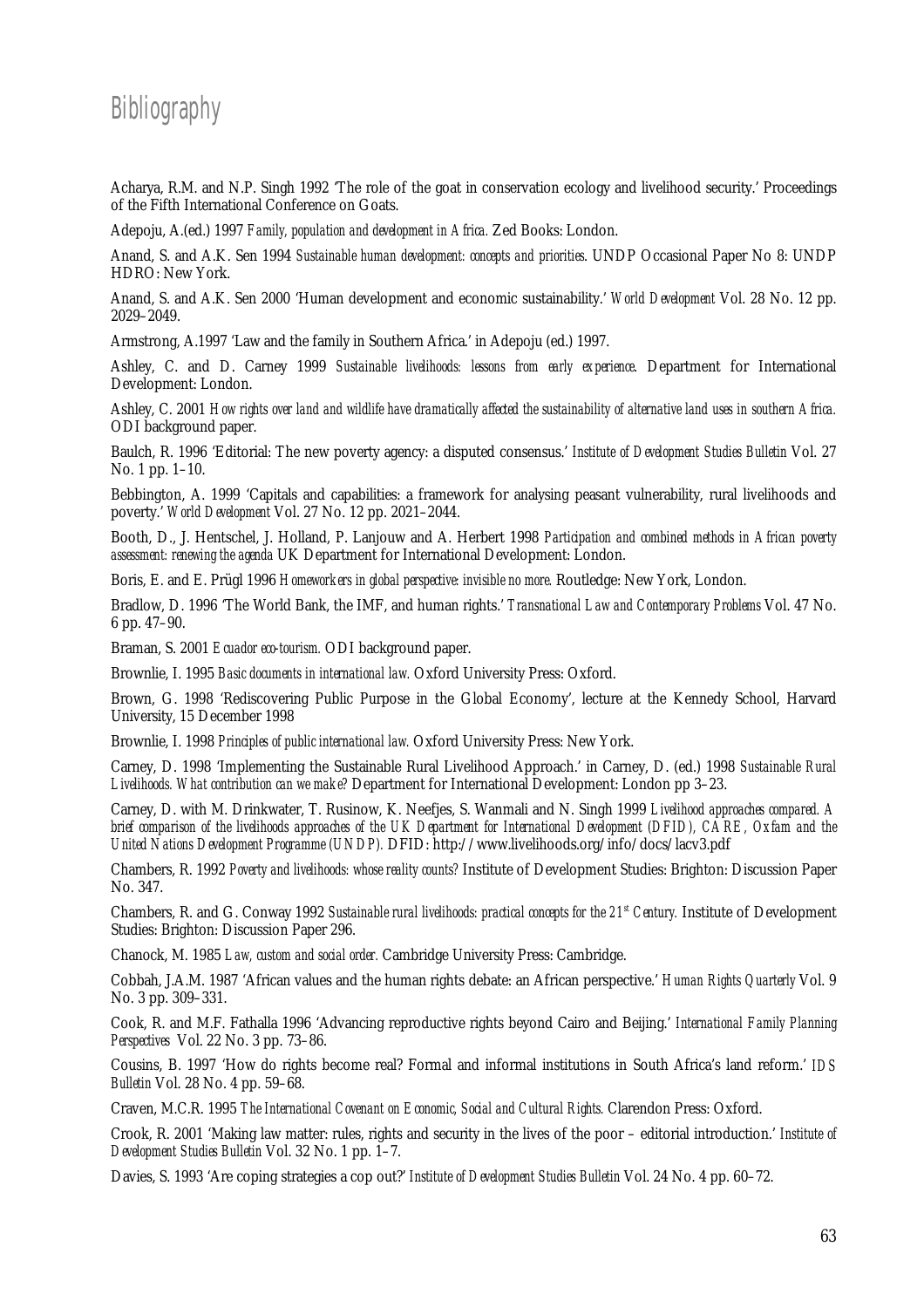Dembour, M-B. 1996 'Human rights talk and anthropological ambivalence: the particular contexts of universal claims.' in O. Harris 1996 pp. 19–40.

Deshingkar, P. 2001 *Goats, poor women's rights, conservation and policy.* ODI background paper.

Dev, S.M. 1996 'Experience of India's (Maharashtra) Employment Guarantee Scheme: lessons for development policy.' *Development Policy Review* Vol. 14 pp. 227–253.

Drèze, J.1995 'Famine prevention in India.' in J. Drèze, A.K. Sen and A. Hussain (eds.) 1995 *The political economy of hunger: selected essays.* WIDER Studies in Development Economics: Clarendon Press: Oxford: pp. 69–178.

Devereux, S. 1993 'Goats before ploughs: dilemmas of household response sequencing during food shortage.' *Institute of Development Studies Bulletin* Vol. 24 No. 4 pp. 60–72.

DFID 2000a *Realising human rights for poor people*. Department for International Development: London: Target Strategy Paper.

DFID 2000b *Sustainable Livelihood Guidance Sheet*. www.livelihoods-connect@ids.ac.uk.

DTE 2000 'A scapegoat? The government views goats as the greatest enemy of the environment.' By Sagari Ramdas. *Down To Earth* No. 31: May 2000: Centre for Science and Environment: New Delhi.

Ferguson, C. 1999 *Reproductive rights and citizenship: family planning in Zimbabwe.* PhD thesis: Department of Anthropology, LSE: February 1999.

Ferguson, C. 1999 *Global Social Policy Principles: Human Rights and Social Justice* Social Development Department, DFID, London.

Ferguson, C. 2001 *Reproductive rights and citizenship in Zimbabwe.* Mimeo: March 2001.

Fine, B. 2001 *Social Capital versus Social Theory: Political economy and social science at the turn of the millennium*, Routledge, London.

Freedman, L. and S. Isaacs 1993 'Human rights and reproductive choice.' *Studies in Family Planning* Vol. 24 No. 1 pp. 18– 30.

Foucault, M. 1980 *Power/knowledge: selected interviews and other writings, 1972–7.* Pantheon Books: New York.

Gewirth, A. 1978 *Reason and morality.* University of Chicago Press: Chicago, London.

Gledhill, J. 1994 *Power and its disguises: anthropological perspectives on politics.* Pluto Press: London.

Goetz, A.M. and R. Jenkins 2001 'Hybrid forms of accountability: citizen engagement in institutions of public-sector oversight in India.' Forthcoming in *Public Management Review*.

Grunberg, I. 1998 'Double Jeapordy: Globalisation, Liberalisation and the Fiscal Squeeze'*World Development* Vol 26 No. 4.

Hardon, A. and E. Hayes (eds.) 1997 *Reproductive rights in practice.* Zed Books: London and New York.

Harris, O. (ed.) 1996 *Inside and outside the law: anthropological studies of authority and ambiguity.* Routledge: London.

Hausermann, J. 1998 *A human rights approach to development.* Rights and Humanity / Department for International Development: London.

Held, D. 1995 *Democracy and the Global Order: From Modern State to Cosmopolitcan Governance* Cambridge, Polity Press.

Herring, R.J. and R.M. Edwards 1983 'Guaranteeing employment to the rural poor: social functions and class interests in employment guarantee scheme in western India.*' World Development* Vol. 11 pp. 575–92.

Holzmann, R. and Jorgensen, S. 1999 'Social protection as social risk management: conceptual underpinnings for the social protection sector strategy paper.' *Journal of International Development* Vol.11, No.7, pp.1005–1028.

Huws, U. 1995 Action programmes for the protection of homeworkers: ten case studies from around the world. ILO: Geneva.

IDS 2001 (forthcoming) *From consultation to influence.* IDS: Sussex.

IHRIP 2000 *Circle of rights. Economic, social and cultural rights training activism: a training resource.* International Human Rights Internship Program and Asian Forum for Human Rights and Development.

IMF, OECD, United Nations and World Bank Group 2000 *A better world for all. Progress towards the International Development Goals*. Washington DC, Paris and New York.

Jenkins, R. and A.M. Goetz 1999a 'Accounts and accountability: theoretical implications of the right-to-information movement in India.' *Third World Quarterly* Vol. 20 No. 3 pp. 603–622.

Jones, P. 1994 *Rights: issues in political theory*. Macmillan: Basingstoke.

Kabeer, N. 2001a *Making rights real in rural Bangladesh: Nijera Kori, social mobilisation and the collective capabilities of the poor. IDS* Working Paper (forthcoming).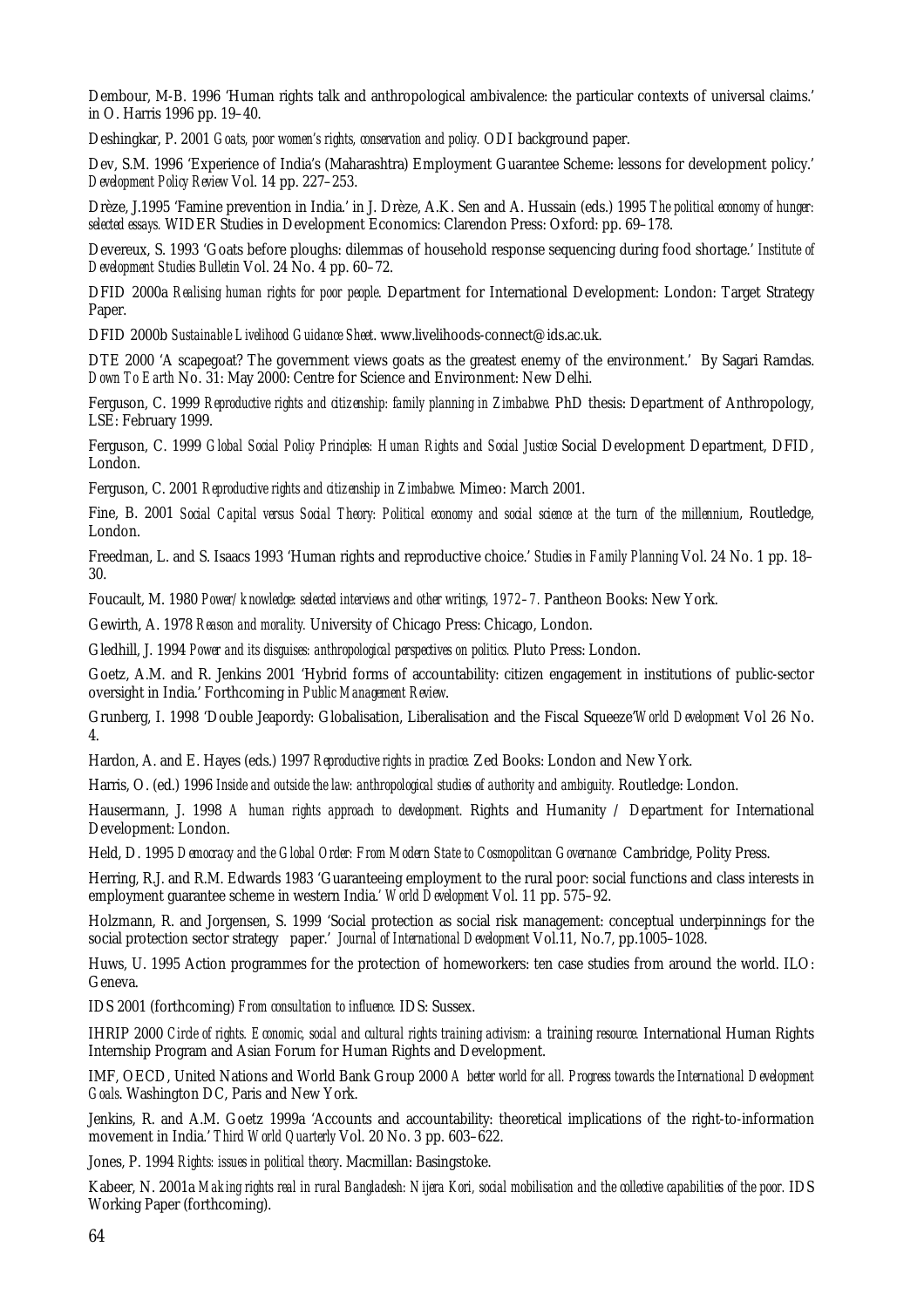Kabeer, N. 2001b *'We don't do credit': Nijera Kori, social mobilisation and the collective capabilities of the poor.* IDS Working Paper (forthcoming).

Leach, M., R. Mearns and I. Scoones 1999 'Environmental Entitlements: Dynamics and Institutions in Communitybased Natural Resource Management, *World Development* Vol 27, No 2, pp 225–247.

Lipsky, M. 1980 *Street-level bureaucracy.* Russell Sage Foundation: New York.

Mamdani, M. 1996 *Citizen and subject.* Princeton New Jersey: Princeton University Press.

Mather, A.S. and K. Chapman 1995 *Environmental Resources*. Longman Scientific and Technical: Harlow, Essex.

Maxwell, S. and S. Smith 1992 'Household food security: a conceptual review.' in *Household Food Security: concepts, indicators, measurements*. ed. S. Maxwell and T. Frankenberger. IFAD and UNICEF: Rome and New York.

McGoldrick, D. 1996 'Sustainable development and human rights: an integrated conception.' *International and Comparative Law Quarterly* Vol.45 No.4 pp.796–818.

Montgomery, R. 2001 *Hearing voices.* Paper at Regional Livelihoods Workshop Theme 2: making institutions work for the poor in Asia: DFID Bangladesh: 9th May 2001.

Moser, C. 1998 'The Asset Vulnerability Framework: reassessing urban poverty reduction strategies.' *World Development* Vol. 26 No 1 pp. 1–19.

Moser, C. and C. McIlwaine 2000 *Urban Poor Perceptions of Violence and Exclusion in Colombia*, Washington DC, World Bank Publications.

Moser, T. 2001 'MNCs and sustainable business practices: the case of the Colombian and Peruvian petroleum industries.' *World Development* Vol. 29 No. 2 pp. 291–310.

Munasinghe, M. 1993 'Environmental issues and economic decisions in developing countries.' *World Development* Vol.21 No.11 pp.1729–1748.

Munasinghe, M. and W. Shearer (eds.) 1995 *Defining and measuring sustainability: the biogeophysical foundation*. United Nations University and World Bank: Washington DC.

NABARD 2001 Andhra Pradesh State Focus Paper 2001-2002. Regional Office: Hyderabad.

Narayan, D. 1997 Voices of the Poor: poverty and social capital in Tanzania. World Bank: Washington DC: Environmentally Sustainable Studies and Monograph Series No. 20.

Narayan, D., R. Chambers, M.K. Shah, and P. Petesch 2000 *Voices of the poor: can anyone hear us?* New York, USA: Oxford University Press.

NK-DFID 2001 Nijera Kori Social Mobilisation, Voice and Democracy Programme. Joint NK-DFID Programme Document: February 2001.

Norton, A., S. Maxwell and S. Lovell 2001 Child Rights and Globalisations: An issues paper for Unicef. UNICEF Staff Working Papers EPP-00-008.

Norton, A. and M. Foster 2001 *The potential of using sustainable livelihoods approaches in Poverty Reduction Strategy Papers: a discussion paper for DFID*. Overseas Development Institute: London.

Norton, A. with B. Bird, K.Brock, M. Kakande and C. Turk 2001 *A rough guide to PPAs: Participatory Poverty Assessment – an introduction to theory and practice*. ODI, London.

NRMPA 2001 *Small Ruminant Development Programme, Mahabubnagar Rural Livelihood System Analysis, December 2000 to February 2001.* Programme Office, Natural Resources Management Programme: Andhra Pradesh.

ODI 1999 *What can we do with a rights-based approach development?* Overseas Development Institute: London: Briefing Paper No. 3 (September 1999).

Pearce, D., A. Markandaya and E. Barbier 1989 *Blueprint for a green economy*. Earthscan: London.

Pearce, D., A. Markandaya and E. Barbier 1991 *Blueprint 2: Greening the World Economy*. Earthscan: London.

Plant, R. 1998 'Citizenship, rights, welfare.' in ed. Franklin, J. (ed.) *Social policy and Social Justice* Polity Press: Cambridge.

Pollis, A. 1996 'Cultural relativism revisited: through a state prism.' *Human Rights Quarterly* Vol. 18 pp. 316–344.

Popisil, L. 1971 *Anthropology of law: a comparative theory.* Harper and Row: New York.

Radcliffe Brown, A.R. 1952 *Structure and function in primitive society.* Cohen and West: London.

Raut, K.C. and U.G. Nadkarni 1974 'Cost of rearing sheep and goats under migratory and stationary conditions.' *Indian Journal of Animal Science* Vol. 44 pp. 459–63.

Ravallion, M., G. Datt and S. Chaudhuri 1993 'Does Maharashtra's Employment Guarantee Scheme guarantee employment? Effects of the 1988 wage increase.' *Economic Development and Cultural Change* Vol. 4 No. 2 pp. 251–275.

Roberts, B. 1978 *Cities of Peasants.* Edward Arnold, London.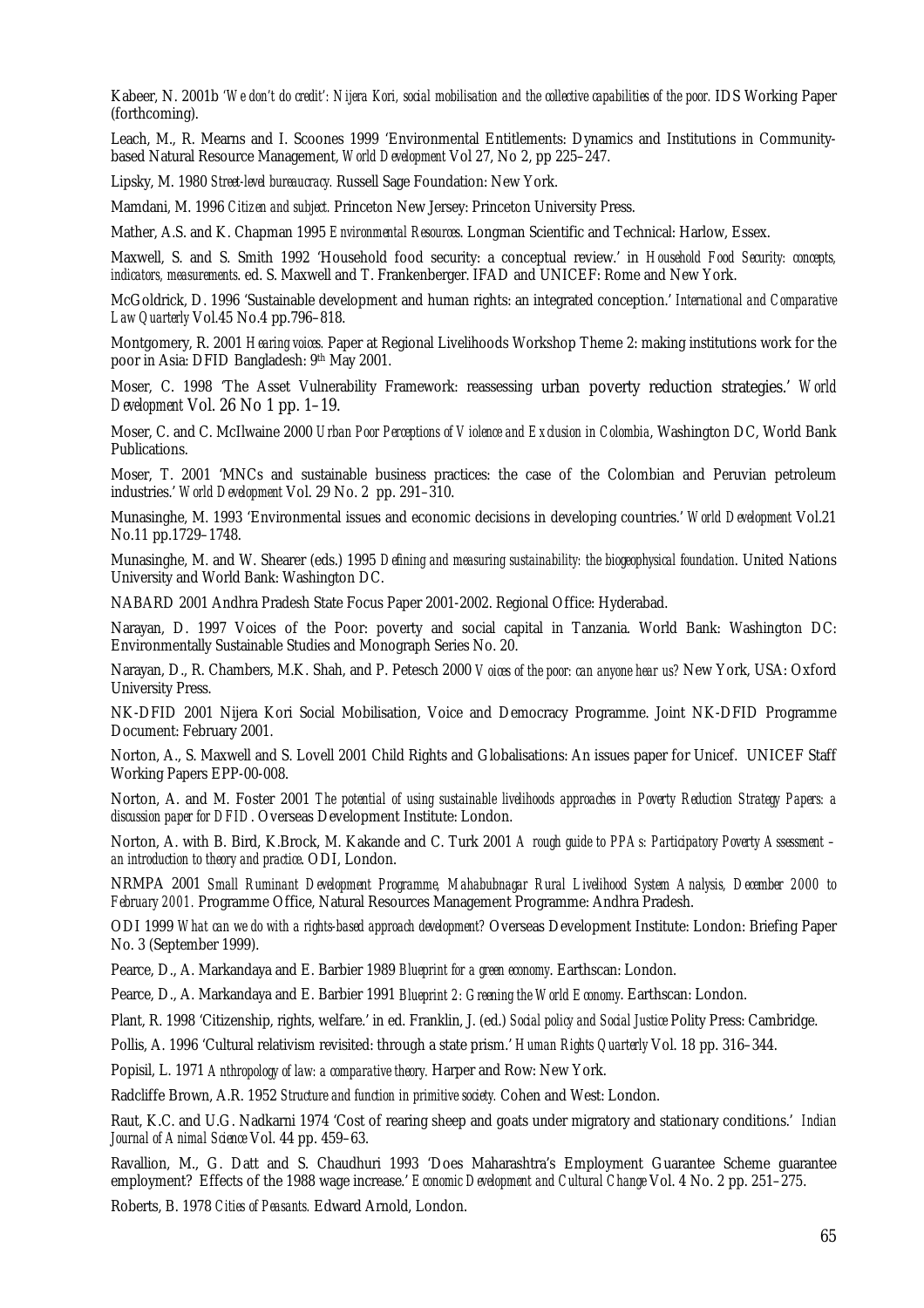Rowbotham, S. 1993 *Homeworkers worldwide.* Merlin Press: London.

Scoones, I. 1998 *Sustainable Rural Livelihoods: a framework for analysis.* IDS Working Paper No. 72.

Scruton, R. 1983 *A Dictionary of Political Thought.* Pan Books: London. First Published 1982.

Sen, A.K. 1981 *Poverty and famines: an essay on entitlement and deprivation.* Clarendon Press: Oxford.

Sen, A.K. 1989 *Hunger and Public Action* Clarendon Press, Oxford.

Sen, A.K. 1997a 'Editorial: human capital and human capability.' *World Development* Vol. 25 No. 12 pp. 1959–1961.

Sen, A.K. 1997b 'Human rights and Asian values: what Lee Kuan Yew and Li Peng don't understand about Asia.' *The New Republic* July 14th and 21st 1997: pp. 33–40.

Sen, A.K. 1999 *Development as freedom.* Oxford University Press: Oxford.

Sen, A.K. 2001 *The ends and means of sustainability.* Keynote address at the International Conference on Transition to Sustainability: May 2000: http://www.iisd.org/pdf/sen\_paper.pdf.

Serageldin, I. 1996 *Sustainability and the wealth of nations.* World Bank: Washington DC: Environmentally Sustainable Development Studies and Monographs No 5.

Serageldin, I. and A. Steer (eds.) 1994 *Making development sustainable: from concepts to action.* World Bank: Washington DC.

Sharma, 1987 'Goat rearing.' in Bhattacharya. (ed.) Central Institute for Research on Goats: Makhdoom, India.

Shihata, I.F.I. 1991 *The World Bank in a Changing World: Selected Essays*, Compiled and Edited by F. Tshofen and A.Parra, M. Nighoff Publishers, Dordrecht.

Shihata, I.F.I. 1992a 'The World Bank and human rights: an analysis of the legal issues and the record of achievements.' *Denver Journal of International Law and Policy* Vol. 17 p. 39.

Shihata, I.F.I. 1992b 'Human rights, development and international financial institutions.' *American University Journal of International Law and Policy* Vol. 27 No. 8.

Shue, H. 1977 *Basic rights: subsistence, affluence, and US foreign policy*. Princeton: Princeton University Press.

SPWD 2001 *Household coping / survival Strategies in drought-prone regions: a case study of Anantapur District, Andhra Pradesh, India.* Society for the Promotion of Wasteland Development: Hyderabad.

Steiner, H.J. and P. Alston (eds.) 1996 *International human rights in context: law, politics, morals.* Oxford University Press: Oxford.

Stewart, A. 1996 'Should women give up on the state? The African Experience.' in Rai, S.M. and G. Livesey (eds.) 1996 *Women and the state.* Taylor and Francis: London.

Stewart, F. (1999) *Income Distribution and Development,* mimeo.

Stiglizt, J. *On liberty, the right to know, and public discourse: The role of transparency in public life.* Oxford Amnesty Lecture: Oxford, 27 January 1999.

Swift, J. 1989 'Why are poor people vulnerable to famine?' *Institute of Development Studies Bulletin* Vol. 27 No. 1 pp. 56–66.

Therkildsen, O. *Efficiency, Accountability and Implementation. Public sector reform in east and southern Africa.* UNRISD: Democracy, Governance and Human Rights Programme Paper No 3: February 2001.

UNDP 1993 *Human Development Report 1993: participation.* Oxford University Press: New York.

UNDP 2000 *Human Development Report 2000: Human rights and human development*. Oxford University Press: New York.

Vizard, P.A. 2000a *Antecedents of the idea of human rights: a survey of perspectives*. UNDP Background Paper.

Vizard, P.A. 2000b *Conceptualising Poverty in a Human Rights Framework: Foundational Issues in Ethics, Economics and International Law.* PhD Thesis: LSE.

Vizard, P. 2001 *Human rights and development: evolving international agendas.* Background paper.

Waldron, J. 1991 'Rights.' in D. Miller *et al* 1991 *The Blackwell encyclopaedia of political thought.* Blackwell: Oxford.

Waldron, J. 1993 *Liberal rights: collected papers 1981–1991.* Cambridge University Press: Cambridge, New York.

Weber, M. 1978 *Economy and society*. University of California Press: Berkley.

Whitehead, A. 2001 *Policy discourses on women's land rights in sub-Saharan Africa: the return to 'customary law' and the prospects for achieving gender justice.* Paper presented at the ASA Conference on Anthropological Perspectives on Rights, Claims and Entitlements: University of Sussex: March 30th–April 2nd 2001 (draft).

Whitehead, A. and D. Tsikata 2001 *Policy discourses on women's land rights in sub-Saharan Africa.* Mimeo, unedited draft.

Wilson, R.A. 1997 *Human rights, culture and context.* Pluto Press: London.

Wiggins, S. and J. Farrington 2001 *Sustainable development, rights, capabilities and livelihoods.* Background paper.